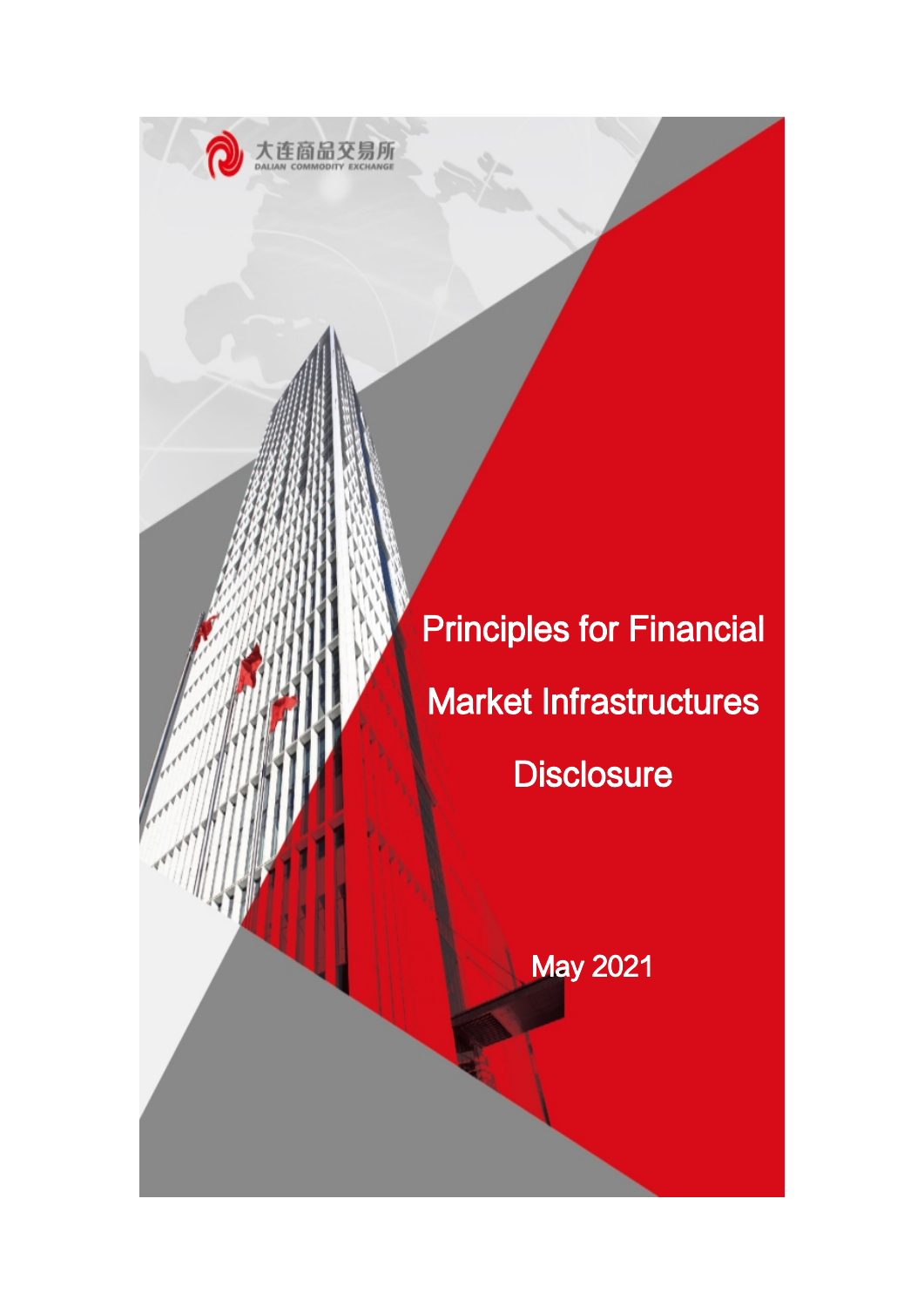# Table of Contents

| Principle 3: Framework for the comprehensive management of risks 27  |  |
|----------------------------------------------------------------------|--|
|                                                                      |  |
|                                                                      |  |
|                                                                      |  |
|                                                                      |  |
|                                                                      |  |
|                                                                      |  |
|                                                                      |  |
|                                                                      |  |
|                                                                      |  |
|                                                                      |  |
|                                                                      |  |
|                                                                      |  |
|                                                                      |  |
|                                                                      |  |
|                                                                      |  |
|                                                                      |  |
| Principle 22: Communication procedures and standards 87              |  |
| Principle 23: Disclosure of rules, key procedures, and market data87 |  |
|                                                                      |  |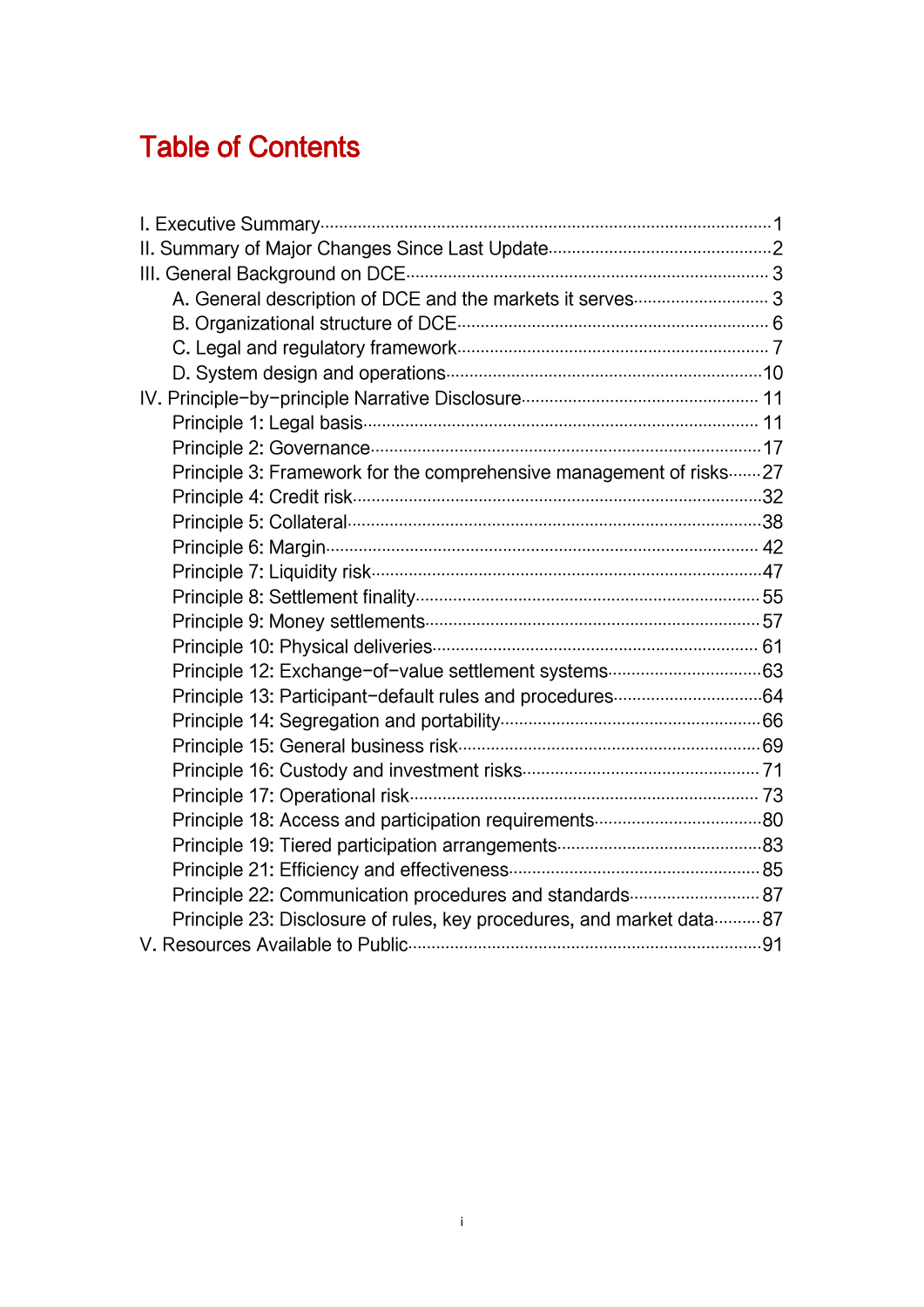# Responding institution:

Dalian Commodity Exchange. Jurisdiction(s) in which the FMI Operates: the People's Republic of China Authority Regulating, Supervising or Overseeing the FMI:

China Securities Regulatory Commission (CSRC)

The information provided in this disclosure is accurate as of December 31, 2020.

The disclosure can also be found at

<http://www.dce.com.cn/DCE/TradingClearing/Markets/PFMI/index.html>. For further information, please contact: [PFMIResponse@dce.com.cn.](PFMIResponse@dce.com.cn)

Disclaimer: This report is the translation based on the Chinese version and may be used for reference only. In cases there is any discrepancy between the report and the original Chinese version, the original Chinese version shall prevail. Dalian Commodity Exchange may change or update this English translation without any prior notice and shall accept no responsibility or liability for damage or loss caused by any error, inaccuracy, misunderstanding, or change with regard to this English translation.

## <span id="page-2-0"></span>I. Executive Summary

Dalian Commodity Exchange("DCE") is a non-profit and self-disciplined futures exchange which is regulated by China Securities Regulatory Commission("CSRC"), China's statutory regulator for the securities and futures markets, under the Regulations on Administration of Futures Trading and the Measures for Administration of Futures Exchanges.

As a futures exchange integrating the functions of both trading and clearing, DCE serves as a Central Counterparty ("CCP") to every trade, becoming the buyer to each seller and the seller to each buyer, and carries out the settlement on a net basis to provide centralized performance guarantee for futures trading.

The market participants on DCE include direct and indirect participants. There are two types of direct participants, namely, futures company members and non-futures company members, among whom, futures company members can engage in brokerage business in accordance with laws, and carry out other business including overseas brokerage and futures investment advisory when holding such qualification, but they cannot engage in the proprietary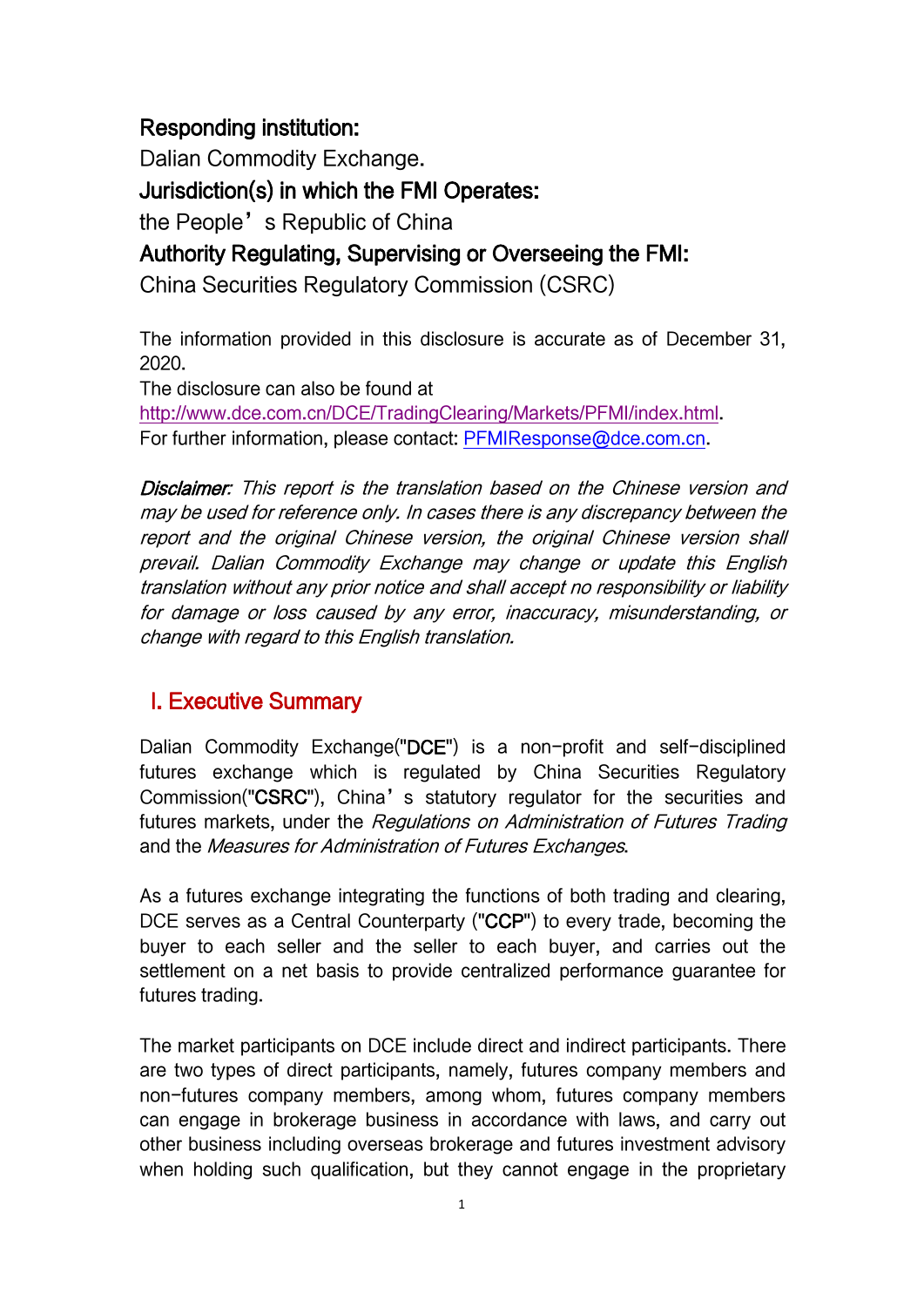businesses; non-futures company members can only engage in the proprietary businesses. Due to the different potential risks for different types of members, DCE has set up corresponding legal requirements, financial indicators, business management systems, risk management systems, technical system systems and other thresholds for each type of members. Indirect participants include clients of futures company members, and overseas brokers and their clients. Such participants are not allowed to trade in the market directly. Instead, they are required to entrust domestic futures company members to conduct transactions and settlements.

DCE currently conducts CCP clearing operations only based on Chinese laws, and the operations have a sound, clear, transparent and enforceable legal basis. Regulated by CSRC, DCE conducts businesses in accordance with the Regulation on the Administration of Futures Trading, the Measures for the Administration of Futures Exchanges and other relevant laws.

In the CCP clearing business, DCE has identified several key risks, which includes legal, credit, liquidity, operational, market, general business and other risks. In order to cope with these risks, DCE has established a multilevel risk management structure including the risk management committee under the board of governors, a risk control committee at the administrative level, and an emergency response team, so as to comprehensively manage the risks brought by market participants, as well as DCE's own operations. By establishing a series of risk management mechanisms and tools such as margin, price limit, position limit and forced position liquidation, DCE achieves effective management of credit risks and liquidity risks. In addition, DCE has set up a comprehensive internal audit system, which is staffed by professional internal auditors, providing important assurance for the effective play of auditing supervision.

This report is a self-assessment conducted by DCE on the CCP clearing services operated by it, in accordance to the requirements of *Principles for* financial market infrastructures ("PFMI"). The self-assessment is conducted in the way determined by the PFMI Disclosure Framework and Assessment Methodology. The assessment period is until December 31, 2020.

### <span id="page-3-0"></span>II. Summary of Major Changes Since Last Update

Consistent with guidance under the Disclosures Framework, DCE updates its disclosure framework at least once a year and following material changes to its practices of the environment in which it operates. This version includes the following primary changes since the last version was published on May 31 $^{\text{st}}$ , 2020.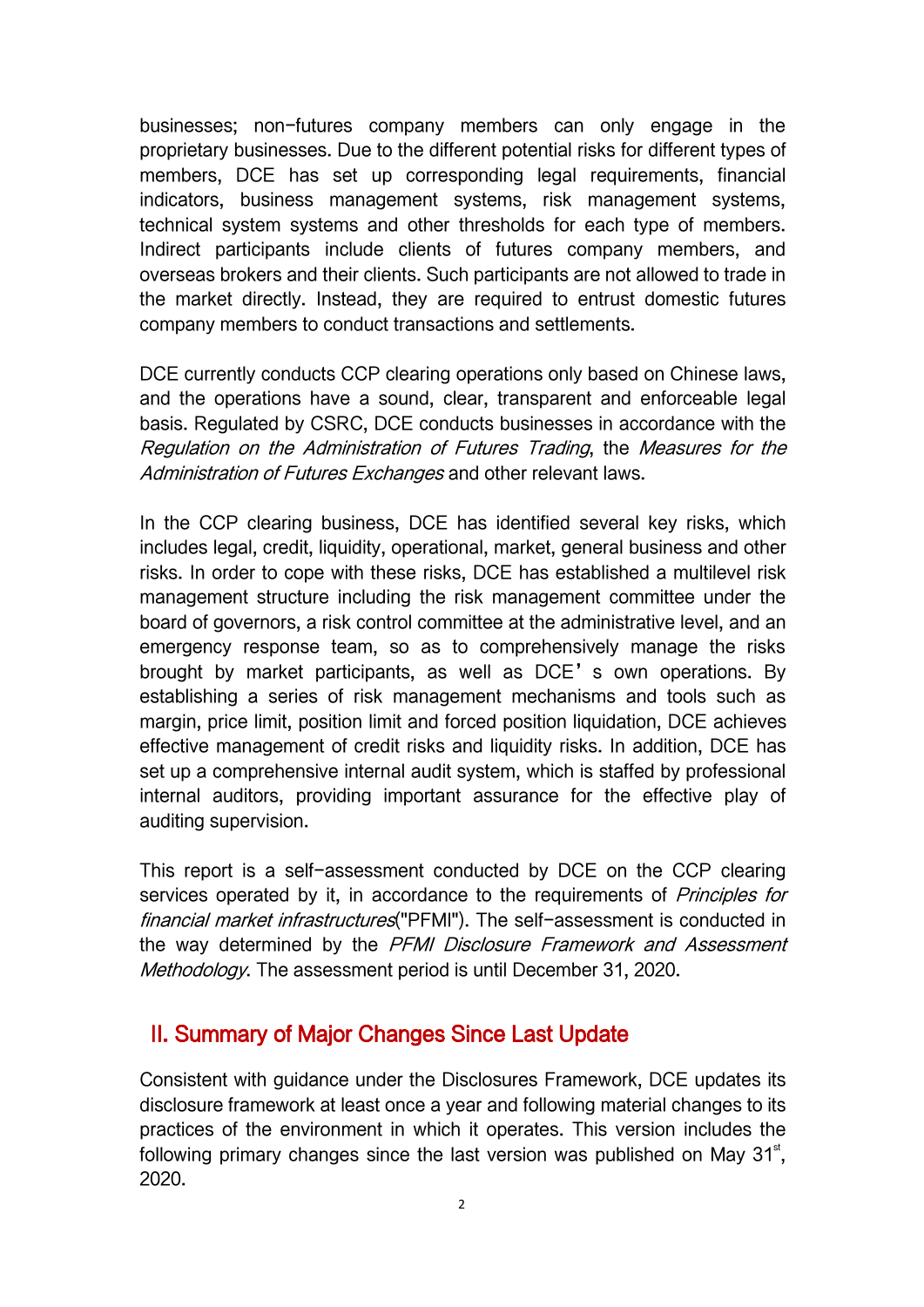- Updating Major business statistics collected from clearing services.
- Applying the Civil Code of the People's Republic of China ("The Civil Code" ) <sup>[1](#page-4-2)</sup> as legal basis instead of the Contract Law, the Guarantee Law and the Property Law of the People's Republic of China. See Principle 1 and 8 for more details.
- Accepting China government bond as margin. On August  $3<sup>rd</sup>$ , 2020, DCE began to accept China government bond as margin. See principle 5 for more details.
- Updating the organizational structure. On April 15<sup>th</sup> ,2020, DCE founded its fourth wholly-owned subsidiary, DCE FinTech Testing Technology Co., Ltd., which is also the first professional testing company in the securities and futures industry. In 2020, DCE also set up the OTC Business Department. For strategic reasons, DCE has dissolved Beijing and Shenzhen offices.
- In response to the impact of COVID-19 pandemic, DCE improved its emergency response mechanism and issued a series of measures. See principle 17 for more details.

### <span id="page-4-0"></span>III. General Background on DCE

### <span id="page-4-1"></span>A. General description of DCE and the markets it serves

DCE is a legal person that was set up under the Regulation on the Administration of Futures Trading and the Measures for the Administration of Futures Exchanges. It does not seek profits and implements self-discipline management on the basis of the bylaws and trading rules. DCE is a member-based futures exchange, and its registered capital is divided into equal shares, which are funded and paid by the members. By the end of 2020, DCE had a total of 160 members, including 149 futures company members and 11 non-futures company members.

DCE provides trading and clearing services for the futures and options products traded on itself. By the end of 2020, there is a total of 20 futures products and 7 options contracts launched on DCE (see Table 1 for details).

| <b>Table 1 Listed Products at DCE</b> |                 |                                              |  |  |  |
|---------------------------------------|-----------------|----------------------------------------------|--|--|--|
| <b>Product Series</b>                 |                 | <b>Products</b>                              |  |  |  |
| <b>Futures</b>                        | Industrial      | LLDPE, PVC, Coke, Coking Coal, Iron Ore, PP, |  |  |  |
|                                       | <b>Products</b> | Ethylene Glycol, Ethenylbenzene, LPG         |  |  |  |

<span id="page-4-2"></span>On May 28, 2020, *the Civil Code* was adopted at the third session of the 13th National People's Congress, which shall come into effect as of January 1, 2021, and *the Contract* Law, the Guarantee Law and the Property Law shall be repealed at the same time.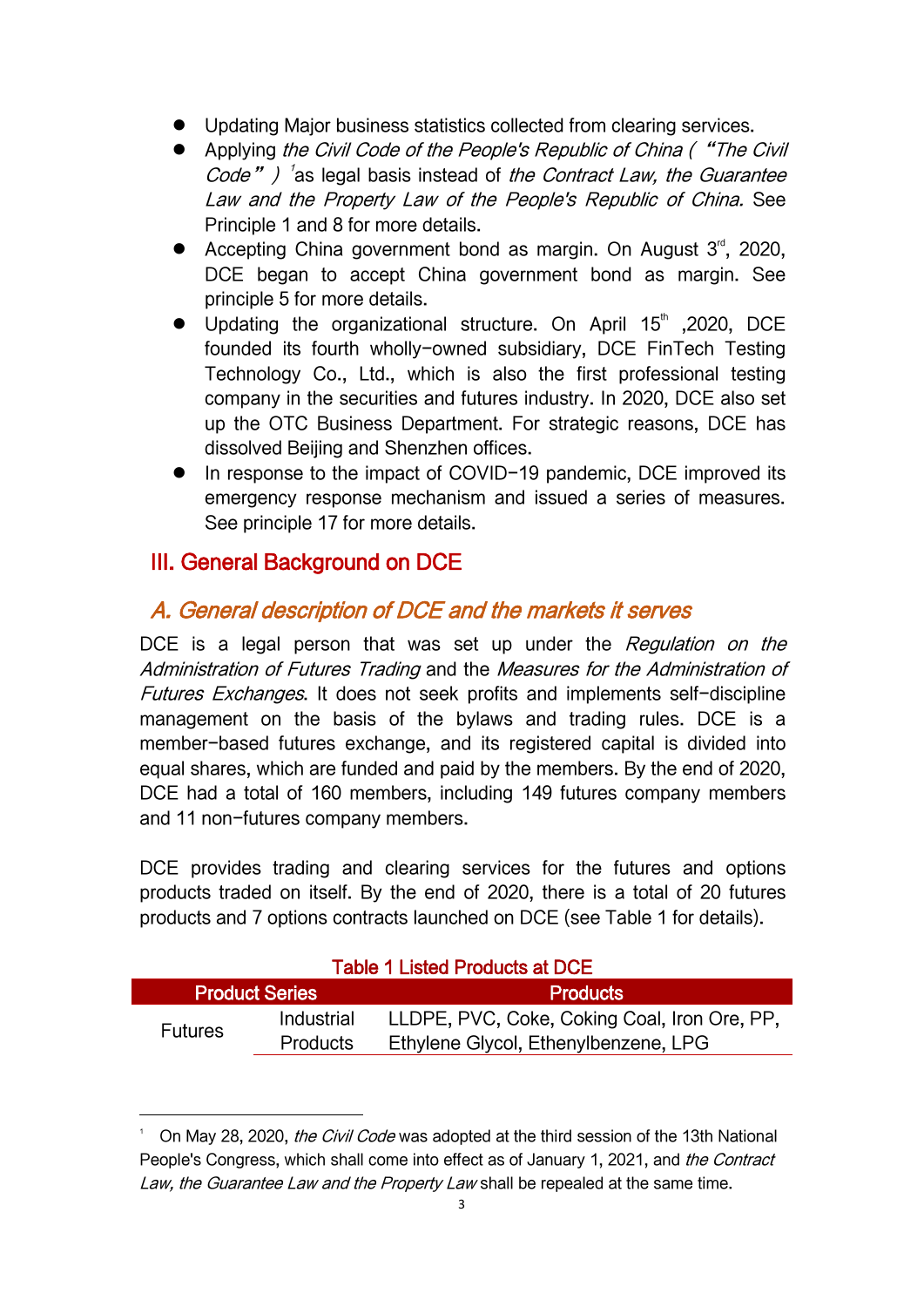|                |                                 | Corn, No. 1 Soybean, No. 2 Soybean, Soybean   |
|----------------|---------------------------------|-----------------------------------------------|
|                | Agricultural<br><b>Products</b> | Meal, Soybean Oil, RBD Palm Olein, Egg,       |
|                |                                 | Fiberboard, Blockboard, Corn Starch, Polished |
|                |                                 | Round-grained Rice                            |
| <b>Options</b> |                                 | Soybean Meal Options, Corn Options, Iron Ore  |
|                |                                 | Options, LPG Options, LLDPE Options, PVC      |
|                |                                 | Options, PP Options                           |

In 2020, DCE recorded a total trading volume of 2.207 billion lots and a total turnover of RMB 109.20 trillion (single counting). In the same year, DCE ranked 7th among the major derivatives exchanges in the world according to the rankings for the trading volume announced by the Futures Industry Association (FIA).

DCE implements an all-member settlement system. The Exchange only settle for its members; the members settle for their clients and overseas intermediaries that entrust them to trade and settle; the overseas intermediaries settle for their clients. The clearing department set internally at DCE is responsible for exchange and OTC clearing, settlement and accounting; margin, warehouse receipt and collateral management; settlement risk management; depository bank management; making and implementing commission policies, etc.

DCE implements the margin mechanism. Margin refers to the funds, standard warehouse receipts with stable value and high liquidity, or securities including China government bond that can be used for settlement and performance guarantee. Margins include the clearing deposits and the trading margins. The clearing deposits refer to the funds deposited by a member in advance in the settlement account dedicated by DCE for the purpose of the transaction settlement, and are the deposits not occupied by the contracts. The minimum balance of the clearing deposit shall be prescribed and announced by DCE, and the member shall make the payment with his or her own funds in full in RMB. The trading margins refer to the funds that a member deposits in the settlement account dedicated by DCE to ensure the performance of contracts, and are the deposits that have been occupied by the contracts. When the transaction isclosed, DCE will charge trading margins as a certain percentage of the value of positions held by the buyer and seller or in other ways provided by the exchange.

According to business requirements, DCE opens dedicated settlement accounts in different currencies at different depository banks for depositing the members' margins and related funds. The members shall open dedicated margin accounts in the currencies required by the businesses at designated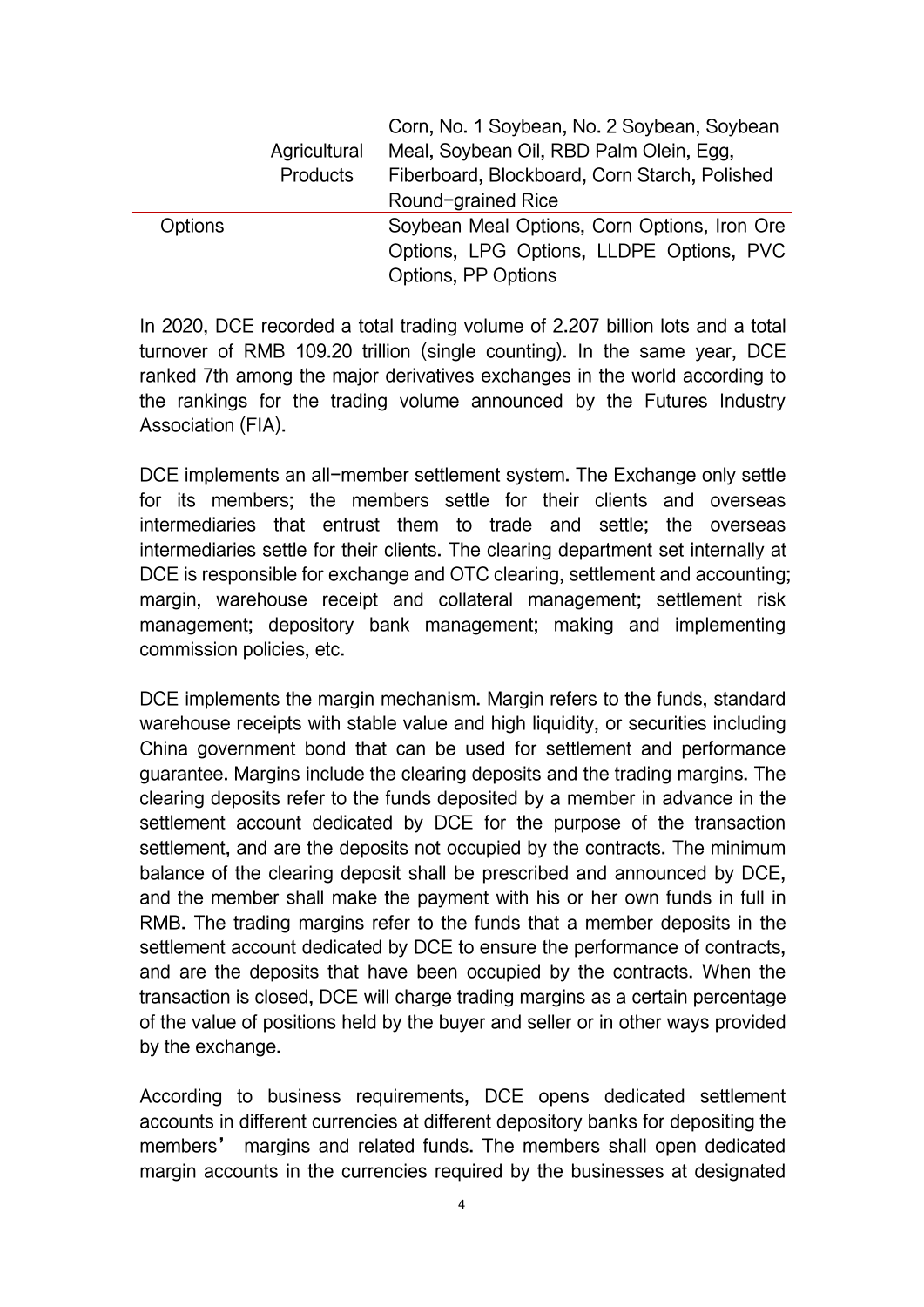depository banks for depositing the margins and related funds, and specifically, the dedicated margin accounts opened at the branches of the depository banks designated by DCE are the members' dedicated fund accounts. The transfer and settlement of the funds for the futures business between DCE and the members are handled through DCE's dedicated settlement account and the members' dedicated fund accounts. By the end of 2020, there were 16 DCE designated depository banks in total, including Bank of Communications ("BCM"), Industrial and Commercial Bank Of China ("ICBC"), China Construction Bank ("CCB"), Agricultural Bank of China ("ABC"), Bank of China ("BOC"), Shanghai Pudong Development Bank ("SPD Bank"), Industrial Bank ("CIB"), China Minsheng Bank ("CMBC"), China Everbright Bank ("CEB"), China Citic Bank ("CITICIB"), China Merchants Bank ("CMB"), Ping An Bank ("PABC"), China Guangfa Bank ("CGB"), Agricultural Development Bank of China ("ADBC"), HSBC Bank (China) Company Limited and Postal Savings Bank of China ("PSBC").

DCE implements the mark-to-market system. At the end of each trading day, DCE settles profit and loss, trading margins, trading fees and other fees for all the contracts according to the settlement prices on the day, and the net amounts of the receivables and payables will be transferred at a time, with the members' clearing deposits increased or decreased accordingly. After the settlement is completed, if a member's clearing deposit is lower than the minimum balance, the settlement result shall be regarded as the notice on replenishing margin issued by DCE to the member. The member should increase the clearing deposit to the minimum balance before the market opening on the next trading day. With the clearing deposit not fully replenished, if the balance is greater than zero and lower than the minimum balance, it is forbidden to open a new position; if the clearing deposit balance is less than zero, DCE will impose forced position liquidation on the member according to relevant rules.

DCE implements the risk reserve system. The risk reserves refer to the funds set up by DCE to provide financial guarantees for the normal operation of the futures market and to cover the losses caused by unforeseeable risks. The sources of the risk reserves include the management fees on the basis of 20% of the trading fees collected by DCE from members, and other incomes that conform to the state's fiscal policies. The risk reserve is accounted for separately, is deposited in the dedicated account, and shall not be used for other purposes except to compensate for the risk losses.

All the commodity futures contracts currently traded on DCE are subject to physical delivery when they expire. The physical delivery may be carried out through the standard warehouse receipt delivery or take the form of the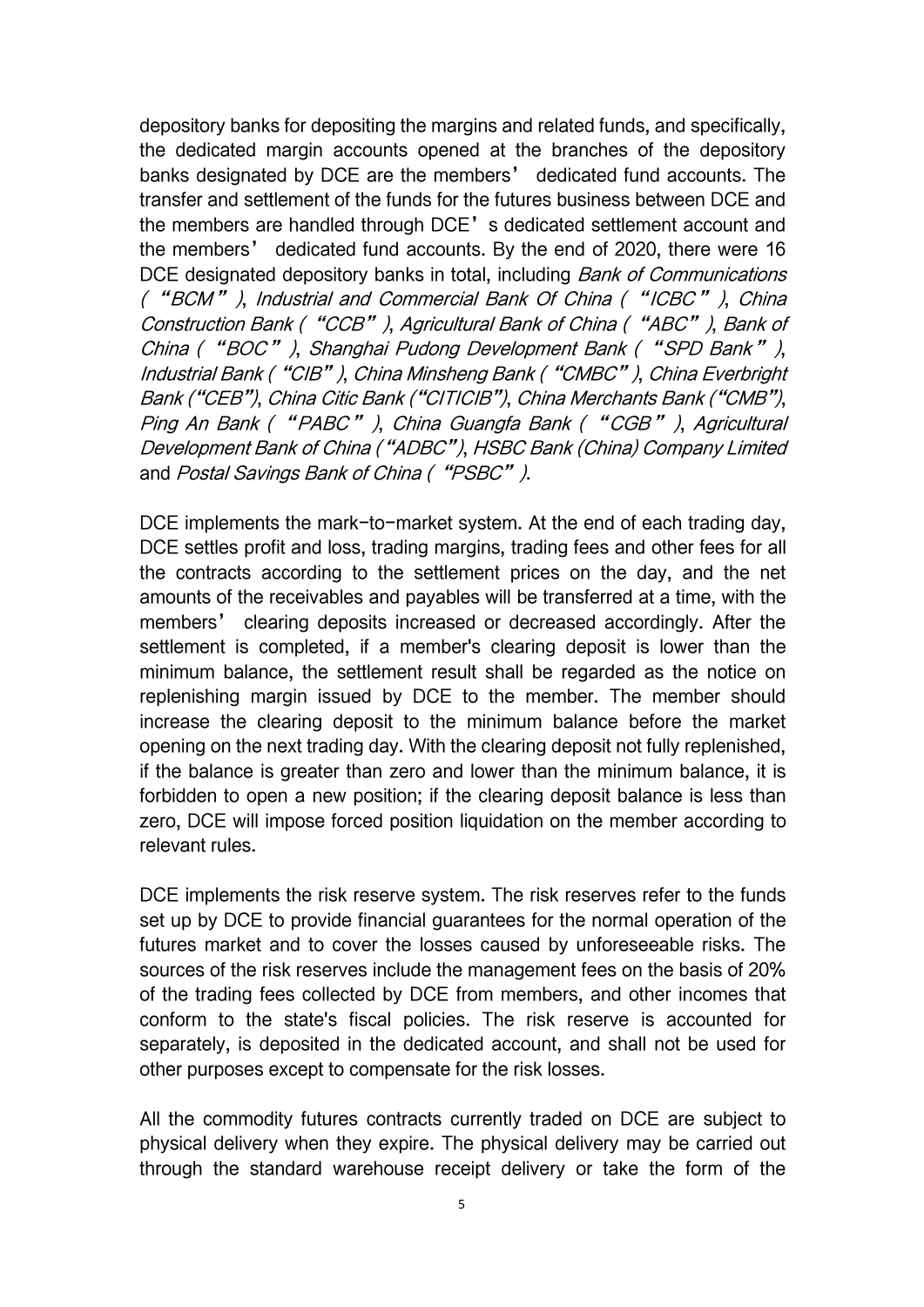exchange of futures for physicals (the "EFP"), the bill of lading delivery, the rolling delivery, the daily selective delivery, the one-off delivery and other processes prescribed by DCE.

### <span id="page-7-0"></span>B. Organizational structure of DCE

DCE has established a corporate governance structure including the members' meeting, the board of governors, the board of supervisors and the executive management.

#### 1. Members' Meeting

As the organ of authority of DCE, the members' meeting is composed of all the members. The members' meeting exercises the powers of reviewing and approving DCE's bylaws, trading rules and draft amendments to them; voting to elect or replacing member governors and member supervisors; reviewing and approving the financial budget of DCE; reviewing the use of risk reserve, etc. The meeting is convened by the board of governors and held once a year.

#### 2. Board of Governors and Special Committees under it

The board of governors is the permanent body of the members' meeting and is responsible to the members' meeting. The board of governors consists of 17 governors, including 13 members and 4 non-members. The board of governors exercises the functions and powers such as convening and reporting to the members' meeting; drafting DCE's bylaws, trading rules and draft amendments to them; reviewing financial budget and report proposed by CEO; deliberating on and approving the detailed rules and measures formulated on the basis of the bylaws and trading rules. There are 10 special committees set up under the board of governors, including those for strategic consulting, risk management, trading, settlement, agricultural products, industrial products, member qualification, mediation and disciplinary action, finance, and information technology applications, which are aimed at providing support for the board of governors in its work.

#### 3. Board of Supervisors

As the internal supervisory body of DCE, the Board of Supervisors reports to the members' meeting. It exercises the functions and powers including reviewing DCE's financial position; supervising the execution of duties of DCE's governors and senior officials. The Board of Supervisors shall consist of no less than 5 supervisors, including the Member supervisor(s), the full-time supervisor(s) and the employee supervisors. The supervisors may sit in on members' meeting and CEO executive meeting, inquire about or advise on the resolutions.

#### 4. Executive Management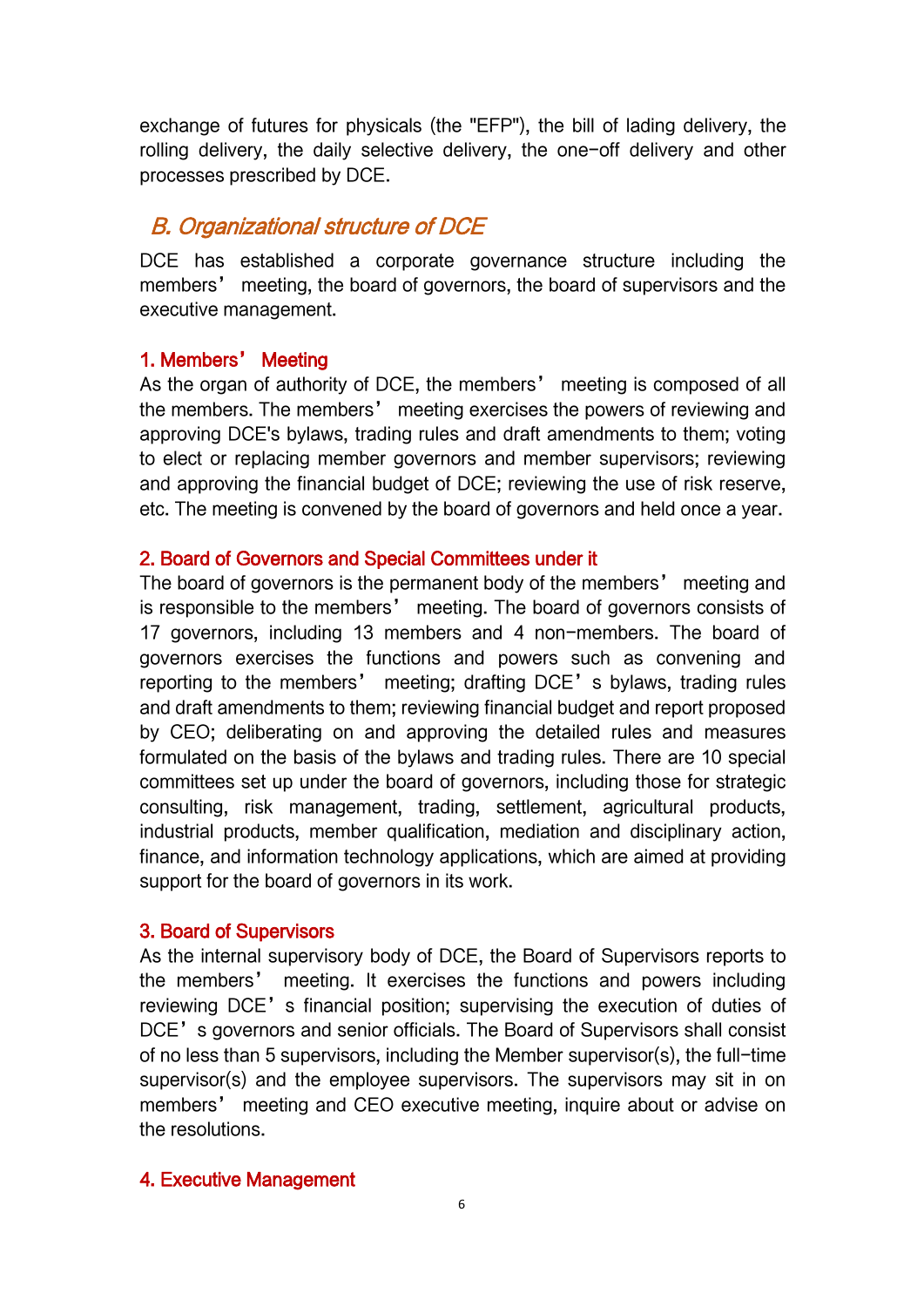The executive management is the decision execution body of DCE and is responsible for the organization and implementation of the decisions made by DCE. The executive management includes one CEO, and several vice presidents and other senior management personnel. The CEO and vice presidents are appointed and dismissed by CSRC, and other senior management personnel are appointed in accordance with relevant rules.

DCE has set up 19 internal departments, including the Party committee office (the office of the board of governors, and the labor union office), the executive office (investment and asset management office), the supervisory board office (audit department), the technology planning office, the trading department, the agricultural products department, the industrial products department, the clearing department, the technology operations and maintenance center, the media relations and information department, the international cooperation department (Hong Kong, Macao and Taiwan affairs office), the industry development department, the market development/member services department, the legal and compliance department, the surveillance department, the finance department, the human resource department (organization department of the Party committee), the discipline inspection office and the OTC business department, 2 regional head offices in Shanghai and Singapore respectively, and 4 subsidiaries including DCE Research Institute, Futures IT Co., Ltd., DCE FinTech Testing Co., Ltd. and Admin. Services Co., Ltd.

### <span id="page-8-0"></span>C. Legal and regulatory framework

DCE currently conducts the CCP clearing businesses only under Chinese laws, and the businesses have a sound, clear, transparent and enforceable legal basis. The laws and regulations include the Civil Code,, the Regulations on the Administration of Futures Trading, the Measures for the Administration of Futures Exchange the Measures for the Supervision and Administration of Futures Companies, etc.

With the regulation and administration of CSRC, DCE organizes futures trading in accordance with the principles of openness, fairness, impartiality, integrity and trustworthiness, and provides members with trading venues and facilities, as well as various related services such as settlement, delivery and information release.

According to the Regulations on the Administration of Futures Trading issued by the State Council and the Measures for the Administration of Futures Exchanges issued by CSRC, DCE has established a whole set of rules and regulations system for trading operations and market management, and specified rules for trading, settlement, delivery, management of members, risk control, warehouse receipt management, handling of violations and other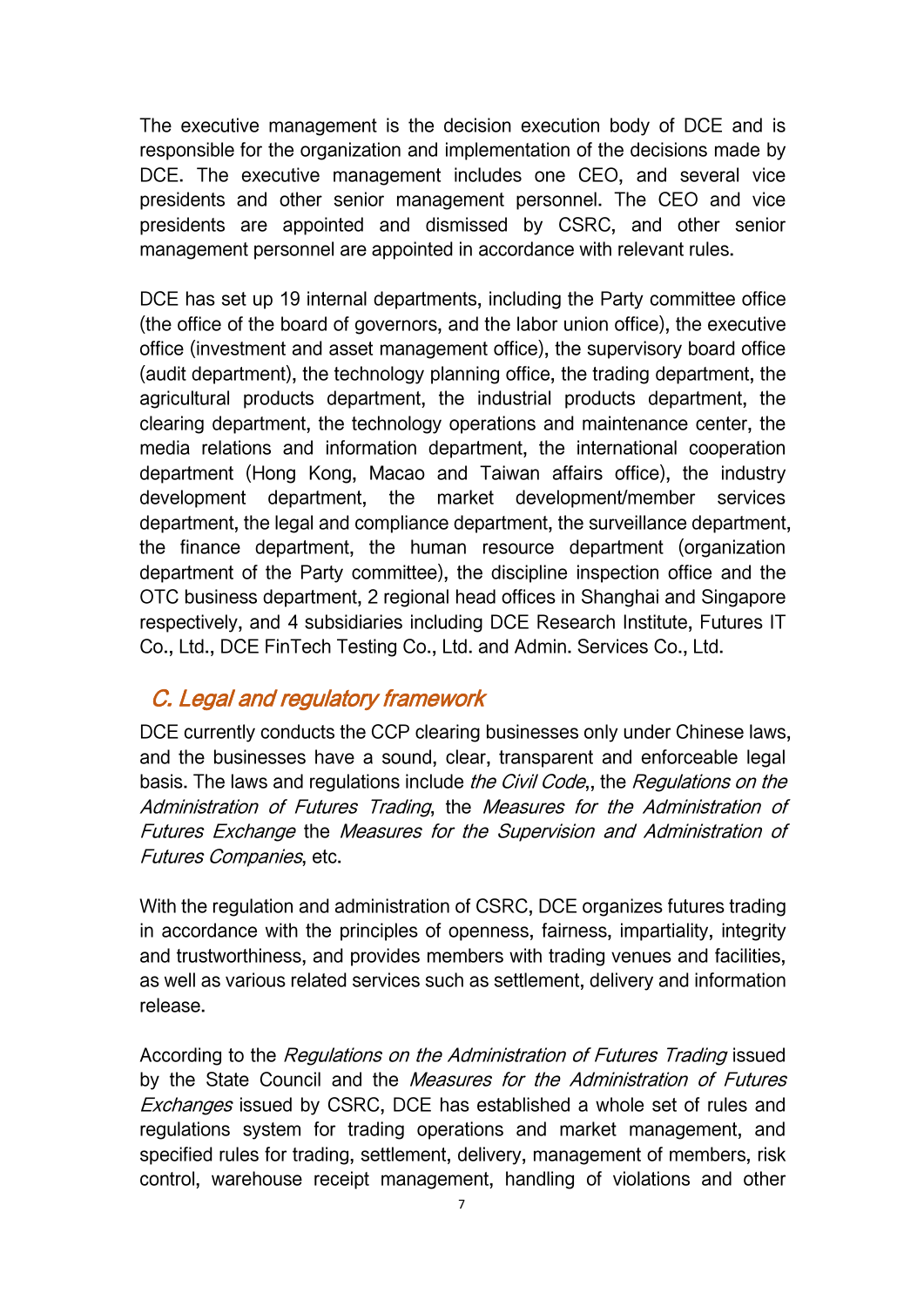factors in the futures market.

Market Access: The *Regulation on the Administration of Futures Trading*, the Measures for the Supervision and Administration of Futures Companies, the Bylaws of DCE and the Measures for Membership Management of Dalian Commodity Exchange are normative documents on market access, and the main contents include the criteria and the approval procedure for the establishment of a futures company, the requirements and qualifications for applying for the membership of DCE, the rights and obligations of the members, and the market participants, etc.

Contracts: The rules governing futures contracts and option contracts are mainly the Regulation on the Administration of Futures Trading, the Measures for the Administration of Futures Exchanges, the Bylaws of the Dalian Commodity Exchange and the Trading Rules of the Dalian Commodity Exchange, which provide for the responsibilities that DCE should take in the process of designing, launching, revising and terminating the contracts, as well as the corresponding approval procedures.

Trading: According to relevant laws, regulations and policies of China and the Bylaws of the Dalian Commodity Exchange, DCE has formulated the Trading Rules of Dalian Commodity Exchange to regulate all transactions and trading activities on DCE such as trading, settlement, delivery and risk control. Those that must abide by the trading rules include DCE, the members, the traders, the designated delivery warehouses, the Designated Depository Banks, other

participants in the futures market, and the personnel of related institutions.<br>According to the *Trading Rules of Dalian Commodity Exchange*, DCE has further formulated the Measures for Trading Management of Dalian Commodity Exchange to clearly define the members' seats, the trading floor, remote trading, prices, trading codes, information disclosure and other factors. DCE, the members, the overseas brokers and the clients shall abide by the detailed rules.

Settlement: According to relevant laws, regulations and policies of China and the *Trading Rules of Dalian Commodity Exchange*, DCE has formulated the Measures for Clearing Management of Dalian Commodity Exchange to regulate the settlement activities on DCE. In the settlement, DCE implements the margin system, the mark-to-market system and the risk reserve system. DCE and its staff, the members and their staff, the overseas brokers, the clients and the DCE Designated Depository Banks shall abide by the detailed rules.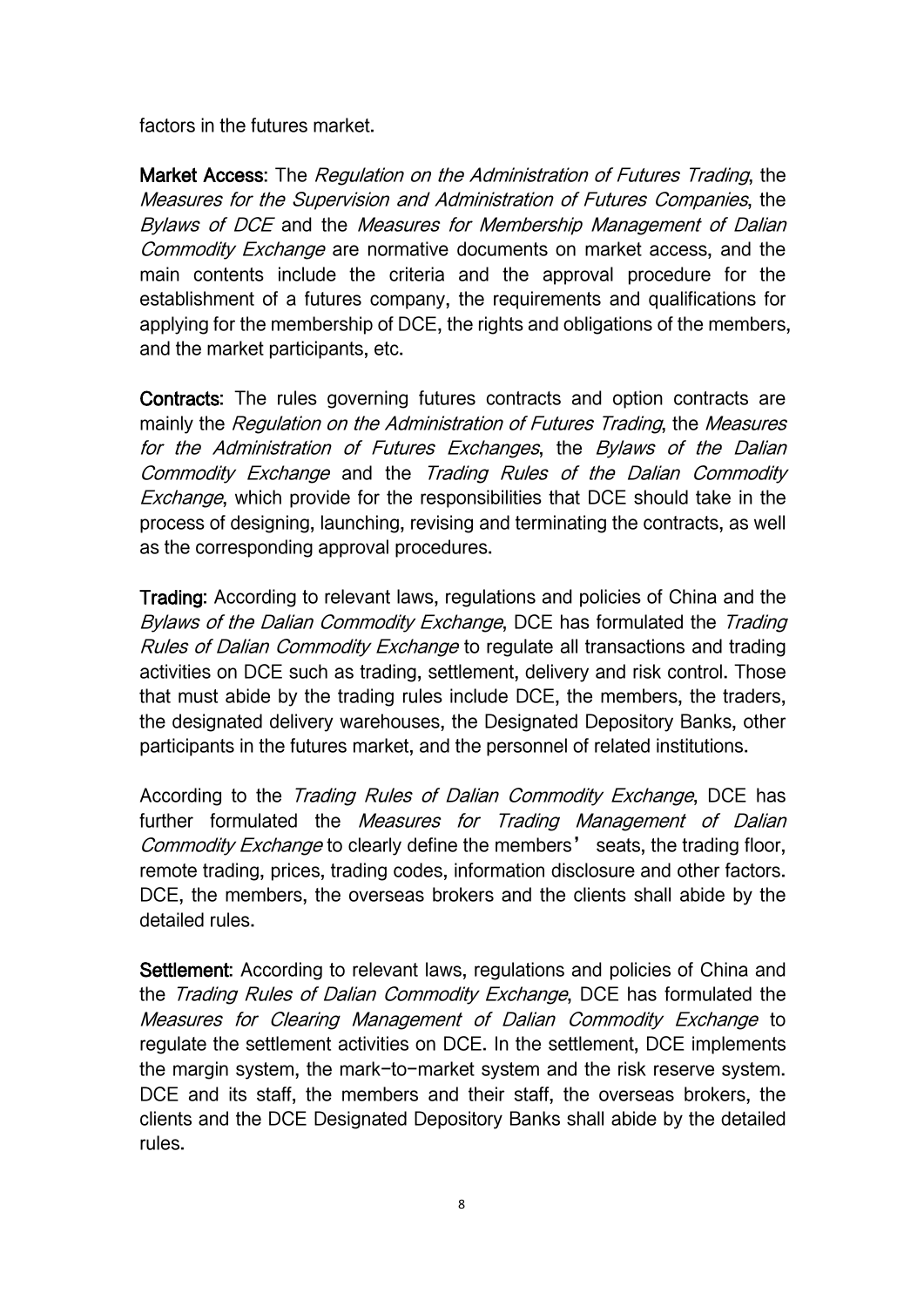Delivery: According to relevant laws, regulations and policies of China and the Trading Rules of Dalian Commodity Exchange, DCE has formulated the Measures for Delivery Management of Dalian Commodity Exchange, the Measures for the Designated Delivery Warehouses Management of Dalian Commodity Exchange, the Measures for Standard Warehouse Receipt Management of Dalian Commodity Exchange and the detailed rules for specific futures products to regulate the delivery business of DCE. The participants in the delivery business such as DCE, the members, the overseas brokers, the clients, the designated delivery warehouses, the designated vehicle board delivery sites, and the designated quality inspection agencies shall abide by the rules mentioned above.

Risks and Responsibilities: According to relevant laws, regulations and policies of China and the *Trading Rules of Dalian Commodity Exchange*, DCE has formulated the Measures for Risk Management of Dalian Commodity Exchange. In the risk management, DCE implements the margin mechanism, the price limit mechanism, the position limit mechanism, the trading limit mechanism, the large position report mechanism, the forced position liquidation mechanism, and the risk warning mechanism. DCE, the members, the overseas brokers and the clients shall abide by the Measures.

Self-discipline Regulation and Enforcement: According to relevant laws, regulations and policies of China and the *Bylaws of DCE* and the Trading Rules of Dalian Commodity Exchange, DCE has formulated the Measures against Rule Violations of Dalian Commodity Exchange. The violations refer to the behaviors of the members, the overseas brokers, the market makers, the clients, the designated delivery warehouses, the Designated Depository Banks, the designated quality inspection agencies, the information service providers, other participants in the futures market, and their staff, in violation of the bylaws, trading rules and other related rules of DCE. DCE shall investigate, identify and punish rule violations based on facts and the principles of fairness and integrity. Any rule violation that constitutes a criminal offense shall be turned over by DCE to a judicial authority for criminal prosecution in accordance with applicable laws. In case a member, an overseas broker, a market maker, a client, a designated delivery warehouse, or a futures market participant has been punished by CSRC in respect of a certain rule violation, DCE may exempt or mitigate the punishment in respect thereof when it determines the punishment.

Emergency Response: According to the Trading Rules of Dalian Commodity Exchange, when all or part of the business such as trading, clearing, delivery, option exercise and contractual performance cannot be conducted normally due to force majeure, technical failure, unexpected event or other applicable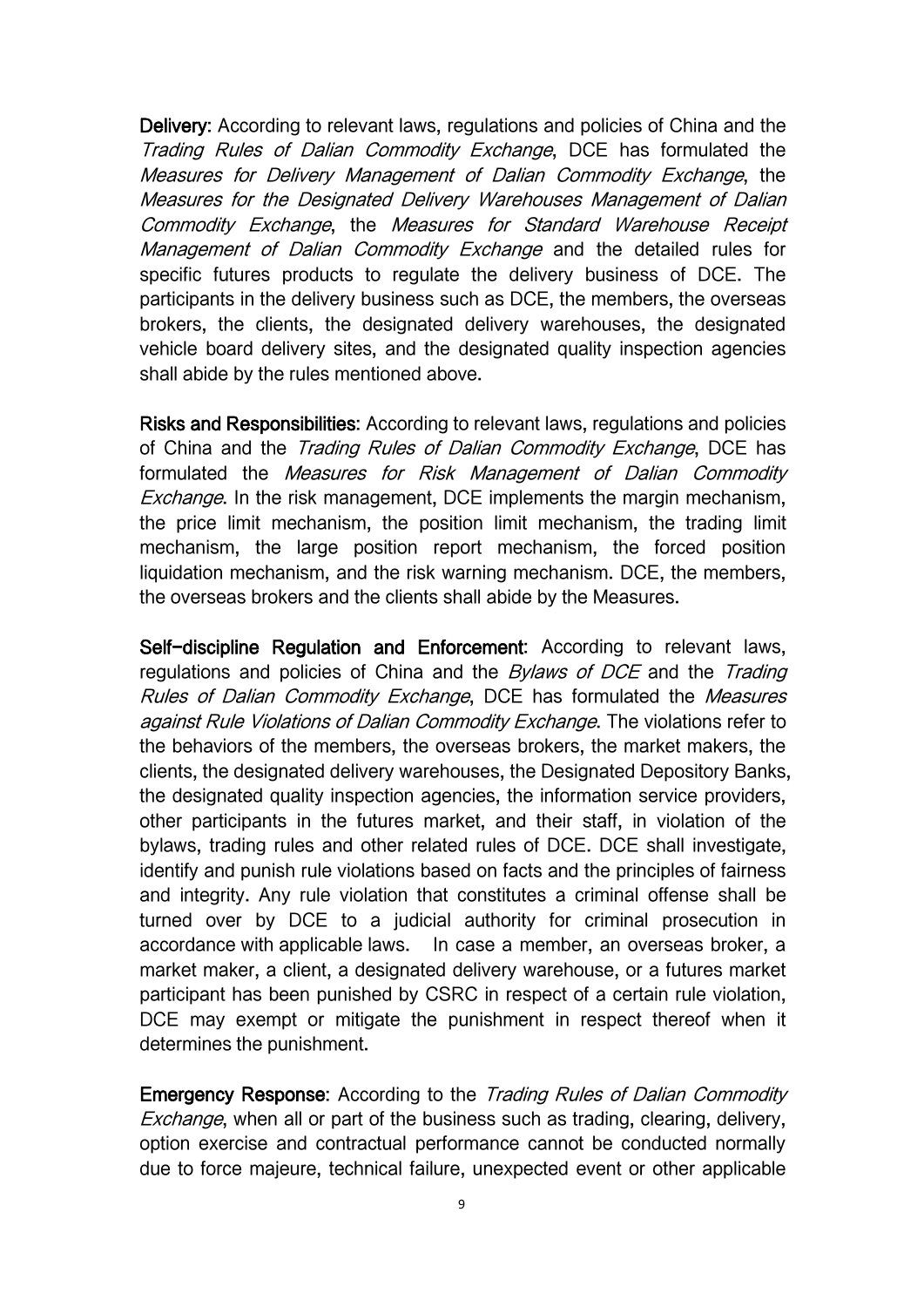reasons, the Exchange shall handle the situations as the abnormalities and may take necessary emergency measures pursuant to its business rules.

When up (down) limit price appears continuously in the same direction with respect to a certain contract, or the market risks have significantly increased otherwise, the Exchange may take such actions as adjusting the range of the price limits, adjusting the trading margins, setting or adjusting the trading limits, adjusting the trading fees, forced position liquidation, mandatory tear-up and other measures, so as to mitigate the trading risks. If the risks have not been resolved after taking corresponding measures, the Exchange shall handle the situations as the abnormalities and may take necessary emergency measures pursuant to its business rules.

### <span id="page-11-0"></span>D. System design and operations

The systems involved in the settlement business of DCE mainly include the settlement business management system, the electronic deposit and withdrawal system, the electronic warehouse receipt management system and capital risk assessment system etc., with the specific functions as follows:

1. Settlement Business Management System. The system performs daily settlement, and settles the profits and losses, trading margins, trading fees, taxes and other expenses of all contracts on the basis of the settlement prices on the day, transfers the net amounts of the receivables and payables at a time, and accordingly increases or decreases the members' clearing deposits; the system provides members with relevant data and information about transactions, positions, margins, risks and settlement parameters every day. The system also supports the management of core businesses such as the settlement for physical delivery and the usage of foreign exchange and securities as margins, so as to guarantee the normal operation of the settlement business.

2. Electronic Deposit and Withdrawal System. The system is an electronic fund settlement platform that connects the three sides of DCE, members and banks. The system realizes the electronic functions in the whole process of applying for, examining and approving and tracking the settlement of futures funds, as well as the real-time tracking of flow of funds, characterized by safety, efficiency and convenience, and has effectively reduced the operating costs for the members, DCE and banks, and improved the efficiency of capital operation in the market and DCE's capacity for monitoring and controlling the fund risks.

3. Electronic Warehouse Receipt Management System. The system is a comprehensive platform for management of standard warehouse receipts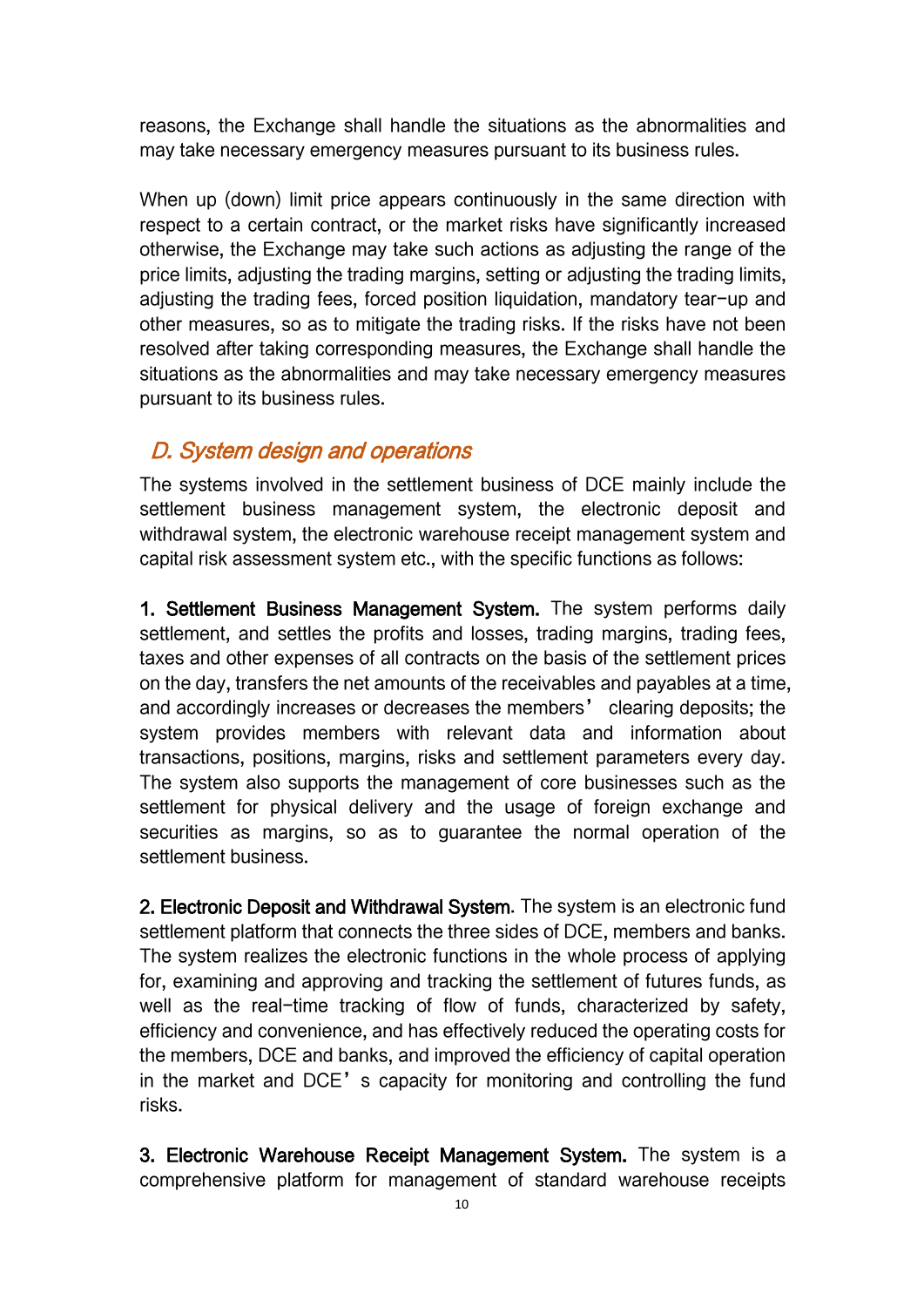linking up DCE, members, delivery warehouses and quality inspection agencies. It realizes the electronic management of the business processes such as notice of intent to deliver, the registration, transfer, utilization as margin and cancellation of the standard warehouse receipts, and application for inspection and inspection of goods, having improved delivery efficiency and ensured the security of warehouse receipts; the system is conducive to DCE mastering relevant information about clients, members and delivery warehouses, timely discovering abnormal conditions during the delivery process or potential risks, and ensuring the smooth operation of the delivery business.

4. Capital Risk Assessment System. The system monitors members' rights and interests, profits and losses and potential financial pressures in a timely manner, supports various calculating models such as historical price probability, exponential weighted moving average (EWMA), and historical simulation of value at risk (VaR). The system has enhanced DCE's capacity for managing the risks for the members' funds through the dynamic assessment of the risks for the members and the funds in the whole market during and after the trading hours.

### <span id="page-12-0"></span>IV. Principle-by-principle Narrative Disclosure

### <span id="page-12-1"></span>Principle 1: Legal basis

An FMI should have <sup>a</sup> well-founded, clear, transparent, and enforceable legal basis for each material aspect of its activities in all relevant jurisdictions.

\_\_\_\_\_\_\_\_\_\_\_\_\_\_\_\_\_\_\_\_\_\_\_\_\_\_\_\_\_\_\_\_\_\_\_\_\_\_\_\_\_\_\_\_\_\_\_\_\_\_\_\_\_\_\_\_\_\_\_\_\_\_\_\_\_\_\_\_\_\_\_

#### Summary Narrative

Key consideration 1: The legal basis should provide a high degree of certainty for each material aspect of an FMI's activities in all relevant jurisdictions.

DCE currently conducts CCP clearing business only within the territory of the People's Republic of China, and the domestic legal basis supports each substantive activity of DCE as a CCP. The legal basis includes: the basic laws such as *the Civil Code*; the departmental regulations such as the *Regulation* on the Administration of Futures Trading, the Measures for the Administration of Futures Exchanges and the Measures for the Supervision and Administration of Futures Companies, the judicial interpretations such as the Provisions of the Supreme People's Court on Several Issues Concerning the Trial of Futures Dispute Cases, the bylaws, the trading rules, the detailed rules, and other self-discipline rules formulated by DCE.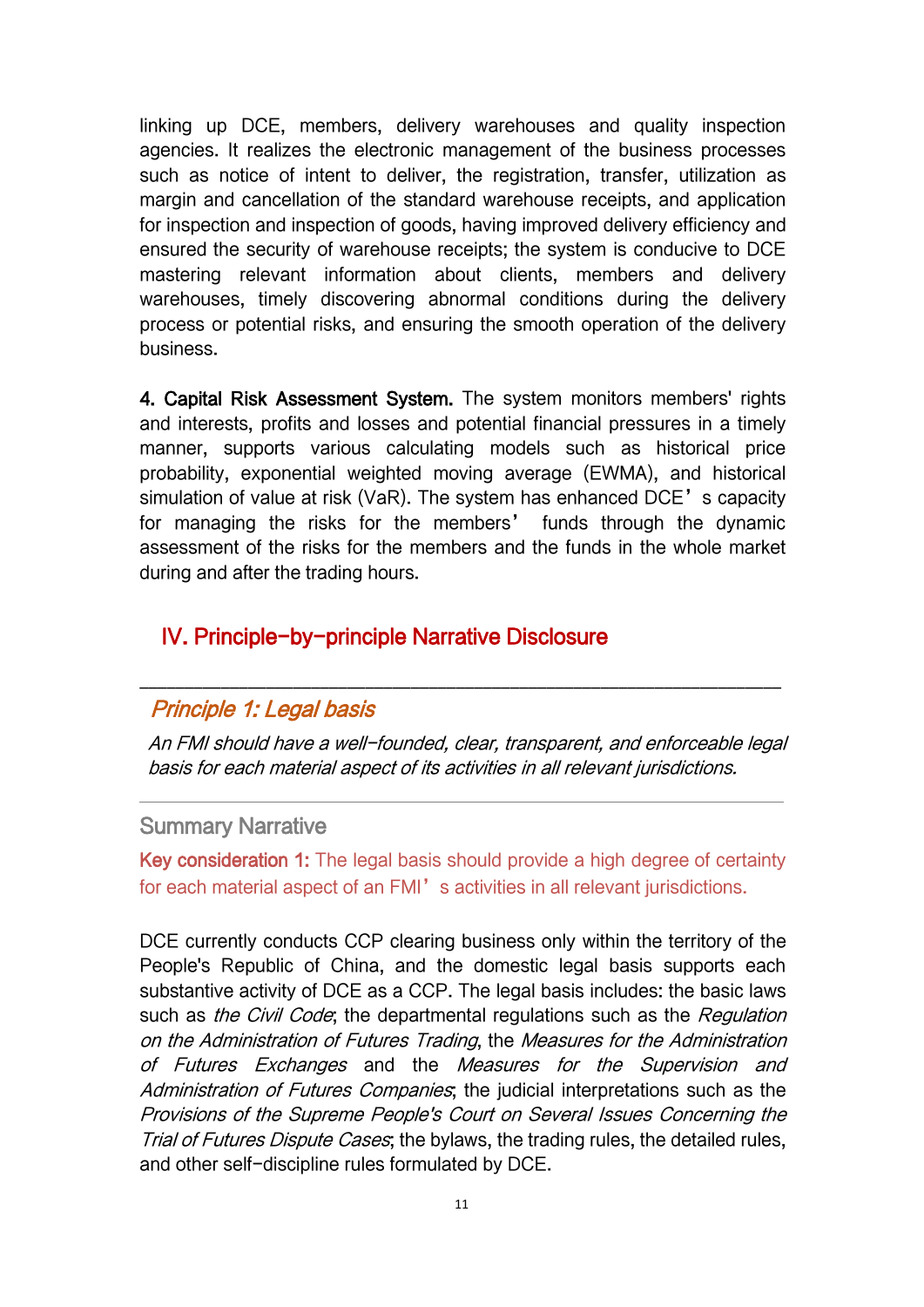As a CCP, DCE conducts highly legally defined business activities which include novation, netting, final settlement, collateral arrangement (including margin) and default processing.

The legal basis for the novation is the principle of freedom of contract embodied in Article 5 of *the Civil Code* which stipulates that "the parties to civil legal relations shall conduct civil activities under the principle of free will, and create, modify, or terminate civil legal relations according to their own wills" and the system of general acceptance of credits and debts. The principle and the system support DCE in intervening as CCP between the participants concluding the transaction of the contract, and becoming the buyer to each seller and the seller to each buyer. The CCP status of DCE is also reflected in Article 10 of the Regulation on the Administration of Futures Trading, the supporting interpretations of the State Council, and Article 15 of the Interim Measures for the Administration of Overseas Traders and Overseas Brokers Engaging in the Trading of Specified Futures Products in China. In addition, Article 6 of the Measures for Clearing Management of Dalian Commodity Exchange stipulates that "the Exchange, as a central counterparty, shall conduct centralized clearing with respect to the futures trading, and be responsible for the margin management, the risk reserves management and the prevention of the clearing risks with respect to the futures trading. The term *'central counterparty'* means a legal person who, upon the conclusion of a futures transaction, interposes itself between the counterparties to the futures transaction, becoming the buyer to every seller and the seller to every buyer, undertakes the clearing on a netting basis, and to provide centralized performance guarantee for such futures trading."

The legal basis for the netting is the offsetting system in the Book of Contracts of the Civil Code. Paragraph 1 of Article 568 of the Civil Code stipulates: "Where the parties owe obligations to each other, and the type and nature of the subject matter of such obligations are the same, any party may set off its own obligation against the due obligation of the other party, unless such set-off is not allowed by the nature of the obligations, as agreed upon by the parties, or according to the laws and regulations." Article 569 of the Civil Code stipulates: "Where the parties owe obligations to each other, and the type and nature of such obligations are different, the obligations may also be set off upon consensus between the parties after consultation." Article 33 of the Regulation on the Administration of Futures Trading stipulates that "the futures exchange shall adopt the mark-to-market system". Article 39 of the Measures for Clearing Management of Dalian Commodity Exchange stipulates:

"The Exchange implements mark-to-market mechanism. Mark-to-market means that by the end of the daily trading, the Exchange shall settle the profits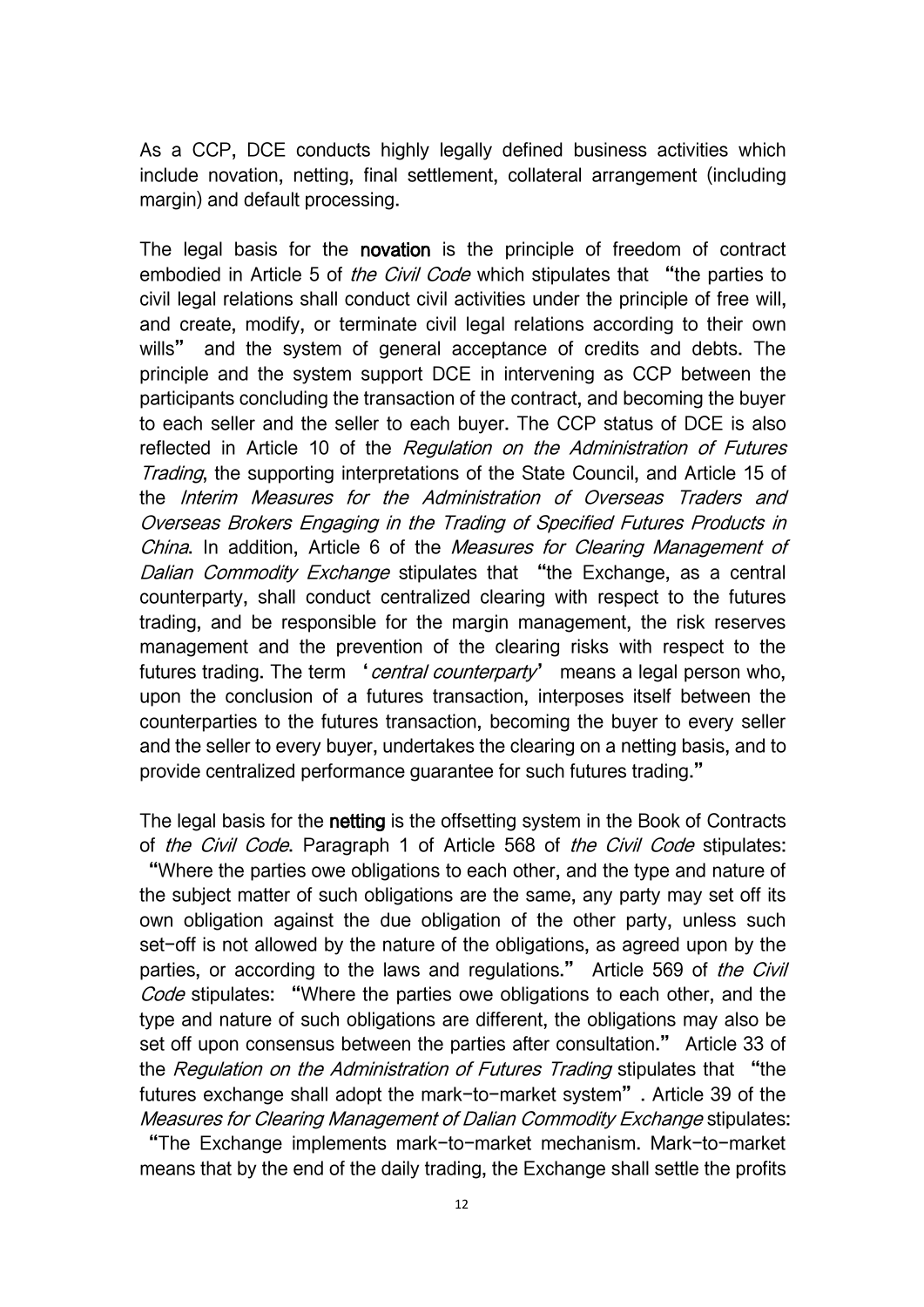and losses, trading margins, commissions and other costs for all the contracts based on the settlement price of the then-current day and allocate the net amounts of the accounts receivable and payable so as to appropriately increase or decrease the Member's clearing deposits."

The legal basis for **offsetting** is the provisions in the Book Contracts of *the Civil* Code. It is stipulated in Paragraph 1 of Article 568 that "Where the parties mutually owe obligations to each other, and the subject matter of the obligations are of the same kind and quality, any party may offset his obligation against the due obligation of the other party, unless the obligation cannot be offset by virture of the nature of the obligations, or in accordance with the agreements by the parties or the provisions of law." Article 569 stipulates:

"Where the parties mutually owe obligations to each other and the subject matter of the obligations are not of the same kind or quality, the obligations may also be offset upon agreement by the parties through consultation." Article 33 of the Regulation on the Administration of Futures Trading stipulates: "The futures exchange shall adopt the mark-to-market system." Article 39 of Measures for Clearing Management of Dalian Commodity Exchange stipulates: "The Exchange implements mark-to-market mechanism. Mark-to-market means that by the end of the daily trading, the Exchange shall settle the profits and losses, trading margins, commissions and other costs for all the contracts based on the settlement price of the then-current day and allocate the net amounts of the accounts receivable and payable so as to appropriately increase or decrease the Member's clearing deposits."

The legal basis for settlement finality is in Article 33 of the Regulation on the Administration of Futures Trading, which stipulates "The futures exchange shall timely inform its members of the trading results on the current day. A futures company shall settle its transactions according to the settlement result of the futures exchange and shall timely inform the client of the settlement result in a form as agreed to between it and the client." and in Article 68 of the Measures for the Supervision and Administration of Futures Companies, which stipulates "A client shall raise an objection, if any, to the settlement report in writing within the time limit specified in the futures brokerage contract, and the futures company concerned shall verify the relevant facts within the specified time. A client's failure to raise an objection within the prescribed time limit shall be deemed a confirmation of the contents of the settlement report." Article 27 of the Provisions of the Supreme People's Court on Several Issues Concerning the Trial of Futures Dispute Cases states: "The confirmation made by a client in respect of the transaction settlement result of the current day shall be regarded as the confirmation of all the position and transaction settlement results prior to that day, and the client shall accept by itself the transaction results thus generated." Article 94 of the Measures for Clearing Management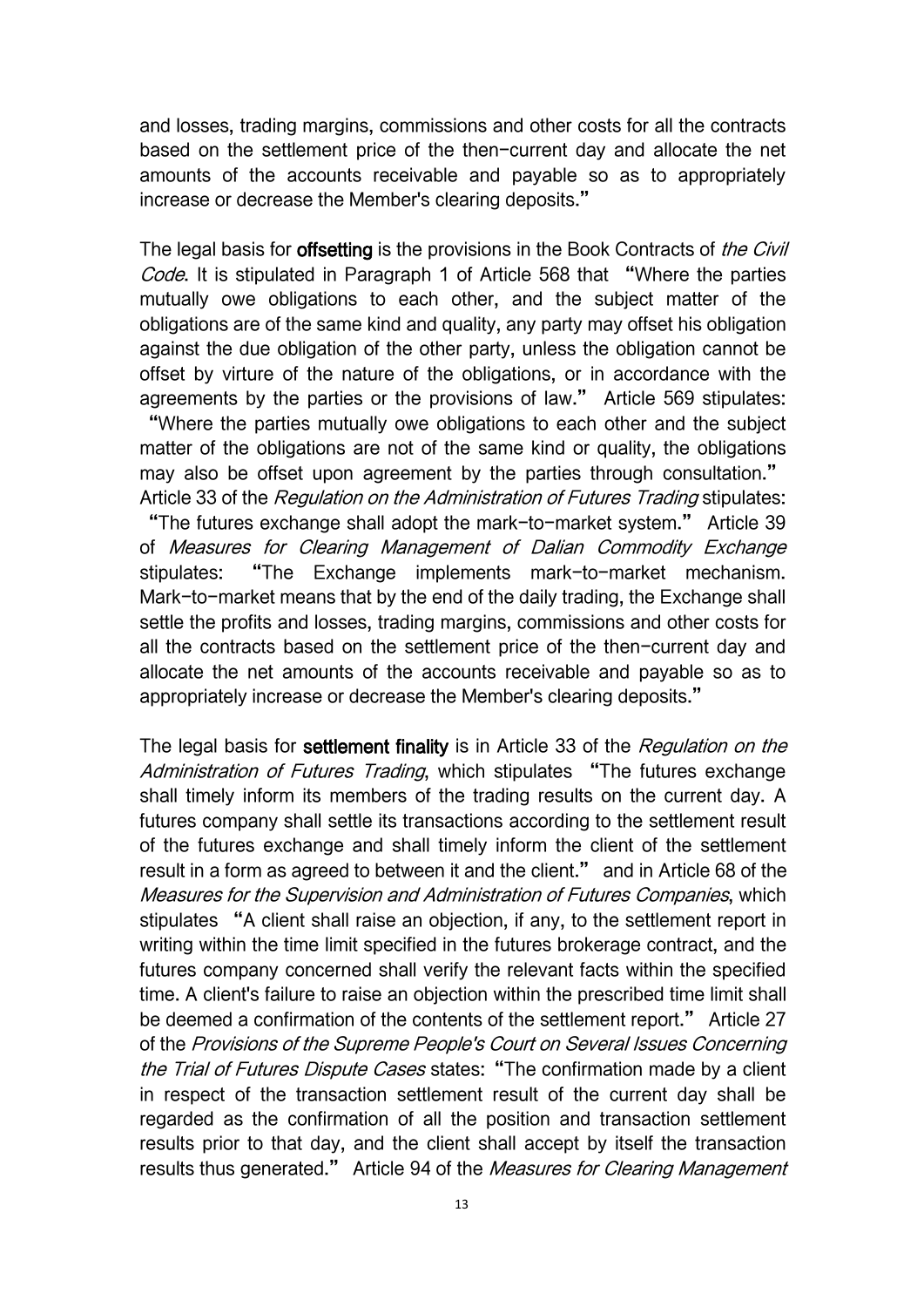of Dalian Commodity Exchange stipulates: "Any transactions concluded in accordance with the rules of the Exchange shall have legal effect, and shall not be invalidated, changed or revoked due to any defects in the capacity of the trader, untrue declaration of intention or disputes over the ownership of the sources of the margins. Any losses arising from such transactions shall be borne by the trader." Article 95 stipulates that: "the Exchange organizes futures trading. Any concluded trading orders, closed futures transaction positions, margins received, and assets transferred or pledged as margins, matched standard warehouse receipts and other transactions, clearing and delivery or legal attributes of property, and measures taken for breach of contract shall not be revoked or invalidated due to any entry of any Members into bankruptcy proceedings."

The legal basis for the collateral arrangement is the provisions of the Book of Real Rights of the Civil Code on the security real right system and the provisions of the Regulation on the Administration of Futures Trading on the margin. Article 386 of the Civil Code stipulates: "The security interest holder shall, in accordance with the law, have the priority of compensation made from the property posted as security if the debtor fails to pay the due debt or falls under any circumstance where security interest shall be exercised as agreed upon by the parties, except as otherwise provided for by any law." Article 440 stipulates: "The following rights that the debtor or a third party is entitled to dispose of may be pledged: (1) Bills of exchange, promissory notes and checks; (2) Bonds and certificates of deposit; (3) Warehouse receipts and bills of lading; (4) Transferable fund shares and stock rights; (5) Transferable property rights among intellectual property rights, such as the right to the exclusive use of registered trademarks, patents and copyrights; (6) Existing and anticipated accounts receivable; (7) Other property rights which may be pledged as provided for by laws and administrative regulations." Article 81 of the Regulation on the Administration of Futures Trading stipulates: "Margin refers to the funds paid or standard warehouse receipts, treasury bonds and other negotiable securities with stable values and high liquidity submitted by futures traders, which are used for settlement and performance guarantee purposes."

The legal basis for the rapid disposal of margin assets is the relevant provisions of the Book of Real Rights of the Civil Code on the priority right of the security rights holder for claim and the realization of security real rights. Paragraph 1 of Article 425 stipulates: "Where, for securing the performance of an obligation, the debtor or a third party pledges the movable thereof to the creditor for possession, if the debtor fails to pay the due debt or falls under any circumstance where pledge shall be exercised as agreed upon by the parties, the creditor shall have the priority of compensation made from such a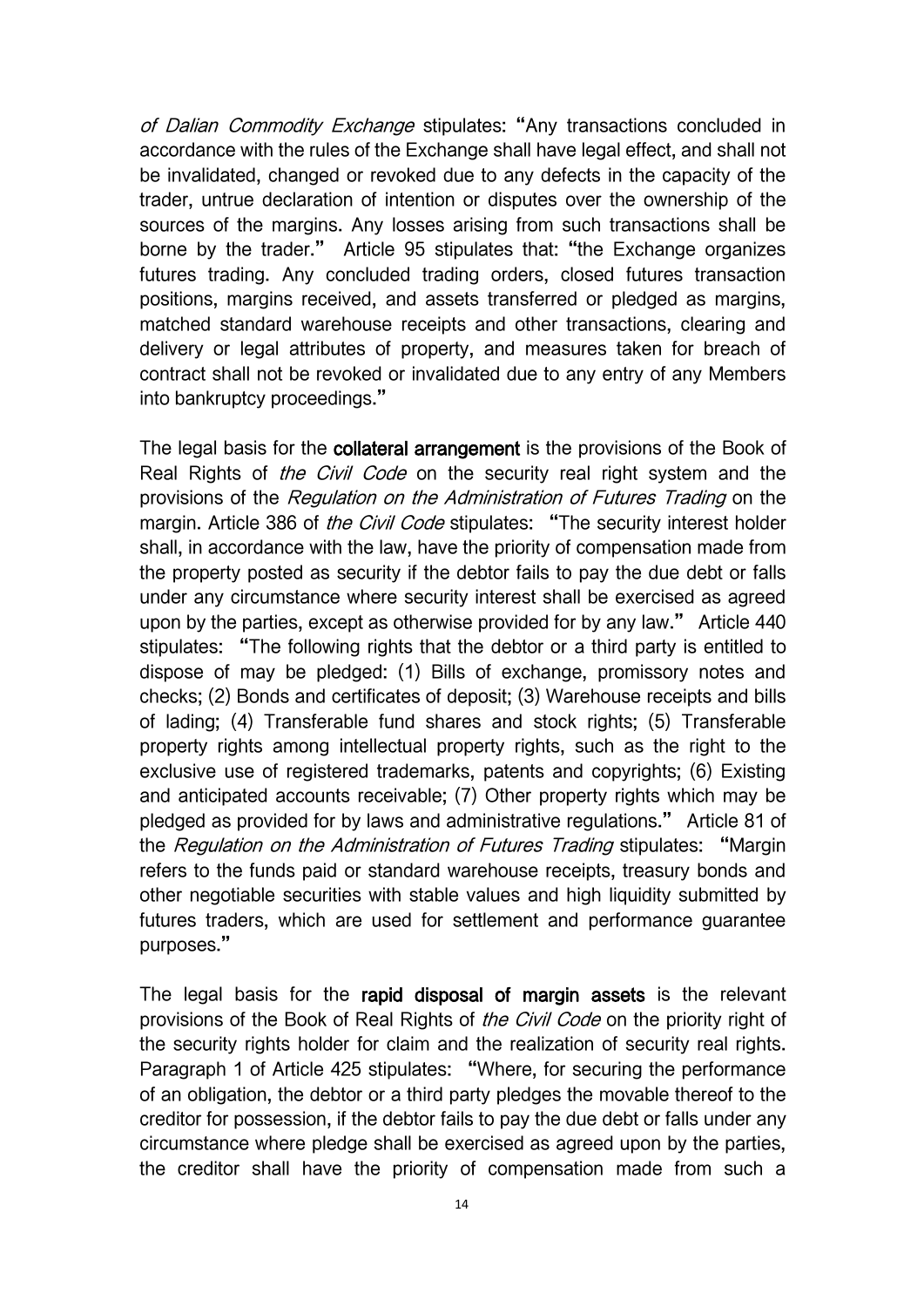movable." Article 453 stipulates: "The lienor and the debtor shall agree on the term for the performance of the obligation after lien is exercised on the property. In the absence of such an agreement or if such an agreement is ambiguous, the lienor shall allow the debtor to perform the obligation within the term of 60 days or longer, except that the movable is fresh, perishable or hard to keep. If the debtor fails to perform the obligation within the prescribed time limit, the lienor may agree upon with the debtor to have the property under lien converted into money, or may have the priority of compensation made from the auction or sell-off of the property. Where the property under lien is converted into money or sold off, its market price shall be taken as the reference. " Article 77 of the *Trading Rules of Dalian Commodity Exchange* stipulates: "In case a Member cannot perform the contract, the Exchange shall have the right to take any of the following protective actions: ...(2) implementing forced position liquidation as prescribed, and using the margins released after the liquidation to perform the contract and make indemnification; (3) disposing of the assets that are submitted as margins and converting them into cash to perform the contract and make indemnification; ... "

The legal basis for the segregation of margin assets is the provisions of the Regulation on the Administration of Futures Trading on the requirements for the ownership and storage of margins. Article 28 stipulates: "The margin, which a futures company collects from its clients, shall be separated from the futures company's own money and be deposited in a special account. The margin, which a futures company collects from its clients, belongs to the clients. Such margin shall be strictly prohibited from being used for any other purpose except for the circumstances prescribed in the Regulation."

The legal basis for **default management** is the provisions of *the Civil Code* and the Regulation on the Administration of Futures Trading on liability for breach of contract. Article 577 of the Civil Code stipulates: "Where a party fails to perform its obligations under a contract, or its performance fails to satisfy the terms of the contract, it shall continue to perform its obligations, take remedial measures, pay damages, or be otherwise held liable for breach of contract." Article 36 of the Regulation on the Administration of Futures Trading stipulates:

"Where a member breaches a contract in futures trading, the futures exchange shall first use the member's margin to bear the liability for breach of contract; where a client breaches a contract in futures trading, the futures company shall first use the client's margin to bear the liability for breach of contract."

Key consideration 2: An FMI should have rules, procedures and contracts that are clear, understandable, and consistent with relevant laws and regulations.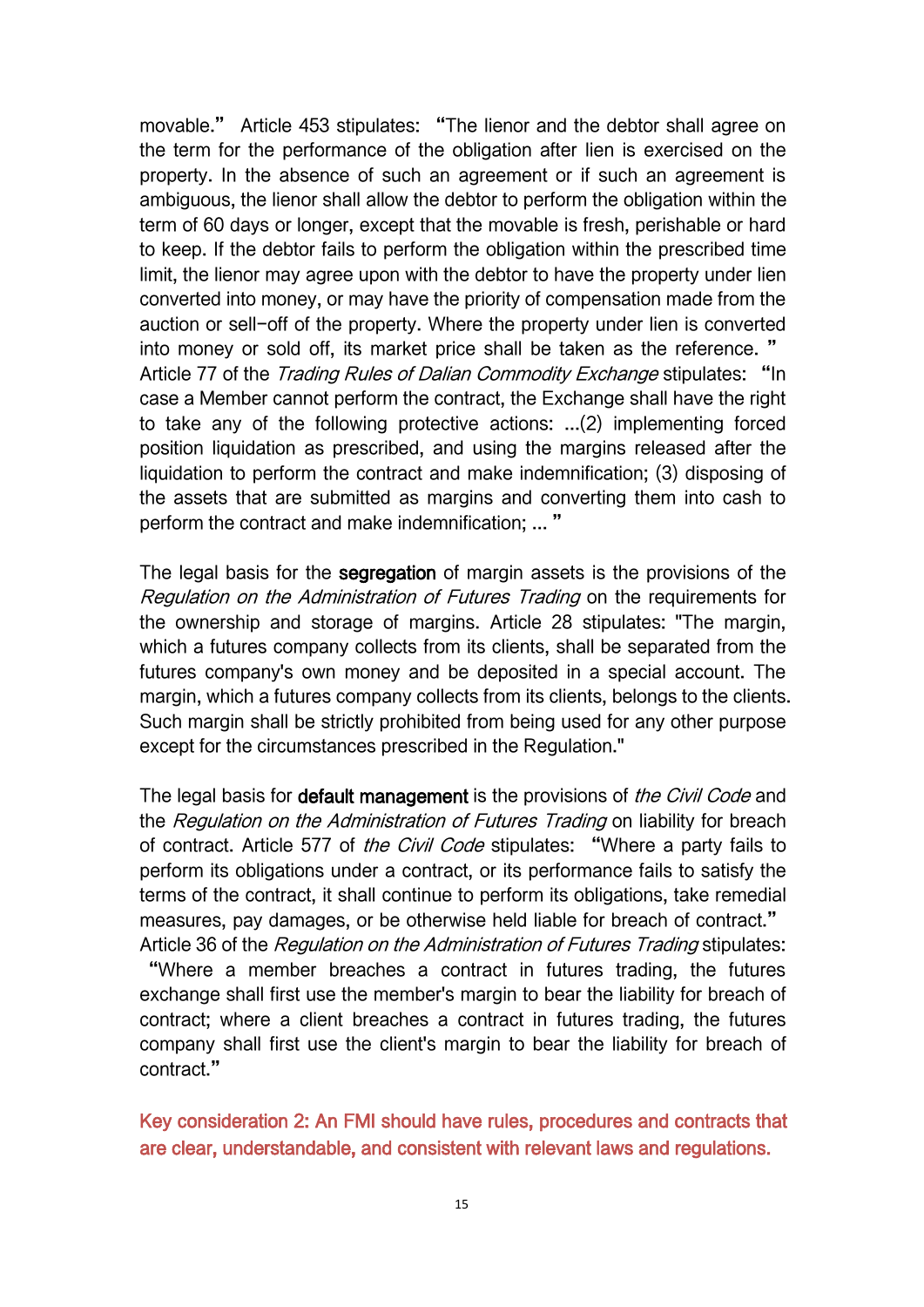In accordance with relevant laws and regulations, DCE uses the understandable, clear and concise statements in formulating or modifying business rules, procedures and contracts. When releasing or modifying the rules, DCE usually carries out the relevant market training through webinars, market forums and other forms, explaining the relevant background, how to understand the articles, and the issues that market participants need to pay attention to after the rules are implemented.

Before the business rules are officially released to the market, the Legal and Compliance Department of DCE is responsible for reviewing the legality of the rules, procedures and contracts, and providing review opinions. In case of difficulties or major problems, DCE also consults legal experts and external lawyers. As of now, no inconsistencies have been found between rules, procedures and contracts and related laws and regulations.

The business rules, procedures and contracts of DCE shall be approved by CSRC or reported to CSRC beforehand. Article 13 of the Regulation on the Administration of Futures Trading stipulates: "To handle the following affairs, a futures exchange shall be subject to the approval of the futures regulatory institution of the State Council: (1) The formulation of or modification to its Articles of association or trading rules: (2) The listing, suspension, cancellation or resumption of any type of transaction; (3) Other affairs as prescribed by the futures regulatory institution of the State Council. To approve the listing of new transaction type in a futures exchange, the futures regulatory institution of the State Council shall consult the opinions of the relevant department of the State Council."Article 94 of the Measures for the Administration of Futures Exchanges stipulates: "The futures exchange that develops or amends the detailed rules for the implementation of the trading rules shall report to the CSRC in advance."

Up to now, there is no inconsistency between DCE's rules, procedures and contracts with related laws and regulations.

### Key consideration 3: An FMI should be able to articulate the legal basis for its activities to relevant authorities, participants, and, where relevant, participants' customers, in a clear and understandable way.

DCE clarifies the legal basis of its activities to regulators, members, overseas brokers and their clients in a clear and understandable way.

For CSRC, DCE submits the request or the report of draft business rules to CSRC while applying for approval or reporting beforehand, which shall include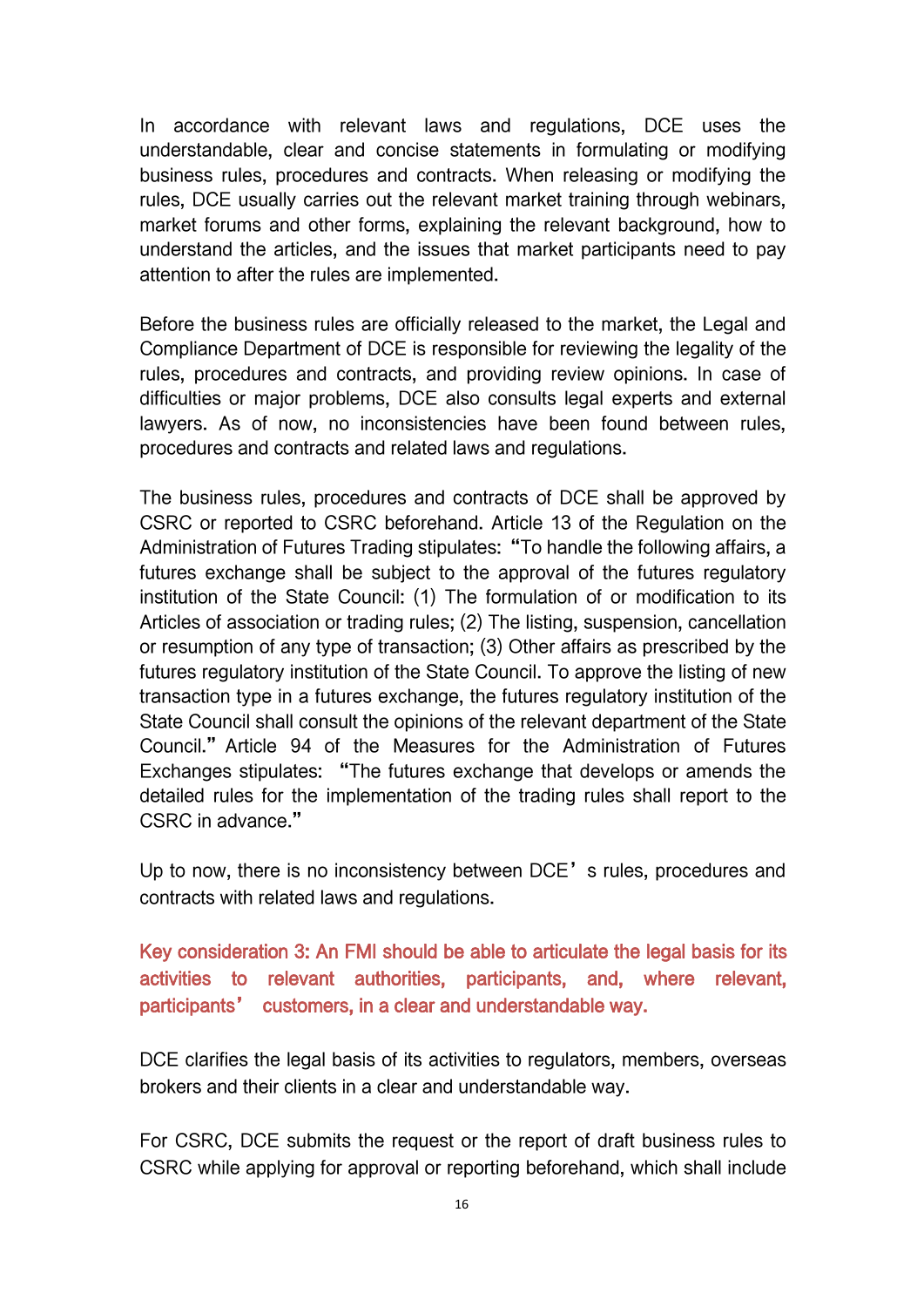the background and reasons for the formulation or revision of the business rules, the comparisons with the related businesses of other exchanges, the legality, the solicitation of opinions in the market, and other contents.

For members and clients, DCE releases the latest updates such as contracts, trading rules and detailed implementation rules on the DCE website, and clarifies the legal basis of its activities in the forms such as Q&A on business, business training, and forums.

Key consideration 4: An FMI should have rules, procedures, and contracts that are enforceable in all relevant jurisdictions. There should be a high degree of certainty that actions taken by the FMI under such rules and procedures will not be voided, reversed, or subject to stays.

The business rules, procedures and contracts of DCE are formulated according to Chinese laws and are enforceable within the jurisdiction of the People's Republic of China.

The business rules, procedures and contracts of DCE are formulated in strict accordance with the laws, administrative regulations and departmental rules such as the Civil Code, the Regulation on the Administration of Futures Trading and the Measures for the Administration of Futures Exchanges. The formulation or revision of all business rules have been approved by CSRC or have been reported to CSRC.

The laws and regulations mentioned above ensure that all the rules, procedures and contracts of DCE will not be declared invalid or reversed or have the implementation terminated, thus achieving high certainty. At present, there is no court in China ruling that the rules, procedures or actions of DCE are unenforceable.

Key consideration 5: An FMI conducting business in multiple jurisdictions should identify and mitigate the risks arising from any potential conflict of laws across jurisdictions.

DCE currently conducts futures trading and other related businesses only according to Chinese laws, and the businesses have a sound, clear, transparent and enforceable legal basis.

<span id="page-18-0"></span>Principle 2: Governance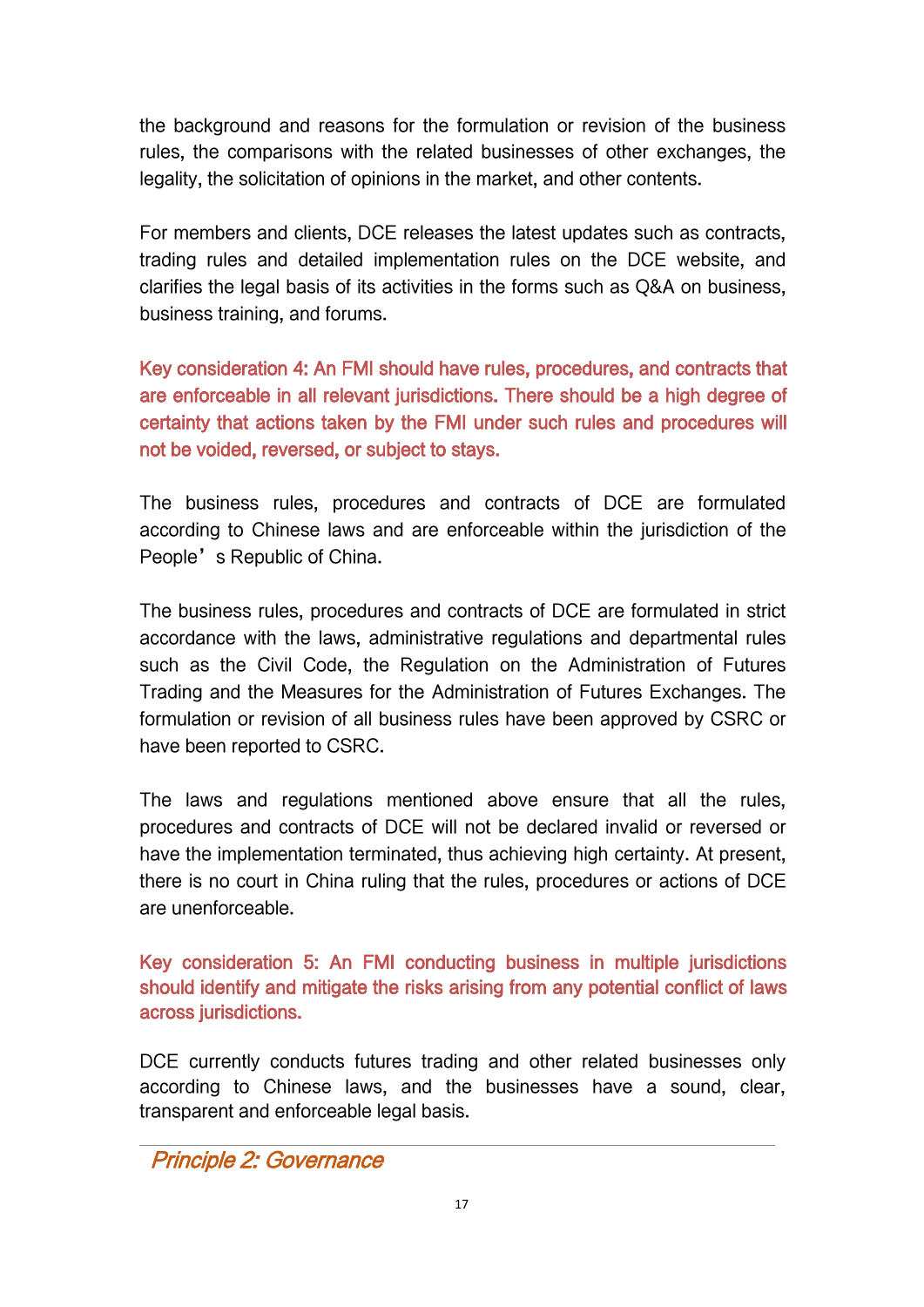An FMI should have governance arrangements that are clear and transparent, promote the safety and efficiency of the FMI, and support the stability of the broader financial system, other relevant public interest considerations, and the objectives of relevant stakeholders.

Key consideration 1: An FMI should have objectives that place a high priority on the safety and efficiency of the FMI and explicitly support financial stability and other relevant public interest considerations.

DCE aims to "build an open, diversified world-class derivatives exchange with complete derivatives instruments, various products, safe and efficient operation and well-performed functions, and become a globally important commodity pricing center and risk management center."

DCE does not attempt to maximize its profits at any costs. It is subject to the supervision and management of CSRC. In the process of daily operation and key decision-making, DCE gives top priority to safety and efficiency. It is clearly stipulated in the *Bylaws of DCE* and business rules that efforts must be made to ensure the normal futures trading and protect the legal rights and interests of the participants involved in futures trading, as well as the interests of the general public. To ensure that these objectives can be achieved, DCE follows an order matching system under the principle of price priority and time priority. It also implements a series of mechanisms such as margin management, risk reserves, trading code, position limit, hedging management, arbitrage trading management, abnormal trading management, management of accounts involving actual control relationship, large position report, mark-to-market, price limit, delivery, information disclosure, forced liquidation, risk warning and banning the entry into the market. These mechanisms are designed to enhance the exchange management and market risk control, and fully maintain the principles of establishing a market that is open, fair and just.

Key consideration 2: An FMI should have documented governance arrangements that provide clear and direct lines of responsibility and accountability. These arrangements should be disclosed to owners, relevant authorities, participants, and, at a more general level, the public.

According to the Regulation on the Administration of Futures Trading and the Measures for the Administration of Futures Exchanges, DCE has set up a standardized governance structure, has the accessible governance arrangements, and provides clear and direct responsibilities and accountability framework. The arrangements mentioned above will be made public on the DCE website.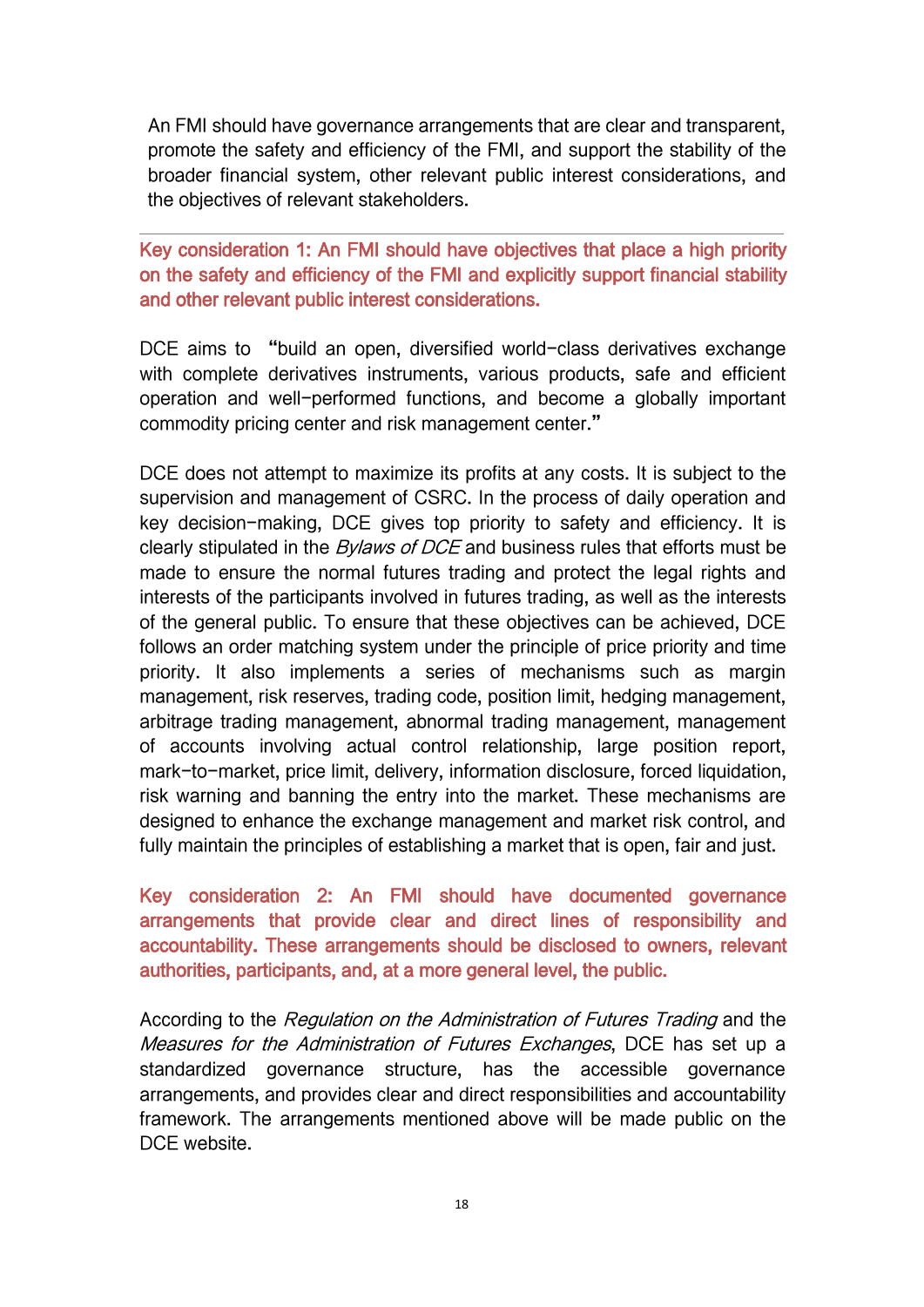DCE has established a governance structure including the members' meeting, the board of governors, the board of supervisors and the executive management. The responsibilities and obligations of the members' meeting, the board of governors, the board of supervisors and the executive management are clearly defined in the bylaws. Specifically, the members' meeting is the organ of authority of DCE, and is composed of all members, with the functions and powers exercised including: reviewing and passing the bylaws, trading rules and draft amendments; deliberating on and approving the work reports of the board of governors, the board of supervisors and the CEO; approving the financial budget plans and the final reports; deliberating on the use of risk reserves and general risk reserves, etc.

The board of governors is the permanent body of the members' meeting, with the functions and powers exercised including: convening and reporting work to the members' meeting; deliberating on the financial budget plan, final report, and annual work plan proposed by the CEO; drawing up the bylaws, trading rules and draft amendments to be submitted to the members' meeting for adoption; determining the setup and personnel composition of the special committees; reviewing and approving the use plans for risk reserves and general risk reserves; reviewing and approving DCE's development plans and annual work plans proposed by the CEO.

The board of supervisors is the supervisory body of DCE, with the functions and powers excised including: checking the financial affairs of DCE; supervising the behaviors of the governors and senior management personnel in performing their duties.

The executive management is the decision executive body of DCE and is responsible for organizing the implementation of the decisions. The executive management includes the CEO, the vice presidents and other members. The functions and powers exercised by the CEO include: organizing the implementation of the systems and resolutions adopted by the members' meeting and the board of governors; presiding over the day-to-day administrative work; organizing the drafting of relevant detailed rules and measures in accordance with the bylaws and trading rules; drafting the use plans for the reserves for the risks; drafting and implementing the approved external investment plans of DCE, preparing financial budget plans and final reports, and so on.

The members' meeting shall be convened by the board of governors; the members' meeting shall form the meeting minutes for the voting items, which shall be signed by the governors present at the meeting. Within 10 days after the end of the members' meeting, DCE shall submit all the documents of the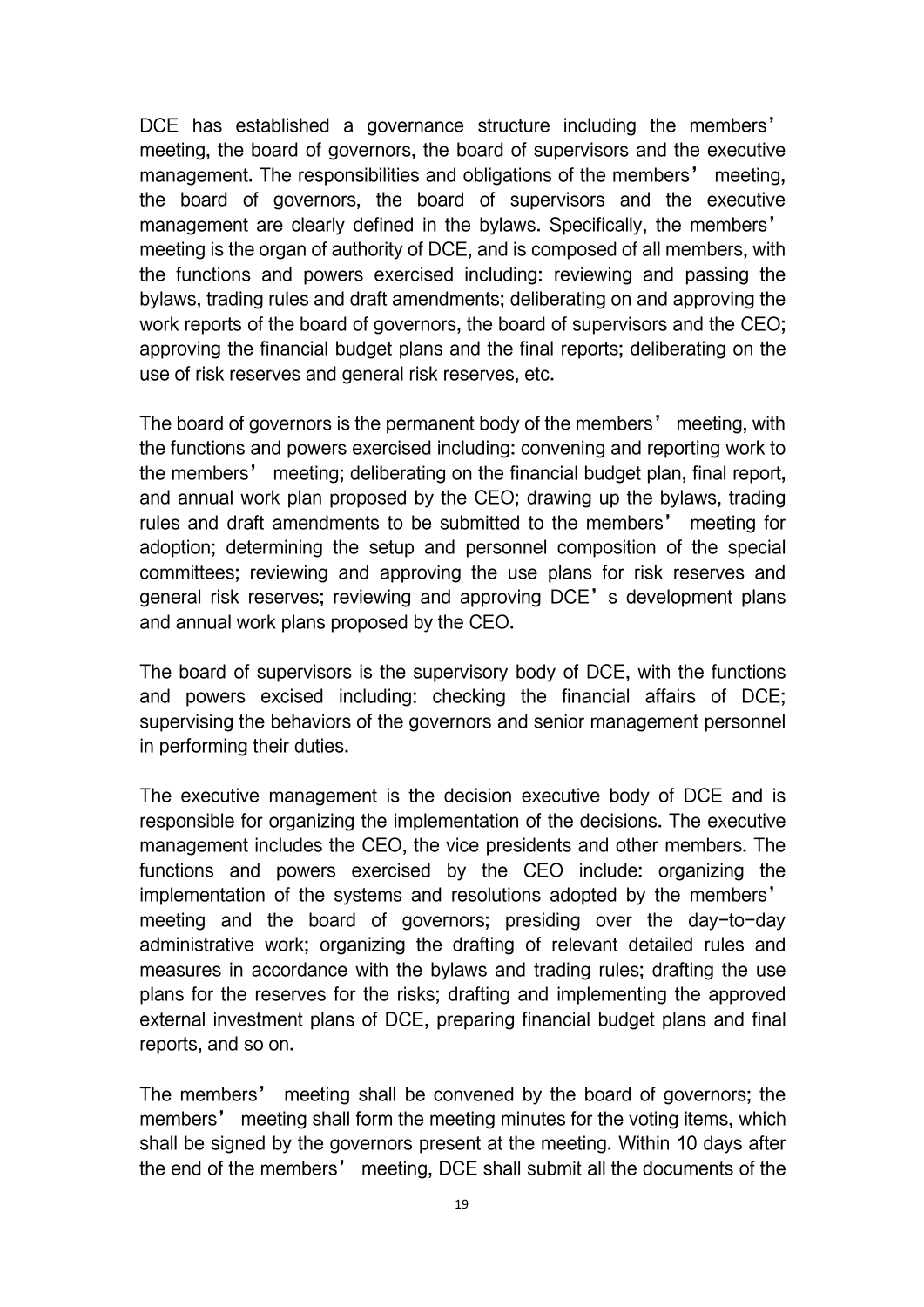meeting to CSRC for filing; within 10 days from the end of the meeting of the board of governors, the board of governors shall submit the resolutions of the meeting and other meeting documents to CSRC.

In accordance with relevant state regulations, DCE will report to CSRC an annual financial report audited by an accounting firm with securities and futures-related business qualifications within 4 months after the end of each year.

Key consideration 3: The roles and responsibilities of an FMI ' s board of directors (or equivalent) should be clearly specified, and there should be documented procedures for its functioning, including procedures to identify, address, and manage member conflicts of interest. The board should review both its overall performance and the performance of its individual board members regularly.

The responsibilities and obligations of the members' meeting, the board of governors and the board of supervisors are clearly defined in the *Bylaws of* DCE. Both the members' meeting and the board of supervisors meeting shall form relevant resolutions and meeting minutes, which shall be kept as archives.

The Board of Governors is the permanent organ of the Members' Meeting and is accountable to the Members' Meeting.

The Board of Governors shall exercise the following powers:

(1)holding the Members' Meeting and report work to the Members' Meeting;

(2)passing the appointment and dismissal of the Chairman and the vice Chairmen of the Board of Governors which are nominated by CSRC;

(3)adopting the non-confidence motion against a member of the Board of Governors and submitting the motion to the relevant organ for deliberation and approval;

(4)drafting the Bylaws, the trading rules of the Exchange and their draft amendments, and submitting to the Members' Meeting for approval;

(5)deliberating the financial budget proposal and accounting reports proposed by the CEO, and submitting to the Members' Meeting for approval;

(6)deliberating the solutions of merger, acquisition, division, change of organization form, dissolution and liquidation of the Exchange, and submitting to the Members' Meeting for approval;

(7)determining the structuring and composition of the special committees;

(8)determining the admission and withdrawal of the Members, and the overseas special participants, the overseas traders that directly trades on the Exchange and the overseas brokers;

(9)determining the disciplinary sanctions for any rule violations;

(10)determining the modification of the name, domicile or business premises of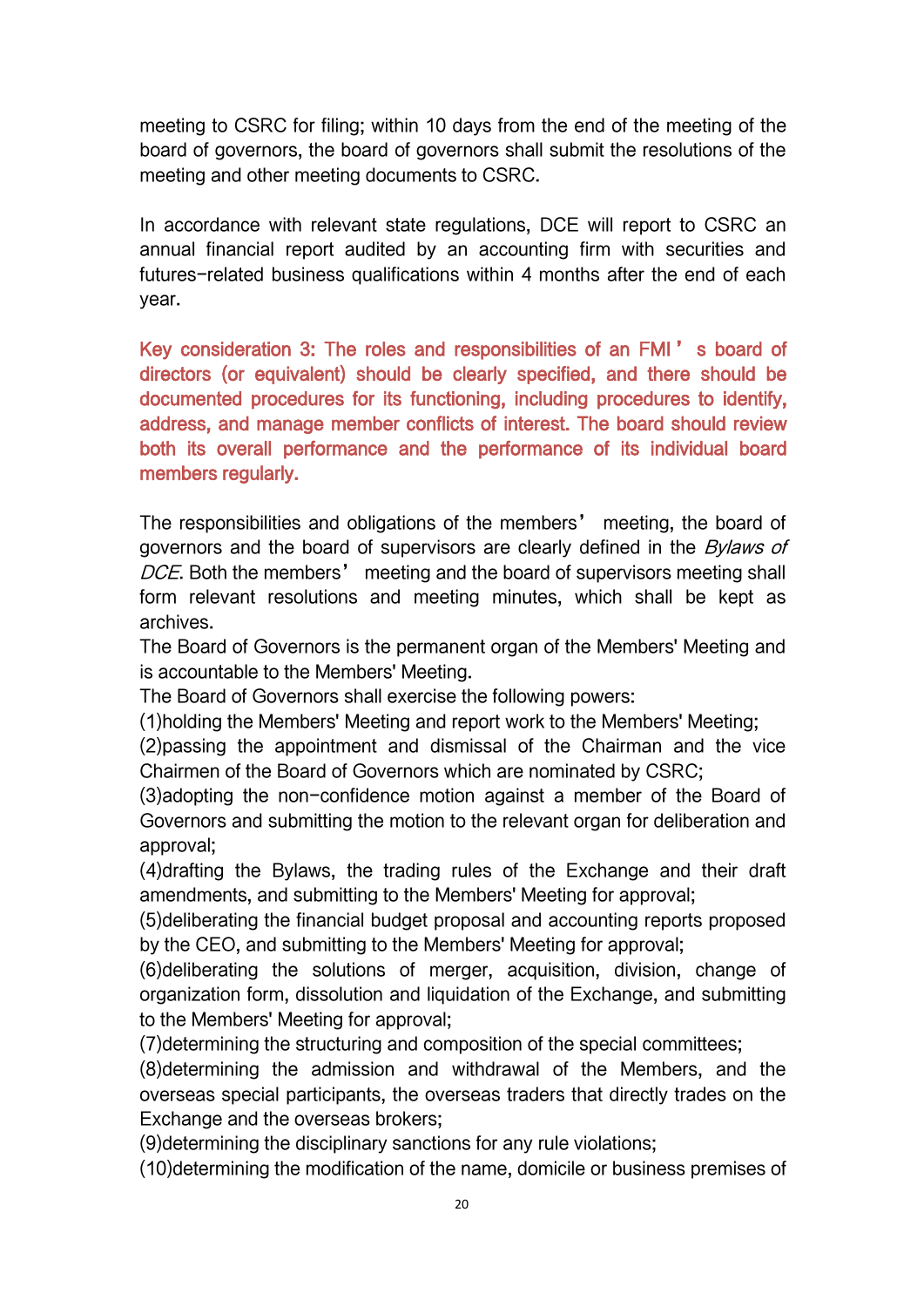the Exchange;

(11)deliberating and approving the detailed rules and provisions formulated on the basis of the Bylaws and the trading rules;

(12)deliberating and approving the scheme for using risk reserves;

(13)deliberating and approving the scheme for withdrawing and using general risk reserves;

(14)deliberating and approving the development plan and annual work plan of the Exchange proposed by the CEO;

(15)deliberating and approving the outbound investment plan of the Exchange; (16)supervising the CEO's implementation of resolutions adopted by the Members' Meeting and the Board of Governors;

(17)supervising the compliance with applicable laws, regulations, rules, policies of the State and the bylaws, rules of the Exchange by the senior executives and other staff of the Exchange;

(18)organizing the auditing of the Exchange's annual financial accounting report and determining the appointment and replacement of the accounting firm; and

(19)other powers prescribed by the Bylaws and granted by the Members' Meeting.

The board of governors has clear forms and procedures for the authority, including convening the meeting of the board at least once every six months; if there are circumstances stipulated in the bylaws, an extraordinary meeting of the board may be convened; the meeting adopts the "one member one vote" system in voting, which is valid only when more than two thirds of the members are present, and its resolution shall be passed when more than half of the members of the board vote in favor; the board of governors meeting shall be attended by the members themselves, and when a member cannot attend the meeting for any reason, he or she shall entrust another member to be present on behalf of them in the written form; the board of governors meeting shall make minutes on the voting at the meeting, which shall be signed by the members and the recorder present at the meeting; within 10 days from the end of the meeting of the board of governors, the board of governors shall submit the resolutions of the meeting and other meeting documents to CSRC.

The Board of Governors may, as it deems necessary, set up special committees of strategy consulting, surveillance, trading, clearing, delivery, membership, disciplinary sanction, mediation, finance, IT applications and otherwise.

The responsibilities of the Strategic Advisory Committee are to provide professional, forward-looking and innovative opinions and suggestions on the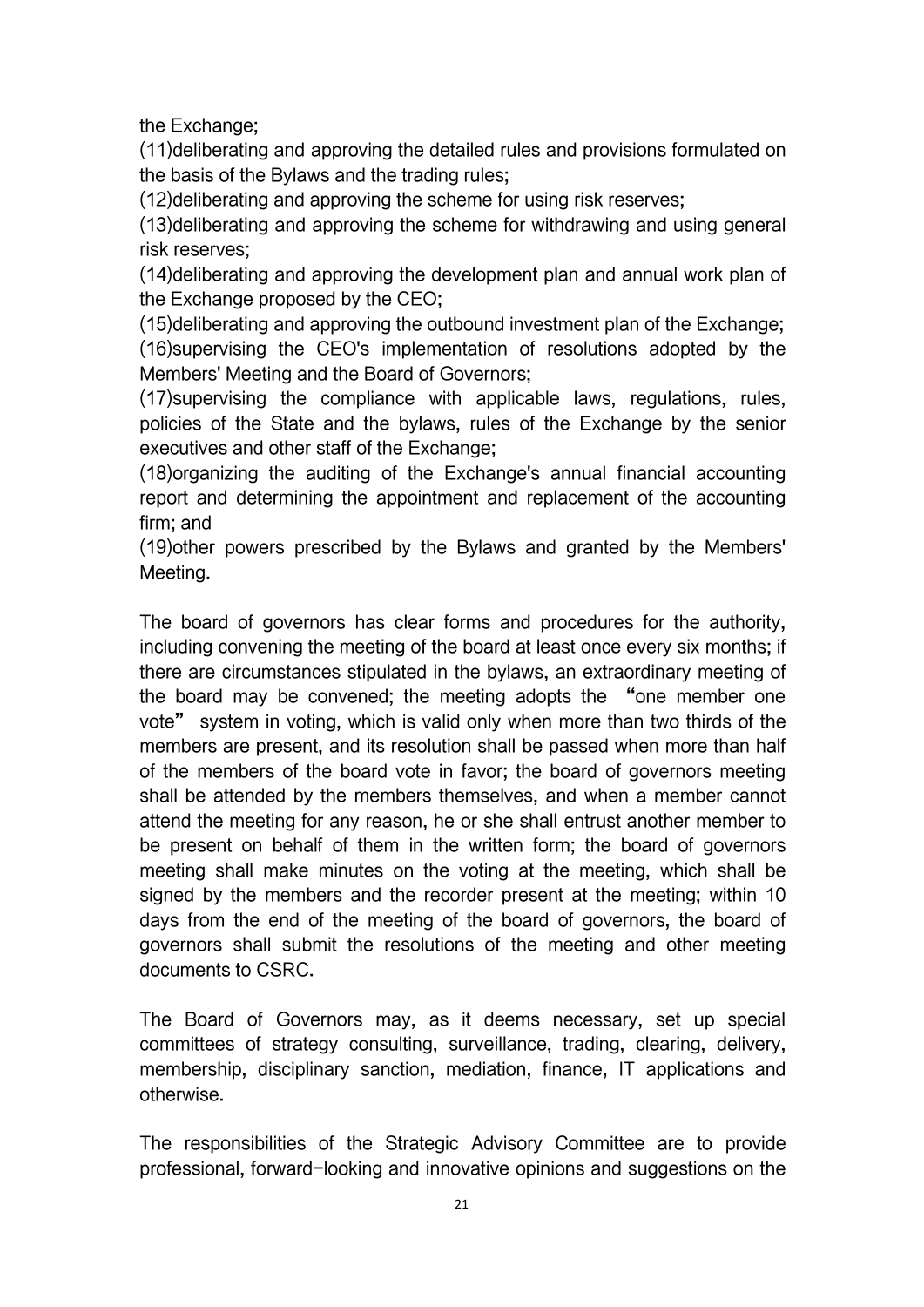major development strategies of DCE for the board of governors, etc.;

The duties of the Risk Management Committee include: establishing and improving the risk management framework for DCE; formulating and revising the contents related to risk management and supervisor administration in the trading rules, Measures for Risk Management, Measures for Hedging Management, Measures for Arbitrage Trading Management, Measures Against Rule Violations, and Measures for the Administration of Abnormal Trading, etc.; providing opinions and suggestions on the plans for utilizing DCE's risk reserves and the plans for drawing and utilizing the general risk reserves; and providing the board of governors with opinions and suggestions on research and innovation in risk management and other businesses of DCE, etc.;

The duties of the Trading Committee are: formulating and revising the trading rules and detailed trading rules directly related to the trading on DCE, and providing opinions and suggestions for the board of governors, etc.;

The duties of the Industrial Products and Agricultural Products Committee include: formulating and revising the rules, detailed rules and measures for development of new productsand design of contracts, development of market and cultivation of products, and delivery, and providing opinions and suggestions for the board of governors, etc.;

The duties of the Clearing Committee are: formulating and revising the clearing-related contents in the trading rules, the Measures for Clearing Management and the Measures for Administration of Designated Depository Banks, and providing opinions and suggestions for the board of governors, etc.;

The duties of the Membership Review Committee are: formulating and revising the Measures for Membership Management, and providing opinions and suggestions for the board of governors, etc.;

The duties of the Mediation and Disciplinary Action Committee include: mediating futures disputes between DCE members, the clients, the designated delivery warehouses and other futures market participants in accordance with relevant rules, and providing the board of governors with advice on dealing with the disputes, etc.;

The duties of the **Finance Committee** include: discussing the merger, separation, dissolution and liquidation plans proposed by DCE in accordance with the arrangements of the board of governors, and providing opinions for the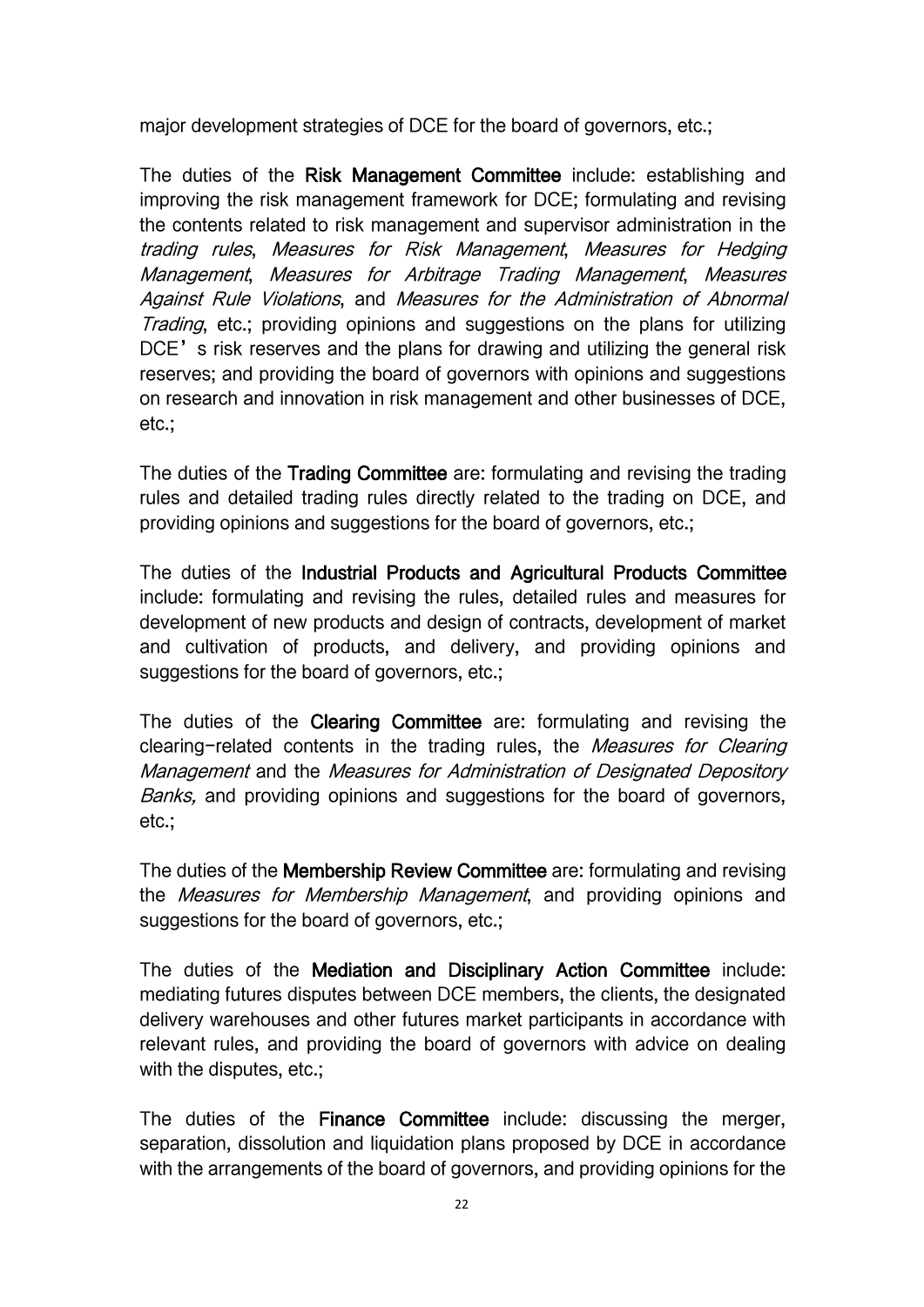board of governors, etc.;

The duties of the Information Technology Application Committee are: providing the board of governors with advice and suggestions on the routine maintenance of the trading system, update and transformation, and safety of information system and network for DCE, and facilitating the safe and stable operation of the trading system.

The board of supervisors shall supervise the performance and the duties of the board of governors and its members. The Working Measures of Dalian Commodity Exchange for Supervision of the Board of Supervisors over the Performance of Duties of the Board of Governors stipulates that the means of supervision include convening the meetings of the board of supervisors, sitting in on the meetings of the board of governors, and consulting materials, etc. The supervision procedures include making plans at the beginning of a year, daily supervision, annual summary and evaluation, follow-up tracking and so on. Performance evaluations shall be conducted annually as an evaluation cycle, and form a written report. The board of supervisors shall inform the board of governors of the results of the annual performance evaluation of the board of governors in an appropriate manner, report the results to the members' meeting and submit them to CSRC. According to the *Bylaws of* DCE, when the actions of a member of the board of governors harm the interests of the exchange, the board of supervisors shall require them to make corrections.

#### Key consideration 4: The board should contain suitable members with the appropriate skills and incentives to fulfil its multiple roles. This typically requires the inclusion of non-executive board member(s).

The members of the board of governors are all experienced professionals in the financial industry, with adequate skills, motivation and professional integrity required by the responsibilities.

A Member governor shall be elected through multi-candidate election by the Members' Meeting after nomination by the Board of Governors or joint nomination by no less than one fifth of the Members. Non-Member governors shall be appointed by CSRC. The CEO of DCE shall be an ex officio governor. The DCE member governors nominated by the board of governors or more than one-fifth of the members can represent the interests of a wide range of market participants, and the governors appointed by CSRC are for the purpose of the more extensive public interests. Before nominating the member governors, DCE will conduct sufficient background checks on the candidates to ensure that each governor has rich industry experience, and can correctly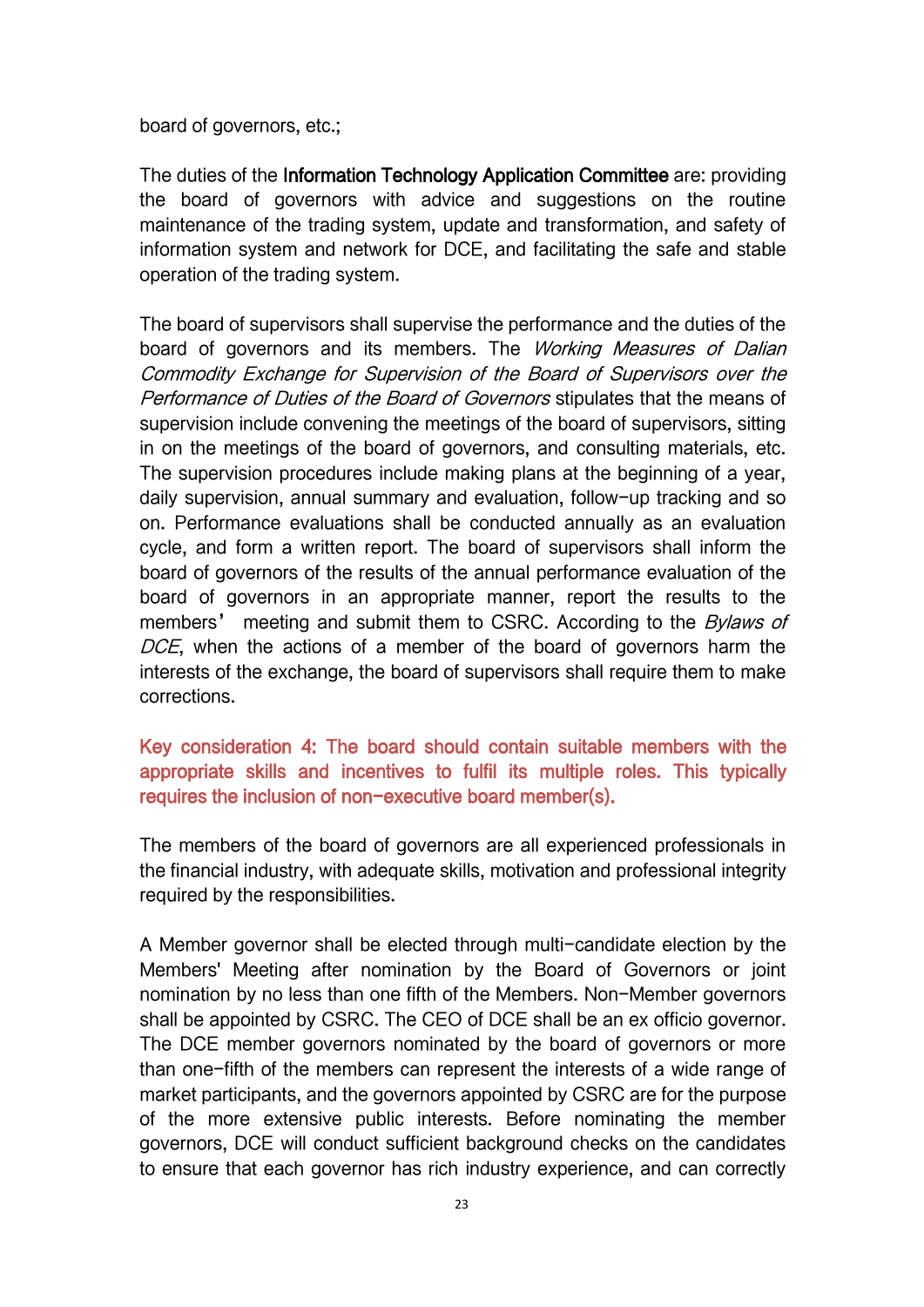grasp the development direction of DCE so as to improve the quality of decision-making.

The Board of Governors is composed of 17 governors consisting of 13 Member governors and 4 non-Member governors. Each term of the Board of Governors shall be 3 years.

DCE announces the list of the members of the board of governors on its website.

Key consideration 5: The roles and responsibilities of management should be clearly specified. An FMI ' s management should have the appropriate experience, a mix of skills, and the integrity necessary to discharge their responsibilities for the operation and risk management of the FMI.

The executive management is the decision executive body of DCE and is responsible for organizing the implementation of the decisions. According to the Measures for the Administration of Futures Exchanges and the Bylaws of DCE, DCE shall have one chief executive officer and several vice presidents.<br>The CEO is the legal representative of DCE, as well as a governor naturally.

The functions and powers that the CEO can exercise are: (1) organizing the implementation of the systems and resolutions adopted by the members' meeting and the board of governors; (2) presiding over the day-to-day administrative work of DCE; (3) organizing the drafting of relevant detailed rules and measures in accordance with the bylaws and trading rules; 4) drafting the plans for the use of the risk reserves; (5) drafting the plans for drawing and using the general risk reserves; (6) drafting and implementing the approved development plans for DCE and the annual work plans; (7) drafting and implementing the approved plans for DCE's external investment; (8) drafting the financial budget plans and final reports of DCE; (9) drafting DCE's plans for merger, split, change of the organization form, dissolution and liquidation; (10) drafting DCE's plans for changing the name, domicile or place of business; (11) determining the plan for the setting of the departments, and appointing and dismissing staff members; (12) determining the salaries and rewards and punishments for the employees of DCE; and (13) other functions and powers delegated by the bylaws or the board of governors. DCE has set up the CEO executive meeting system, which shall be attended by the CEO, the vice presidents and other senior executives, so as to make decisions on important matters in the daily operation and management of DCE.

The *Bylaws of DCE* stipulates that the members' meeting has the power to review and approve the work reports of the board of governors, the board of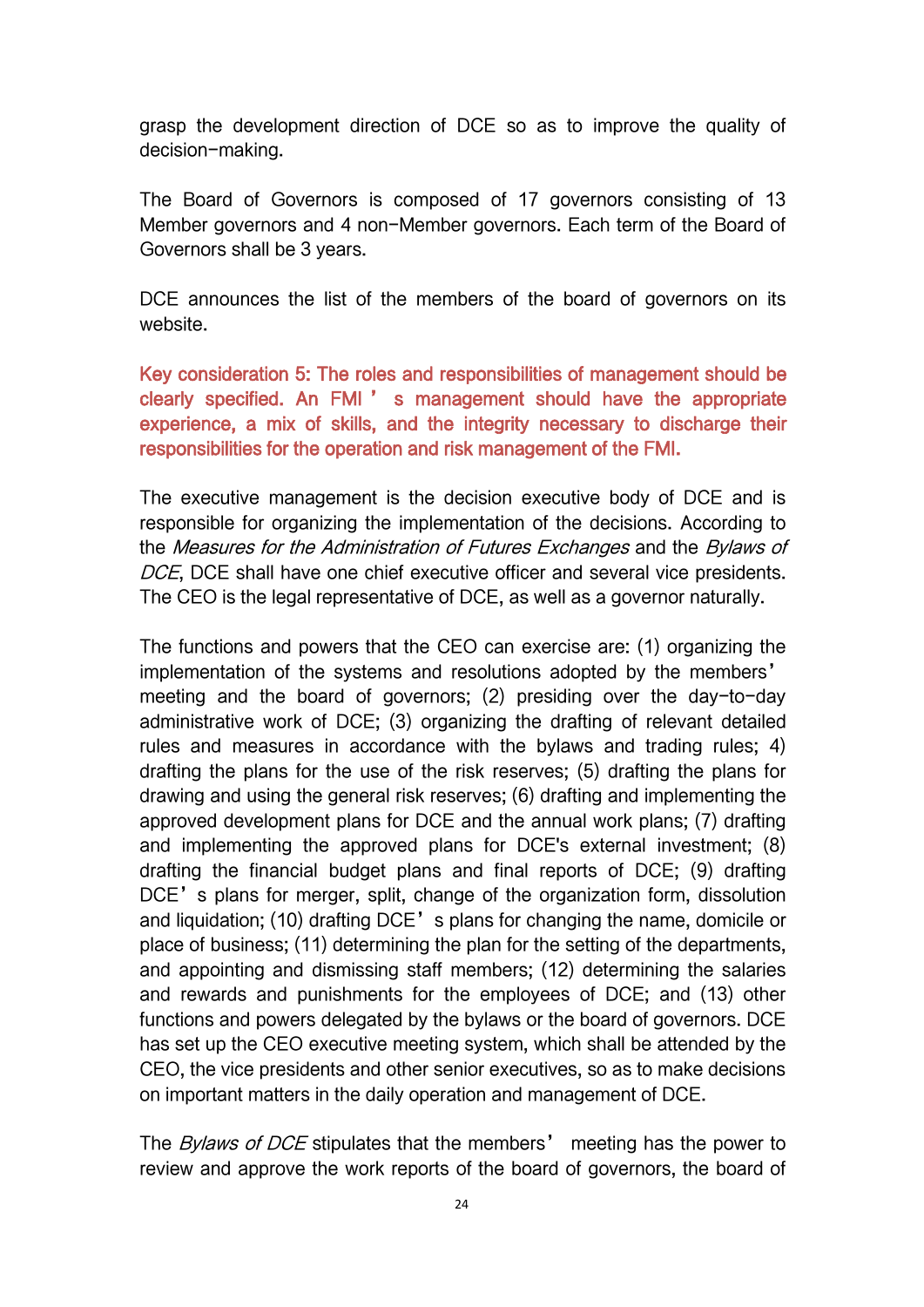supervisors and the CEO, as well as the financial budget plans and final reports of DCE; the board of governors has the power to deliberate on the financial budget plans and final reports made by the CEO, and submit them to the members' meeting for approval; the members' meeting has the right to review and approve the development plans and annual work plans of DCE proposed by the CEO.

The Measures for the Administration of Futures Exchanges stipulates that the CEO and vice presidents shall be appointed and removed by CSRC, and other senior management personnel shall be appointed in accordance with relevant rules.

The performance evaluation of the executive management shall be conducted by the board of supervisors in an evaluation cycle of one year. The "Working Measures of Dalian Commodity Exchange for Supervision of the Board of Supervisors over the Performance of Duties of the Executive Management" stipulates that the supervision modes include convening the meeting of the board of supervisors, sitting in on the CEO's executive meeting, and accessing materials, etc. The supervision procedures include making plans at the beginning of the year, daily supervision, annual summary and evaluation, follow-up tracking and so on. The board of supervisors shall report the results of the annual performance evaluation of the executive management to the board of governors and the members' meeting in an appropriate manner, and submit them to CSRC, while providing the advice on work based on the evaluation results. According to the *Bylaws of DCE*, when the behavior of a senior executive of DCE damages the interests of DCE, the board of supervisors may require them to correct it. The CSRC may also assess the performance of management through annual financial reports and quarterly and annual work reports submitted by DCE.

Key consideration 6: The board should establish a clear, documented risk management framework that includes the FMI's risk-tolerance policy, assigns responsibilities and accountability for risk decisions, and addresses decision making in crises and emergencies. Governance arrangements should ensure that the risk management and internal control functions have sufficient authority, independence, resources, and access to the board.

DCE has established an internal risk management mechanism with the board of governors, executive management and various departments involved, and specified requirements, responsibilities, and accountability and decision-making mechanisms for risk management and internal control.

The risk management committee is the deliberative body under the board of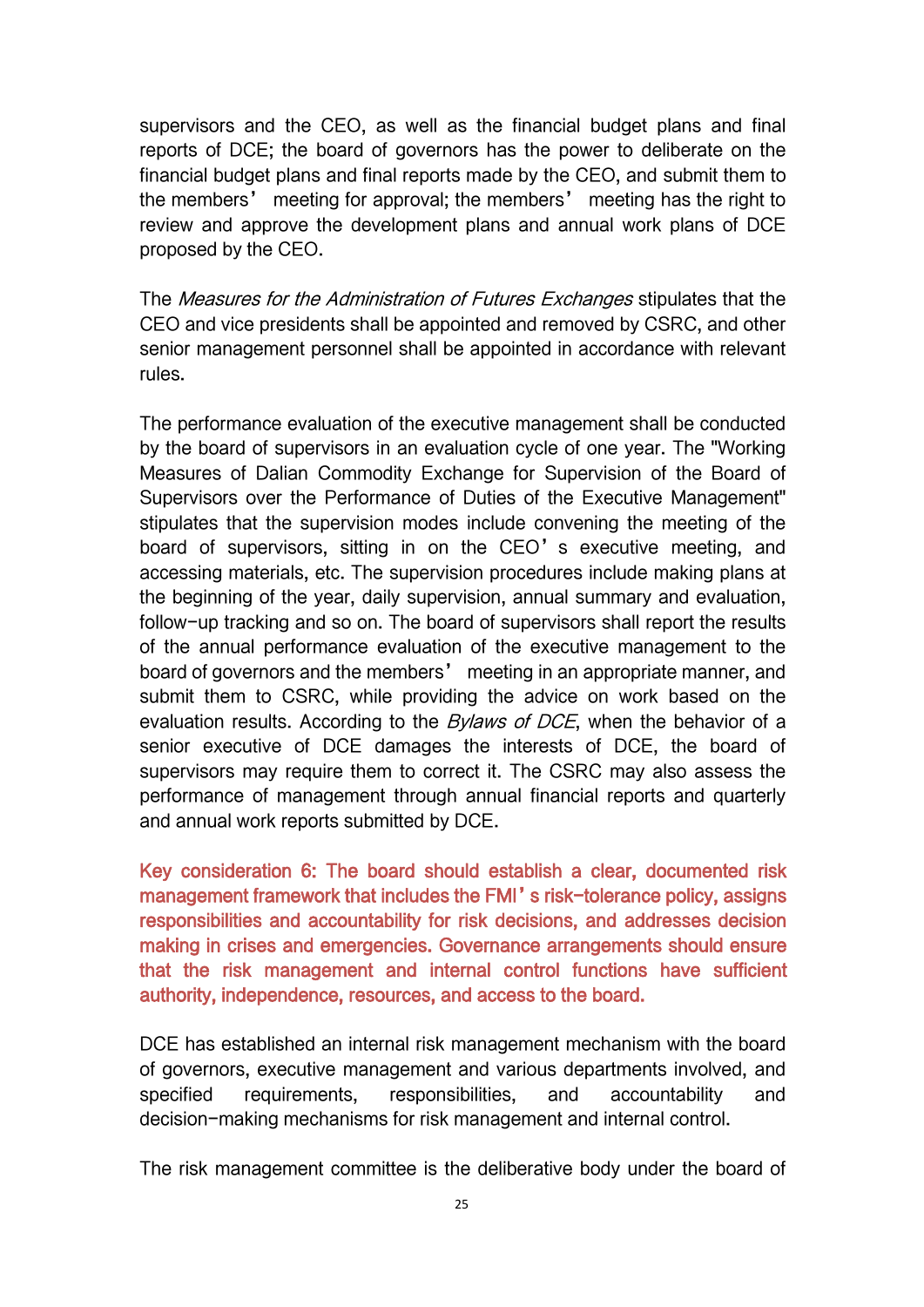governors. The responsibilities of the risk management committee are described in Key Consideration 3. The risk management committee may provide opinions and suggestions directly to the board of governors to ensure that the decisions on risk control are made under the authority of the board of governors. The committee convenes working meetings as required and submits an annual work report to the board of governors each year to report on the work in the year. The risk management committee has a clear and independent process for reporting to the board of governors.

According to the different types of risks, the following departments will perform their respective responsibilities for risk management: the clearing department is responsible for settlement in trading and delivery, and prevention and management of risks of clearing business; the agricultural products department and the industrial products department are responsible for preventing and defusing relevant risks of delivery business respectively; the surveillance department is taking charge of real-time monitoring over the market transactions, developing and organizing the implementation of the measures for preventing, dealing with and defusing the risks, and managing the accounts of actually controlling relationship and the program trading; the technology operations and maintenance center is responsible for the integration of DCE's information systems, and the operation, maintenance and security management of the application system. The adoption and applicability of the risk management model shall be fully demonstrated and tested by the surveillance, clearing, trading, and technical departments, and the adoption or evaluation results shall be approved by the board of governors.

The Exchange shall implement a system for handling abnormalities. Under the executive management there are work safety and emergency response leading and working group, make overall plan for work safety management, deal with risks arising from crises and emergencies. According to the emergency response plans of DCE, the  $Bylaws$  of DCE, the relevant department shall first report to the official in charge after a risk occurs, the official in charge shall report to the emergency management leading group of DCE, and the leading group shall make a decision collectively. The Board of Governors or the CEO may, in accordance with the relevant business rules, identify any abnormalities and decide to take emergency measures. DCE shall provide the relevant departments with the necessary human, material and financial resources.

In order to improve the compliance management, DCE has established a relatively complete internal audit system with independent and professional internal auditors appointed, which is responsible for organizing internal audit supervision, and providing an important guarantee for the effective play of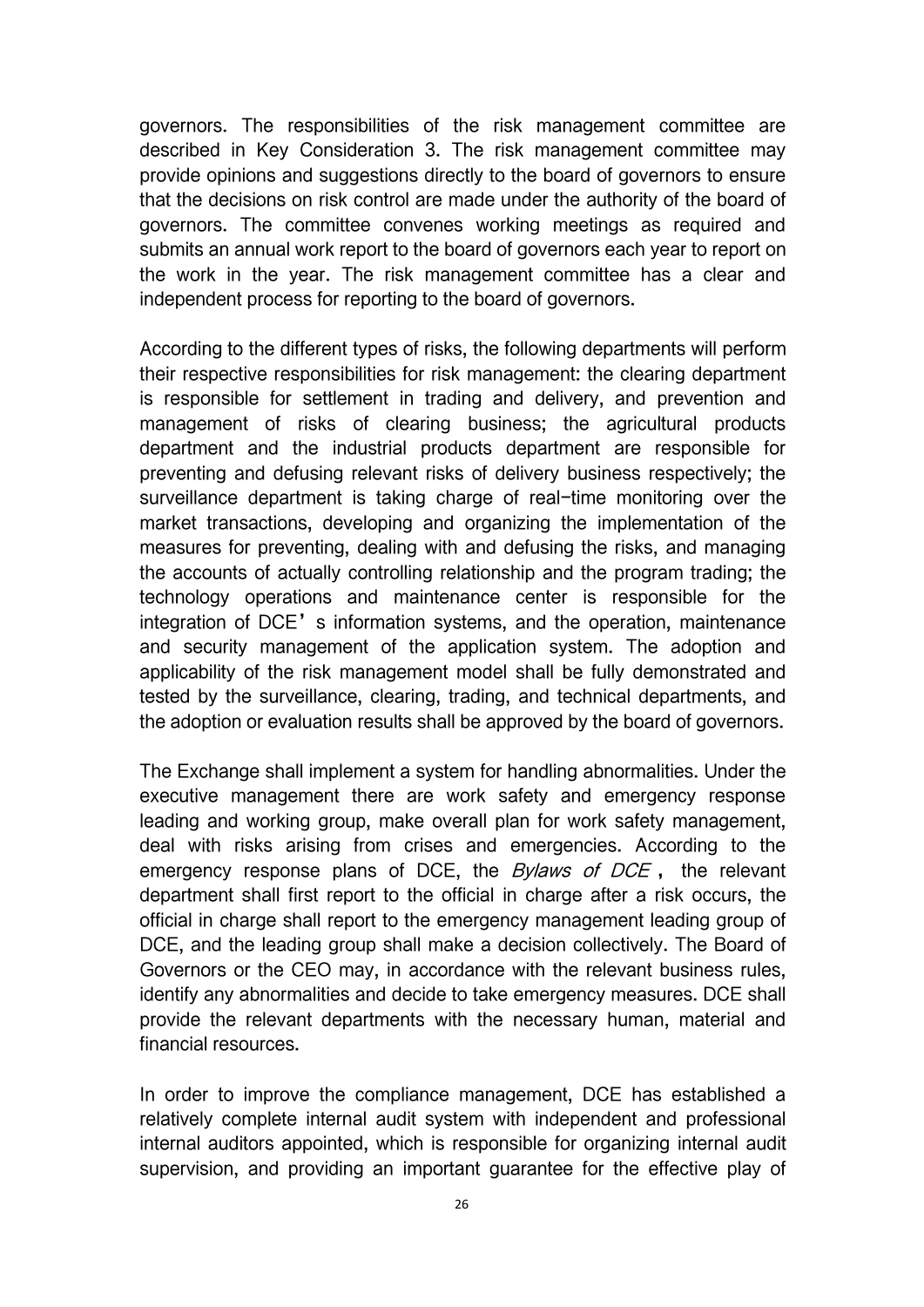audit supervision.

Key consideration 7: The board should ensure that the FMI's design, rules, overall strategy, and major decisions reflect appropriately the legitimate interests of its direct and indirect participants and other relevant stakeholders. Major decisions should be clearly disclosed to relevant stakeholders and, where there is a broad market impact, the public.

According to the Regulation on the Administration of Futures Trading, the exchange does not aim at making profits and it conducts self-discipline management in accordance with its Articles of association.

The DCE member governors are elected by the members' meeting and directly represent the interests of the market participants; the non-DCE-member governors are appointed by CSRC to ensure the protection of the public interests. The governors have the right to vote in the deliberations and decision-making of the board of governors, and can fully express opinions and participate directly in decision-making. The special committees under the board of governors are composed of senior executives from member institutions, designated delivery warehouses or designated depository banks, or the individuals working at relevant industry associations, law, accounting, IT and other areas. The members of the committees can provide opinions and suggestions for the board of governors and influence the board's decision-making by attending the meetings of the special committees or sitting in on the meetings of the board of governors.The board of governors has the right to review and approve DCE's development plans and annual work plans proposed by the CEO, and to review and approve the detailed rules and measures made in accordance with the bylaws and trading rules. The members' meeting has the right to review and approve DCE's bylaws and trading rules and their draft amendments, and to review and approve DCE's financial budget plans and final reports.

DCE listens to the members' opinions every year through research visits, questionnaires, and meetings of members and other means. The convening of the meetings of the board of governors, the resolutions reached and other factors will be reported to the regulatory authorities in a timely manner, and major decisions will be disclosed to the public on the DCE website.

### <span id="page-28-0"></span>Principle 3: Framework for the comprehensive management of risks

An FMI should have governance arrangements that are clear and transparent, promote the safety and efficiency of the FMI, and support the stability of the broader financial system, other relevant public interest considerations, and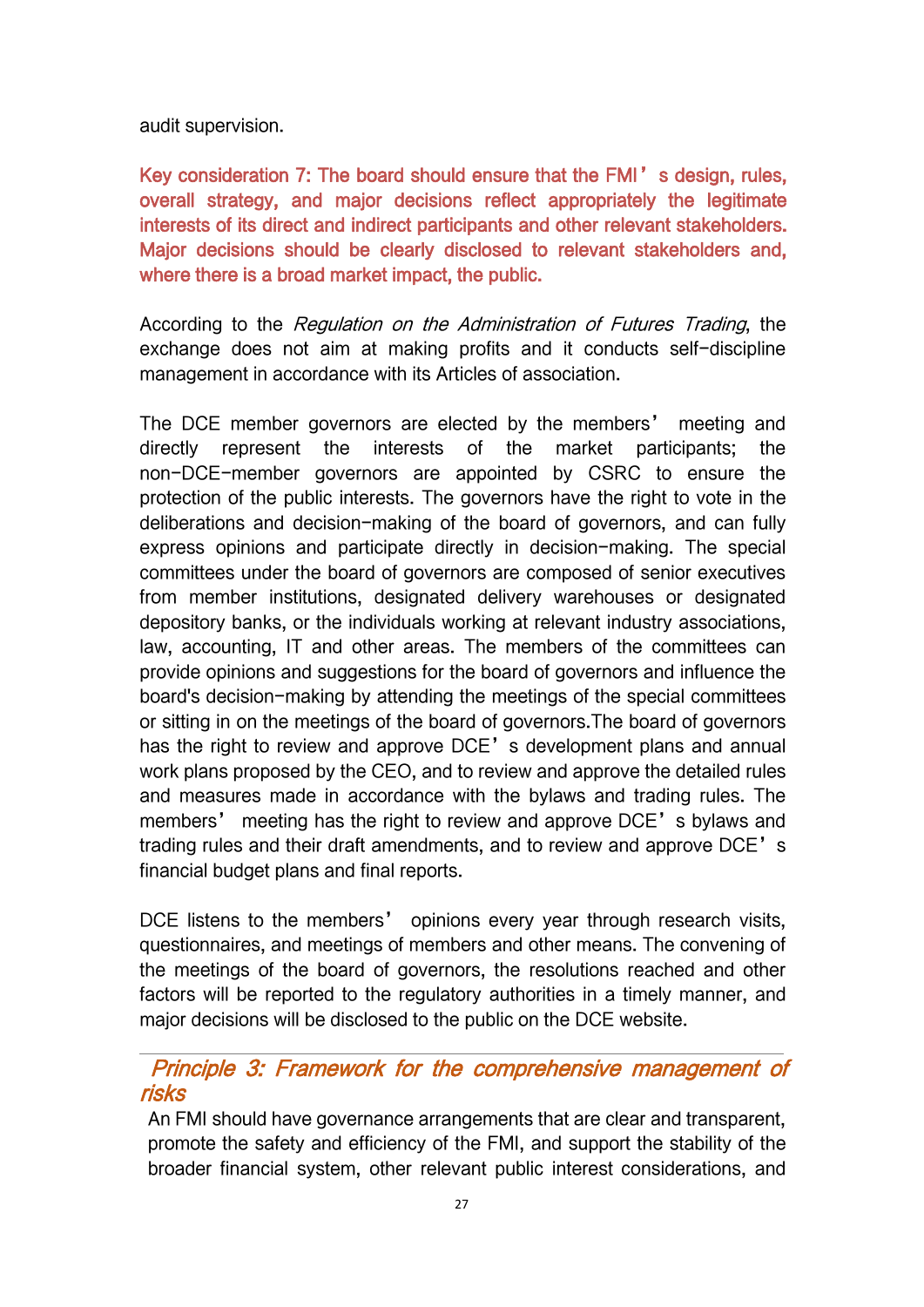the objectives of relevant stakeholders.

#### Summary Narrative

Key consideration 1: An FMI should have risk-management policies, procedures, and systems that enable it to identify, measure, monitor, and manage the range of risks that arise in or are borne by the FMI. Risk-management frameworks should be subject to periodic review.

The risks borne by the activities of DCE include legal risks (see Principle 1), credit risks (see Principle 4), liquidity risks (see Principle 7), general business risks (see Principle 15), and operational risks (see Principle 17).

In order to identify, measure, monitor and manage the risks mentioned above, DCE has made the following arrangements:

At the level of the board of governors, the risk management committee is set up to provide the board of governors with opinions and suggestions on the issues such as the establishment and improvement of the risk management framework.

At the level of the executive management, the risk management team has been set up is responsible for coordinating the comprehensive risk management of DCE.

The risk management of DCE has been delegated to business departments, mainly including the surveillance department, the clearing department and the products departments. Specifically, the surveillance department, which is mainly responsible for the trading risks at DCE, manages risks by setting the margin rates, position limits, price limits and other rules, and it also takes the measures such as forced liquidation to defuse risk when necessary. The clearing department manages credit risks and liquidity risks. It strictly controls the members' margins through the mark-to-market system, which conducts real-time monitoring of members exposures, and timely makes margin calls. The clearing department also ensures that the members' collateral adequacy to guarantee that the collateral can be realized in a timely manner without affecting settlement. At the settlement every day, DCE summarizes settlement risk exposures through the settlement business management system, and assesses its credit risk exposures by summarizing the funds and positions of the members and clients through the capital risk assessment system. The products departments ensure the prevention of the risks in the delivery process by monitoring the quantity and quality of deliverables on the market, and predicting the futures positions entering the delivery month, so as to ensure safe and smooth implementation of the delivery. At the same time, the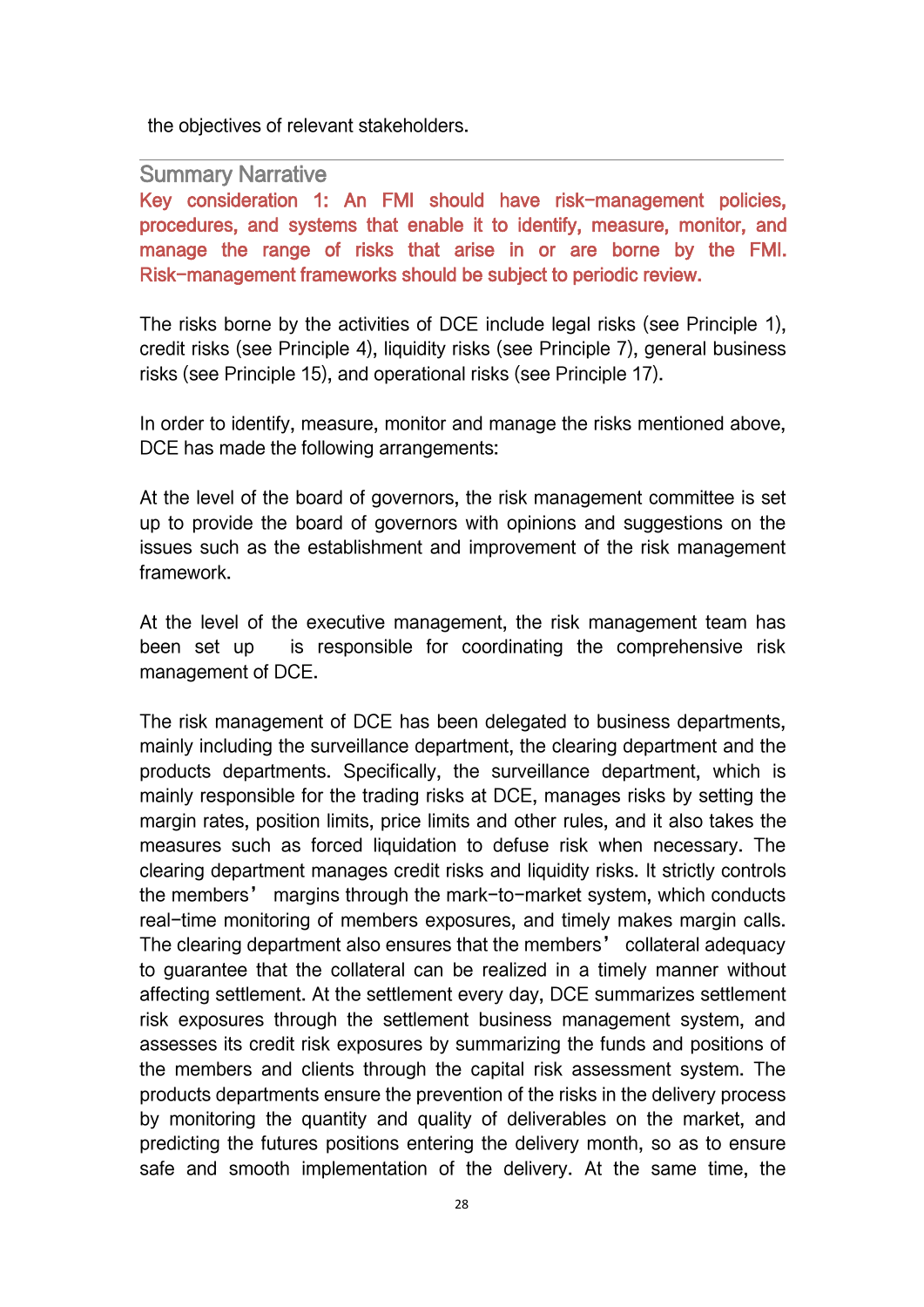products departments shall also administrate the delivery warehouses to avoid the risks caused by lack of qualification or improper storage of goods at a delivery warehouse.

The evaluation of policies, procedures and system effectiveness for the risk management of DCE mainly depends on the results of the test in practice: the departments making the risk management policies regularly evaluates the practical effects of the risk management policies, and assesses and tests whether the policies can cover the risks; the members shall give feedback on the effectiveness of risk management policies to DCE, and DCE will also actively seek advice and suggestions from the members; the CSRC will evaluate the effectiveness of DCE's risk management policies, procedures and systems, and provide guiding opinions on the revision of the policies.

DCE risk management framework are subject to regular (normal) and casual reviews. Specifically, the casual review occurs when there is a major change in the market condition of certain product, as the original risk management framework cannot meet the actual requirements, which needs to be updated.

### Key consideration 2: An FMI should provide incentives to participants and, where relevant, their customers to manage and contain the risks they pose to the FMI.

DCE provides necessary information for the market participants and their clients to manage and contain the risks they may bring to DCE by issuing business guides, business rules, and various risk management policies and other means.

DCE has divided its members into futures company members and non-futures company members, and set the access standards such as financial indicators, reputation, systems, and personnel, etc. In order to standardize the business activities of the members, DCE has formulated the Measures for Membership Management of Dalian Commodity Exchange, which has been publicly disclosed on the DCE website.

Each year, DCE conducts sample or comprehensive inspections of the members' compliance with DCE's business rules. DCE has the right to require rectification within a time limit if a member has been caught in the following situations: low-level financial management, long-term loss, poor business performance or a clear decline in liquidity, major problems found in the annual review. If the member fails to complete rectification within the time limit, DCE has the right to suspend its trading of futures and options or cancel its membership with the approval by the board of governors.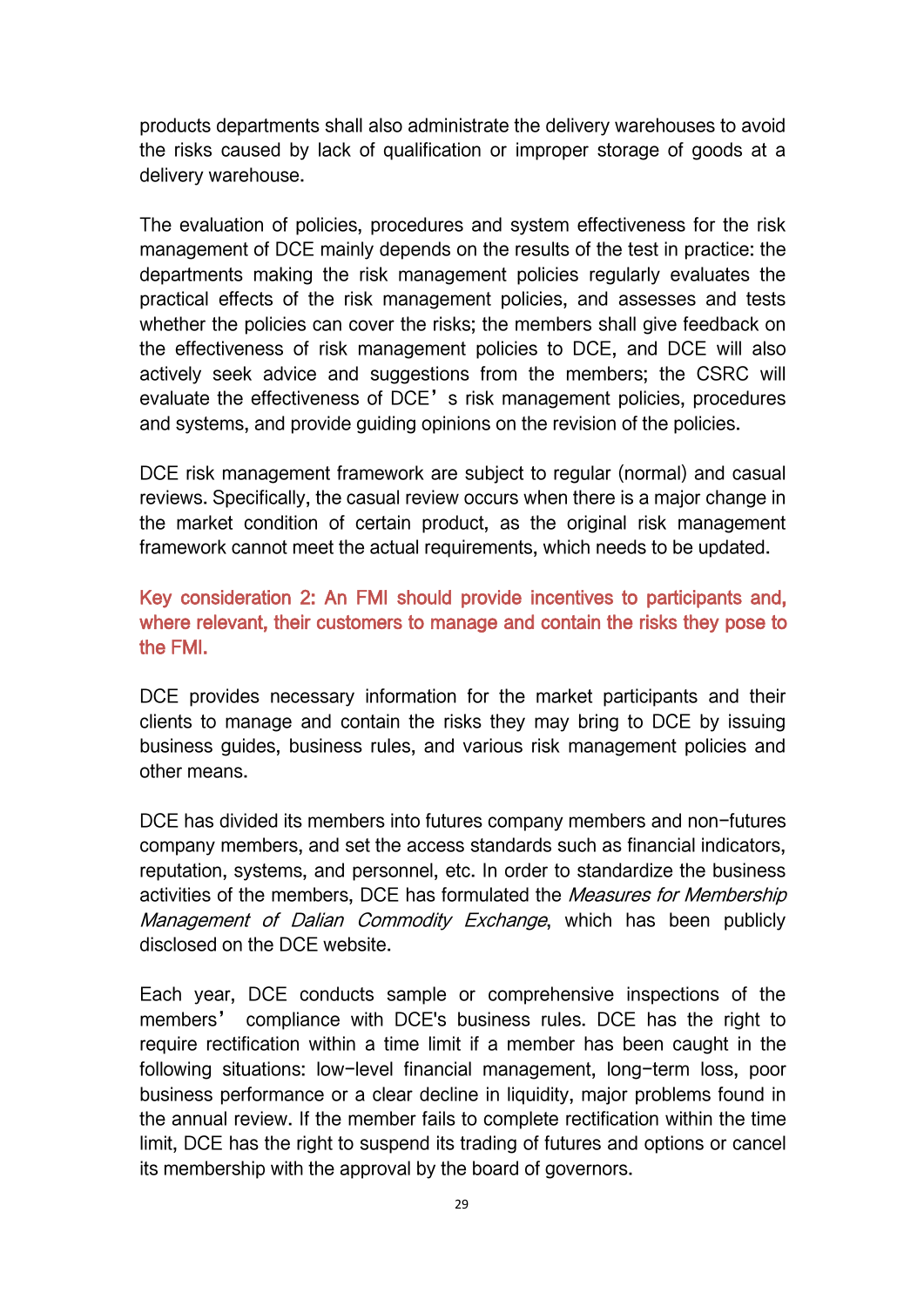DCE encourages members and their clients to effectively manage and control their risks by taking various measures, such as excellent member selection, member training and business exams.

Key consideration 3: An FMI should regularly review the material risks it bears from and poses to other entities (such as other FMIs, settlement banks, liquidity providers, and service providers) as a result of interdependencies and develop appropriate risk-management tools to address these risks.

The risk resources identified by DCE mainly include members, depository banks, and delivery warehouses.

The risks posed by members are mainly credit risks and liquidity risks. In order to strictly control credit risks and prevent the members from defaulting, DCE monitors and measures the daily credit risks of members by implementing the margin system and the mark-to-market system. DCE also controls such risks from the source through strict membership review, including registered capital, relevant licenses and the practitioners' qualifications, etc.;

The risks brought by the depository banks mainly include liquidity risks and capital security risks. DCE has formulated the *Measures for Designated* Depository Banks Management of Dalian Commodity Exchange, which monitors and measures the risks in terms of the net assets, the number of branches, the capital adequacy ratio, relevant business requirements, technical requirements and emergency plans, etc. of the depository banks. DCE conducts an annual inspection of the qualification of the depository banks, checks the margin depository businesses on an irregular basis as needed, and continuously monitors and manages the risks;

The risks posed by the delivery warehouses are mainly the delivery risks. DCE has formulated the Measures for the Designated Delivery Warehouses Management of Dalian Commodity Exchange to administrate the warehouses, management and measures the potential delivery risks. DCE implements an annual review system for delivery warehouses. Each year, DCE conducts an annual inspection and appraisal of the work of the designated delivery warehouses, and adjusts the delivery volumes and delivery limits of the delivery warehouses according to the results of the review and evaluation.

DCE evaluates the effectiveness of risk management tools through practices and simulation results. Through the practice test, each process is evaluated to examine whether the stable operation can be ensured in the processes, within which the series of risk management tools are used. DCE also performs stress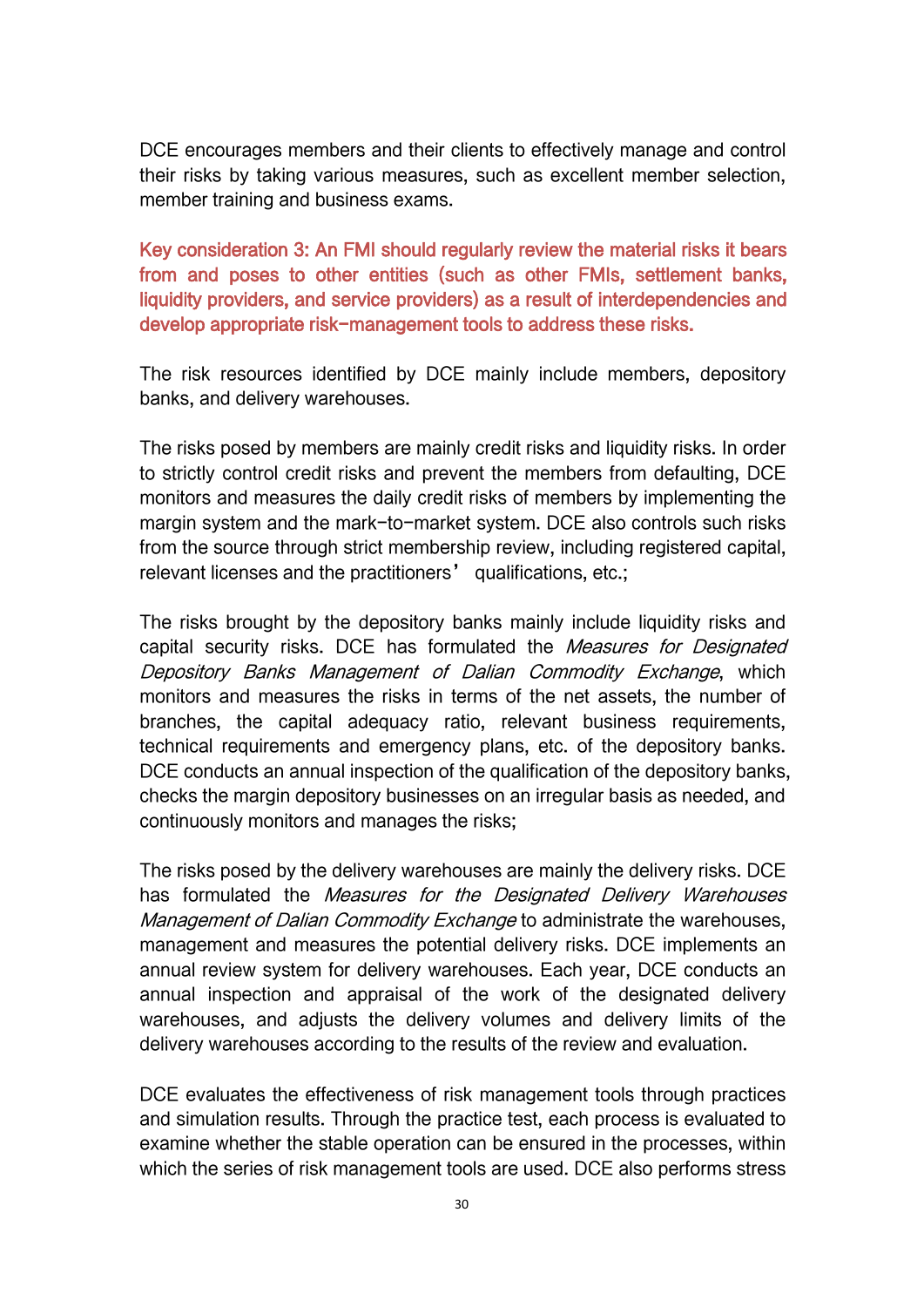testing and situational testing to demonstrate whether these risk management tools can successfully response to these risks by simulating different scenarios and extremes.

Key consideration 4: An FMI should identify scenarios that may potentially prevent it from being able to provide its critical operations and services as a going concern and assess the effectiveness of a full range of options for recovery or orderly wind-down. An FMI should prepare appropriate plans for its recovery or orderly wind-down based on the results of that assessment. Where applicable, an FMI should also provide relevant authorities with the information needed for purposes of resolution planning.

DCE conducts systematic assessment of various scenarios that may potentially prevent it from being able to provide its critical operations and services as a going concern, and has developed corresponding contingency plans.

Article 87 of the *Measures for the Administration of Futures Exchange* stipulates: " Where any of the following circumstances occurs during the futures trading, the futures exchange may announce the abnormal situation and take emergent measures to resolve the risk:

(1)The trading can't go on normally due to causes not attributed to the futures exchange such as earthquake, flood, fire and other forces majeure or computer system failure;

(2) The member encounters settlement or delivery crisis which is having or will have a considerable impact on the market;

(3) The risks have not been eliminated yet in either case as prescribed in Article 85 of these Measures even after the corresponding measures have been taken; and

(4) Other circumstances as provided for in the trading rules of the futures exchange and the detailed rules thereof.

The futures exchange must report to the CSRC before it announces the abnormal situation and decides to take emergent measures."

Article 88 of the *Measures for the Administration of Futures Exchange* stipulates: "After the futures exchange announces an abnormal situation and decides to suspend the trading, the time period for suspension shall not exceed 3 trading days unless the CSRC approves the enlargement of the time period."

DCE has set up a production safety and emergency response leading group, which is responsible for dealing with the risks caused by crises and emergencies. Its duties include deciding when to activate and terminate an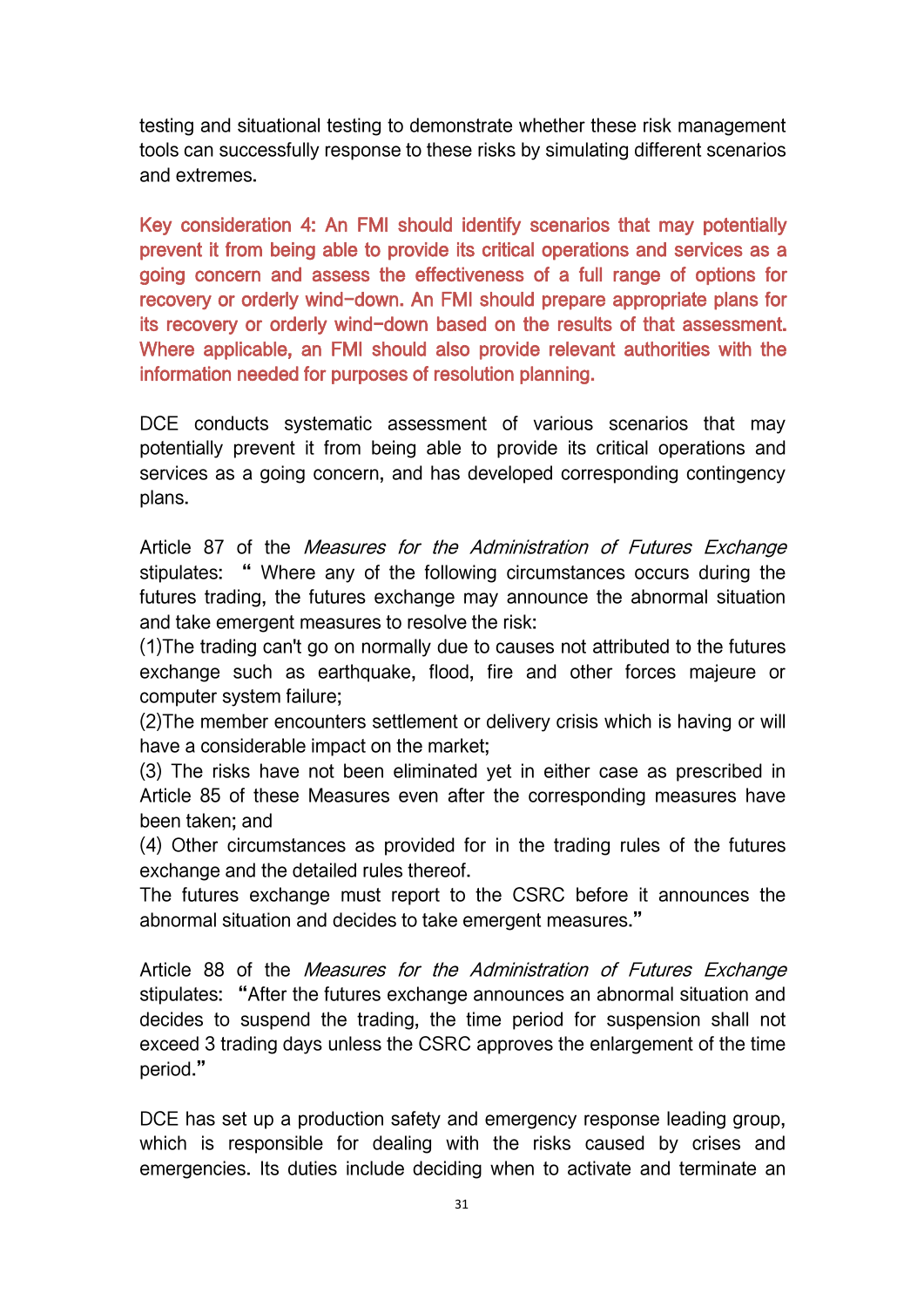extremely serious or serious emergency response plan, and organizing the efforts in dealing with the risks, etc. The DCE has also formulated emergency response plan for different contingencies of the futures market and the exchange itself, which clearly defines the procedures for effective internal communication and external notification, including the requirements for duties and functions based on the organization structure such as the time, contents, measures and routes for the notification. In the clearing business, in order to deal with the default of the members, DCE may use the financial resources such as membership fees, risk reserves and general risk reserves to apportion and make up for the losses.

According to Article 16 of the *Bylaws of DCE*, the exchange shall terminates in one of the following circumstances: dissolution as decided by the Members' Meeting; merger or division of the Exchange; or closure as decided by CSRC. According to the *Measures for the Administration of Futures Exchanges*, if an exchange terminates, a liquidation group shall be established to carry out the liquidation. The liquidation plan formulated by the liquidation group shall be reported to CSRC beforehand.

### <span id="page-33-0"></span>Principle 4: Credit risk

An FMI should effectively measure, monitor, and manage its credit exposures to participants and those arising from its payment, clearing, and settlement processes. An FMI should maintain sufficient financial resources to cover its credit exposure to each participant fully with a high degree of confidence. In addition, a CCP that is involved in activities with a more complex risk profile or that is systemically important in multiple jurisdictions should maintain additional financial resources sufficient to cover a wide range of potential stress scenarios that should include, but not be limited to, the default of the two participants and their affiliates that would potentially cause the largest aggregate credit exposure to the CCP in extreme but plausible market conditions. All other CCPs should maintain additional financial resources sufficient to cover a wide range of potential stress scenarios that should include, but not be limited to, the default of the participant and its affiliates that would potentially cause the largest aggregate credit exposure to the CCP in extreme but plausible market conditions.

#### Summary Narrative

Key consideration 1: An FMI should establish a robust framework to manage its credit exposures to its participants and the credit risks arising from its payment, clearing, and settlement processes. Credit exposure may arise from current exposures, potential future exposures, or both.

DCE has a comprehensive and sound management framework to manage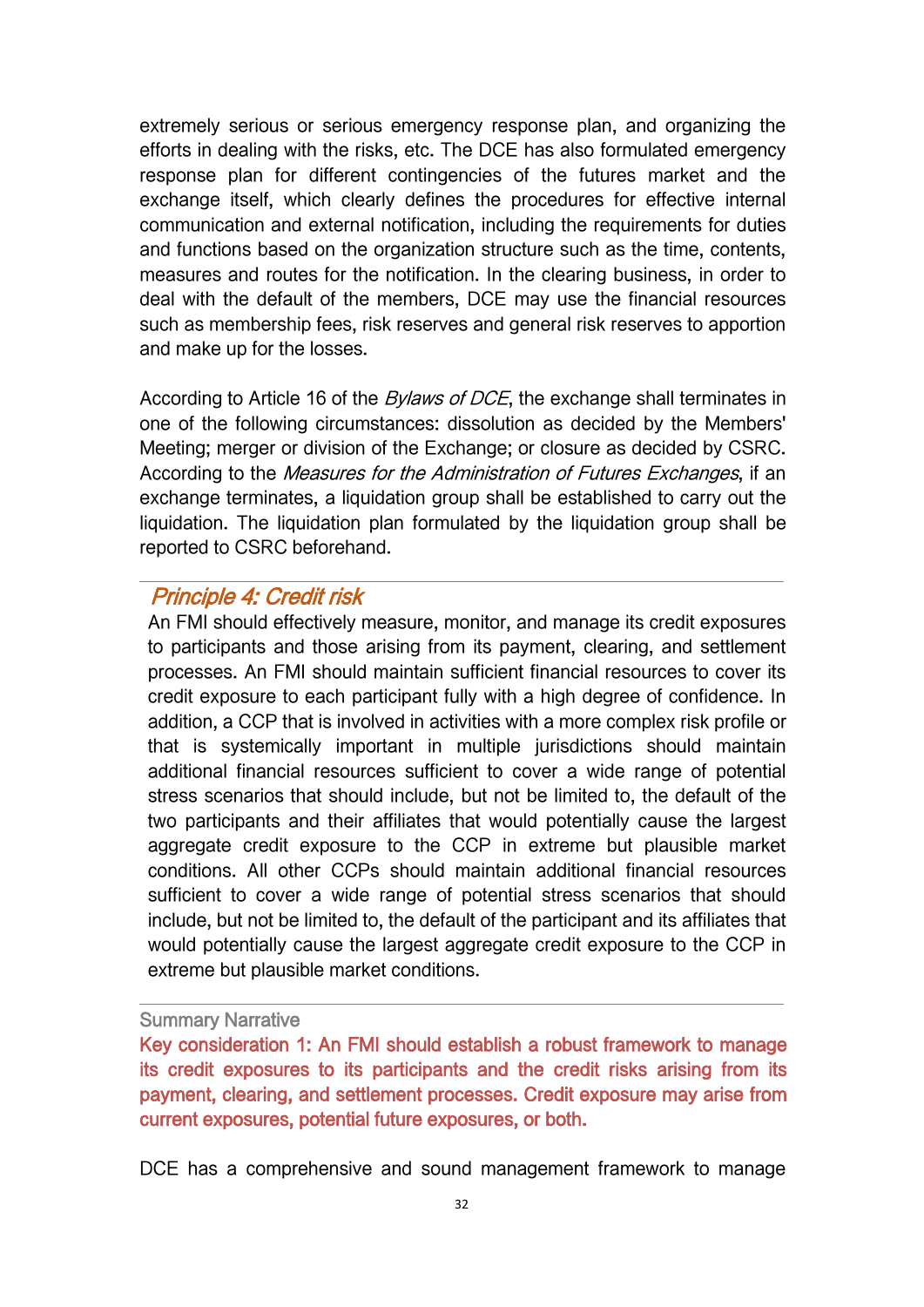participants' credit risk exposures, as well as the credit risks arising from the payment, clearing and settlement processes, and the framework includes: the Trading Rules of Dalian Commodity Exchange, the Measures for Trading Management of Dalian Commodity Exchange, the Measures for Clearing Management of Dalian Commodity Exchange, the Measures for Delivery Management of Dalian Commodity Exchange, and the Measures for Risk Management of Dalian Commodity Exchange, etc.

DCE implements a hierarchical responsibility system to deal with the credit risks of the participants. According to the system, DCE is responsible for preventing the risks of the members, the members are responsible for preventing the risks of their clients and overseas brokers, and overseas brokers shall prevent the risks of their clients. DCE's implementation of the margin system and the mark-to-market system can effectively prevent the current and potential risks of its members and clients. DCE also manages the credit risks of depository banks and delivery warehouses through the mechanisms such as access threshold, daily supervision, and annual review.

DCE reviews the risk management framework mentioned above annually or when new products are launched or there are significant changes in the market.

### Key consideration 2: An FMI should identify sources of credit risk, routinely measure and monitor credit exposures, and use appropriate risk-management tools to control these risks.

DCE accesses the potential credit risk posed by each entity, such as the insufficient clearing deposit of the members caused by sharp price fluctuations; the default risk due to the failure of the members caused by poor management; the credit risks arising from the bankruptcy or failure of banks; and the loss of delivery goods because of poor warehouses management.

To monitor the identified credit risks, DCE uses the following tools:

(1) The pre-transaction order-by-order risk control measure. DCE checks whether the clearing deposit on the member side is sufficient before the transaction, and ensures that no transaction can be completed until the margin of the member for each transaction meets the standard;

- (2) The margin system;
- (3) The mark-to-market system;

(4) The forced position liquidation system. The member whose clearing deposit is insufficient must replenish it to the minimum balance before the market opening on the next trading day. With the replenishment not conducted, if the clearing deposit balance is greater than zero and lower than the minimum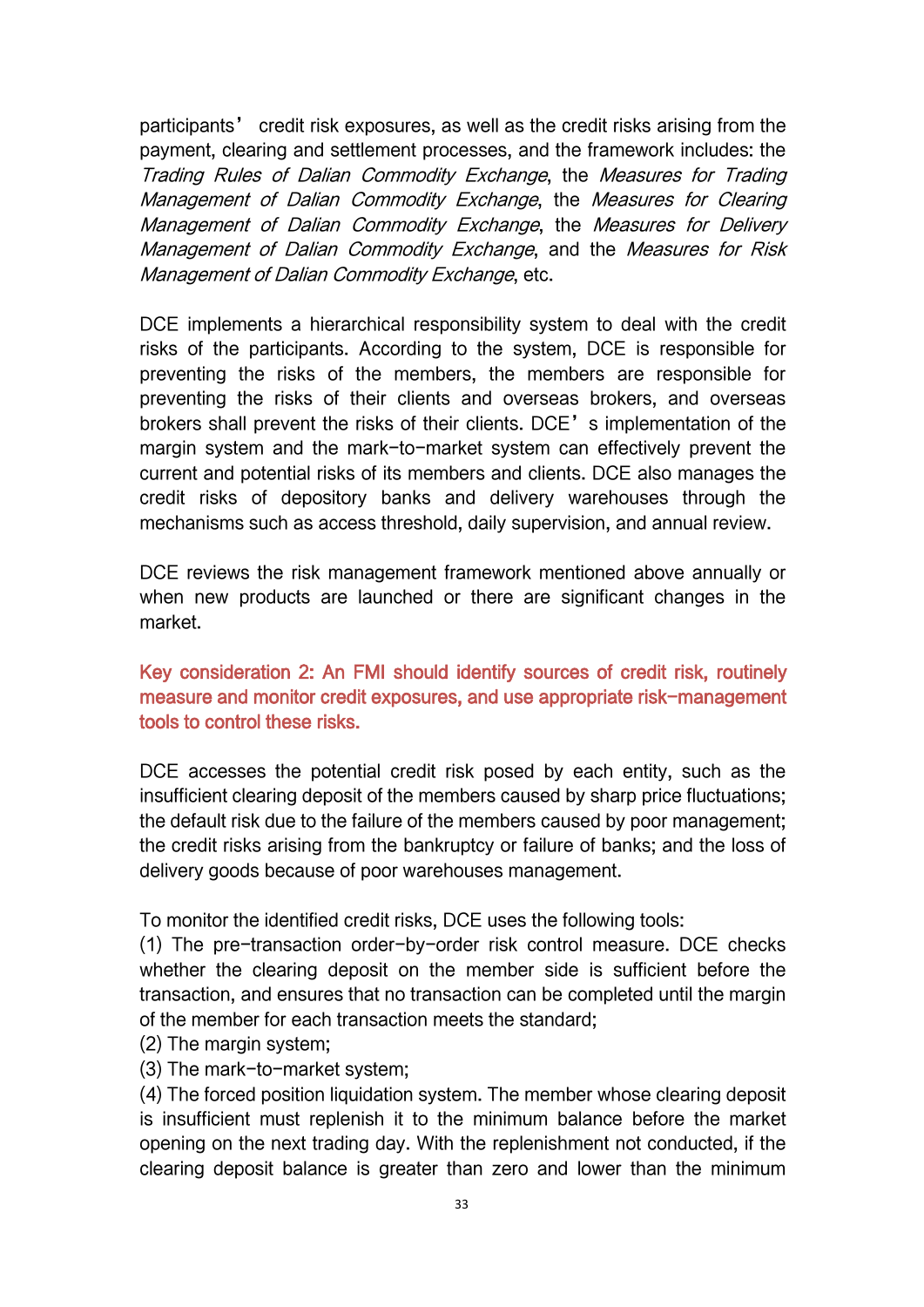balance, the member will be banned from opening new positions; if the clearing deposit balance is less than zero, DCE will impose forced position liquidation on the member according to relevant rules.

- (5) The annual review system for the banks;
- (6) The annual review system for the warehouses.

When measuring risks, DCE will consider the situations from various perspectives such as product, contract, members and clients, to measure and evaluate potential credit risks by conducting fund calculations multiple times a day and stress tests regularly. DCE carries out assessment at least once a year to test the reliability and effectiveness of the measurement system.

Key consideration 3: A payment system or SSS should cover its current and, where they exist, potential future exposures to each participant fully with a high degree of confidence using collateral and other equivalent financial resources (see Principle 5 on collateral). In the case of a DNS payment system or DNS SSS in which there is no settlement quarantee but where its participants face credit exposures arising from its payment, clearing, and settlement processes, such an FMI should maintain, at a minimum, sufficient resources to cover the exposures of the two participants and their affiliates that would create the largest aggregate credit exposure in the system.

Not applicable.

Key consideration 4: A CCP should cover its current and potential future exposures to each participant fully with a high degree of confidence using margin and other prefunded financial resources (see Principle 5 on collateral and Principle 6 on margin). In addition, a CCP that is involved in activities with a more-complex risk profile or that is systemically important in multiple jurisdictions should maintain additional financial resources to cover a wide range of potential stress scenarios that should include, but not be limited to, the default of the two participants and their affiliates that would potentially cause the largest aggregate credit exposure for the CCP in extreme but plausible market conditions. All other CCPs should maintain additional financial resources sufficient to cover a wide range of potential stress scenarios that should include, but not be limited to, the default of the participant and its affiliates that would potentially cause the largest aggregate credit exposure for the CCP in extreme but plausible market conditions. In all cases, a CCP should document its supporting rationale for, and should have appropriate governance arrangements relating to, the amount of total financial resources it maintains.

DCE covers the current and potential risk exposures of each participant with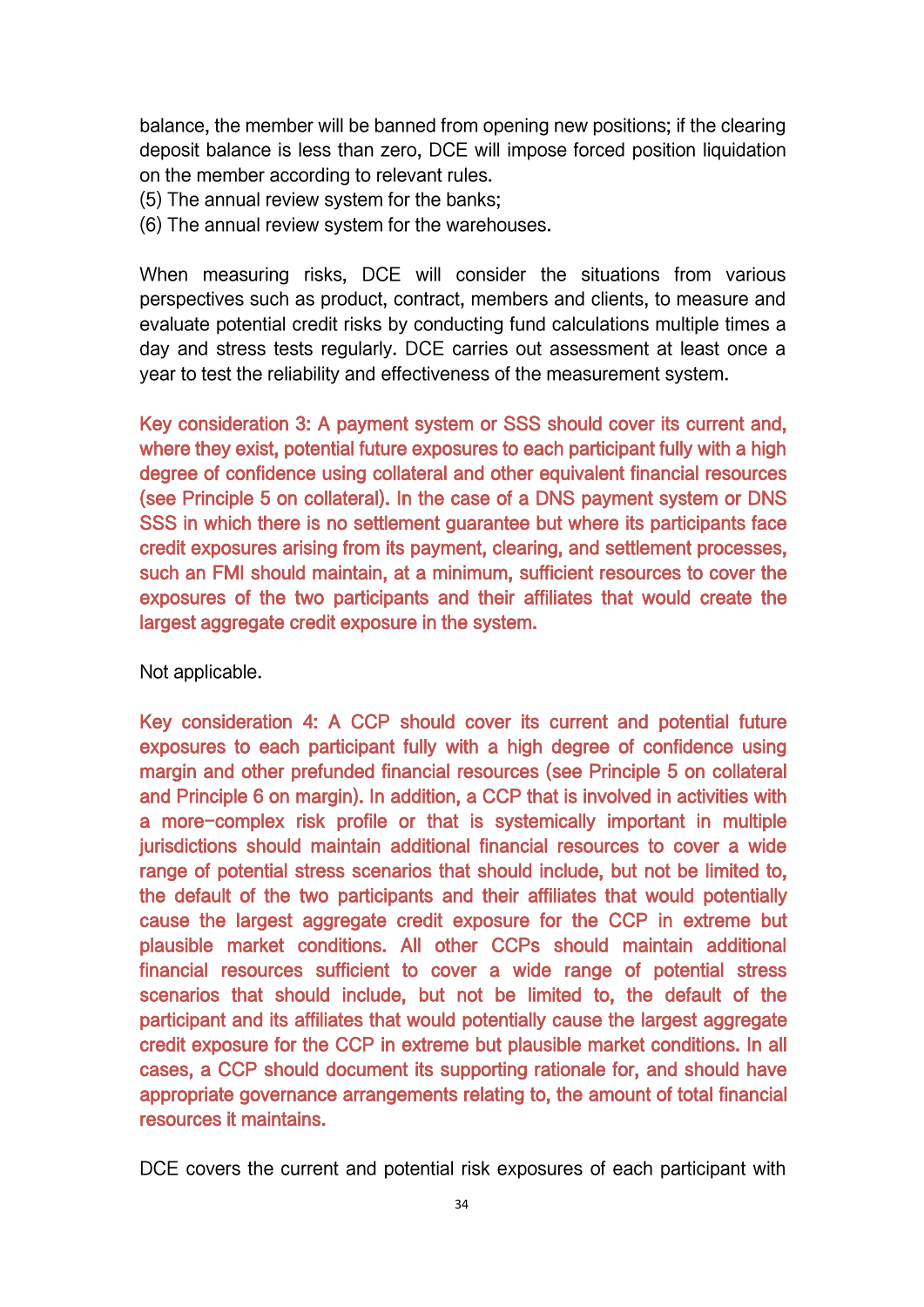high confidence coefficient with margins, risk reserves, general risk reserves and other financial resources.

Typically, margins can cover the current and potential risk exposures of participants at a 99% confidence coefficient level. DCE can adjust the trading margin rate of each contract according to the market conditions, and collect at least 5% of the contract value as margins. In extreme market conditions, risk reserves, general risk reserves, and even DCE's own funds can be used to defuse risks.

The risk reserves are set up by DCE to provide financial guarantees for the normal operation of the futures market and to cover the losses caused by the unforeseeable risks. DCE draws the risk reserves from the management fees at a rate of 20% of the trading commission income collected from the members, and the risk reserves can be directly used to cover the risk exposure of the participants. At present, DCE maintains a high level of risk reserves, whose size has reached the upper limit. The general risk reserves are drawn by DCE from the after-tax profit and can be used to cover major risk losses arising from transactions, delivery, settlement, and technology, etc. In addition to the resources mentioned above, DCE can use other financial resources, which includes self-owned funds, to cover credit risks as well.

DCE regularly conducts stress tests in extreme but plausible market conditions. So it could maintain sufficient financial resources to cover the exposure of at least two clearing members that would create the largest aggregate credit exposure in the system.

The policy on the total volume of financial resources shall be formulated by the board of governors, evaluated by the clearing department and implemented by the finance department. The withdrawal and employment of risk reserves and general risk reserves are subject to the approval by the board of governors. DCE also assesses the adequacy of risk reserves and general risk reserves each year.

DCE is only systemically important in China's mainland and does not involve the liquidation of the financial instruments that are characterized by "jump-style default" price changes or that are closely related to potential defaults of participants.

Key consideration 5: A CCP should determine the amount and regularly test the sufficiency of its total financial resources available in the event of a default or multiple defaults in extreme but plausible market conditions through rigorous stress testing. A CCP should have clear procedures to report the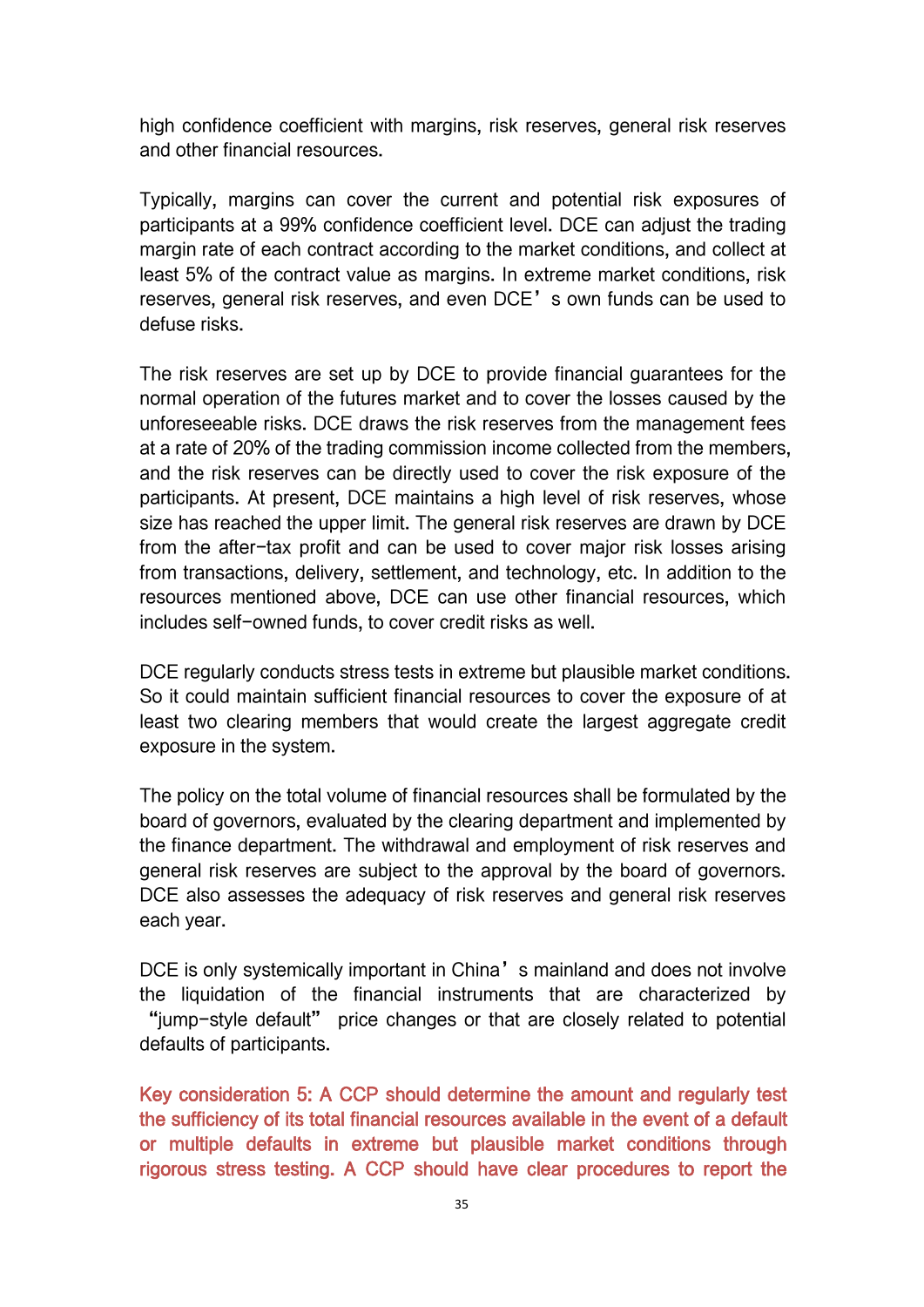results of its stress tests to appropriate decision makers at the CCP and to use these results to evaluate the adequacy of and adjust its total financial resources. Stress tests should be performed daily using standard and predetermined parameters and assumptions. On at least a monthly basis, a CCP should perform a comprehensive and thorough analysis of stress testing scenarios, models, and underlying parameters and assumptions used to ensure they are appropriate for determining the CCP ' s required level of default protection in light of current and evolving market conditions. A CCP should perform this analysis of stress testing more frequently when the products cleared or markets served display high volatility, become less liquid, or when the size or concentration of positions held by a CCP's participants increases significantly. A full validation of a CCP's risk-management model should be performed at least annually.

On the basis of the 99% confidence coefficient for the trading margin covering the price fluctuations of the products, DCE regularly conducts stress tests to assess whether they have sufficient financial resources when two participants would potentially cause the largest aggregate credit exposure for the CCP in extreme but plausible market conditions.

The stress testing of the DCE has clear and definite execution procedures. In daily risk monitoring, the staff of the clearing department will report the results of the stress testing to the department director after the market closing every day, so as to check whether the financial resources meet the liquidity requirements. In the market situation of sudden surge in positions and increased price volatility, DCE will conduct stress testing and analysis of the validity and suitability of the parameters more frequently, and on the basis of the market situation, consider the different possible scenarios such as price limit in the same direction (price fluctuations), continuous price limits, decline in liquidity (changes in market liquidity) and unilateral positions (concentrated positions) that may occur the next day when testing, and the clearing department will report the testing results to the executive management in a timely manner.

If the margins of default members and risk reserves cannot cover the default losses under pressure, DCE will put into use the general risk reserves and other financial resources in accordance with the relevant procedures.

The back-testing mode is adopted in verification of the risk management model, which means that with each measurement result compared with the actual situation, the existing model will not be changed when the results are similar, and the mode and parameters of the risk management model will be adjusted when there are big differences. DCE also assesses the adequacy of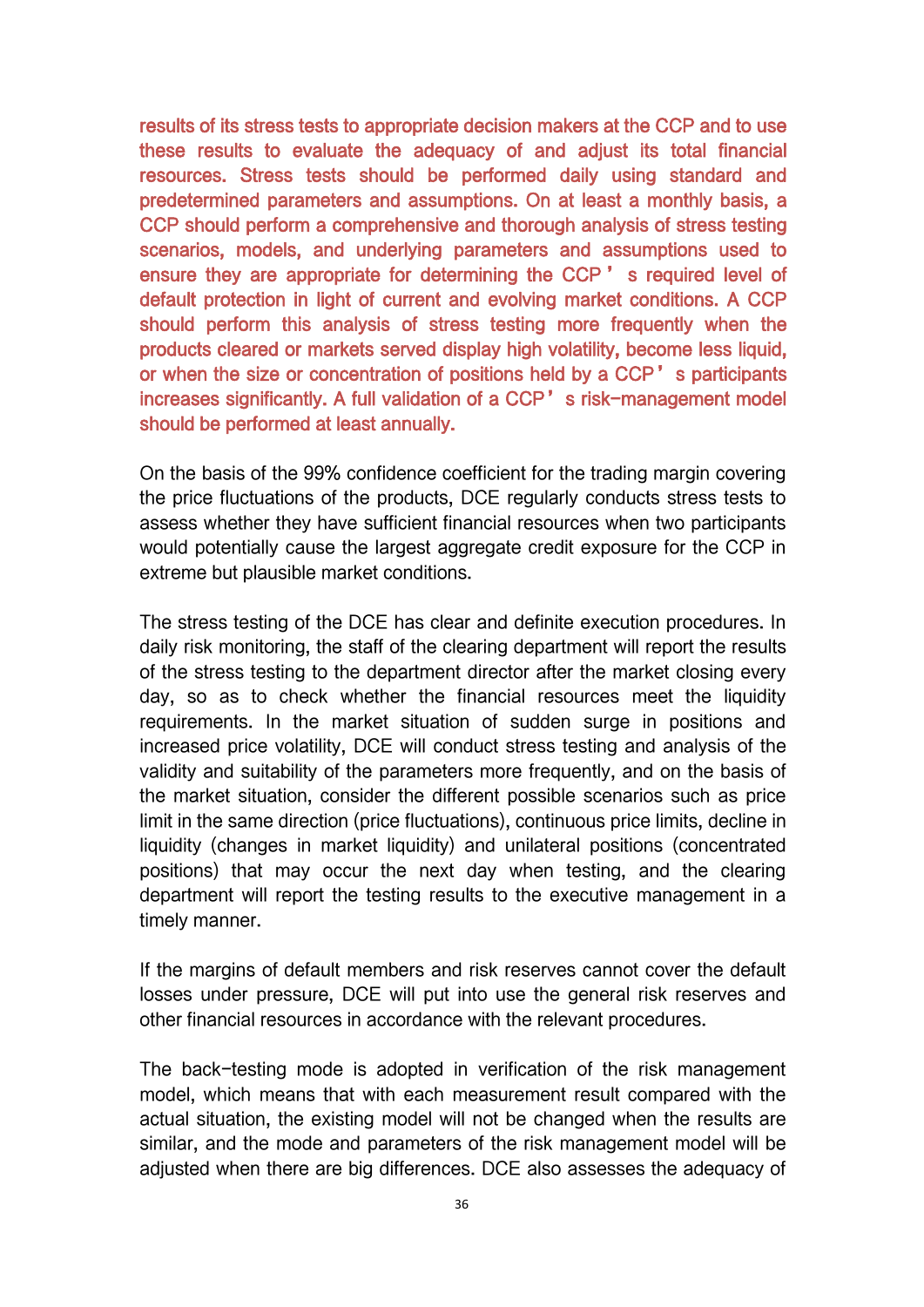general risk reserves each year.

Key consideration 6: In conducting stress testing, a CCP should consider the effect of a wide range of relevant stress scenarios in terms of both defaulters' positions and possible price changes in liquidation periods. Scenarios should include relevant peak historic price volatilities, shifts in other market factors such as price determinants and yield curves, multiple defaults over various time horizons, simultaneous pressures in funding and asset markets, and a spectrum of forward-looking stress scenarios in a variety of extreme but plausible market conditions.

In conducting stress tests, DCE ensures that there are sufficient financial resources to cover the stress scenarios under extreme market conditions by setting possible extreme stress scenarios and participants default scenarios. The stress scenarios include two participants with the largest payment obligation simultaneously default when multiple contracts reach the price limits consecutively in the same direction.

DCE assesses the extreme stress scenarios caused by price fluctuation and other market factors by historical price probability method, Exponentially Weighted Moving Average method, VaR method, etc. The most commonly used is the historical price probability method, in which the credit risks for the next trading day are estimated based on the circumstances of the peak historic price volatilities of each contract in the market recently. The method mainly considers the historical price fluctuations in the market, pays great attention to the peak historical price volatilities, and adjusts the parameters on the basis of changes in other market factors, the multipliers of the defaults in different time spans, and the forward-looking pressure scenarios under various possible extreme market conditions.

Key consideration 7: An FMI should establish explicit rules and procedures that address fully any credit losses it may face as a result of any individual or combined default among its participants with respect to any of their obligations to the FMI. These rules and procedures should address how potentially uncovered credit losses would be allocated, including the repayment of any funds an FMI may borrow from liquidity providers. These rules and procedures should also indicate the FMI's process to replenish any financial resources that the FMI may employ during a stress event, so that the FMI can continue to operate in a safe and sound manner.

DCE has established explicit rules and procedures that address fully any credit losses it may face. These rules and procedures should address how potentially uncovered credit losses would be allocated.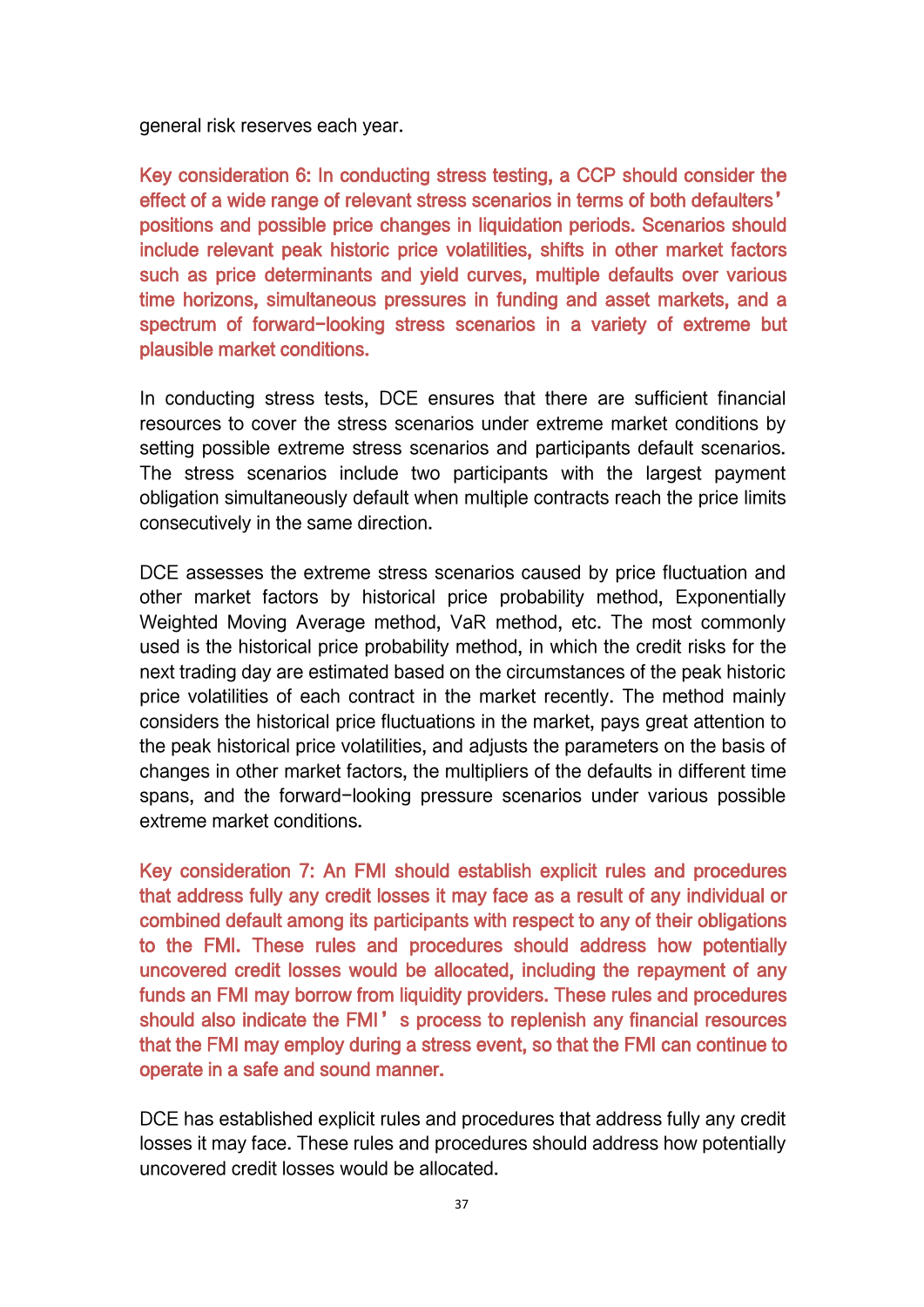According to Article 92 of the Measures for Clearing Management of Dalian Commodity Exchange, when a member fails to perform the obligations and responsibilities for a contract, DCE has the right to take following measures:

(1)to utilize the Member's clearing deposits;

(2)to suspend opening for trading;

(3)to conduct forced liquidation pursuant to the applicable rules until the margins released after the liquidation are sufficient to perform the contractual obligations or liabilities; and

(4)to convert the Assets as Margins into cash, so as to use the proceeds from such conversion to perform the contractual obligations or liabilities.

Article 93 stipulates that if the member still owes funds after the measures mentioned above, DCE will perform the obligations and responsibilities for the contract in the following procedures:

(1)to revoke the Member's membership and use its membership fee for compensation;

(2)to utilize the risk reserves to provide compensation for the contractual performance;

(3)to utilize the Exchange's own assets to provide compensation for the contractual performance; and after the Exchange performs the applicable obligations or responsibilities under the applicable contracts, it may claim against the relevant Members through legal procedures.

DCE draws the risk reserves at a rate of 20% of the trading fee incomes. CSRC and the Ministry of Finance of China can decide when to expand the scale of the risk reserves based on the size of the futures exchange's business, development plans and potential risks. After the risk reserves are used, DCE can continue to draw the risk reserves as supplementary financial resources at a rate of 20% of the trading fee incomes.

In addition to its own assets, DCE also signs agreements with the Designated Depository Banks, which stipulates that within the amounts agreed between the two sides, the depository banks may provide financial support for the settlement business of DCE to help defuse the risks.

# Principle 5: Collateral

An FMI that requires collateral to manage its or its participants' credit exposure should accept collateral with low credit, liquidity, and market risks. An FMI should also set and enforce appropriately conservative haircuts and concentration limits.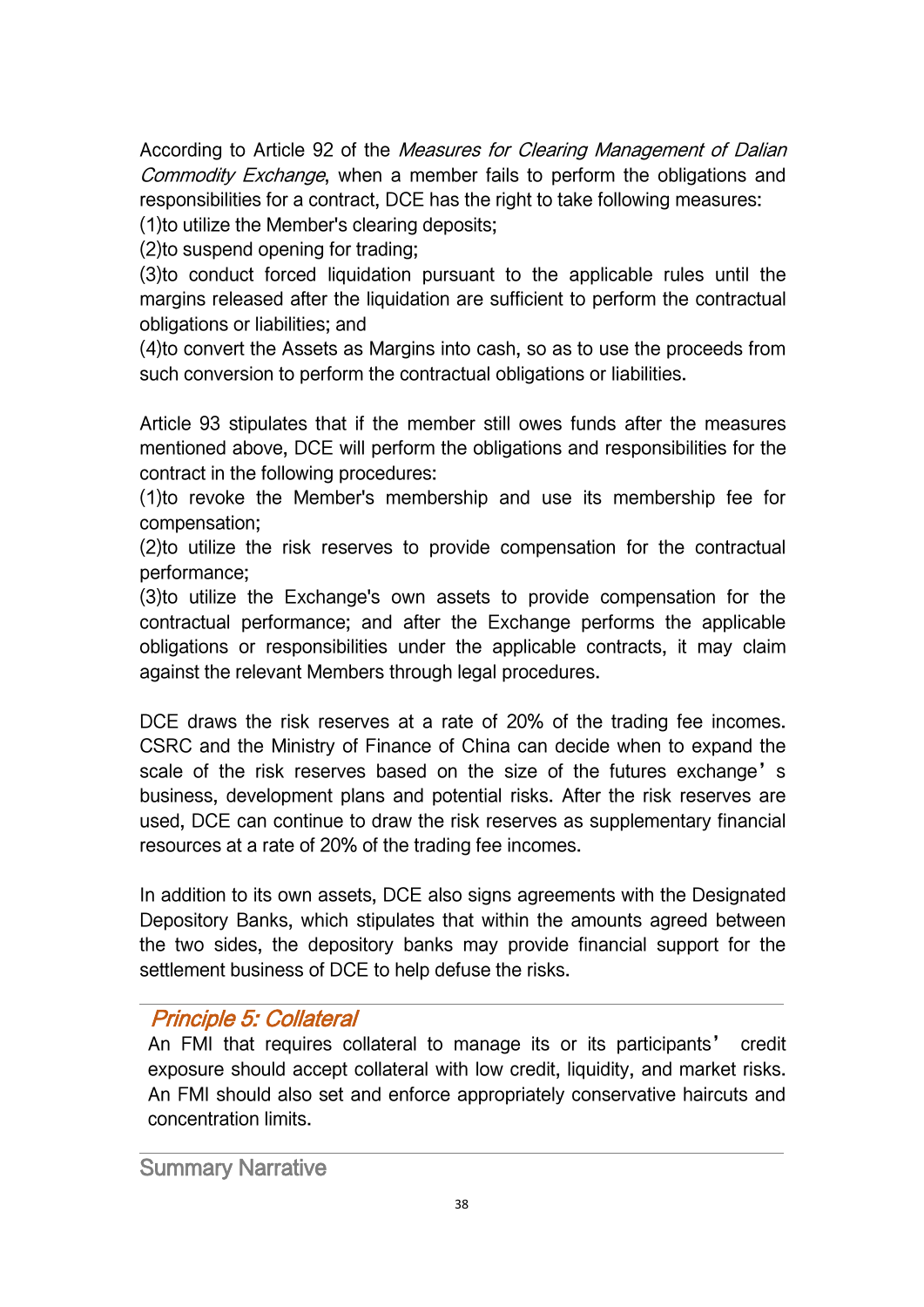### Key consideration 1: An FMI should generally limit the assets it (routinely) accepts as collateral to those with low credit, liquidity, and market risks.

DCE determines the types of assets that can be used as margins based on the criteria of low credit risk, low liquidity risk and low market risk, and currently standard warehouse receipts of products other than egg and No.2 soybean, foreign currency funds (US dollar) and the book-entry China government bond issued in Chinese Mainland by the Ministry of Finance of the People's Republic of China are accepted. For details, please refer to Chapter 6 of the Measures for Clearing Management of Dalian Commodity Exchange.

In order to ensure the authenticity and validity of the standard warehouse receipts, DCE carries out the management through the electronic warehouse receipt management system, which distinguishes the quality standards, the ownership and the circulation status of the warehouse receipts. The client can authorize the member to submit the application for using the warehouse receipt as the margin through the system, and the warehouse receipt serving as margin takes effect in real time, with the status of the warehouse receipt frozen in real time. The member can check the status of the warehouse receipt in real time. The registration of China government bond as collateral is the responsibility of a third-party registration institution, and the deposit and withdrawal are operated through an electronic system.

To further reduce the credit risk and liquidity risk of assets used as margins,<br>Article 83 of the *Measures for Clearing Management of Dalian Commodity* Exchange stipulates that the exchange shall determine the maximum matching amount of the Member's negotiable securities as the margins in accordance with four times (matching multiplier) the Member's actually owned monetary funds in the corresponding internal subsidiary ledger or the internal subsidiary ledger for clearing entrustment of the exchange.

DCE may adjust the benchmark price, discount rate, and limits of the assets used as margins based on market conditions.

Key consideration 2: An FMI should establish prudent valuation practices and develop haircuts that are regularly tested and take into account stressed market conditions.

According to the Measures for Clearing Management of Dalian Commodity Exchange, the exchange applies risk control mechanisms including daily mark-to-market, haircuts and matching multiplier to ensure that the value of assets used as margins is sufficient to meet the margin requirements.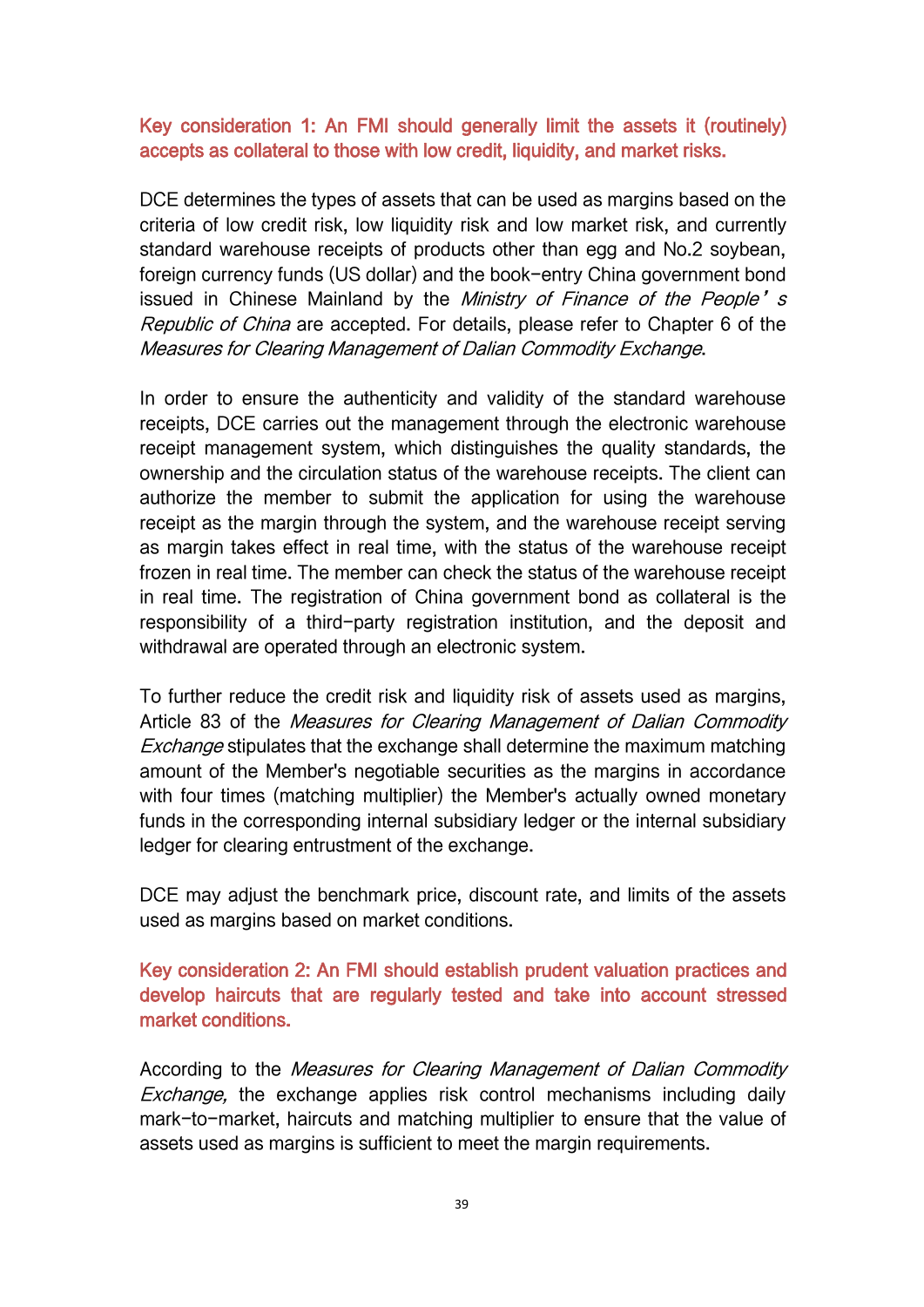In case the standard warehouse receipt is taken as the margins, at the time of daily settlement, the Exchange shall calculate its market value on the basis of the benchmark price set as the settlement price of the then-current day of the futures contract in the latest delivery month in respect of the product under such standard warehouse receipt. Before the market close of the then-current day, the market value of the standard warehouse receipt shall be calculated based on the benchmark price set as the settlement price on the previous trading day of the futures contract of the latest delivery month in respect of the product under such standard warehouse receipt.

In case the China government bond is taken as the margins, the benchmark price of the bond shall be the smaller value of the custodian valuation data, and the Exchange shall determine the market value of the bond by utilizing the net price of such benchmark price of the bond on the previous trading day at the time of daily settlement.

Currently, the haircut covers the ranges of the price limits for the futures contract, and basically cover the price fluctuation risks of the standard warehouse receipts.

For the foreign currency funds (US dollars) used as the margins, DCE comprehensively evaluates the fluctuations of the central parity rate of the RMB against USD. After conducting the quantitative model analysis and considering other risk factors, DCE sets the haircut for the US dollar used as the margin at 5%, which basically covers the risks of price fluctuations risk of the currency.

DCE regularly conducts testing and evaluates the effectiveness of the haircut. and considers the appropriateness of the haircut when the market is in a stress situation with asset impairment occurring.

Key consideration 3: In order to reduce the need for procyclical adjustments, an FMI should establish stable and conservative haircuts that are calibrated to include periods of stressed market conditions, to the extent practicable and prudent.

DCE has maintained stable and conservative haircuts since the implementation of the Assets as Margin business, which means that a 20% haircut is implemented for the standard warehouse receipt used as margin, with a 5% haircut for the US dollar used as margin, and a 20% haircut for the China government bond used as margin.

A stable haircut can reduce the occurrences of the procyclical phenomenon,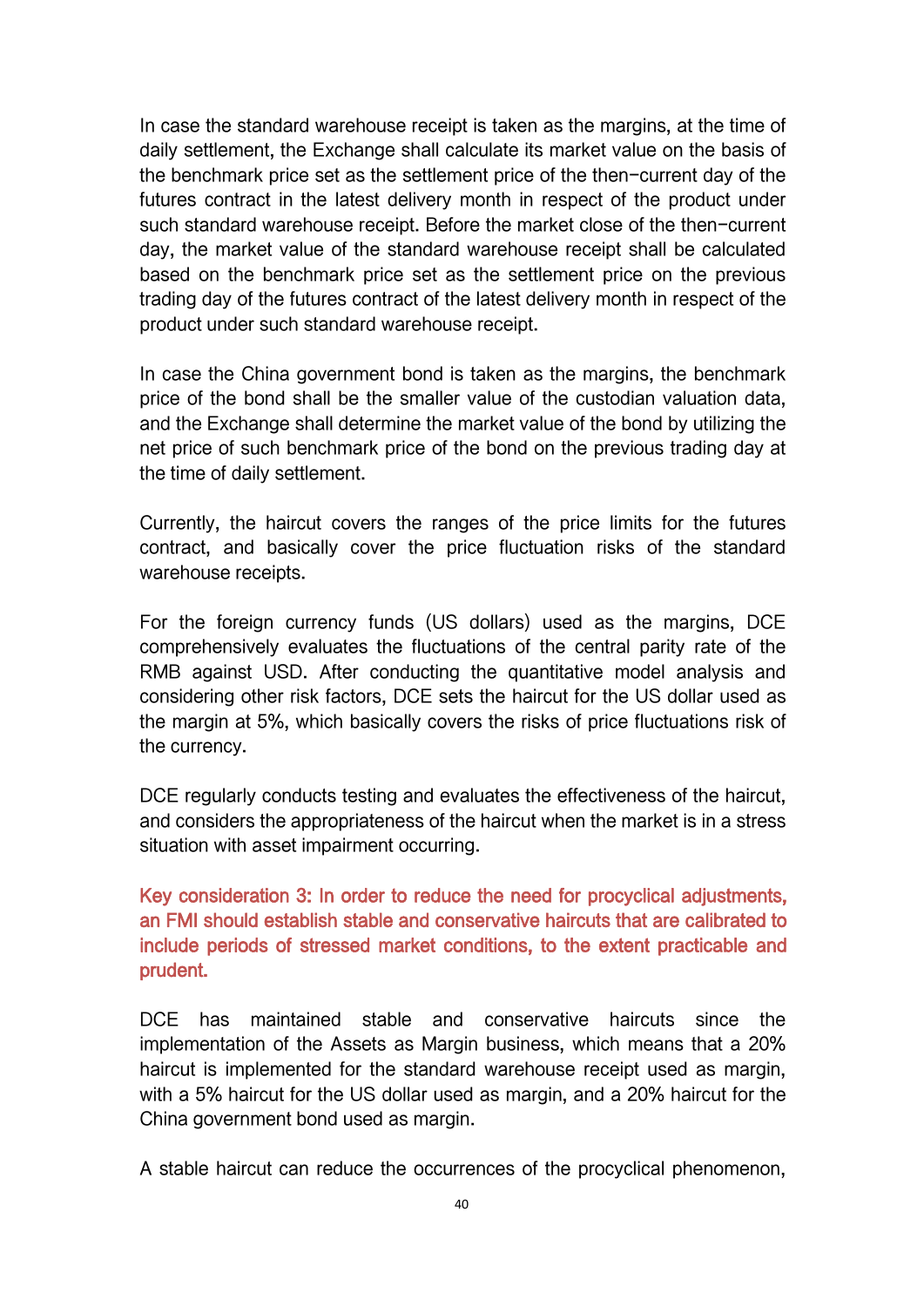and especially during periods of market stress, it will not have further downward pressure on asset prices, while the decline in asset prices will result in the requirement for additional collateral; conservative haircuts reflect a viable and prudent attitude toward risk management, as well as the full consideration of the possible depreciation of collateral during market tensions.

DCE irregularly measures the adaptability of the haircuts and make adjustments if necessary. As of now, there has been no change in the haircuts.

Key consideration 4: An FMI should avoid concentrated holdings of certain assets where this would significantly impair the ability to liquidate such assets quickly without significant adverse price effects.

The Measures for Clearing Management of Dalian Commodity Exchange stipulates a concentration limit for the standard warehouse receipts and China government bond taken as the margins, and specifically, the amount of such assets taken as the margins shall not be more than four times the actual monetary funds.

Every day DCE monitors the proportion of the members' standard warehouse receipts and China government bond used as margins in the total margins and the proportion of the standard warehouse receipts in the volume of the spot market for corresponding product, and continuously assesses the concentration risks. The standard warehouse receipts account for a small proportion of the spot market volume of the corresponding product, and the standard warehouse receipts used as margins do not cause a negative impact on the prices of such assets. In 2020, the monetary funds accounts for more than 94.5% of the total margin on an average daily basis on DCE, and the standard warehouse receipts and China government bond used as margins occupy a relatively small proportion in the total margins.

Key consideration 5: An FMI that accepts cross-border collateral should mitigate the risks associated with its use and ensure that the collateral can be used in a timely manner.

Not applicable.

Key consideration 6: An FMI should use a collateral management system that is well-designed and operationally flexible.

DCE has a well-designed and operation-flexible collateral management system that can perform business handling, mark-to-market and risk management in a timely manner for the assets used as margins. For example,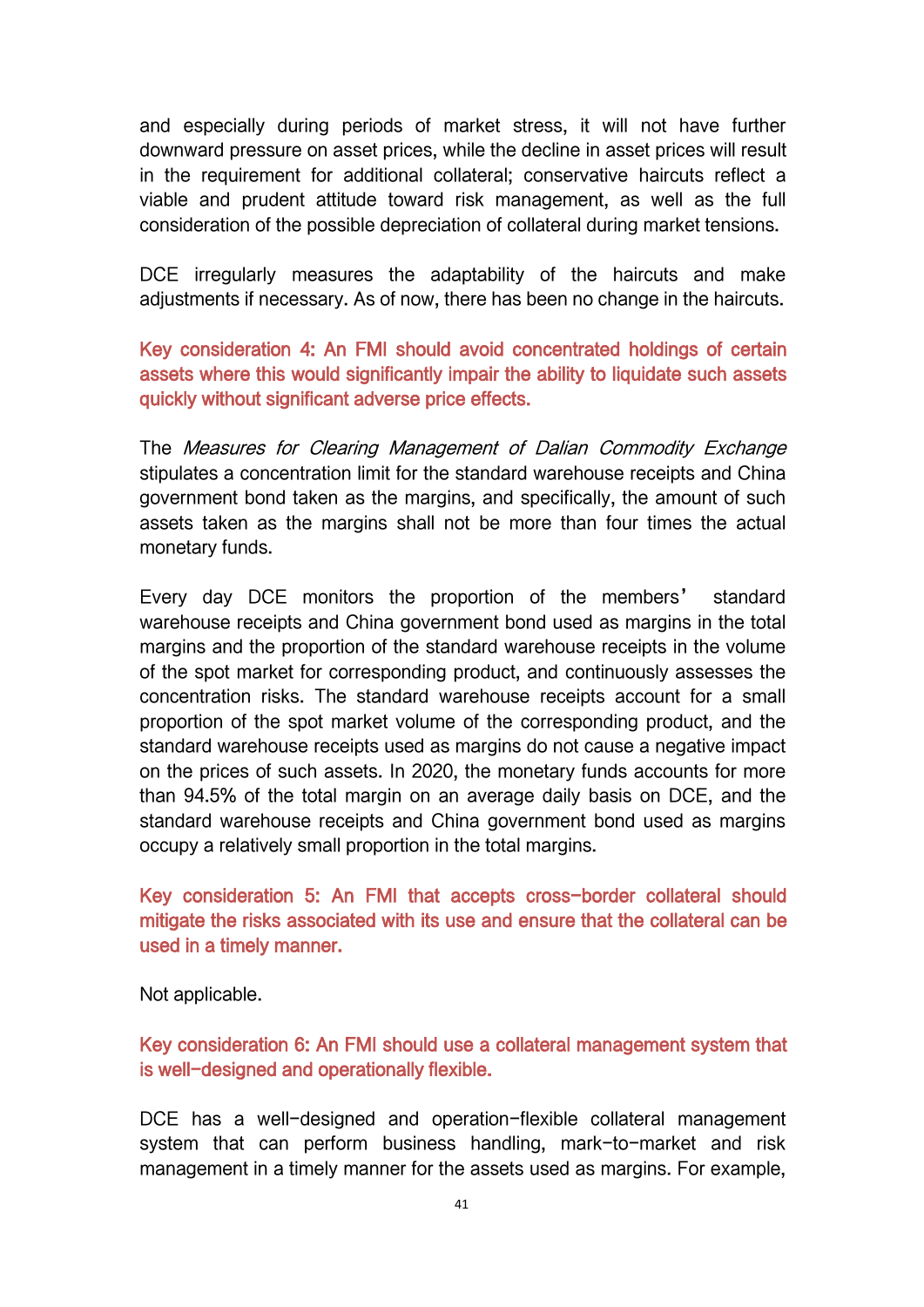in acceptance of the standard warehouse receipts used as margins, the system will freeze the corresponding standard warehouse receipts in real time to avoid reuse; during the trading hours the value of the foreign currency funds can be calculated within the range of normal exchange rate fluctuations or in the extreme market situations; at the end of every trading day, the system can calculate the value of the collateral. If the value of the collateral is insufficient, DCE will issue a notice on adding margins to the member; if the value has a surplus, the members can apply for the withdrawal of the collateral that can be released at the specified time on the client end, and can also check the handling of the collateral at any time.

The DCE personnel operating the collateral management system have relevant skills for risk management, and can identify and judge the risk profiles for the collateral. At the same time, two staff members on the primary and secondary posts carry out the double-checks to ensure the smooth operation of the business.

## Principle 6: Margin

A CCP should cover its credit exposures to its participants for all products through an effective margin system that is risk-based and regularly reviewed.

### Summary Narrative

Key consideration 1: A CCP should have a margin system that establishes margin levels commensurate with the risks and particular attributes of each product, portfolio, and market it serves.

According to Article 65 of the Trading Rules of Dalian Commodity Exchange, the margins are the funds paid by the futures traders according to the rules, the standard warehouse receipts, China government bond and other negotiable securities with stable value and high liquidity submitted by the futures traders, and are used for settlement and guarantee of performance. The management system and collection modes for the margins are clearly defined in the Trading Rules of Dalian Commodity Exchange, the Measures for Trading Management of Dalian Commodity Exchange and the Measures for Risk Management of Dalian Commodity Exchange.

The margins of DCE include clearing deposit and trading margins. The clearing deposits are the funds deposited by the members in the dedicated settlement account of DCE in advance for the transaction settlement, and they are not occupied by the contracts. The minimum balance of the clearing deposit is determined by DCE. Trading margins are the funds deposited by the members in the dedicated settlement account of DCE to ensure the contract performance, and are the deposits occupied by the contracts. When the buyer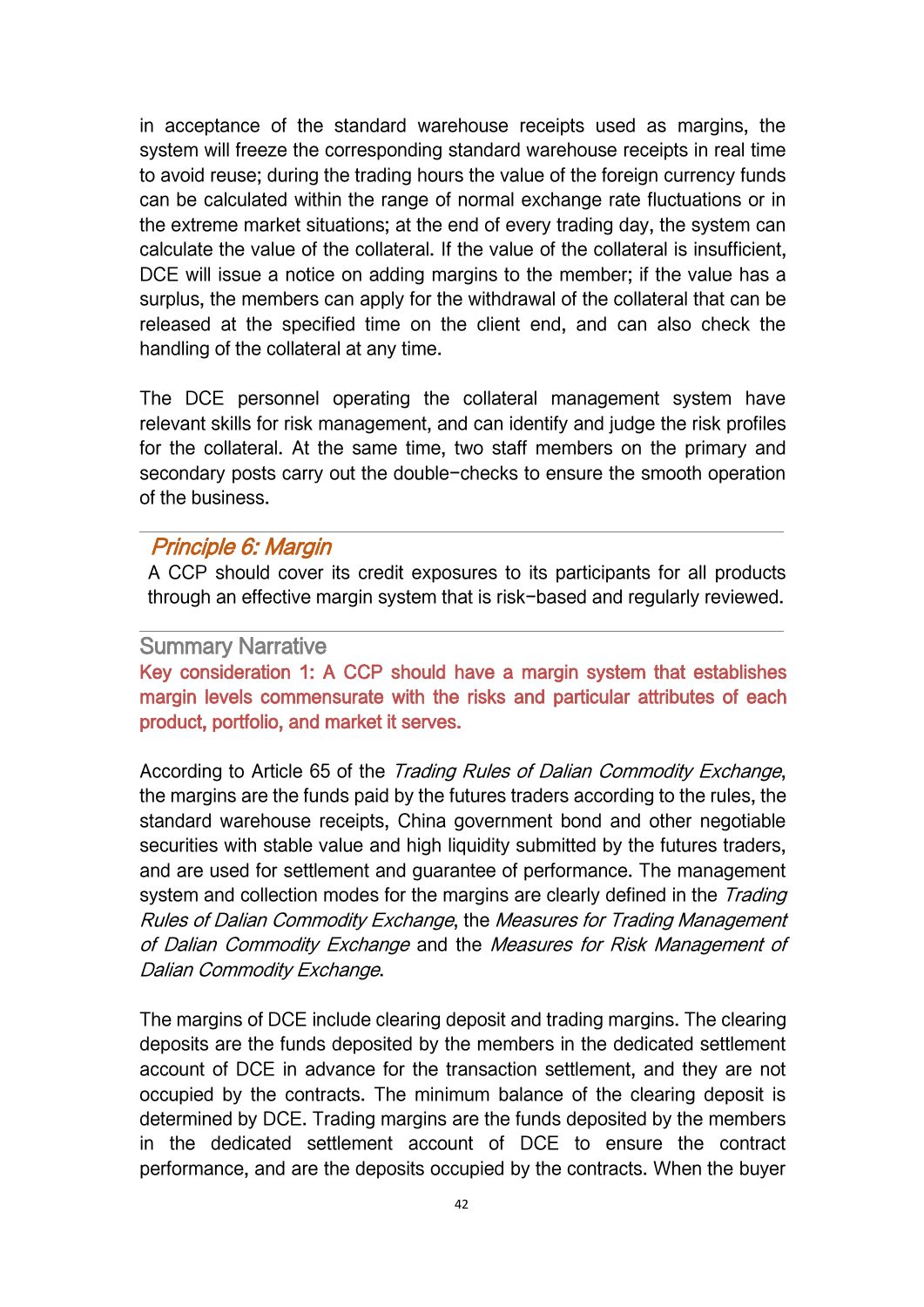and the seller conclude a transaction, DCE will collect the trading margins at a certain rate of the value of the positions of the contract or in other forms specified by DCE.

The timetable for margin collection and payment is:

(1) DCE implements the pre-transaction order-by-order risk control measures during the trading period, in which the clients shall pay the margin in advance before each transaction is reached;

(2) At the settlement on the day, DCE will charge margins for the profits and losses of all contracts on the basis of the settlement price on the day;

(3) The members are obliged to increase the clearing deposit to the minimum balance before the market opening on the next trading day.

If the member fails to pay the margin in time, the DCE will handle it in accordance with the provisions of the Measures for Risk Management of Dalian Commodity Exchange and Measures Against Rule Violations of Dalian Commodity Exchange.

The credit risk exposures of the specific products and investment portfolios of DCE are determined by factors such as the volatility, liquidity, size of positions and correlation of futures and spot as well as correlation with relevant products in external markets of the products. The margin level of DCE is closely related to the risks and characteristics of specific products, portfolios and the markets they serve. In setting the margin rate, besides considering common market volatility, the characteristics of specific products will also be taken into account, and different margin rates will be adopted. For arbitrage portfolio investment, DCE offers the favorable condition of reducing or exempting the payment of margins. For example, for the portfolios of calendar spread arbitrage and some portfolios of cross-products arbitrage, the margins will be only collected from one side that shall pay higher margin (also known as high-legged margin).

Key consideration 2: A CCP should have a reliable source of timely price data for its margin system. A CCP should also have procedures and sound valuation models for addressing circumstances in which pricing data are not readily available or reliable.

The price data for the DCE margin model mainly originate from the trading data generated by DCE's own system, and the source is reliable and timely. The price data for the newly launched products are derived from the spot market prices, which are offered by the third parties with high reputation and are characterized by short period and low frequency of utilization. In addition to domestic and international spot market data, additional data sources are also used in determining margin rate, such as the futures data of related products in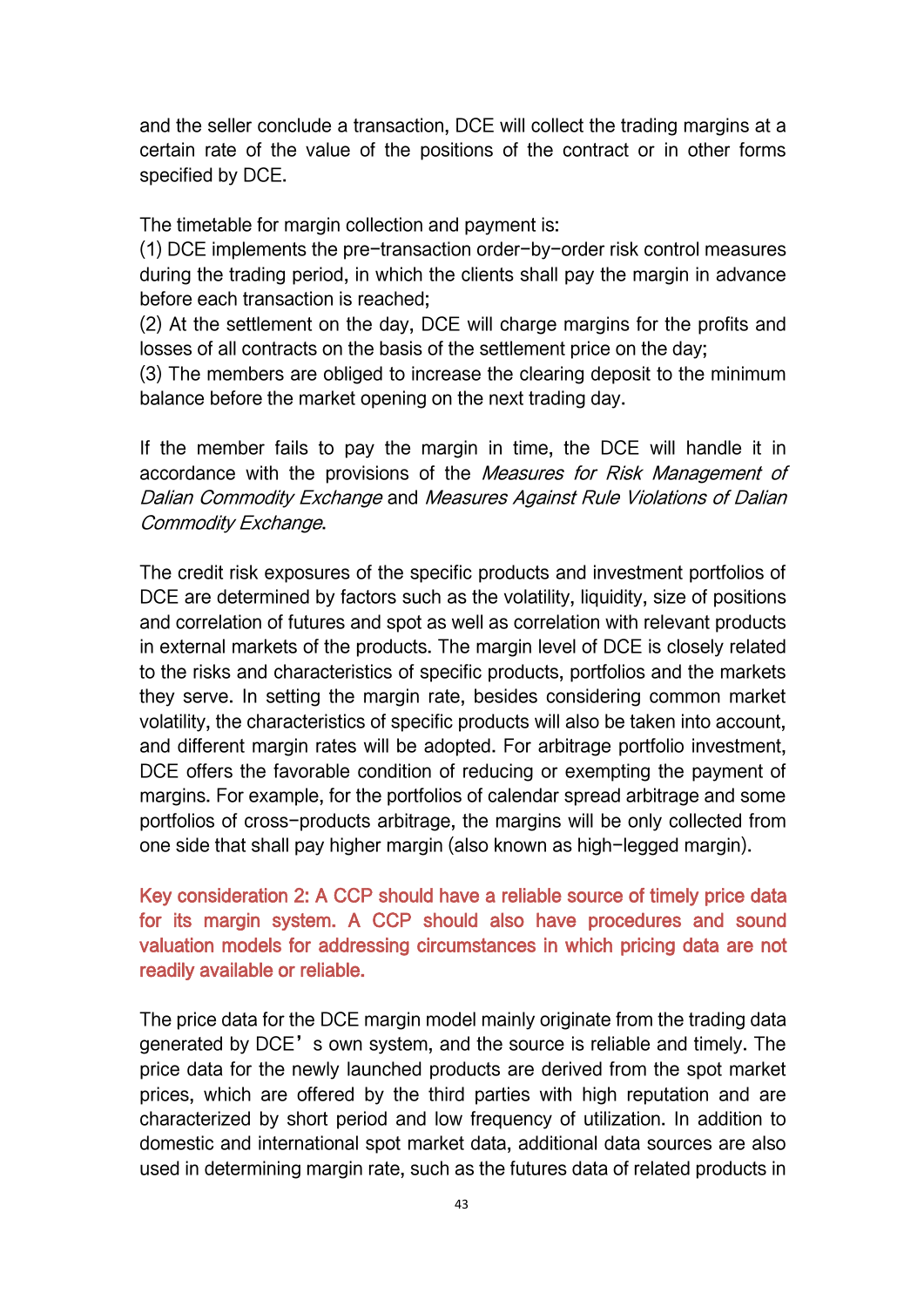the international markets (such as CME market and Malaysian derivatives trading market), the import and export data, the futures market data from related domestic exchanges, and relevant macroeconomic data published by the National Bureau of Statistics.

DCE continuously tracks the price changes from domestic and foreign exchanges and the correlation of related products. From time to time, DCE acquires price data from relevant industrial clients, and pays field visits to origin areas, to ensure the data could be updated timely. In the case that the relevant market price data can't be easily obtained or not reliable, DCE could adopt the pricing model for pricing (for example, it is used in determining the settlement price for a contract with no transaction. See the Measures for Clearing Management of Dalian Commodity Exchange).

Key consideration 3: A CCP should adopt initial margin models and parameters that are risk-based and generate margin requirements sufficient to cover its potential future exposure to participants in the interval between the last margin collection and the close out of positions following a participant default. Initial margin should meet an established single-tailed confidence level of at least 99 percent with respect to the estimated distribution of future exposure. For a CCP that calculates margin at the portfolio level, this requirement applies to each portfolio's distribution of future exposure. For a CCP that calculates margin at more-granular levels, such as at the sub portfolio level or by product, the requirement must be met for the corresponding distributions of future exposure. The model should (a) use a conservative estimate of the time horizons for the effective hedging or close out of the particular types of products cleared by the CCP (including in stressed market conditions), (b) have an appropriate method for measuring credit exposure that accounts for relevant product risk factors and portfolio effects across products, and (c) to the extent practicable and prudent, limit the need for destabilizing, procyclical changes.

The margins of DCE are collected at a certain percentage of the contract value. The margin model is designed to use historical price fluctuations to predict the maximum price volatility that may occur in the future. The current margin level should meet an established confidence level of at least 99% with respect to the estimated distribution of future exposure.

The assumptions of the DCE margin model include that the market is effective, historical prices are valid, and future price fluctuations can be effectively predicted.

The margin model uses the historical simulation (HVaR), and the minimum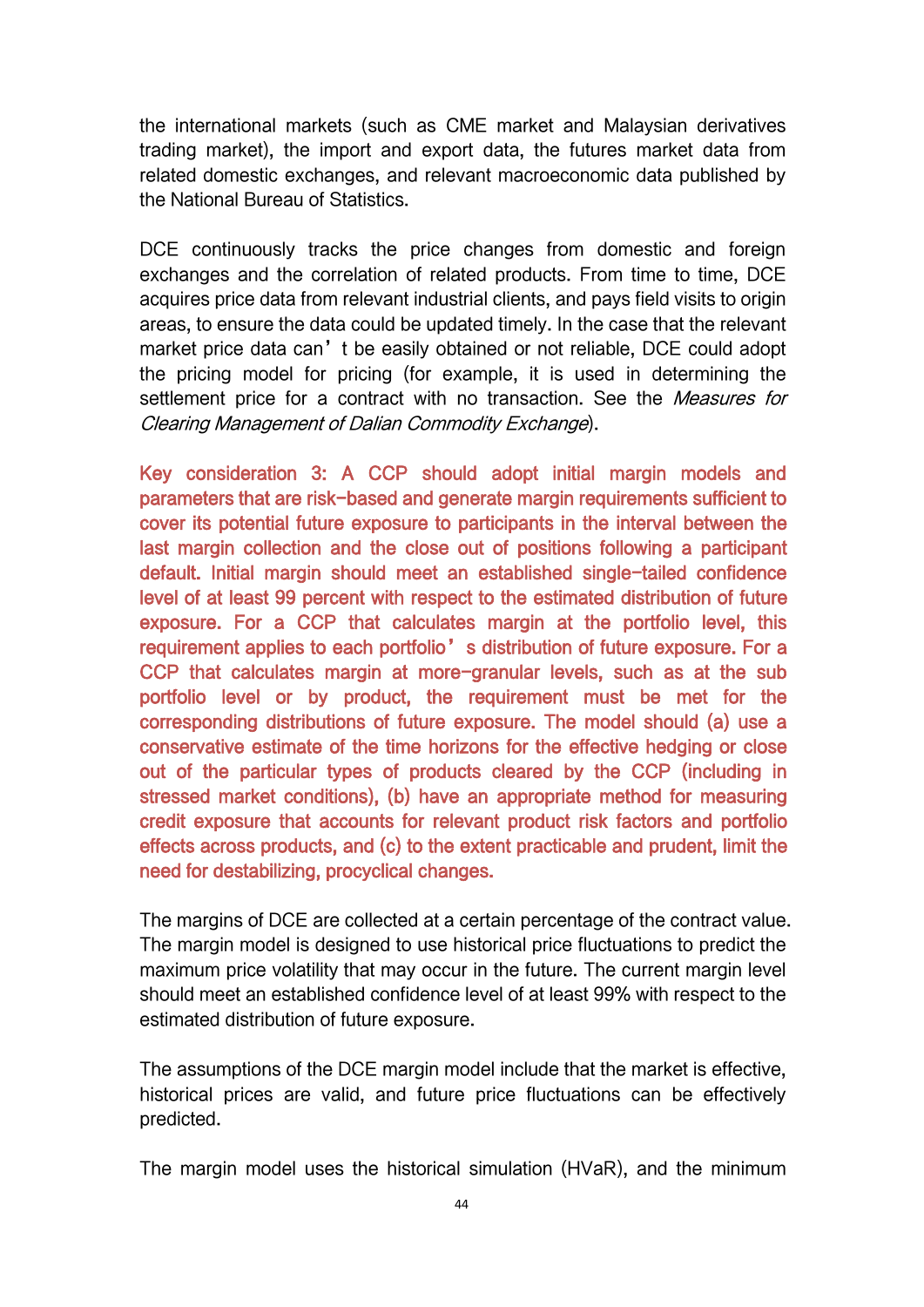trading margin can cover one day's risk exposures with an established confidence level of at least 99%.

Price fluctuations are estimated based on historical price fluctuations in futures and spot markets over a certain sampling window. The main considerations include: price changes on relevant international exchanges, market fluctuations, the operation of relevant domestic markets, the price fluctuations on DCE market, the operation of the spot market, etc.

In order to reduce the procyclical effect, DCE adopts a model of margin collection at fixed proportions, and the margin rates are not adjusted frequently. At present, DCE only allows cash and certain assets to be used as collateral, thus there is no reverse risk as their value is not affected by the issuer's credit.

Key consideration 4: A CCP should mark participant positions to market and collect variation margin at least daily to limit the build-up of current exposures. A CCP should have the authority and operational capacity to make intraday margin calls and payments, both scheduled and unscheduled, to participants.

DCE implements the mark-to-market system by calculating the profits and losses for positions on a daily basis, monitoring the market price changes during the trading hours and the participants' margins in real time, and making margin calls when there is a possible shortage in the margins. According to Article 44 of the Measures for Clearing Management of Dalian Commodity Exchange, after the settlement is completed every day, if a member's clearing deposit is lower than the minimum balance, it will be regarded as the notice on adding margin issued by DCE to the member. The member shall make up the clearing deposit to the minimum balance before the market opening on the next trading day. With the settlement not replenished, if the clearing deposit balance is greater than zero and lower than the minimum balance, the member will be banned from opening new positions; if the clearing deposit balance is less than zero, DCE will impose forced position liquidation on the member according to relevant rules. If the member has a foreign exchange account, DCE may, after the market closing at the second trading session on the next trading day, impose the forced swap on the member's foreign exchange funds in the dedicated settlement account or the member's dedicated fund account.

According to Article 29 of the Measures for Clearing Management of Dalian Commodity Exchange, DCE has the right to collect all receivables from a member's dedicated fund account through the depository bank without notifying the member.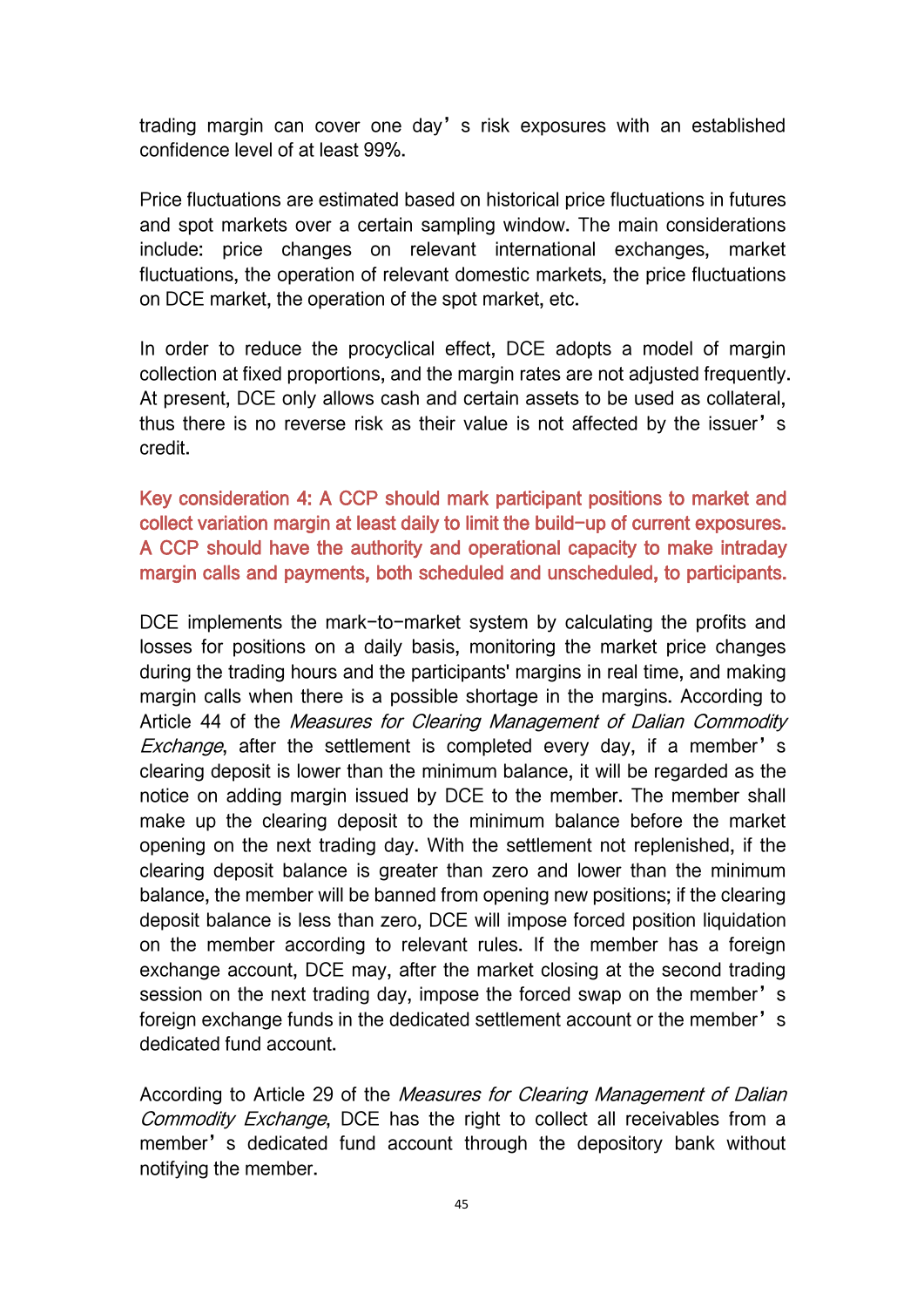Key consideration 5: In calculating margin requirements, a CCP may allow offsets or reductions in required margin across products that it clears or between products that it and another CCP clear, if the risk of one product is significantly and reliably correlated with the risk of the other product. Where two or more CCPs are authorized to offer cross-margining, they must have appropriate safeguards and harmonized overall risk-management systems.

DCE offers preferential portfolio margins for products that are highly correlated. In reality. DCE collects the high-legged margin in a more conservative way. which is the larger one of the trading margins for the positions on the buying and selling sides.

DCE conducts a daily assessment of the risks for the investment portfolios to ensure their stability. The specific evaluation frequency and management process are consistent with those for the basic products.

Currently DCE has no agreements with other CCPs on offsetting or reducing margins between cleared products.

Key consideration 6: A CCP should analyze and monitor its model performance and overall margin coverage by conducting rigorous daily back testing and at least monthly, and more-frequent where appropriate, sensitivity analysis. A CCP should regularly conduct an assessment of the theoretical and empirical properties of its margin model for all products it clears. In conducting sensitivity analysis of the model's coverage, a CCP should take into account a wide range of parameters and assumptions that reflect possible market conditions, including the most-volatile periods that have been experienced by the markets it serves and extreme changes in the correlations between prices.

DCE conducts back-tests on the margin models and related samples of the basic products and portfolio products every day to verify whether the margin models can cover the risk exposures corresponding to a 99% confidence coefficient. When new products and instruments are launched, the analysis and research on the adaptability of models for the new products and instruments will also be initiated.

DCE adjusts the margin rates in the following situations. First of all, the margin rate will be adjusted when the contract is close to the delivery month or the price limit in the same direction is reached continuously; secondly, the adjustments will be made on the basis of the market conditions such as price volatility, positions in the market, the concentration and market closing on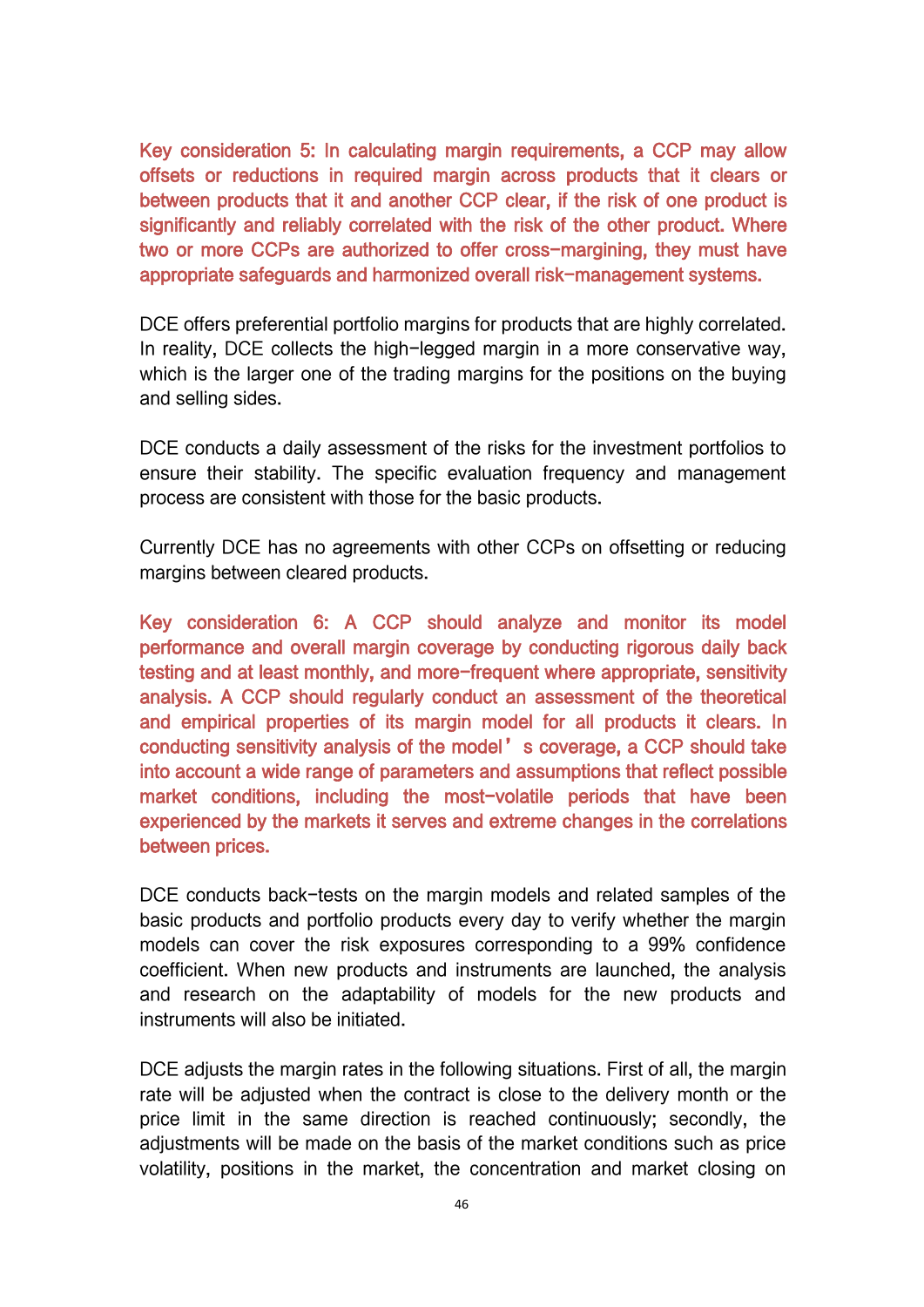holidays.

The margin models of DCE based on historical retrospective testing and sensitivity analysis mainly rely on the assumption that history can be repeated. If a model does not perform as expected, measures such as adjusting the samples for the model or changing the data collection cycles will be taken, which will be reported to CSRC for filing.

## Key consideration 7: A CCP should regularly review and validate its margin system.

DCE regularly reviews and validates the margin system. For the modification of the margin system, the business departments and the risk control departments shall make the proposals, the legal department shall conduct the compliance review and solicit opinions from the market participants, the executive management shall deliberate and make decisions, and finally the revision will be reported to CSRC for filing. DCE shall disclose the inspection and verification results for the margin models to CSRC. A notice shall be issued to the market on the DCE website and member service system a certain period of time ahead of the official revision.

# Principle 7: Liquidity risk

An FMI should effectively measure, monitor, and manage its liquidity risk. An FMI should maintain sufficient liquid resources in all relevant currencies to effect same-day and, where appropriate, intraday and multiday settlement of payment obligations with a high degree of confidence under a wide range of potential stress scenarios that should include, but not be limited to, the default of the participant and its affiliates that would generate the largest aggregate liquidity obligation for the FMI in extreme but plausible market conditions.

### Summary Narrative

Key consideration 1: An FMI should have a robust framework to manage its liquidity risks from its participants, settlement banks, nostro agents, custodian banks, liquidity providers, and other entities.

DCE has a robust framework to manage the liquidity risks from its members, the designated depository banks, and the liquidity providing banks.

The potential sources of the liquidity risks identified by DCE include: 1.The member's default leads to insufficient payable funds, and the collateral submitted by the member cannot be quickly realized in disposal; 2.With the default of the Designated Depository Banks, the balance of the funds used by the bank for payment and settlement services is insufficient; 3. The depository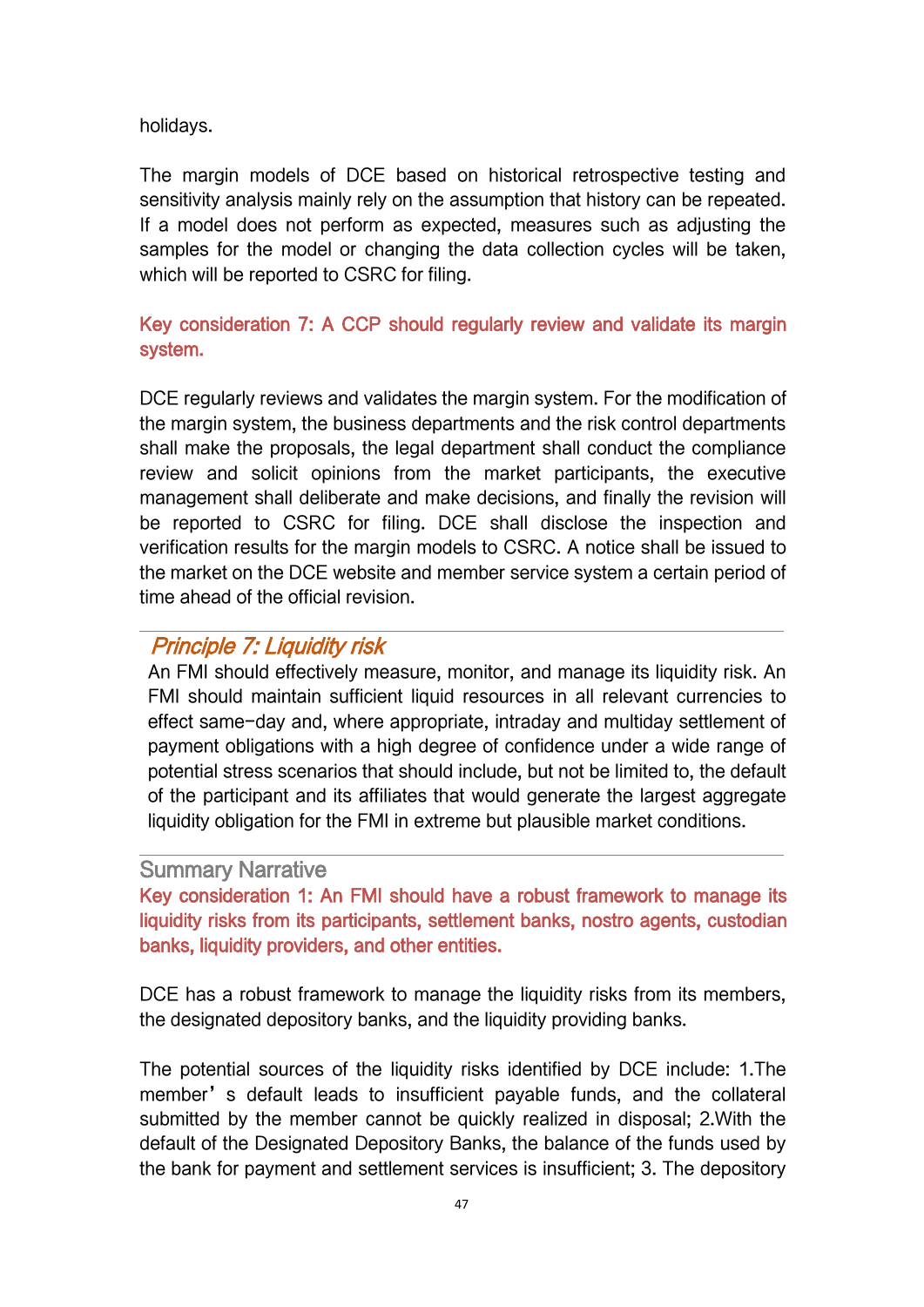bank serving as a liquidity provider fails to provide credit support for DCE as required by the agreement.

DCE's liquidity risk management framework mainly includes rules and agreements. The rules include: the Regulation on the Administration of Futures Trading, the Measures for Clearing Management of Dalian Commodity Exchange, the Measures for Management of Designated Depository Banks of Dalian Commodity Exchange etc.; the agreements are the Agreements on Futures Margin Depository Business signed by DCE and the depository banks.

The settlement system, trading system, surveillance system, standard warehouse receipt management system, delivery system and capital risk assessment system of DCE are able to identify and monitor the settlement of the members' assets and the flow of funds in depository banks. Through these systems, DCE continuously manages the liquidity risks of the members and the designated depository banks in a timely manner during and after the trading hours every day.

Specifically, in order to guard against the liquidity risks from the members, DCE implements the pre-event risk control management, with the measures including: 1. Adopting the pre-trade order-by-order risk control system, preventing the investors from engaging in overdraft trading; 2. Adopting the RMB funds, the foreign exchange funds, or the standard warehouse receipts and China Government Bonds with stable value and high liquidity as margins; 3. Implementing the price limit system and the position limit system on the contracts to ensure that the default size of participants and their affiliates is limited in extreme cases.

In order to manage the liquidity risks of the designated depository banks, DCE has made strict access and regulatory requirements for the designated depository banks. DCE shall perform the annual review and examination on the qualifications of the Depository Banks pursuant to the Measures, or conduct irregular examination as needed. (see the Measures for Designated Depository Banks Management of Dalian Commodity Exchange for details).

Key consideration 2: An FMI should have effective operational and analytical tools to identify, measure, and monitor its settlement and funding flows on an ongoing and timely basis, including its use of intraday liquidity.

DCE uses a variety of operational and analytical tools such as the fund risk assessment system, the settlement system, the risk control system and the trading system to continuously identify measure and monitor its settlement and funding flows.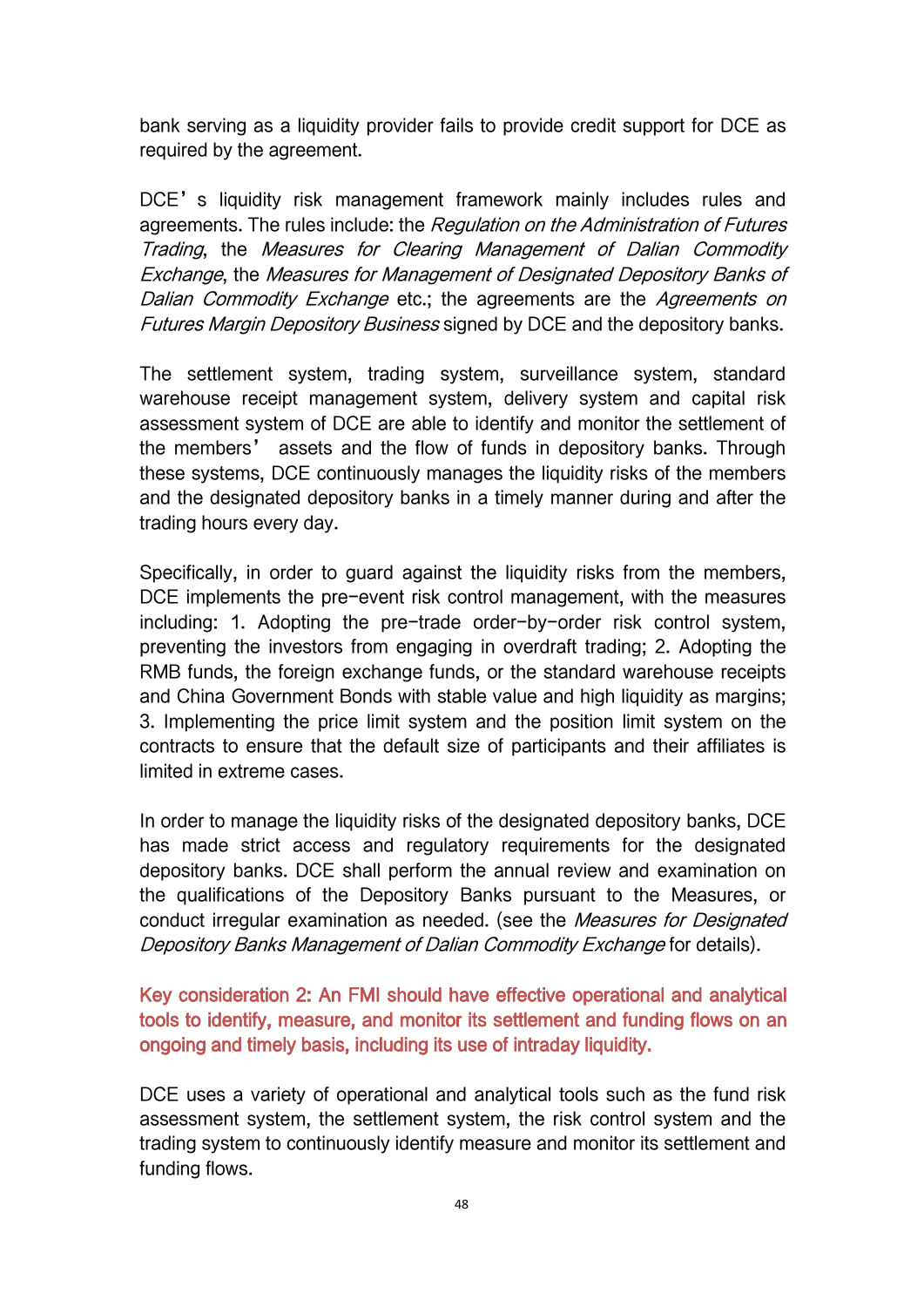The fund risk assessment system used by DCE conducts multiple fund risk assessments for the members on a daily basis. In the event of intensified market volatility, the frequency of assessments will be also appropriately increased. The assessments focus on the impact of a member's transaction results on its funds. With specific algorithms, and DCE will predict the potential losses for the member's positions in the future, the member's demand for payment for goods in the future, and the member's financial deficits, payment and performance capacity. When the assessment results show that the member's margins may be insufficient at the settlement on the day, DCE will require the member to reserve funds for the purpose of preventing risks and continue to pay attention to the funds replenishment by the member. The fund risk assessment system supports the assessment and early warning for the members' financing gaps in days in the future under the stress circumstances.

The settlement system monitors the settlement of funds every day. At the day-end settlement, the withdrawal calculation function in the settlement system evaluates the amount of funds that a member can withdraw on the day based on the data for the member such as the amount of margin on the day, the amount assets as margin, and the profit and loss on the day, so as to ensure that after the withdrawal, the member's clearing deposit is not lower than the minimum amount.

In the daily business operation, there are special personnel monitoring the fund balance and the concentration of exposure to each dedicated settlement accounts in the designated depository banks. When the balance of dedicated settlement account at a bank is insufficient or tends to be insufficient. DCE may allot funds from dedicated settlement account at other banks with sufficient liquidity to meet the demand for payment on time. DCE checks the liquidity and concentration of funds in each depository bank.

Based on historical capital data and scenario tests, DCE sets a warning standard for the balance of margin accounts in the designated depository banks. DCE focuses on monitoring the flow of funds in the banks whose accounts balance close to the warning standard.

Key consideration 3: A payment system or SSS, including one employing a DNS mechanism, should maintain sufficient liquid resources in all relevant currencies to effect same-day settlement, and where appropriate intraday or multiday settlement, of payment obligations with a high degree of confidence under a wide range of potential stress scenarios that should include, but not be limited to, the default of the participant and its affiliates that would generate the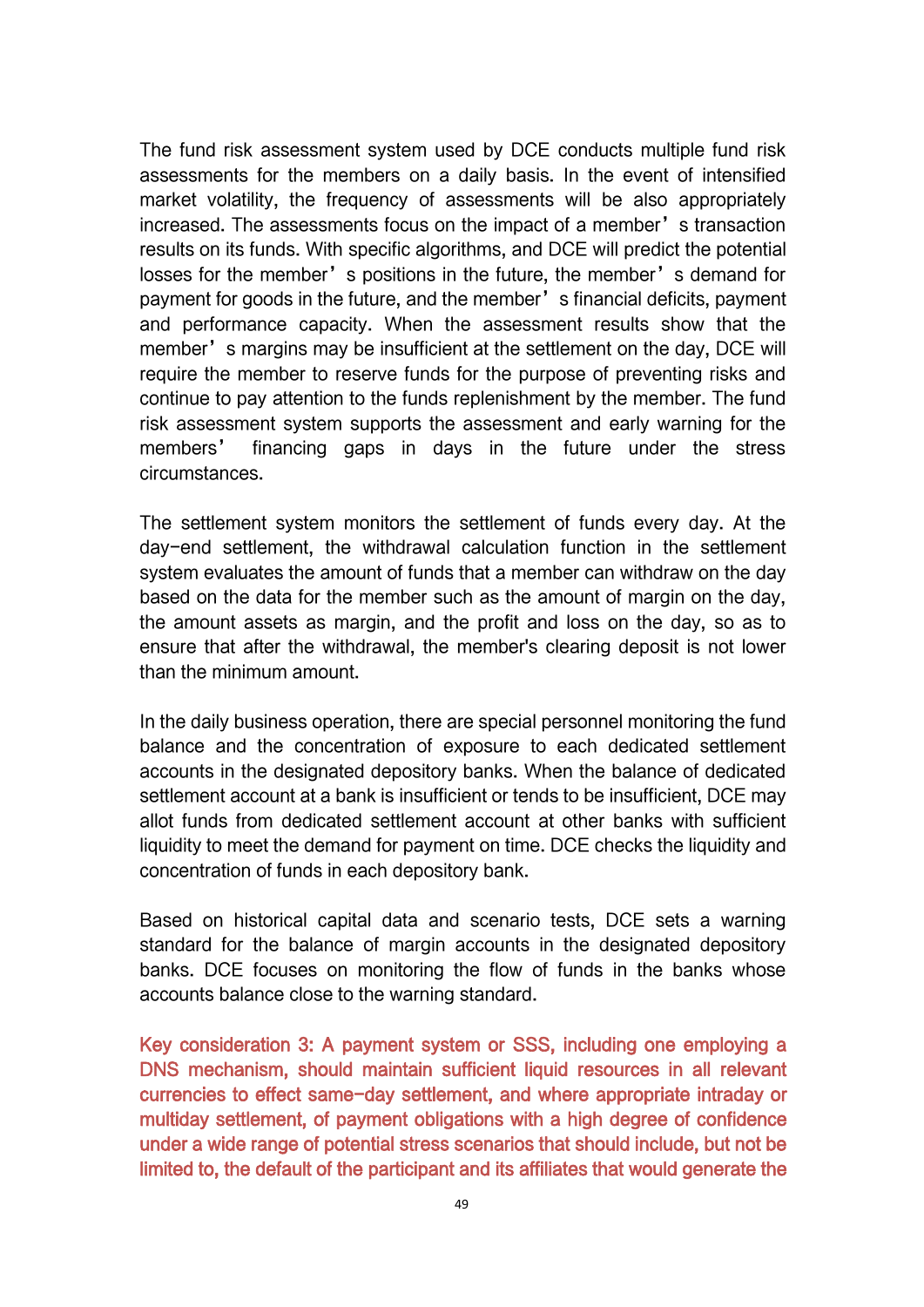largest aggregate payment obligation in extreme but plausible market conditions.

Not applicable.

Key consideration 4: A CCP should maintain sufficient liquid resources in all relevant currencies to settle securities-related payments, make required variation margin payments, and meet other payment obligations on time with a high degree of confidence under a wide range of potential stress scenarios that should include, but not be limited to, the default of the participant and its affiliates that would generate the largest aggregate payment obligation to the CCP in extreme but plausible market conditions. In addition, a CCP that is involved in activities with a more-complex risk profile or that is systemically important in multiple jurisdictions should consider maintaining additional liquidity resources sufficient to cover a wider range of potential stress scenarios that should include, but not be limited to, the default of the two participants and their affiliates that would generate the largest aggregate payment obligation to the CCP in extreme but plausible market conditions.

DCE has adequate liquidity resource to cover the demand of clearing and payment services in case of default of the members. Qualifying liquidity resources of DCE include margins (trading margin and clearing deposit), risk reserves and own funds.

Liquidity stress testing is performed daily under predetermined stress scenarios. Those scenarios include, but not be limited to, the default of two members that would generate the largest aggregate payment obligation to the CCP in extreme but plausible market conditions.

DCE is only providing CCP services in mainland China, and is not involved with the complex risk circumstances of multiple jurisdictions.

Key consideration 5: For the purpose of meeting its minimum liquid resource requirement, an FMI's qualifying liquid resources in each currency include cash at the central bank of issue and at creditworthy commercial banks, committed lines of credit, committed foreign exchange swaps, and committed repos, as well as highly marketable collateral held in custody and investments that are readily available and convertible into cash with prearranged and highly reliable funding arrangements, even in extreme but plausible market conditions. If an FMI has access to routine credit at the central bank of issue, the FMI may count such access as part of the minimum requirement to the extent it has collateral that is eligible for pledging to (or for conducting other appropriate forms of transactions with) the relevant central bank. All such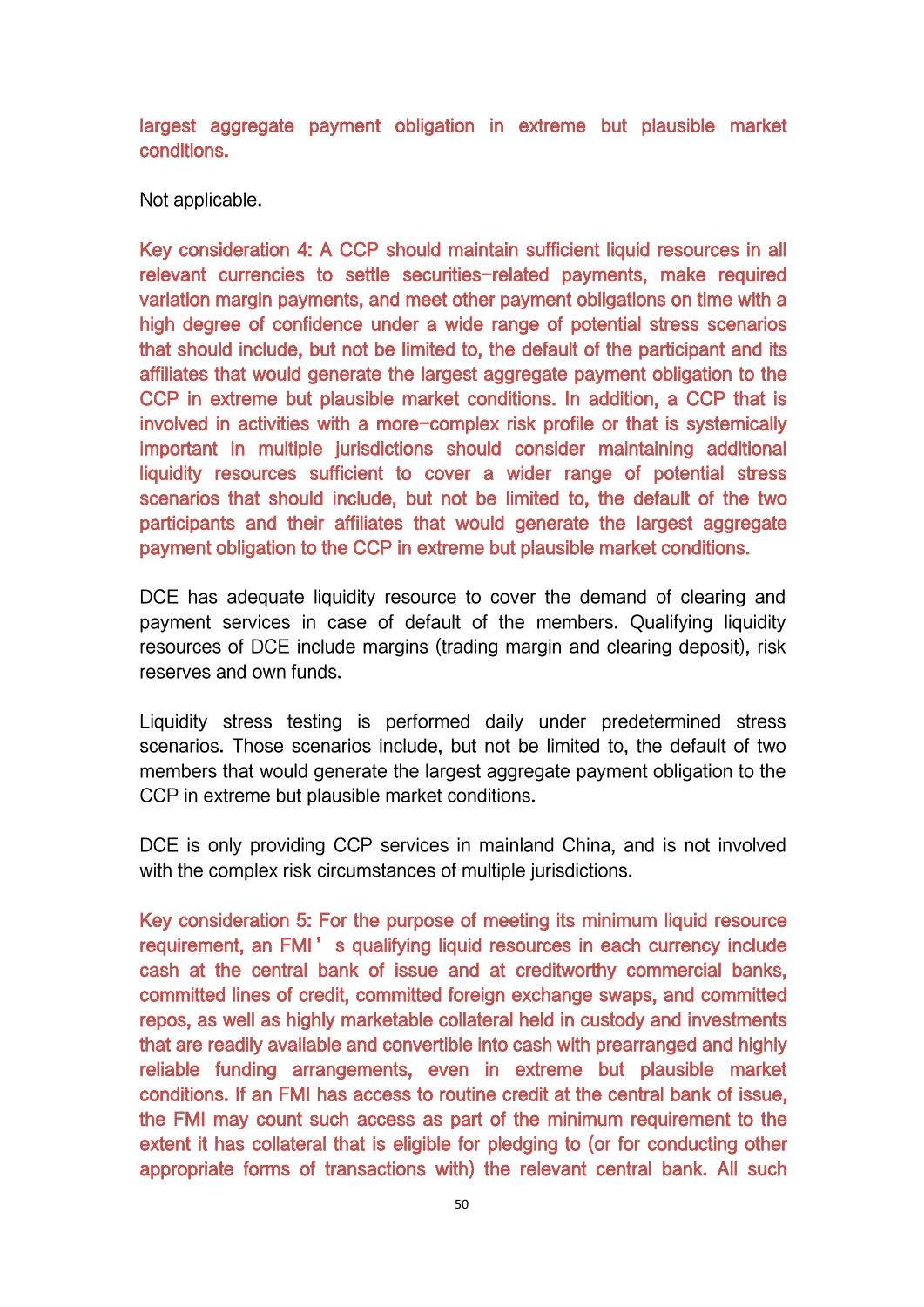#### resources should be available when needed.

Qualifying liquidity resources of DCE include margins (trading margin and clearing deposit), risk reserves and own funds.

DCE has no barriers to obtaining qualifying liquidity resources. First of all, DCE can put into use at any time the trading margins and the settlement margins that are deposited in cash in the designated depository banks. Secondly, DCE's risk reserves and own funds are mainly deposited in cash form in several designated depository banks. The procedures of deposit and use of the risk reserves and own funds is written in the internal measures.

Key consideration 6: An FMI may supplement its qualifying liquid resources with other forms of liquid resources. If the FMI does so, then these liquid resources should be in the form of assets that are likely to be saleable or acceptable as collateral for lines of credit, swaps, or repos on an ad hoc basis following a default, even if this cannot be reliably prearranged or guaranteed in extreme market conditions. Even if an FMI does not have access to routine central bank credit, it should still take account of what collateral is typically accepted by the relevant central bank, as such assets may be more likely to be liquid in stressed circumstances. An FMI should not assume the availability of emergency central bank credit as a part of its liquidity plan.

According to the agreements, DCE can obtain supplementary liquidity resources from the designated depository banks. The Agreement on Futures Margin Depository Business signed by DCE and the designated depository banks stipulates: "The depository banks shall provide financial support for the settlement business of DCE within the amounts agreed by the two sides, so as to help DCE defuse the risks." The agreement will still be applicable under extreme market conditions.

DCE will prioritize the use of qualified liquidity resources, instead of using simultaneously or prioritizing the use of additional liquidity resources.

Key consideration 7: An FMI should obtain a high degree of confidence, through rigorous due diligence, that each provider of its minimum required qualifying liquid resources, whether a participant of the FMI or an external party, has sufficient information to understand and to manage its associated liquidity risks, and that it has the capacity to perform as required under its commitment. Where relevant to assessing a liquidity provider's performance reliability with respect to a particular currency, a liquidity provider's potential access to credit from the central bank of issue may be taken into account. An FMI should regularly test its procedures for accessing its liquid resources at a liquidity provider.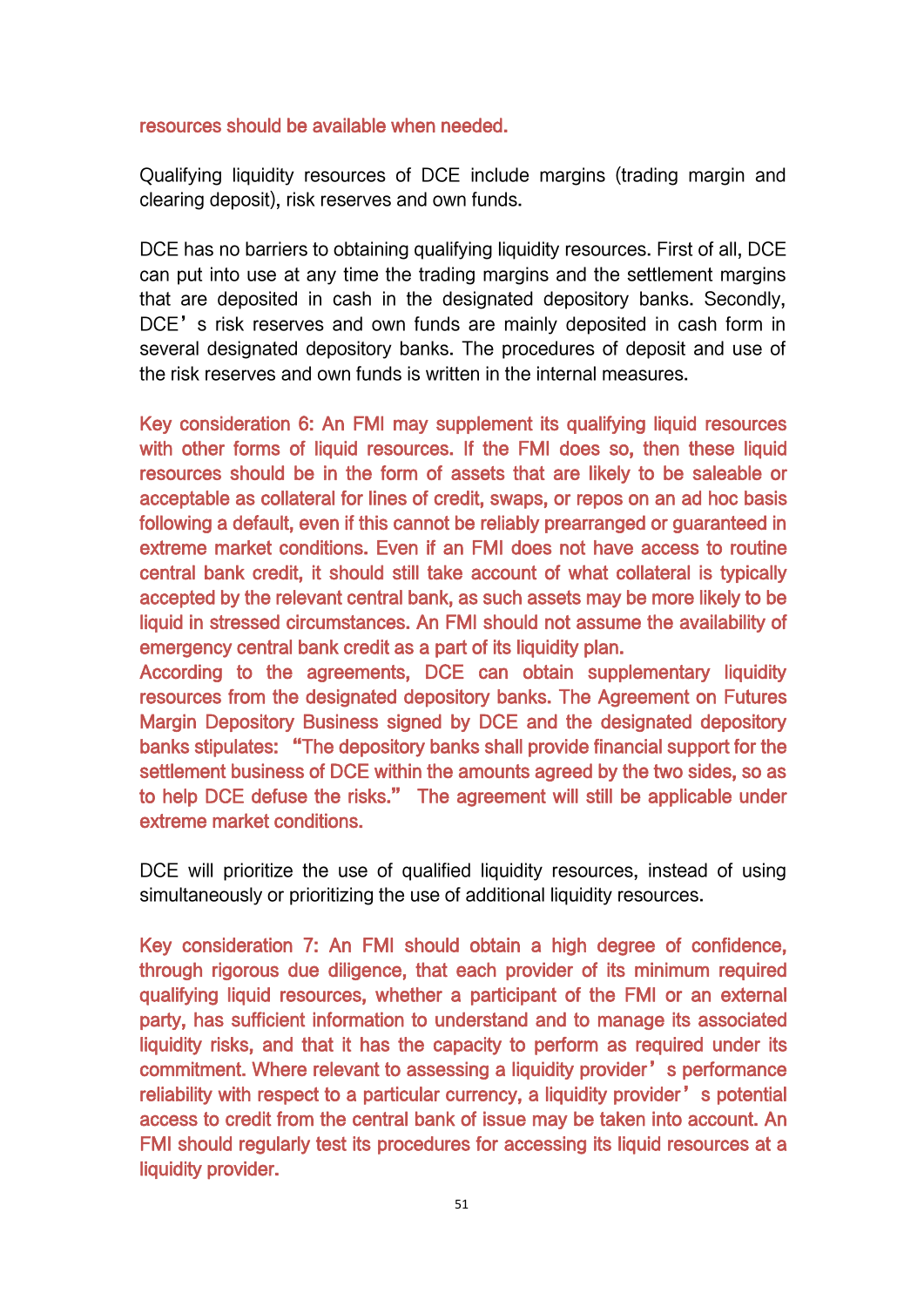The liquidity providers of DCE are the banks that have signed the *Agreement* on Futures Margin Depository Business with DCE.

According to the requirements in the Measures for Designated Depository Banks Management of Dalian Commodity Exchange, DCE selects the designated depository banks for the futures margin depository business, and continuously monitor and assess the risks of those banks. The existing depository banks are all banks with abundant capital and good reputation. They also have the ability to obtain central bank credit, staffed by plenty of professionals, and are able to understand and continuously manage their own liquidity risks in an effective way. DCE signs the Agreement on Futures Margin Depository Business with the depository banks so as to define their respective responsibilities and obligations.

The margins paid by the members can be transferred between the futures companies' dedicated margin accounts and the futures companies' fund accounts at DCE. The accounts mentioned above together constitute a closed circle for margins. The margins can only be transferred within the closed circle, characterized by closed operation and monitored by the Futures Market Monitoring Center. The depository banks shall refuse any other institution or individual that intends to freeze, deduct or transfer the funds in DCE's dedicated settlement account, so as to ensure the safety of the futures margins deposited by DCE.

DCE continuously monitors the concentration of the funds in the banks and, if necessary, implements inter-bank transfers. DCE conducts annual inspections and assessments of the business operation standards of the depository banks to check their risk management and financial conditions.

Key consideration 8: An FMI with access to central bank accounts, payment services, or securities services should use these services, where practical, to enhance its management of liquidity risk.

Not applicable.

Key consideration 9: An FMI should determine the amount and regularly test the sufficiency of its liquid resources through rigorous stress testing. An FMI should have clear procedures to report the results of its stress tests to appropriate decision makers at the FMI and to use these results to evaluate the adequacy of and adjust its liquidity risk-management framework. In conducting stress testing, an FMI should consider a wide range of relevant scenarios. Scenarios should include relevant peak historic price volatilities,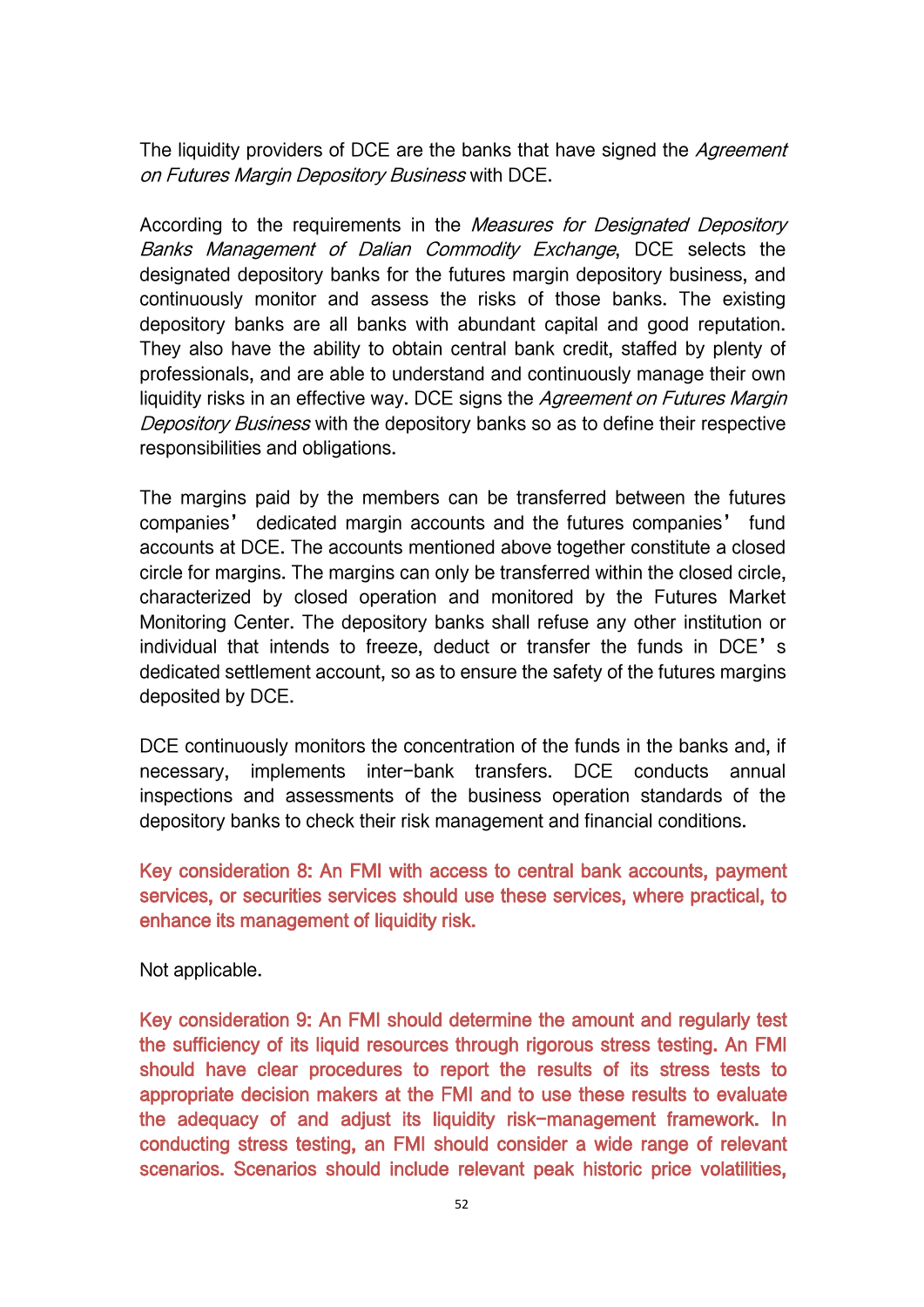shifts in other market factors such as price determinants and yield curves, multiple defaults over various time horizons, simultaneous pressures in funding and asset markets, and a spectrum of forward-looking stress scenarios in a variety of extreme but plausible market conditions. Scenarios should also take into account the design and operation of the FMI, include all entities that might pose material liquidity risks to the FMI (such as settlement banks, nostro agents, custodian banks, liquidity providers, and linked FMIs), and where appropriate, cover a multiday period. In all cases, an FMI should document its supporting rationale for, and should have appropriate governance arrangements relating to, the amount and form of total liquid resources it maintains.

DCE uses the fund risk assessment platform to conduct stress tests on liquidity resources of currencies used now. And the stress scenarios have considered drastic fluctuations in market prices, changes in the members' positions, the funding flows in the clearing operations, historical market circumstances and possible extreme assumptions, etc. The main purpose for the stress testing is to check the lack of liquidity of the dedicated settlement accounts and the liquidity risks for DCE caused by the gaps in the members' margin funds.

DCE measures a member's liquidity 5 to 8 times a day. DCE predicts the potential losses in positions, the changes in the value of the collateral, and the possible receipt and payment of funds for the members by means of simulated settlement. According to the measurement results, DCE will warn the members against risks and require them to add funds in time. Under the market circumstances such as rapidly changing positions of the contracts and intensified price volatility, DCE will measure the risks more frequently during the trading hours.

The stress testing conducted by DCE can measure the financial conditions of the members and the demand for liquidity payment in one or more trading days in the extreme but possible situations. The stress testing scenarios include, but are not limited to, all contracts of all products hitting the price limit in the same direction continuously, and the members' capital conditions with the price limit reached for the third consecutive time in the next two days. The price and position loss forecasting modes include the historical price probability method, the Exponentially Weighted Moving-Average (EWMA) method, the VAR method, etc., and the factors taken into consideration are the historical price fluctuations in the market, the historical price fluctuation peaks and the market conditions in different time spans.

To verify the parameters of the stress testing model, DCE will back test and compare the results of each measurement with the actual occurrences, and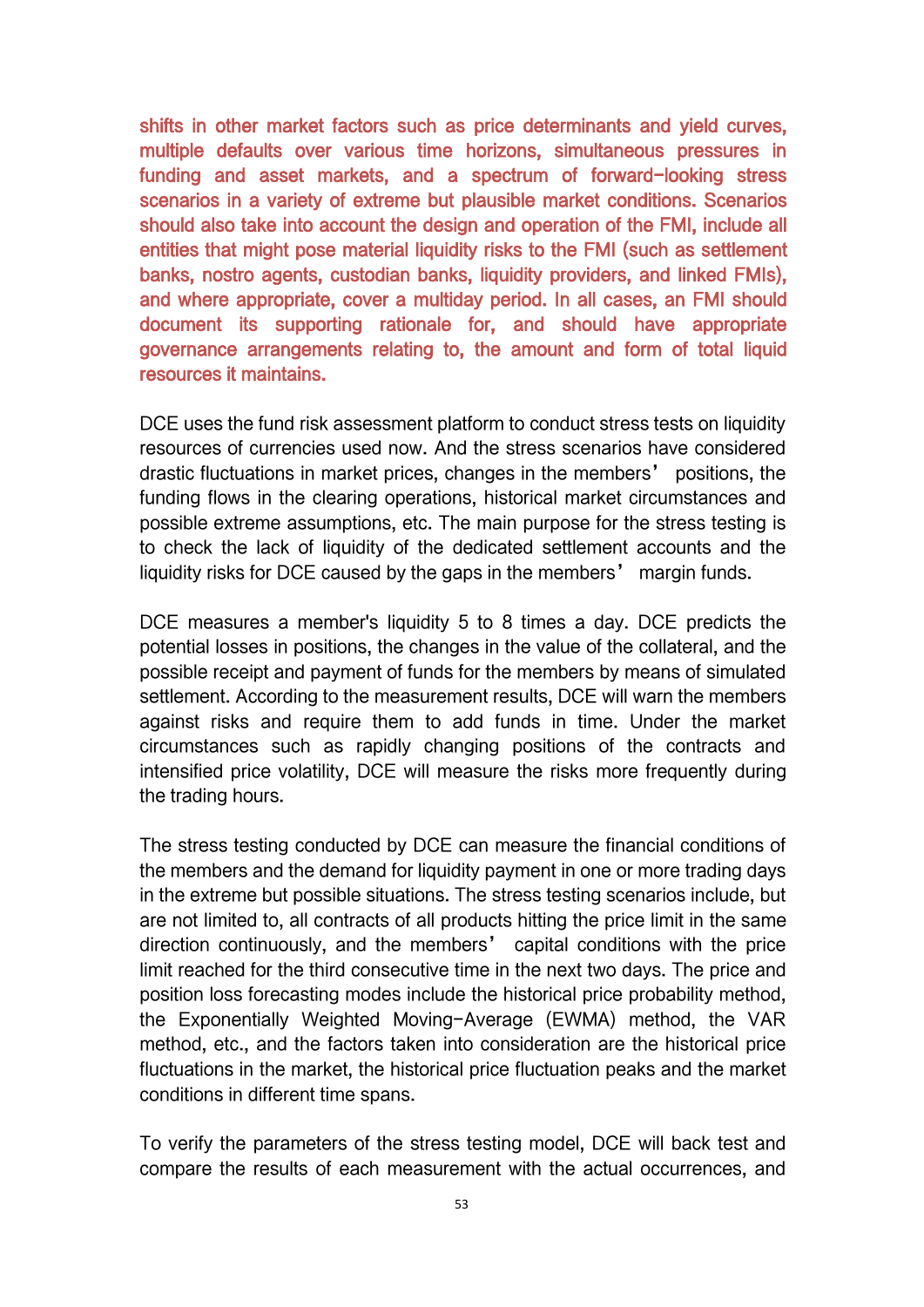adjust the model methods and parameters when there are large differences. DCE assigns special personnel to make written records of the daily maintenance of liquidity resources, and record the measurement times in a day, the adequacy of liquidity resources, and the form and results of maintaining total liquidity resources in the presence of risks on a trading day basis. When a special event occurs, in the stress testing, a test report will be written separately to record in detail the test reason, test method and test results, including the causes and reasons for using the model and parameters for the testing.

DCE also establishes a process for reporting test results. For the daily risk measurement, the personnel of the clearing department will report the test results to the department manager after the market closing every day; if an abnormal situation causes tight liquidity, the clearing department will report it to relevant decision makers in time.

Key consideration 10: An FMI should establish explicit rules and procedures that enable the FMI to effect same-day and, where appropriate, intraday and multiday settlement of payment obligations on time following any individual or combined default among its participants. These rules and procedures should address unforeseen and potentially uncovered liquidity shortfalls and should aim to avoid unwinding, revoking, or delaying the same-day settlement of payment obligations. These rules and procedures should also indicate the FMI's process to replenish any liquidity resources it may employ during a stress event, so that it can continue to operate in a safe and sound manner.

DCE has a number of measures to ensure that when a participant defaults, DCE can still settle the payment for debts on time for the day, during the day and for days ahead. According to the Measures for Clearing Management of Dalian Commodity Exchange and the Measures for Risk Management of Dalian Commodity Exchange, if a member's clearing deposit is negative and the margin is not added in time, DCE has the right to impose forced position liquidation on the member. If the member's margin is still insufficient after the forced liquidation, and the margin cannot be added, DCE will initiate the member default procedures, including realizing the negotiable securities of the member used as margins, and using the realized incomes for performance compensation; cancelling the membership of the member and using the member's membership fee for compensation; putting into use the risk reserve for performance compensation; putting into use DCE's own assets for performance compensation; and claiming compensation form the member through legal procedures. When the risk reserve is used to deal with a risk event, DCE can draw the risk reserve according to relevant rules and procedure. In addition, as DCE and the designated depository banks have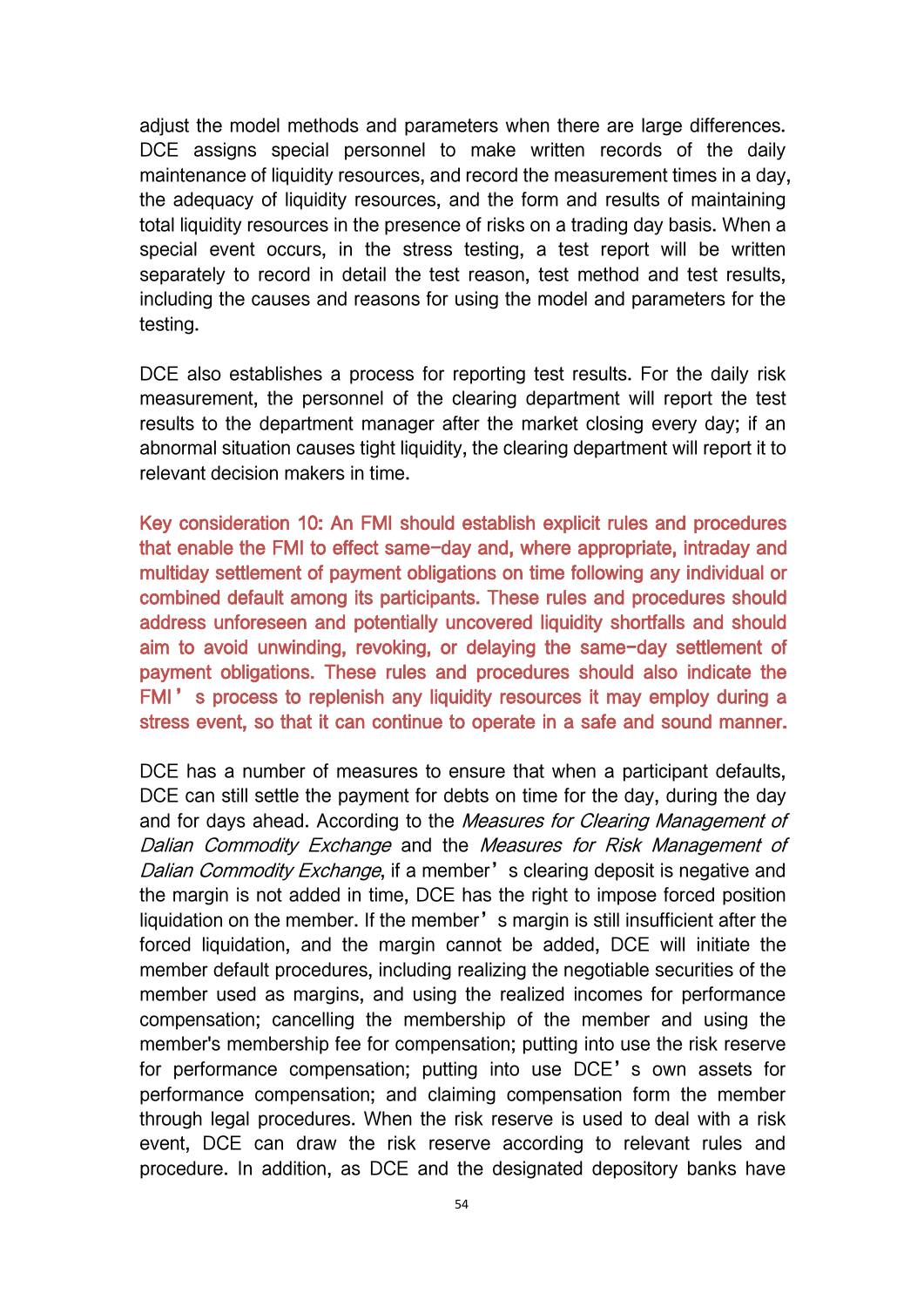signed the *Agreement on Futures Margin Depository Business*, DCE can obtain liquidity support from the banks.

## Principle 8: Settlement finality

An FMI should provide clear and certain final settlement, at a minimum by the end of the value date. Where necessary or preferable, an FMI should provide final settlement intraday or in real time.

## Summary Narrative

## Key consideration 1: An FMI's rules and procedures should clearly define the point at which settlement is final.

The rules of DCE clearly define the time point at which the settlement is final. DCE implements the mark-to-market mechanism. Article 49 of the *Measures* for Clearing Management of Dalian Commodity Exchange stipulates: "After the end of a day's trading, the exchange shall conduct settlement for each member's profits and losses, trading fees, trading margins and other funds. The exchange shall provide the members with the settlement data for the day by issuing or electronically transmitting the settlement documents and other means." Article 52 stipulates: "Member who disagrees with the settlement data shall notify the exchange in writing no later than 30 minutes before the market opening on the next trading day. In special circumstances, the member may notify the exchange in writing within two hours after the market opening on the next trading day. If the member does not object to the settlement data within the specified time, it will be deemed that the member has recognized the correctness of the settlement data." Article 95 also stipulates: "The exchange organizes futures trading, and the legal attributes of the trading, settlement and delivery behaviors or property such as filled trading orders, settled futures trading positions, collected margins, the assets used as margins that have been transferred or pledged and the matched standard warehouse receipts, and the measures taken to deal with the defaults, shall not have the legal attributes of relevant behaviors or property revoked or invalidated due to the member entering the bankruptcy proceedings. If a member enters the bankruptcy proceedings, the exchange may still conduct net settlement for the unsettled contracts of the member on the basis of the trading rules and detailed trading rules for implementation."

The existing legal basis in China can generally ensure the legal certainty of the settlement finality. Based on the relevant laws and regulations and related business rules of DCE such as the Regulation on the Administration of Futures Trading, the Measures for the Supervision and Administration of Futures Companies and the Provisions of the Supreme People's Court on Several Issues Concerning the Trial of Futures Dispute Cases, the rules of DCE for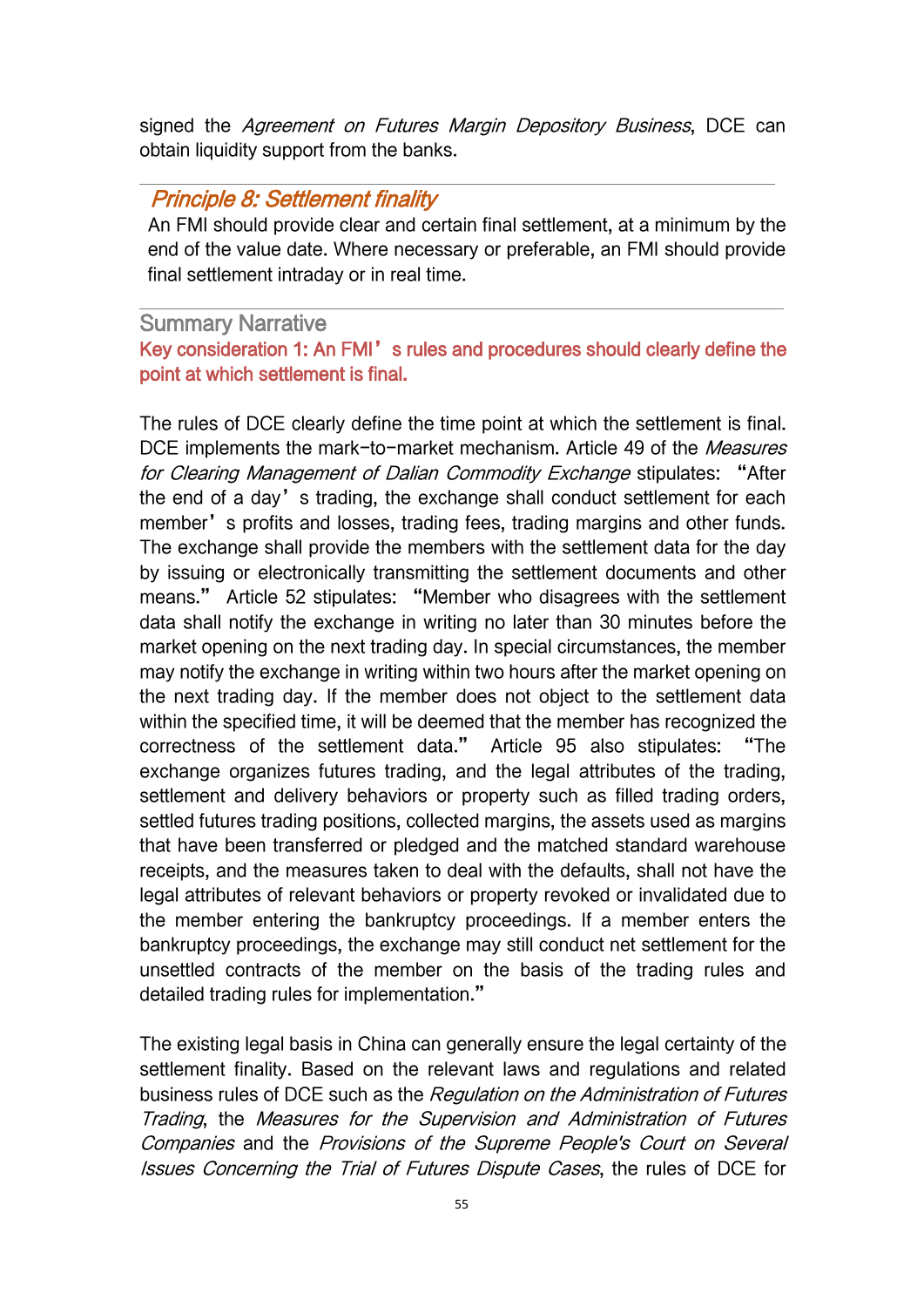settlement finality are therefore protected at the legal level.

As noted above, the laws and regulations, departmental regulations and business rules are publicly available on the DCE website.

Key consideration 2: An FMI should complete final settlement no later than the end of the value date, and preferably intraday or in real time, to reduce settlement risk. An LVPS or SSS should consider adopting RTGS or multiple-batch processing during the settlement day.

DCE implements the mark-to-market system, and the business rules can ensure that the final settlement is completed before the market opening on the next trading day. The DCE Clearing Department conducts the one-time day-end settlement after the market closing on each trading day. As for the application for depositing and withdrawal in RMB and foreign exchange submitted by members, if the application for depositing is submitted by the member before the market closing on each trading day, DCE will complete the handling before the market closing on the same day, and for the application for withdrawal submitted by the members before 15:10 on each trading day, DCE will handle it collectively after 15:10 on the same day following the review by DCE. For the written applications for depositing submitted by the members after the market closing on each trading day, DCE will complete the depositing business for the members before the market opening on the next trading day. Based on the settlement prices on the day, the settlement system settles the profits and losses, trading margins and trading fees and other funds for all contracts, carries out the one-time transfer of the net amounts of receivables and payables, and increases or decreases the member's clearing deposit accordingly. The funds such as profits and losses, fees, payments for goods, taxes and option premiums shall be paid with the capital in RMB currency.

After the settlement is completed, if a member's clearing deposit is lower than the minimum balance, the settlement result shall be regarded as a notice on adding the margin issued by DCE to the member. The member shall make up the RMB funds to the minimum balance for the clearing deposit before the market opening on the next trading day. Otherwise, if the clearing deposit balance is greater than zero and lower than the minimum balance, the member will be banned from opening new positions; if the clearing deposit balance is less than zero, DCE will deal with it according to the relevant rules in the Measures for Risk Management of Dalian Commodity Exchange.

In terms of the timeliness and finality of the transfer, DCE requires that the designated depository banks should provide safe, accurate and timely services for depositing and transferring the futures margins, and adjust the time for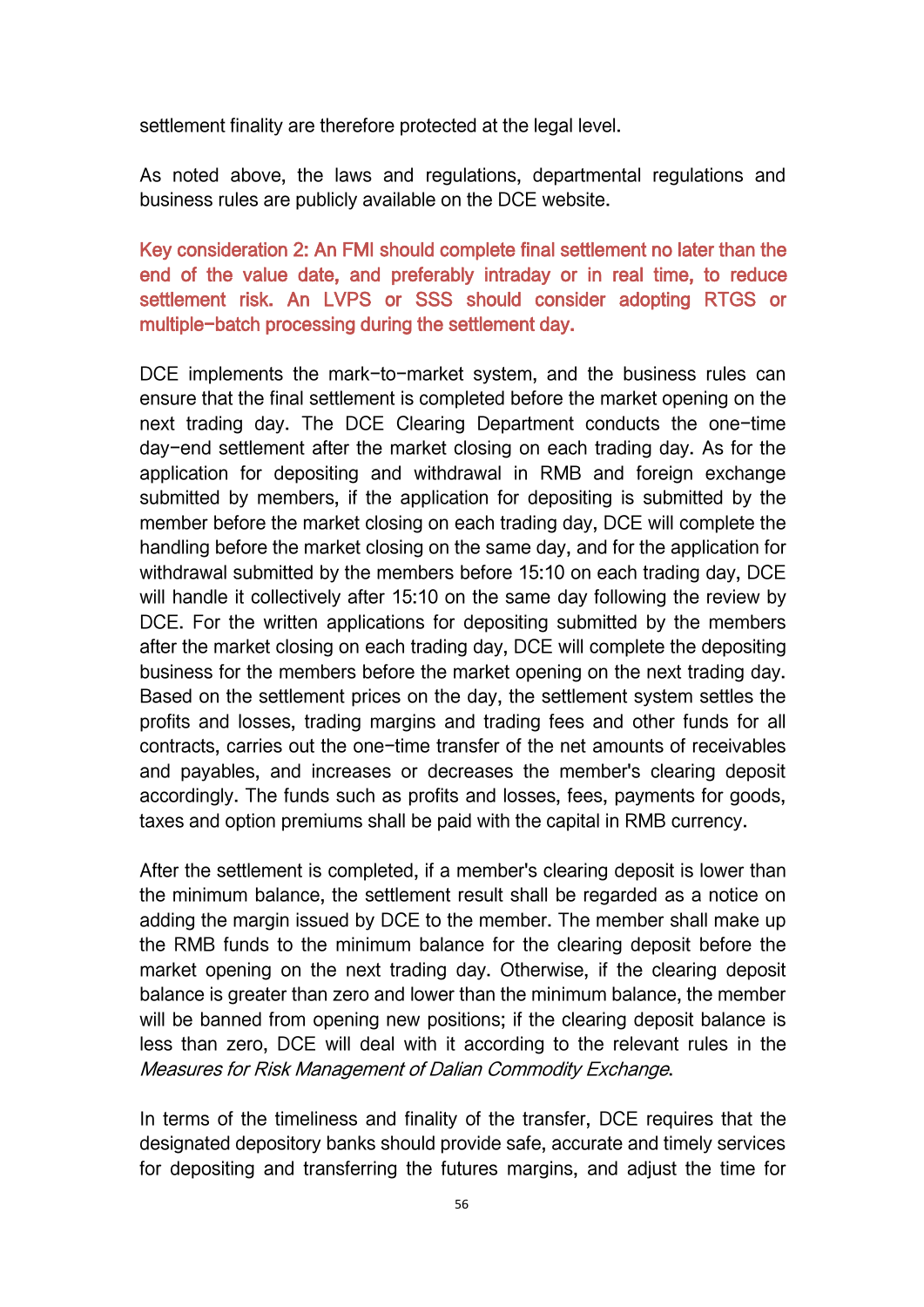handling the business accordingly on the basis of the changes in DCE's trading and settlement time and the requirements of the futures margin depository business. Regarding the transfer of funds between the accounts within a single bank system, the depository bank shall ensure that the funds are transferred to the fund account designated by DCE in real time upon receipt of DCE's transfer notes or instructions. With respect to inter-bank fund transfers, the depository bank shall ensure that the funds are transferred out in the quickest manner immediately upon receipt of DCE's transfer notes or instructions.

Key consideration 3: An FMI should clearly define the point after which unsettled payments, transfer instructions, or other obligations may not be revoked by a participant.

After the final time point for the settlement, for the payment and transfer instructions, etc., DCE generally does not allow exceptions and cancellations, nor will it extend the deadline. The mark-to-market system can guarantee that the final settlement will be completed before the end of the proposed settlement date.

So far, DCE has never experienced any event of postponing the day-end settlement until the next business day. In the event of a delay in the settlement by a member for certain reasons, DCE will deal with the relevant members in accordance with the default procedures; if there is a delay in the settlement caused by itself, DCE will handle the situation on the basis of the emergency plans made in advance. After the last trading day of a contract, all holders of open contracts shall complete the performance in the form of physical delivery.

The information mentioned above has been clearly defined in the business rules and notices and announcements of DCE, and has been disclosed to the public on the DCE website.

### Principle 9: Money settlements

An FMI should conduct its money settlements in central bank money where practical and available. If central bank money is not used, an FMI should minimise and strictly control the credit and liquidity risk arising from the use of commercial bank money.

#### Summary Narrative

Key consideration 1: An FMI should conduct its money settlements in central bank money, where practical and available, to avoid credit and liquidity risks.

DCE opens the dedicated settlement accounts at the designated depository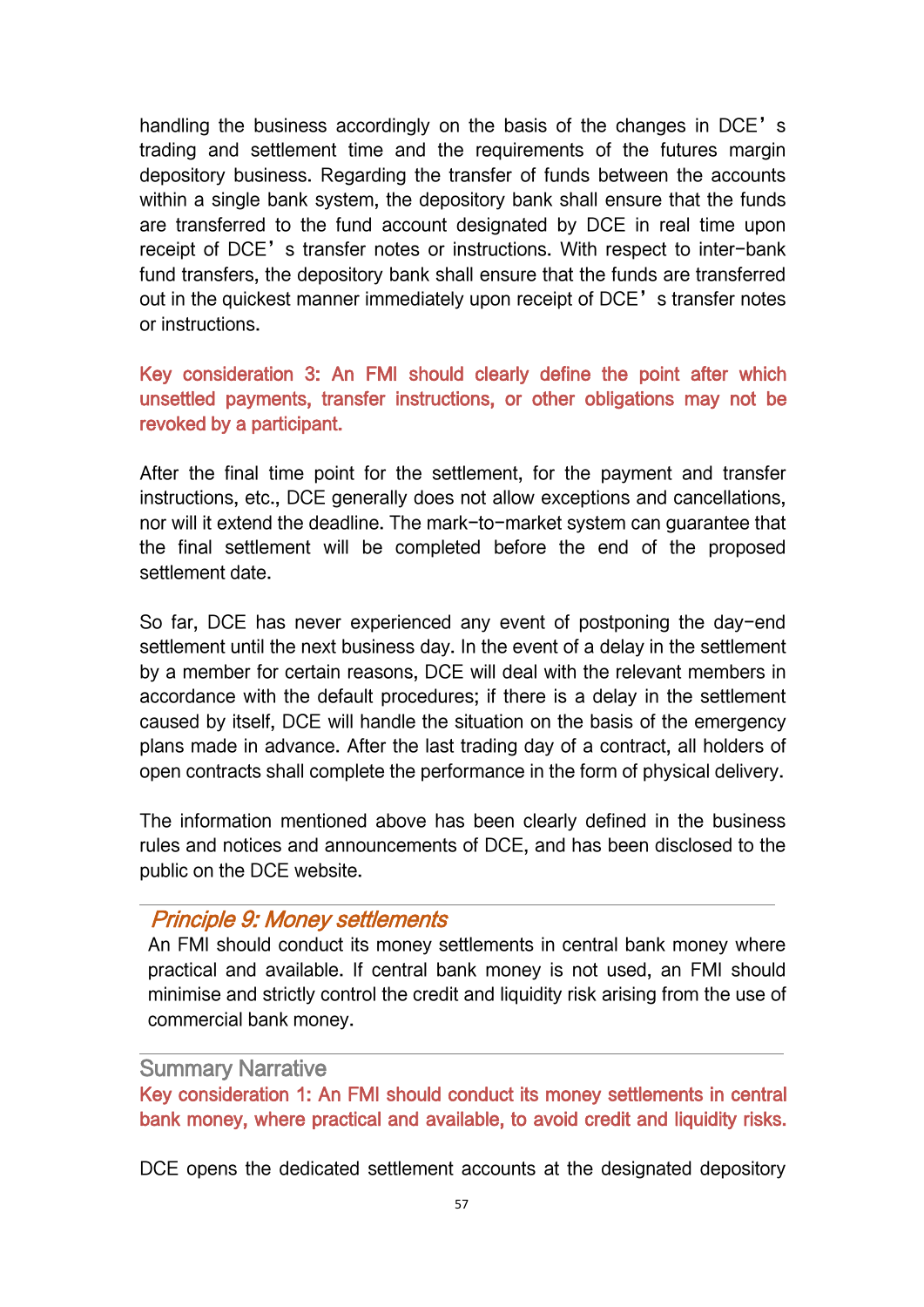banks, and the members open the dedicated margin accounts at the designated depository banks. The members and DCE transfer the funds between the accounts, and settle the funds through the electronic deposit and withdrawal system or the transfer vouchers under special circumstances.

The members of DCE are mainly futures companies, which hardly have the demand for taking the central bank as a depository bank. Therefore, DCE has not opened an account at the central bank. Of all the 16 existing depository banks of DCE, 14 of which are state-owned large-sized commercial banks or nationwide joint-stock commercial banks, 1 is a policy bank and the other 1 is a foreign bank. All the banks mentioned above have abundant capital, good reputation and high-level risk management in the industry, and they are the direct participants in the central bank's real-time High Value Payment System (HVPS) with very low possibility of experiencing credit risks and liquidity risks.

Key consideration 2: If central bank money is not used, an FMI should conduct its money settlements using a settlement asset with little or no credit or liquidity risk.

DCE uses cash to conduct fund settlement with depository banks. The members' margins are also deposited in the accounts at the depository banks in the form of cash, with good liquidity and no barrier to availability.

From multiple perspectives such as registered capital, number of business offices, financial indicators (capital adequacy ratio, liquidity, and asset-liability ratio), corporate governance and risk management capabilities, DCE selects banks with abundant capital and good reputation as depository banks. The Measures for Designated Depository Banks Management of the Dalian Commodity Exchange clearly stipulates the conditions and procedures for the financial institutions in the banking sector to apply for the qualification for DCE's margin depository business, DCE's requirements for business, technology and emergency response, supervisory management, violation handling and other factors for the depository banks. In addition, the qualified depository banks shall sign the Agreement on Futures Margin Depository Business with DCE before offering the futures margin depository services, so as to specify the respective rights and obligations of both sides.

Key consideration 3: If an FMI settles in commercial bank money, it should monitor, manage, and limit its credit and liquidity risks arising from the commercial settlement banks. In particular, an FMI should establish and monitor adherence to strict criteria for its settlement banks that take account of, among other things, their regulation and supervision, creditworthiness,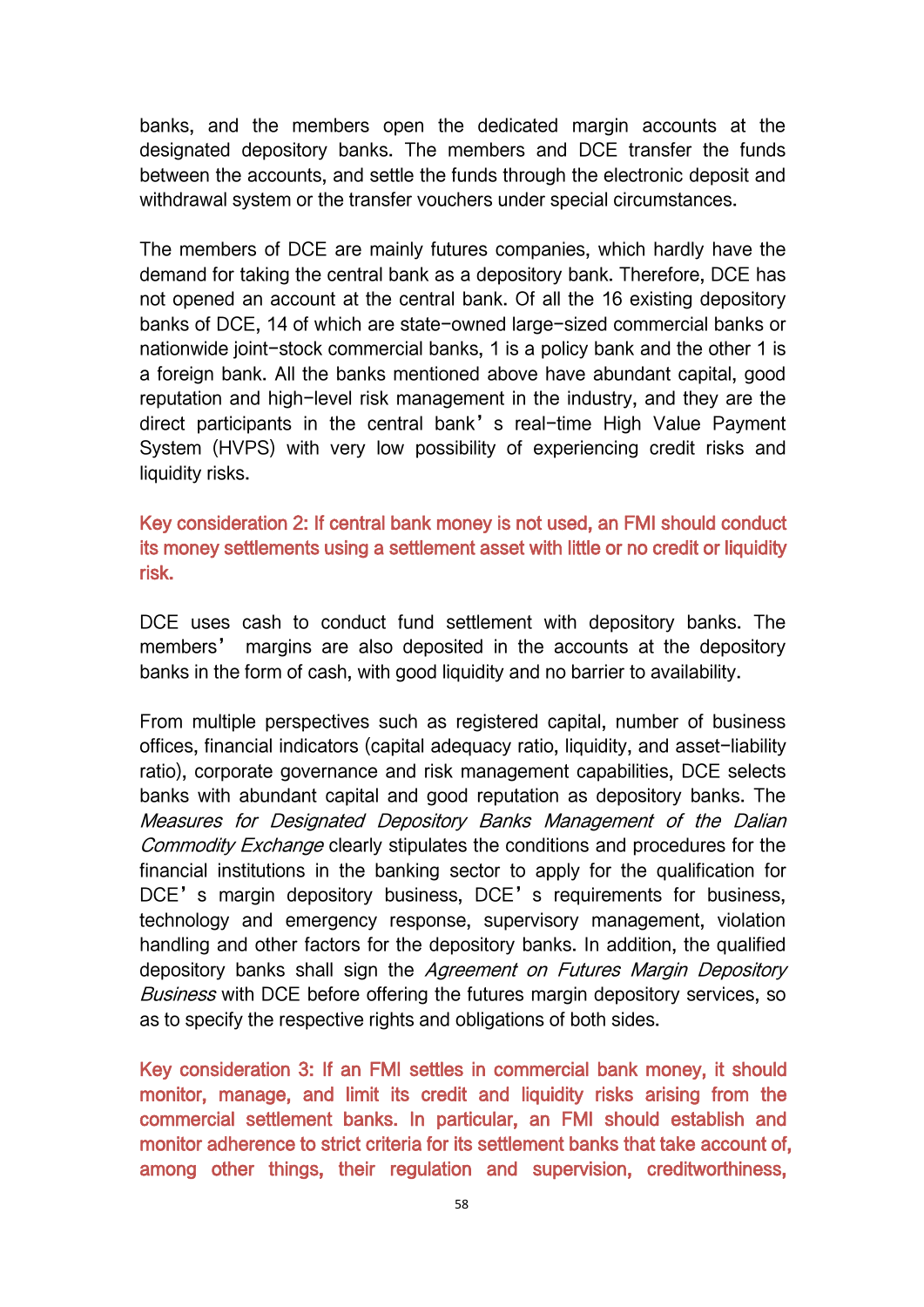capitalization, access to liquidity, and operational reliability. An FMI should also monitor and manage the concentration of credit and liquidity exposures to its commercial settlement banks.

The Measures for Designated Depository Banks Management of Dalian Commodity Exchange made specific business and technical requirements for depository banks. DCE strictly follows the Measures to strictly monitor the risks of the depository banks.

When there are changes in the position setting, provisions on responsibility, department heads, business contacts, etc. of the margin depository department at a depository bank, the changes shall be reported to DCE and the monitoring center in writing within 3 working days from the date of the changes.

Before upgrading or transforming the system or implementing other measures that may affect the futures margin depository business, the depository bank shall notify DCE, the monitoring center and the relevant members of DCE in writing 5 working days in advance, make effective efforts in information disclosure and system testing, and formulate relevant emergency plans.

When meeting with a major business risk or loss affecting the bank's credit status, the depository bank shall report the situation to DCE and the monitoring center within 3 working days from the date of the occurrence of the risk or loss, and submit a written report on the analysis of the impact of the business risk or loss on the bank's margin depository business as well as the countermeasures. When there are potential or foreseeable risks in overseas financial markets and capital markets, the depository banks shall promptly notify DCE of the market risks and provide support for the prevention of risks.

Within one month after the end of each year, the depository banks shall submit their summary reports on their margin depository business in the previous year to DCE and the monitoring center. The contents of the summary report include but are not limited to: the depository bank's operation of the margin depository business in the previous year, services, technical operation, risk management, operational errors and technical failures, implementation of relevant laws, regulations, rules, policies and self-discipline rules of futures market, etc.

DCE checks the qualifications of the depository banks annually, or conducts irregular inspections as needed. In the annual evaluation of the depository banks' futures margin depository business, DCE comprehensively assesses the safety, accuracy, timeliness and liquidity of the banks' operation of the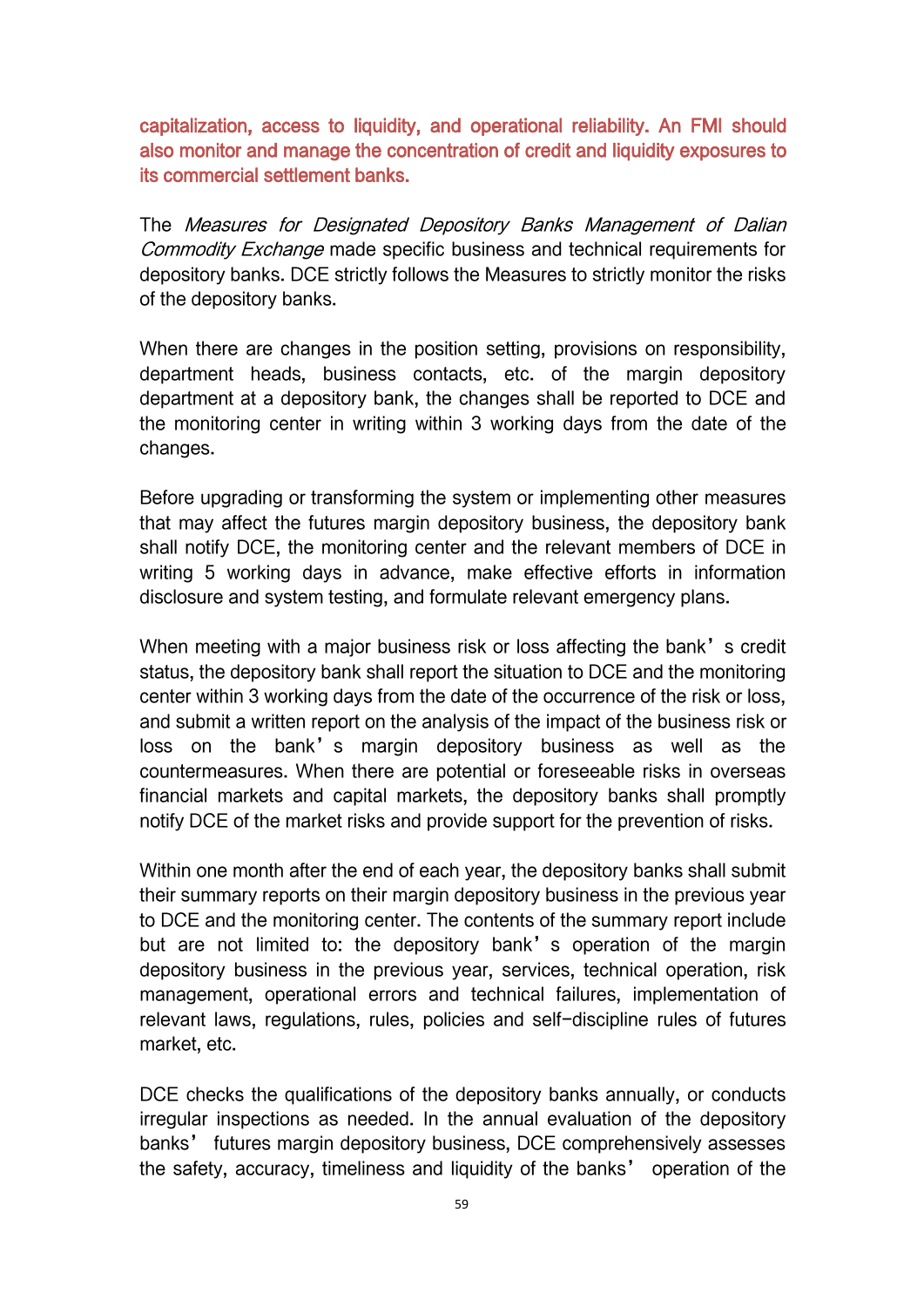business. The assessment covers the depository banks' qualifications, system operation and maintenance, staffing, business operation, risk control, innovative futures services and satisfaction surveys, etc.

DCE sets a security amount for the funds in the account at each depository bank. DCE monitors and manages the liquidity risks of the depository banks on a daily basis.DCE has deposited the funds in 16 depository banks separately, while allowing the clearing members to open accounts in a number of depository banks. DCE has the right to transfer the margins in the members' dedicated fund accounts across banks. The measures mentioned above can effectively monitor and manage the accumulation of credit and liquidity risk exposures of the depository banks.

Key consideration 4: If an FMI conducts money settlements on its own books, it should minimise and strictly control its credit and liquidity risks.

Not applicable.

Key consideration 5: An FMI's legal agreements with any settlement banks should state clearly when transfers on the books of individual settlement banks are expected to occur, that transfers are to be final when effected, and that funds received should be transferable as soon as possible, at a minimum by the end of the day and ideally intraday, in order to enable the FMI and its participants to manage credit and liquidity risks.

The Agreement on Futures Margin Depository Business signed by DCE and the depository banks stipulates that the depository banks shall handle the transfer business in accordance with the notes or instructions provided by DCE; for the transfer of the funds between the accounts within a single bank system, the funds shall be transferred to the fund account designated by DCE in real time upon receipt of the transfer notes or instructions issued by DCE or DCE members; for the inter-bank fund transfer, the depository banks shall ensure to transfer out the funds in the quickest way immediately upon receipt of DCE's fund transfer notes or instructions; the depository banks shall adjust the business handling time accordingly according to the changes in DCE's trading and settlement time as well as the demand of the futures margin depository business; the depository banks shall refuse any other institution or individual that requires to freeze, retain or transfer the funds in the dedicated settlement account, so as to guarantee the safety of the futures margins deposited by DCE; if any other institution or individual intends to take the measures such as freezing for the members' dedicated margin accounts, which will affect the margin depository business, the depository banks shall inform DCE in advance. Once the transfer occurs, it is final and irrevocable.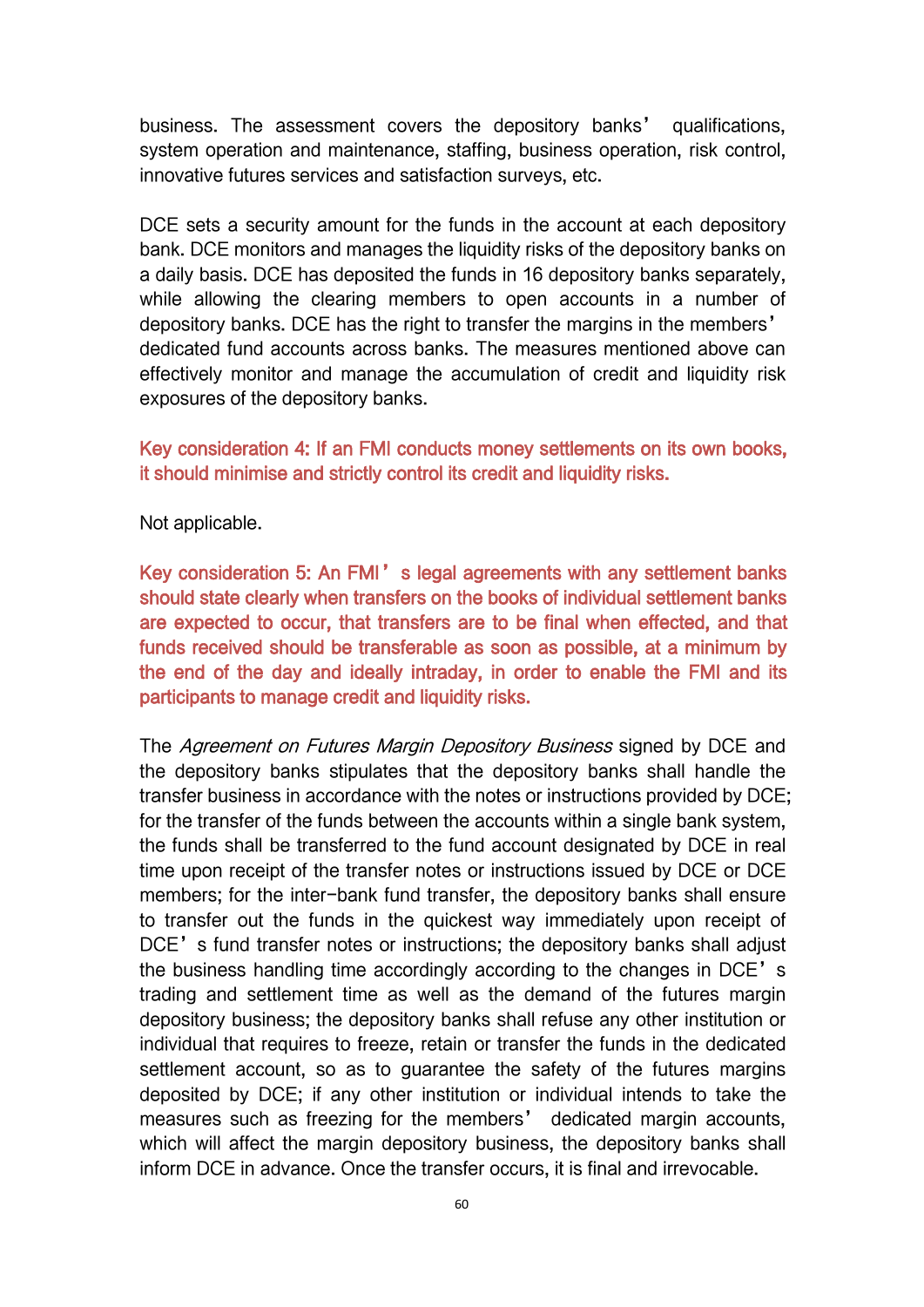## Principle 10: Physical deliveries

An FMI should clearly state its obligations with respect to the delivery of physical instruments or commodities and should identify, monitor, and manage the risks associated with such physical deliveries.

### Summary Narrative

Key consideration 1: An FMI's rules should clearly state its obligations with respect to the delivery of physical instruments or commodities.

According to the Measures for Delivery Management of Dalian Commodity Exchange, the commodity futures contracts traded on DCE are based on physical delivery. Physical delivery refers to the process in which the both parties in the transaction close the open positions by transferring the ownership of the underlying products in accordance with the requirements of the contracts and rules. Physical delivery can only be performed by members. The members make physical delivery on behalf of their clients. The clients entrusting the overseas brokers to participate in futures trading shall entrust the overseas brokers to handle the delivery, and the overseas brokers shall then entrust the operations to the futures company members. The physical delivery can be performed by using standard warehouse receipts or through other delivery methods. According to different sites of storage of underlying products, the physical delivery of futures includes warehouse delivery, factory warehouse delivery and other delivery methods. Based on different situations of tax payment for delivered goods, the physical delivery of futures can be divided into bonded delivery and tax-paid delivery.

The futures physical delivery can be performed by Exchange for Physicals (EFPs), bill of lading delivery, rolling delivery, delivery of every day selectable in whole month, one-time delivery, and other processes specified by DCE.

The rules such as the *Trading Rules of Dalian Commodity Exchange*, the Measures for Delivery Management of Dalian Commodity Exchange, the Measures for Clearing Management of Dalian Commodity Exchange, the Measures for Standard Warehouse Receipt Management of Dalian Commodity Exchange and the Measures for Designated Delivery Warehouse Management of Dalian Commodity Exchange clearly define the obligations and responsibilities of the buyers, the sellers, DCE and designated delivery warehouses. The above information is disclosed to the public on the DCE website.

DCE often organizes business trainings for members and investors to ensure that the members can master the physical delivery processes. When a new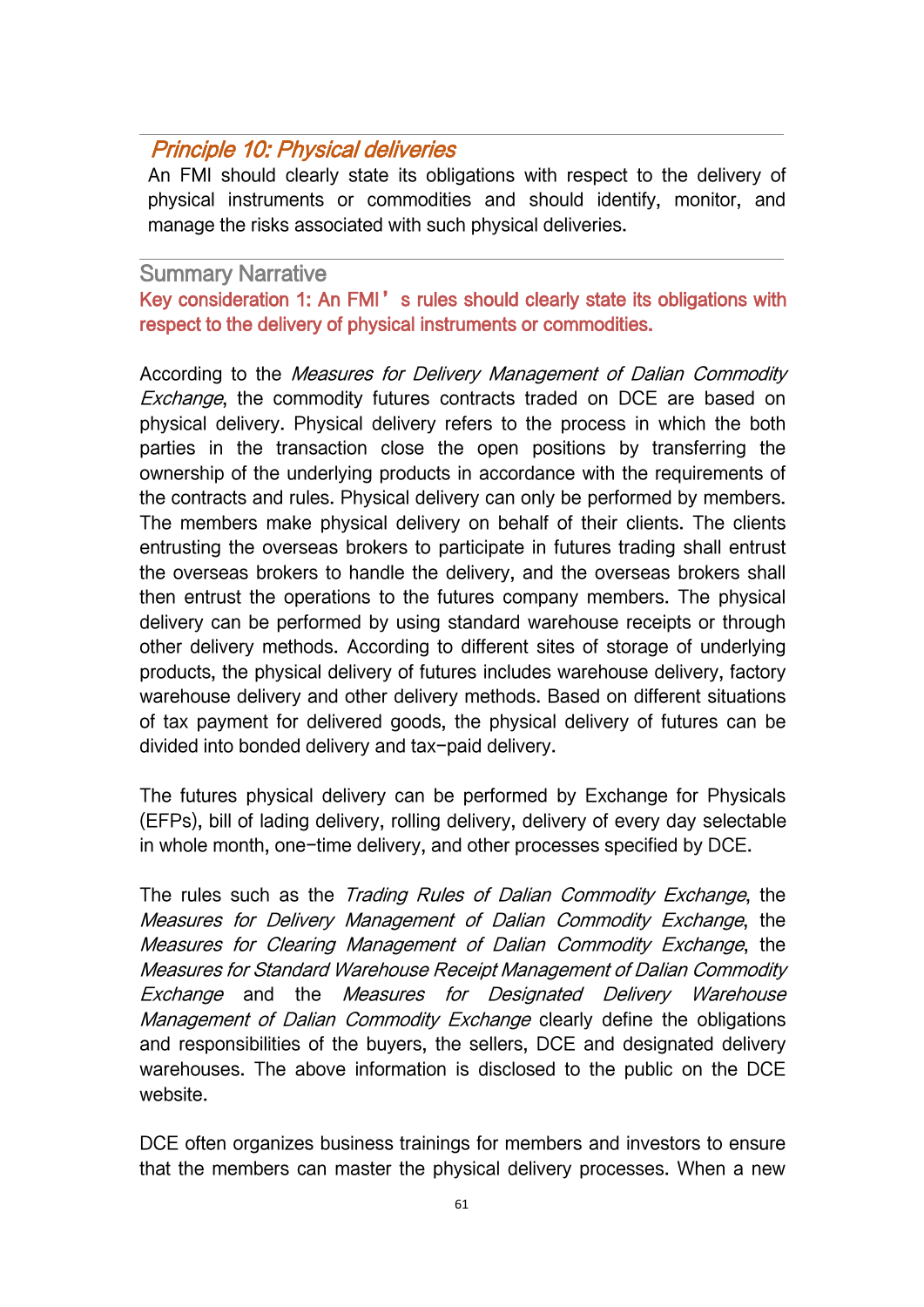product is launched or the rules are revised, DCE will send a notice to all members in advance and offer relevant business training to ensure that the members can learn in detail about the changes of physical delivery processes.

## Key consideration 2: An FMI should identify, monitor, and manage the risks and costs associated with the storage and delivery of physical instruments or commodities.

The risks identified during the physical delivery process mainly include the risk of delivery default of the buyer and the seller and the risk of the storage of underlying products. The costs of physical delivery and commodity storage mainly include the delivery fee, storage fee and the in and out of the designated delivery warehouse fee.

With regard to the risk of delivery default during the physical delivery process, in accordance with the provisions of Chapter 9 of the Measures for Delivery Management of Dalian Commodity Exchange, In case a delivery default is committed, twenty percent (20%) of the contract value of the default portions shall be paid by the defaulting party to the non-defaulting party, and the delivery shall terminate between the buyer and the seller. In case both the buyer and the seller are in default, DCE shall terminate the delivery and impose a fine of five percent (5%) of the contract value of the portions in default respectively against the buyer and the seller. In case partial delivery default occurs to a Member, the standard warehouse receipt, or payments, received by the default Member may be used to handle the default.

For the storage risk of underlying products, the *Measures for Designated* Delivery Warehouse Management of Dalian Commodity Exchange has the following provisions: first of all, the designated delivery warehouses shall obtain the approval from DCE before participating in futures delivery; secondly, before performing the delivery, the designated delivery warehouses shall sign the agreements with DCE and pay the "risk deposit" as the pledge for performing their obligation; thirdly, the designated delivery warehouses are responsible for the storage of the underlying products and bear the responsibilities for the quality and quantity of the underlying products; fourthly, each year DCE carries out annual inspections of the designated delivery warehouses, and irregularly conducts on-site inspections. For problems discovered during the inspections, DCE has the right to instruct the designated delivery warehouses to make improvements or to compensate for financial loss. If the circumstances are serious, the qualification for the designated delivery warehouse will be cancelled, and even the legal liability will be pursued.

In the Measures for Standard Warehouse Receipt Management of Dalian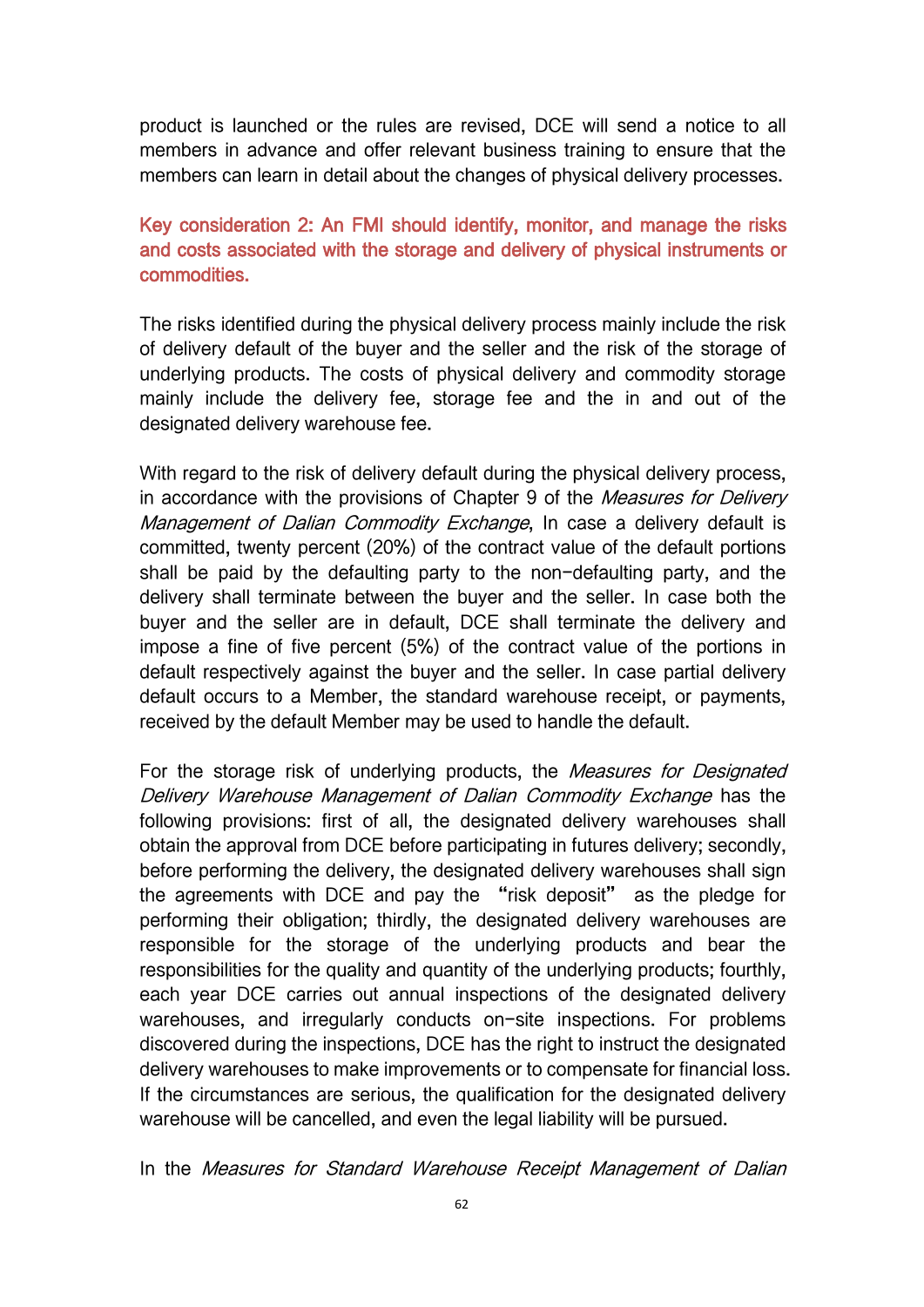Commodity Exchange and the Detailed Rules for Specific Futures Products, DCE details the requirements and procedures for registering standard warehouse receipts. In the warehouse delivery, DCE introduces third-party institutions to examine the quality of underlying products and ensure the storage meets the delivery standards of the futures contracts. In the factory warehouse delivery, in order to guarantee the quality and quantity of underlying products, the factory warehouses must have the Bank Letter of Performance Guarantee or other guarantee recognized by DCE when registering the warehouse receipts. If the value of underlying products fluctuates significantly, DCE may require the factory warehouses to adjust the risk deposit. If the owner of underlying products and the designated delivery warehouse have disputes over the delivery quality, they may apply for re-inspection and pursue the responsibility of the designated delivery warehouse based on the re-inspection results. If a client and a designated delivery warehouse have delivery dispute, they may apply to DCE for mediation.

When a new product is launched, DCE will clearly specify delivery expense standards, such as the delivery fees, warehousing and loss fees, and the ceiling price for the in and out warehouse fees, in the rules and related notices. DCE also track the market changes closely, and analyze and adjust the expense standards timely.

In addition, for the bonded delivery, the relevant provisions are detailed in the Measures for Delivery Management of Dalian Commodity Exchange and Detailed Rules for Specific Futures Products.

## Principle 12: Exchange-of-value settlement systems

If an FMI settles transactions that involve the settlement of two linked obligations (for example, securities or foreign exchange transactions), it should eliminate principal risk by conditioning the final settlement of one obligation upon the final settlement of the other.

### Summary Narrative

Key consideration 1: An FMI that is an exchange-of-value settlement system should eliminate principal risk by ensuring that the final settlement of one obligation occurs if and only if the final settlement of the linked obligation also occurs, regardless of whether the FMI settles on a gross or net basis and when finality occurs.

DCE is not an exchange of value system, but DCE does provide a platform for its members to use for settlement. Details on settlement of physically delivered contracts are available in Principle 10 of this report. For money settlements,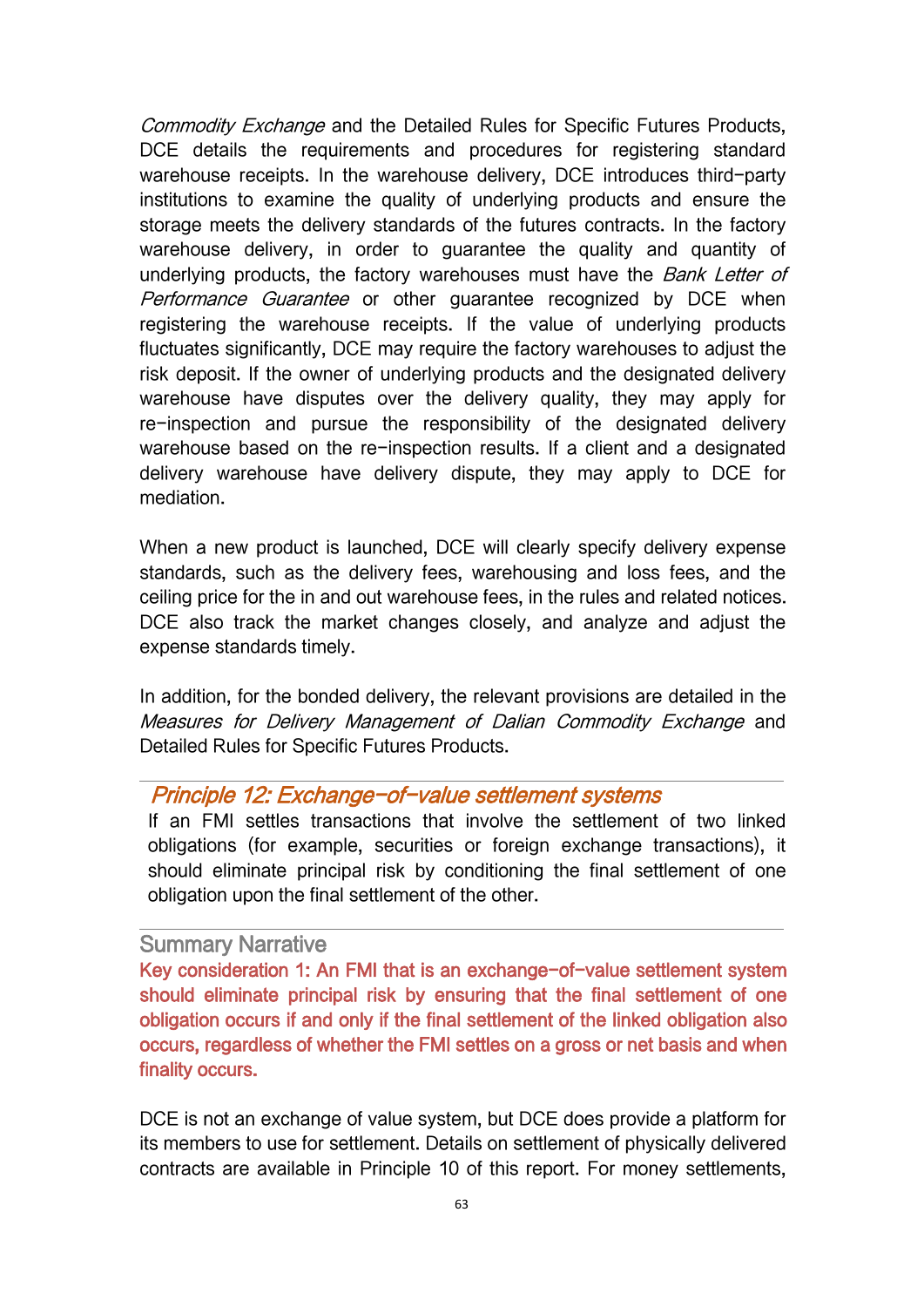see Principle 9 in this report for details.

# Principle 13: Participant-default rules and procedures

An FMI should have effective and clearly defined rules and procedures to manage a participant default. These rules and procedures should be designed to ensure that the FMI can take timely action to contain losses and liquidity pressures and continue to meet its obligations.

### Summary Narrative

Key consideration 1: An FMI should have default rules and procedures that enable the FMI to continue to meet its obligations in the event of a participant default and that address the replenishment of resources following a default.

The rules and procedures of DCE clearly define the events of default and the methods of identifying a participant default. DCE implements a hierarchical responsibility system in risk prevention. DCE shall prevent the risks from the members, the members shall guard against the risks from their clients and overseas brokers, and the overseas brokers shall ward off the risks from their clients.

The breaches of contract identified by DCE include: the members failing to perform their contract-related obligations and responsibilities; the delivery defaults, etc. The member's failure to perform the contract-related obligations and responsibilities means that the member's clearing deposit is lower than the minimum balance after the settlement is completed. Except as otherwise provided by DCE, the delivery default includes the following circumstances: the seller fails to deliver the standard warehouse receipt in full within the specified time limit; within the specified time limit, the buyer fails to make the payment for the goods in full.

The Measures for Clearing Management of Dalian Commodity Exchange stipulates that when a member fails to perform the contractual obligations and responsibilities, DCE has the right to take the following protective actions: to utilize the Member's clearing deposits; to suspend opening for trading; to conduct forced liquidation pursuant to the applicable rules until the margins released after the liquidation are sufficient to perform the contractual obligations or liabilities; and to convert the Assets as Margins into cash, so as to use the proceeds from such conversion to perform the contractual obligations or liabilities. DCE shall take the following actions to perform the contractual obligations or liabilities in case the Member is still in debt after the preceding actions have been taken.: to revoke the Member's membership and use its membership fee for compensation; to utilize the risk reserves to provide compensation for the contractual performance; to utilize DCE's own assets to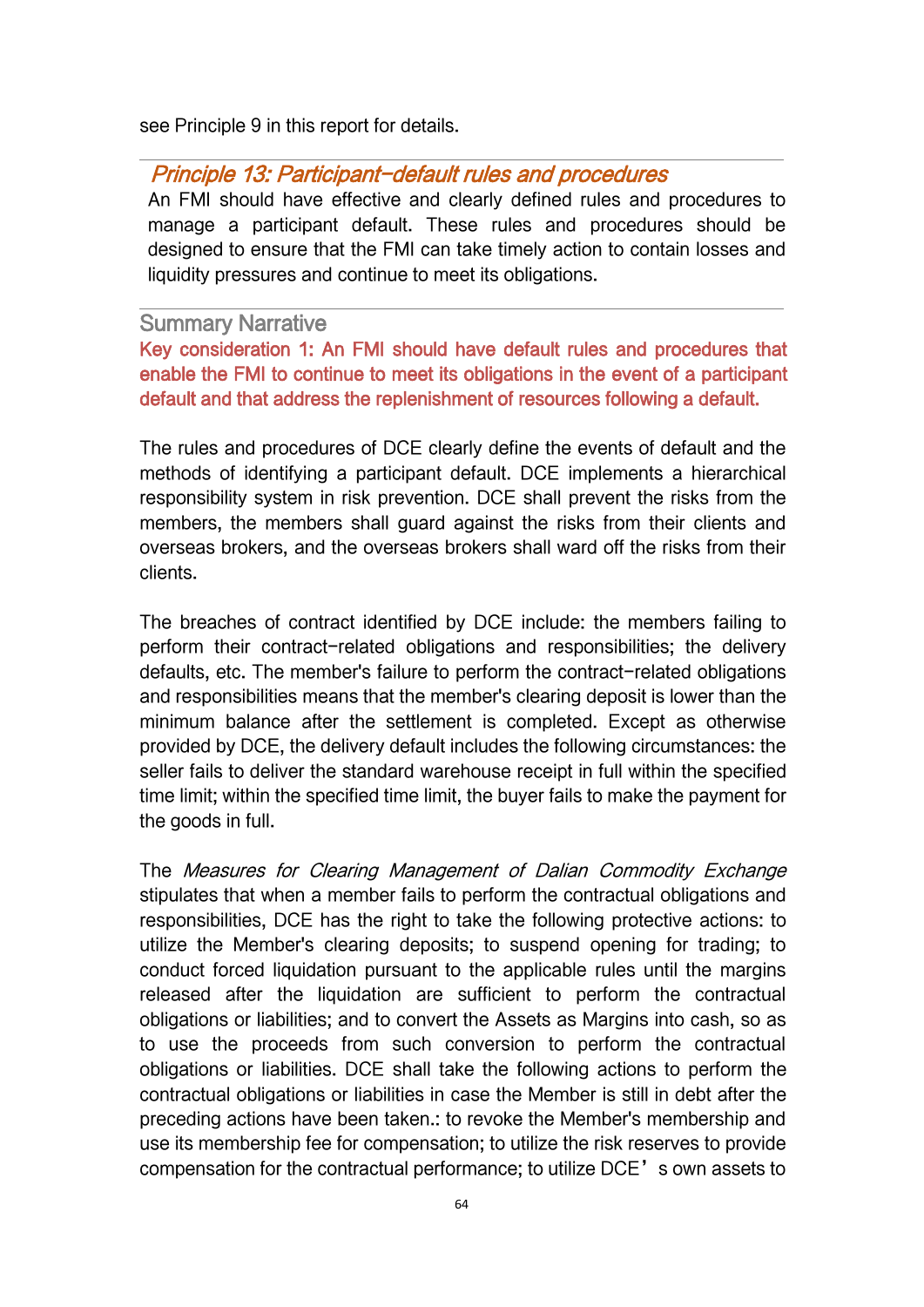provide compensation for the contractual performance. After fulfilling the contractual obligations and responsibilities, DCE will claim compensation from the member through legal procedures, and draw the risk reserve again according to the rules when necessary.

In case of the delivery default, the defaulting party shall pay a penalty of 20% of the contract value to the observant party, and the delivery shall be terminated. In case both the buyer and the seller commit the default, a fine shall be imposed by DCE respectively against the buyer and the seller at five percent of the contract value of the default portions calculated at the delivery settlement price. When a member defaults in part of delivery, the standard warehouse receipt or the payment received by the defaulting member may be used for dealing with the default.

## Key consideration 2: An FMI should be well prepared to implement its default rules and procedures, including any appropriate discretionary procedures provided for in its rules.

With internal management systems and work processes, DCE clearly defines the roles and responsibilities of the executive management in dealing with default. DCE conducts regular and irregular reviews of the internal management systems and working processes to make sure the default procdures are well-designed and can be executed properly.

To deal with the risks for trading, settlement, delivery and technology and other emergencies that seriously affect or may seriously affect the market security and stability, DCE has formulated emergency plans and processes, which stipulates clear processes for prevention, response and resolution, so as to ensure that DCE can carry out the businesses in a normal, comprehensive and adequate manner and conduct the regular activities of operation and management.

DCE has maintained close contact and communication with CSRC and the China Futures Market Monitoring Center (CFMMC). In the event of a default, DCE will contact the regulatory authorities in a timely manner. If necessary, the risk reserve may be utilized with the approval of CSRC.

Key consideration 3: An FMI should publicly disclose key aspects of its default rules and procedures.

The procedures of dealing with the members' defaults are detailed in the Trading Rules of Dalian Commodity Exchange, the Measures for Clearing Management of Dalian Commodity Exchange, the Measures for Delivery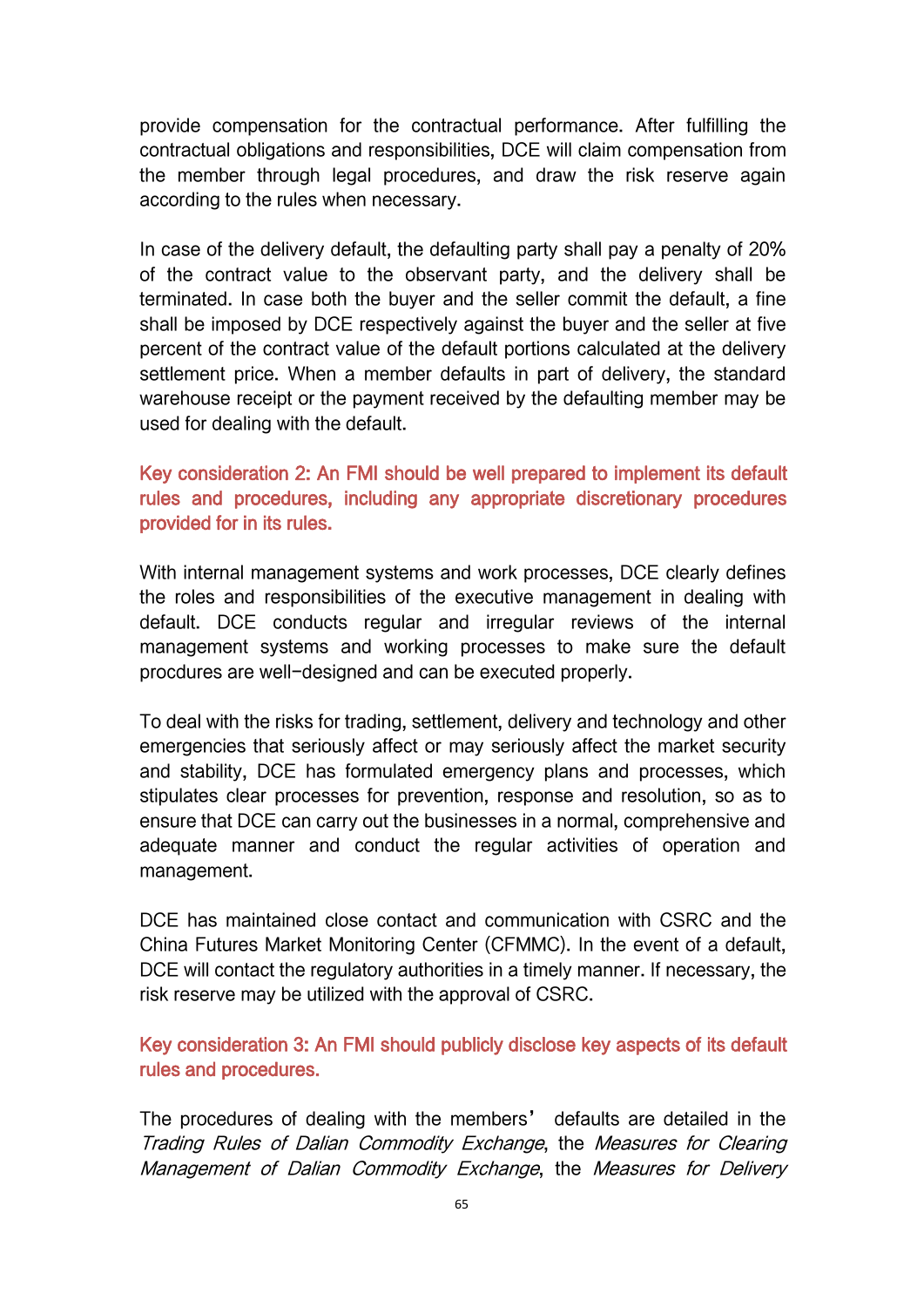Management of Dalian Commodity Exchange, the Measures for Risk Management of Dalian Commodity Exchange and the Measures against Rule Violations of Dalian Commodity Exchange, with the contents including the default handling measures, the scope for the measures taken, the implementers of the measures taken, and the mechanisms to ensure performance, etc. The information mentioned above has been disclosed on the DCF website.

Key consideration 4: An FMI should involve its participants and other stakeholders in the testing and review of the FMI ' s default procedures, including any close-out procedures. Such testing and review should be conducted at least annually or following material changes to the rules and procedures to ensure that they are practical and effective.

Each year, DCE organizes the members to participate in the testing and emergency drills of scenarios and procedures for defaults such as using the clearing deposit, restricting the opening of positions and forced position liquidation, and strengthens contacts with CSRC, CFMMC and market participants.

In formulating and revising the rules related to default, DCE will also actively solicit opinions and suggestions from market participants, and consider them comprehensively in the process.

## Principle 14: Segregation and portability

A CCP should have rules and procedures that enable the segregation and portability of positions of a participant' s customers and the collateral provided to the CCP with respect to those positions.

### Summary Narrative

Key consideration 1: A CCP should, at a minimum, have segregation and portability arrangements that effectively protect a participant's customers' positions and related collateral from the default or insolvency of that participant. If the CCP additionally offers protection of such customer positions and collateral against the concurrent default of the participant and a fellow customer, the CCP should take steps to ensure that such protection is effective.

DCE has well-designed systems and segregation arrangements to adequately protect the positions and collateral of clients from the impact of the members' default or bankruptcy.

DCE conducts clearing for all members. There are two types of membership,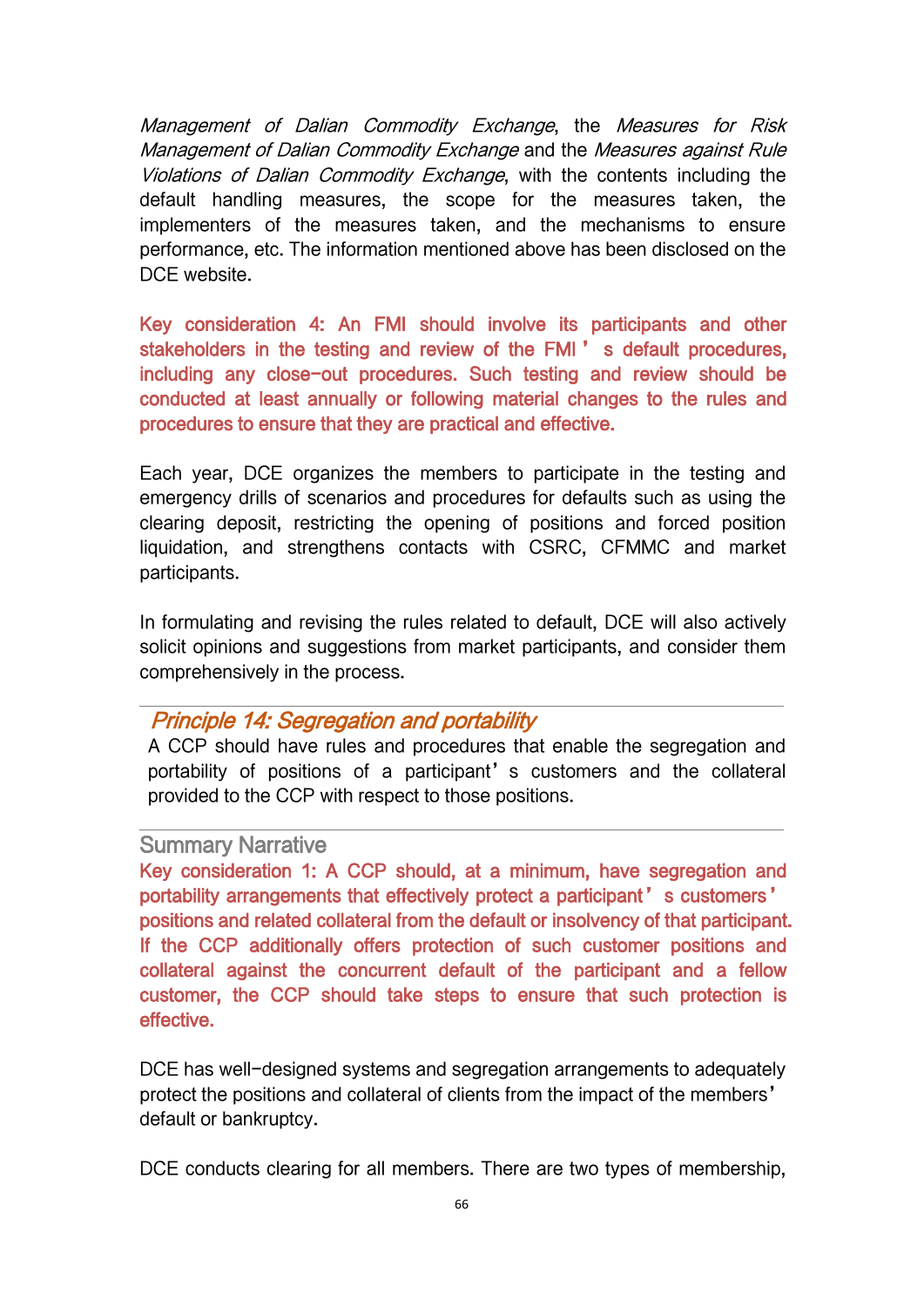futures company members and non-futures company members. Article 17 of the Regulation on the Administration of Futures Trading stipulates: "No futures company may engage in any self-operation business of futures or do so in any disguised form." So there is no issue of misappropriation between the proprietary positions of members and those of their clients.

According to Article 78 of the Measures for the Administration of Futures Exchange and Article 21 of the Trading Rules of Dalian Commodity Exchange, DCE adopts the client trading code system. The members and the clients shall abide by the system of one code for one client, and shall not trade with mixed codes. The trading code system ensures that the Exchange can separately record the positions, trading margin and collateral of each client through the client's code, which offers practical foundation for position transfer of clients when member defaults or goes bankrupt.

The Chapter V of the Measures for the Supervision and Administration of Futures Companies stipulates that the margin of clients and the assets authorized by clients shall be client assets and be owned by clients. Client assets shall be independent from the assets of futures companies for separate management. A futures company shall open a futures margin account at a futures margin depository bank. After opening, modifying or canceling a futures margin account, a futures company shall undergo recordation formalities at the institution monitoring the safe custody of futures margin on the same day and disclose information on the opening, modification or cancellation of the account to the client in a prescribed manner. A client shall register the settlement account opened in his or her own name to deposit and withdraw futures margin with a futures company. The futures company and the client shall deposit and withdraw margin by transfer under the futures margin account that has been granted recordation and the futures settlement account that has been registered.

The Chapter V of the Measures for the Supervision and Administration of Futures Companies also stipulates: "Client assets may not be seized, frozen, deducted or enforced, except for the client's own debt or any other circumstance prescribed by any law or administrative regulation. When a futures company enters the bankruptcy or liquidation procedure, its client assets shall not belong to bankruptcy or liquidation property." The member may file an application for position transfer, which can be processed after being approved by the Exchange if it is under any of the following circumstances: the merger or, consolidation, separation, bankruptcy or insolvency of the member; the member failing to conduct the futures brokerage business due to some reasons; or changes to the clearing entrustment relationship. Under the special circumstance that the futures company member does not file an application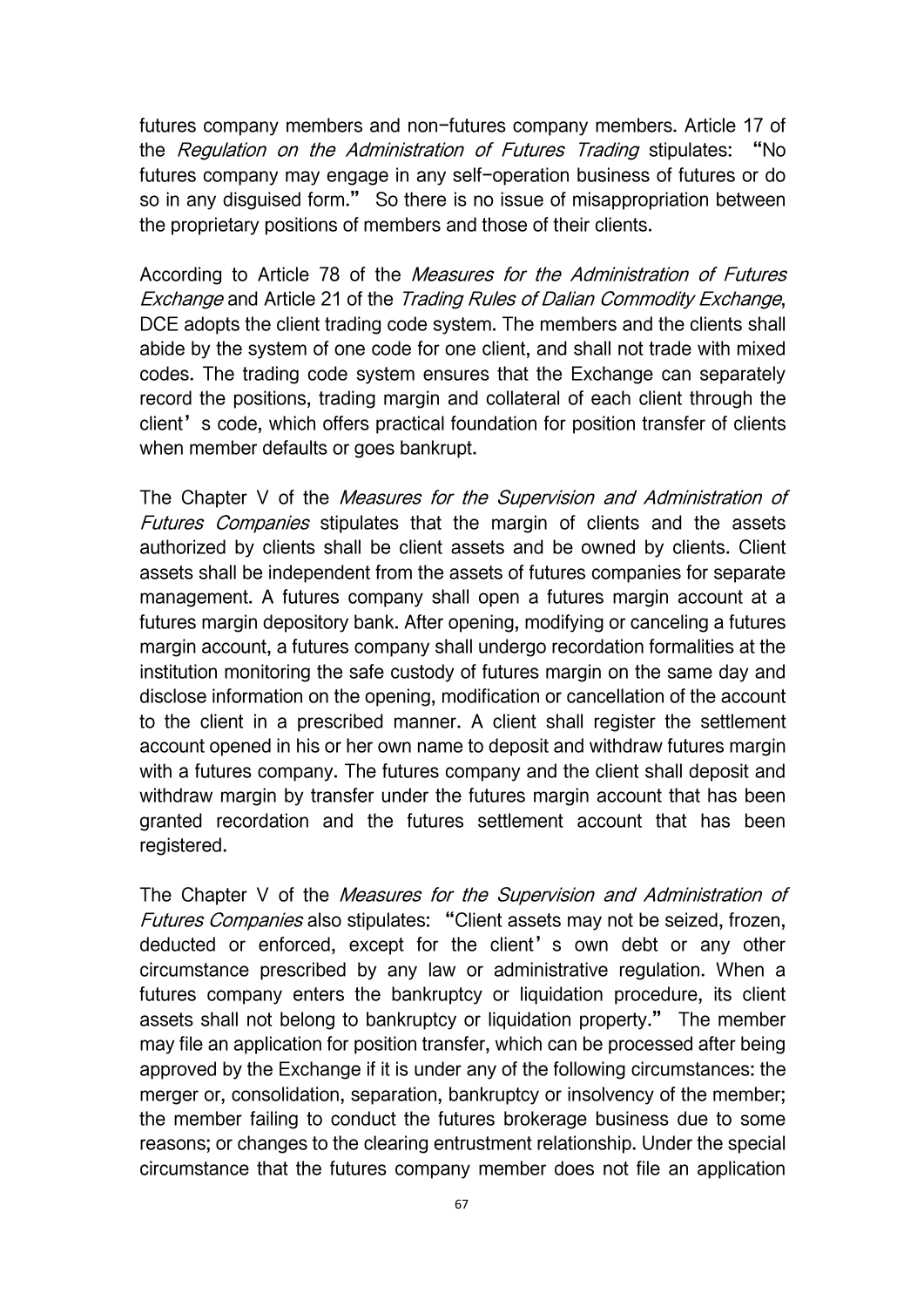when it suffers from significant operation crisis such as insolvency, the Exchange may initiate the emergency pre-plan and handle client position transfer to protect the clients' rights and interests.

The above segregation and portability arrangements of DCE for the clients' assets are clearly supported by China's laws and regulations such as the Civil Code, the Regulation on the Administration of Futures Trading, the Measures for the Administration of Futures Exchange and the Measures for the Supervision and Administration of Futures Companies, and are therefore enforceable.

Key consideration 2: A CCP should employ an account structure that enables it readily to identify positions of a participant' s customers and to segregate related collateral. A CCP should maintain customer positions and collateral in individual customer accounts or in omnibus customer accounts.

DCE employs one code for one client and single client account structure, and establishes a position account for each client to record transaction information and calculate margin demand in the duration. DCE establishes a margin account for each member to record the information about the member's margin changes every day, requires the futures company members to establish margin detail accounts for their clients and overseas brokers, and conducts daily check and account maintenance for the clients' position information, margin account balance and amount of fund settlement.

DCE can obtain the clients' equity data through CFMMC. The futures companies submit the clients' transaction and settlement data to CFMMC every day. CFMMC is responsible for monitoring the security of the futures margins. It will notify the regulatory authorities and DCE in time once problems occur.

In view of the above institutional arrangements, the assets of different clients under the same member are segregated, and there will be no occupation or misappropriation of other clients' assets because of a certain client having insufficient funds. Once a client's margin is insufficient, the member will first make up for it with own funds.

Key consideration 3: A CCP should structure its portability arrangements in a way that makes it highly likely that the positions and collateral of a defaulting participant's customers will be transferred to one or more other participants.

The position transfer system of DCE supports the transfer of the positions and collateral of a defaulting participant client to one or more other participants. According to Article 54 of the Measures for Clearing Management of Dalian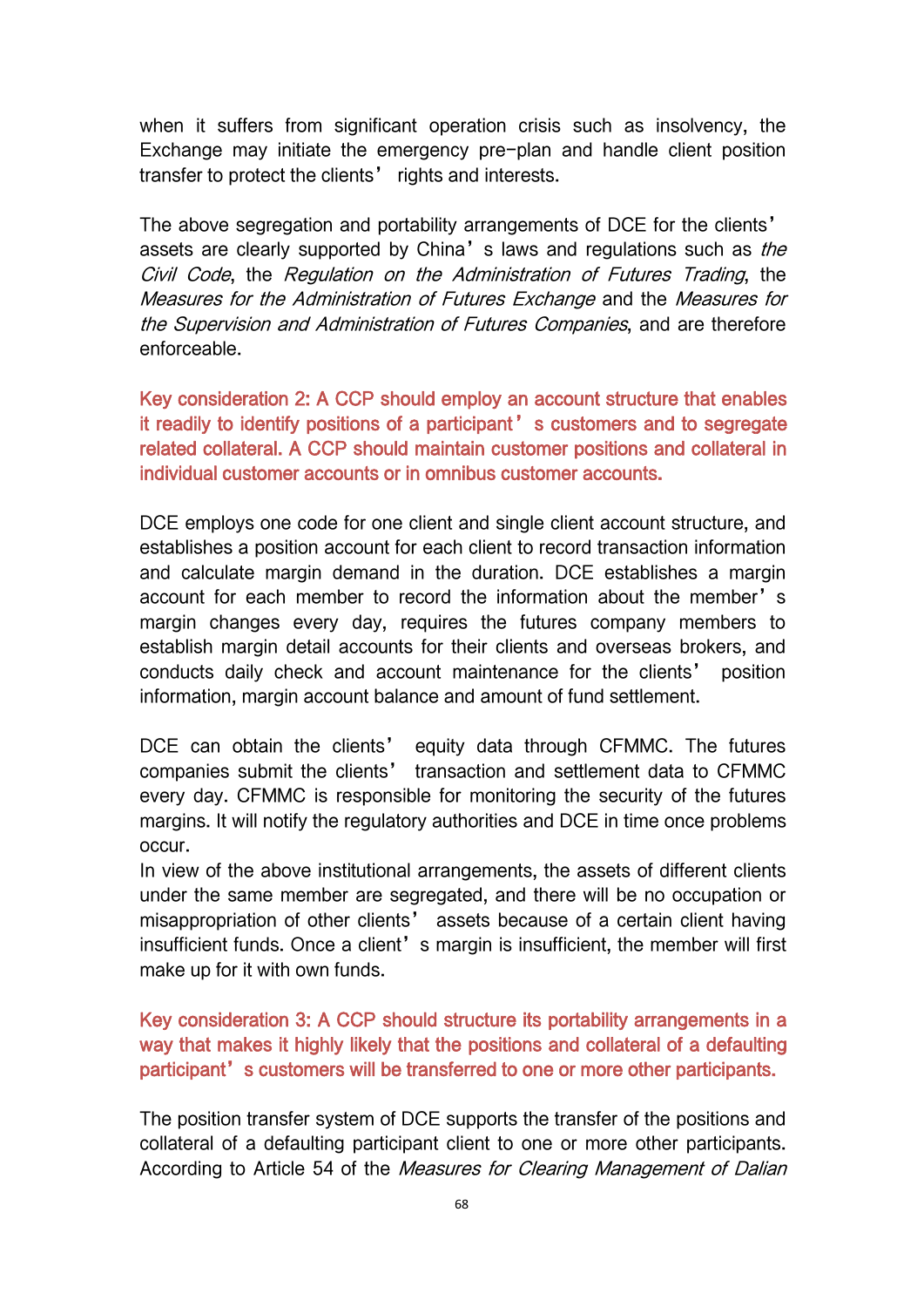Commodity Exchange, when a futures company member cannot engage in the futures brokerage business because of merger, splitting, bankruptcy or any other reason, or changes the entrusted relationship with a foreign brokerage institution, the futures company member and the clients can submit the application, and handle the position transfer business with the approval from DCE. Under the special circumstance that the futures company member does not file an application when it suffers from significant operation crisis such as insolvency, the exchange may initiate the emergency pre-plan and handle client position transfer to protect the clients' rights and interests.

Key consideration 4: A CCP should disclose its rules, policies, and procedures relating to the segregation and portability of a participant ' s customers ' positions and related collateral. In particular, the CCP should disclose whether customer collateral is protected on an individual or omnibus basis. In addition, a CCP should disclose any constraints, such as legal or operational constraints, that may impair its ability to segregate or port a participant' s customers' positions and related collateral.

DCE's arrangements for segregation and portability have been stipulated in the Measures for Trading Management of Dalian Commodity Exchange and the Measures for Clearing Management of Dalian Commodity Exchange, and have been disclosed to the public on the DCE website.

At the same time, the Measures for the Supervision and Administration of Futures Companies, the Interim Measures for the Administration of Futures Investors' Guarantee Funds and the Provisions of the Supreme People's Court on Several Issues Concerning the Trial of Futures Dispute Cases provide the legal basis for the segregation and portability arrangements of DCE. It has not been found that the segregation and portability arrangements of DCE are subject to legal or operational constraints.

## Principle 15: General business risk

An FMI should identify, monitor, and manage its general business risk and hold sufficient liquid net assets funded by equity to cover potential general business losses so that it can continue operations and services as a going concern if those losses materialize. Further, liquid net assets should at all times be sufficient to ensure a recovery or orderly wind-down of critical operations and services.

## Summary Narrative

Key consideration 1: An FMI should have robust management and control systems to identify, monitor, and manage general business risks, including losses from poor execution of business strategy, negative cash flows, or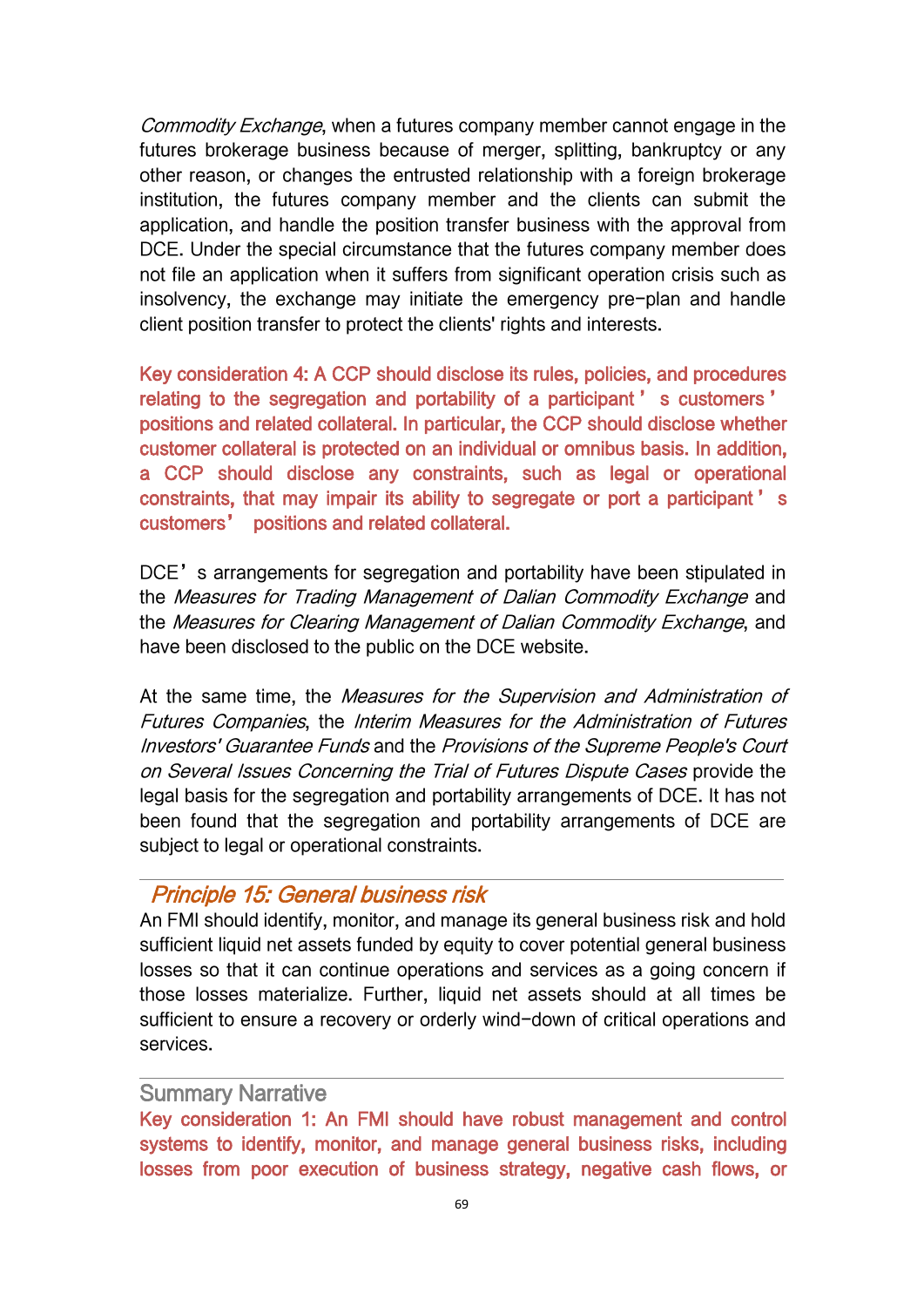#### unexpected and excessively large operating expenses.

Based on the internally set development strategy and control objectives, DCE comprehensively considers internal and external factors, continues to collect relevant information in an inclusive and systematic way, and identifies monitors and manages general business risks in light of actual business conditions. The identified general business risks include: financial risks and investment risks, etc.

In order to continuously monitor and manage general business risks, DCE has established a complete financial internal control system. By formulating a series of rules and systems such as the Financial Management System, the Accounting System, the Financial Expenditure Approval System and the Expenditure Management System, DCE ensures the safety and efficiency of the financial operations.

DCE makes the fund plan every month, and currently the cash flow is sufficient with the capital in good condition.

Key consideration 2: An FMI should hold liquid net assets funded by equity (such as common stock, disclosed reserves, or other retained earnings) so that it can continue operations and services as a going concern if it incurs general business losses. The amount of liquid net assets funded by equity an FMI should hold should be determined by its general business risk profile and the length of time required to achieve a recovery or orderly wind-down, as appropriate, of its critical operations and services if such action istaken.

The liquid net assets of DCE are relatively abundant, and increase rapidly enough to cover general business losses. Characterized by high liquidity, the equity assets of DCE can maintain the continuity of business operations and services in the face of general business risks.

Key consideration 3: An FMI should maintain a viable recovery or orderly wind-down plan and should hold sufficient liquid net assets funded by equity to implement this plan. At a minimum, an FMI should hold liquid net assets funded by equity equal to at least six months of current operating expenses. These assets are in addition to resources held to cover participant defaults or other risks covered under the financial resources principles. However, equity held under international risk-based capital standards can be included where relevant and appropriate to avoid duplicate capital requirements.

According to the provisions of the *Bylaws of DCE*, the exchange will be terminated in one of the following circumstances: dissolution as decided by the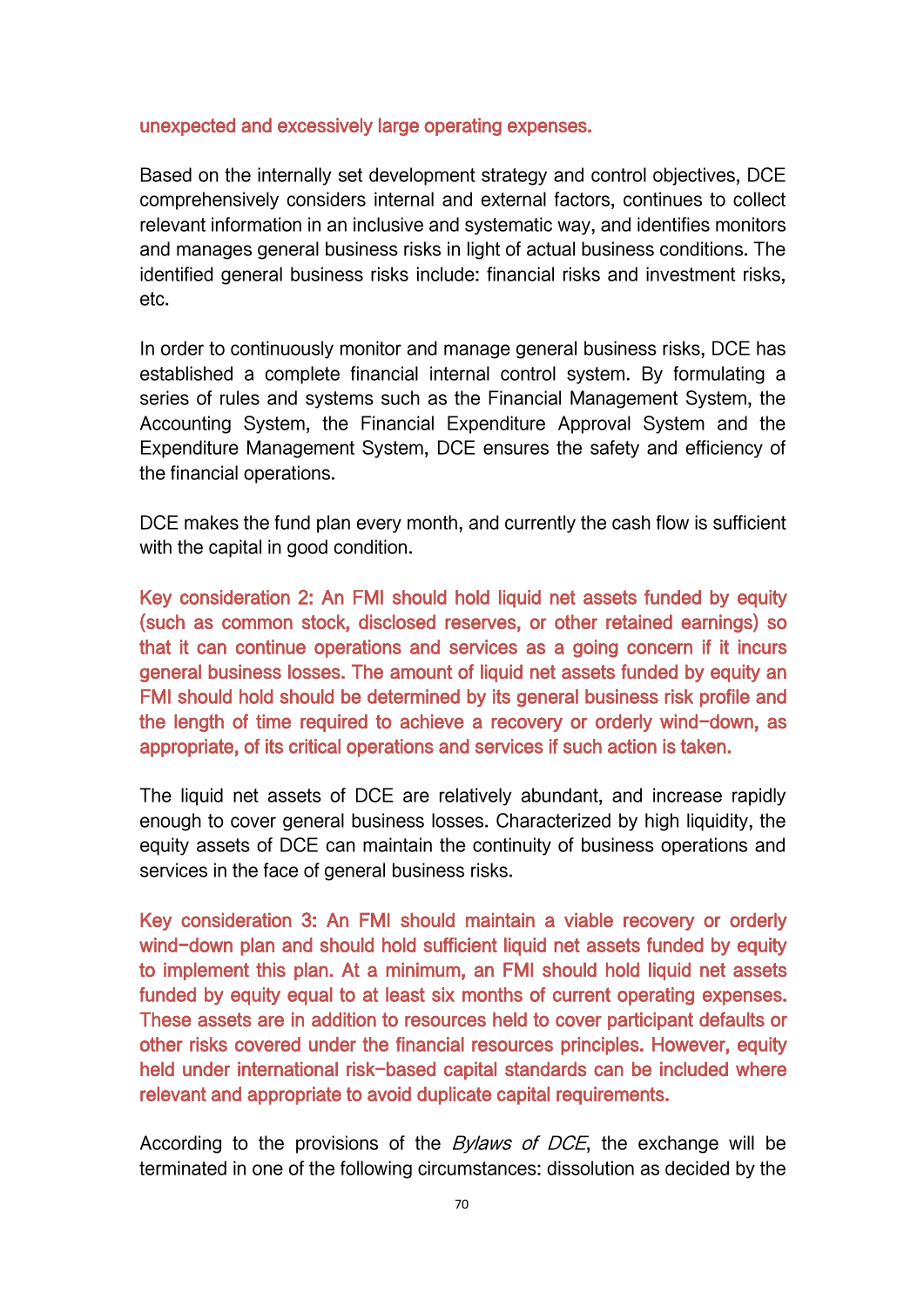Members' Meeting; merger or division of the Exchange; or closure as decided by CSRC. Upon any termination of the Exchange, it shall set-up a liquidation group and go into liquidation.

DCE has also formulated an Emergency Response Plan and related procedures and measures, and has sufficient high-liquidity equity assets, which are adequate to cover at least six months of operating costs and ensure sustainability of the businesses.

Key consideration 4: Assets held to cover general business risk should be of high quality and sufficiently liquid in order to allow the FMI to meet its current and projected operating expenses under a range of scenarios, including in adverse market conditions.

The liquid net assets of DCE are mainly in the form of bank deposits, and are deposited separately in a number of large-sized state-owned commercial banks.

The Finance Department of DCE makes bank balance statements of current and time deposits every month, summarizes and analyzes the use of funds and the maturity dates of time deposits in the month, and collects the capital use plans of major departments at the beginning of each month, so as to properly arrange the use of funds and ensure that the fund is liquid enough to meet the demand of the business.

Key consideration 5: An FMI should maintain a viable plan for raising additional equity should its equity fall close to or below the amount needed. This plan should be approved by the board of directors and updated regularly.

DCE has sufficient capital, and does not plan to raise additional capital for the time being. This article is not applicable.

### Principle 16: Custody and investment risks

An FMI should safeguard its own and its participants' assets and minimize the risk of loss on and delay in access to these assets. An FMI's investments should be in instruments with minimal credit, market, and liquidity risk.

#### Summary Narrative

Key consideration 1: An FMI should hold its own and its participants' assets at supervised and regulated entities that have robust accounting practices, safekeeping procedures, and internal controls that fully protect these assets.

DCE's own funds and the participants' margins are deposited in the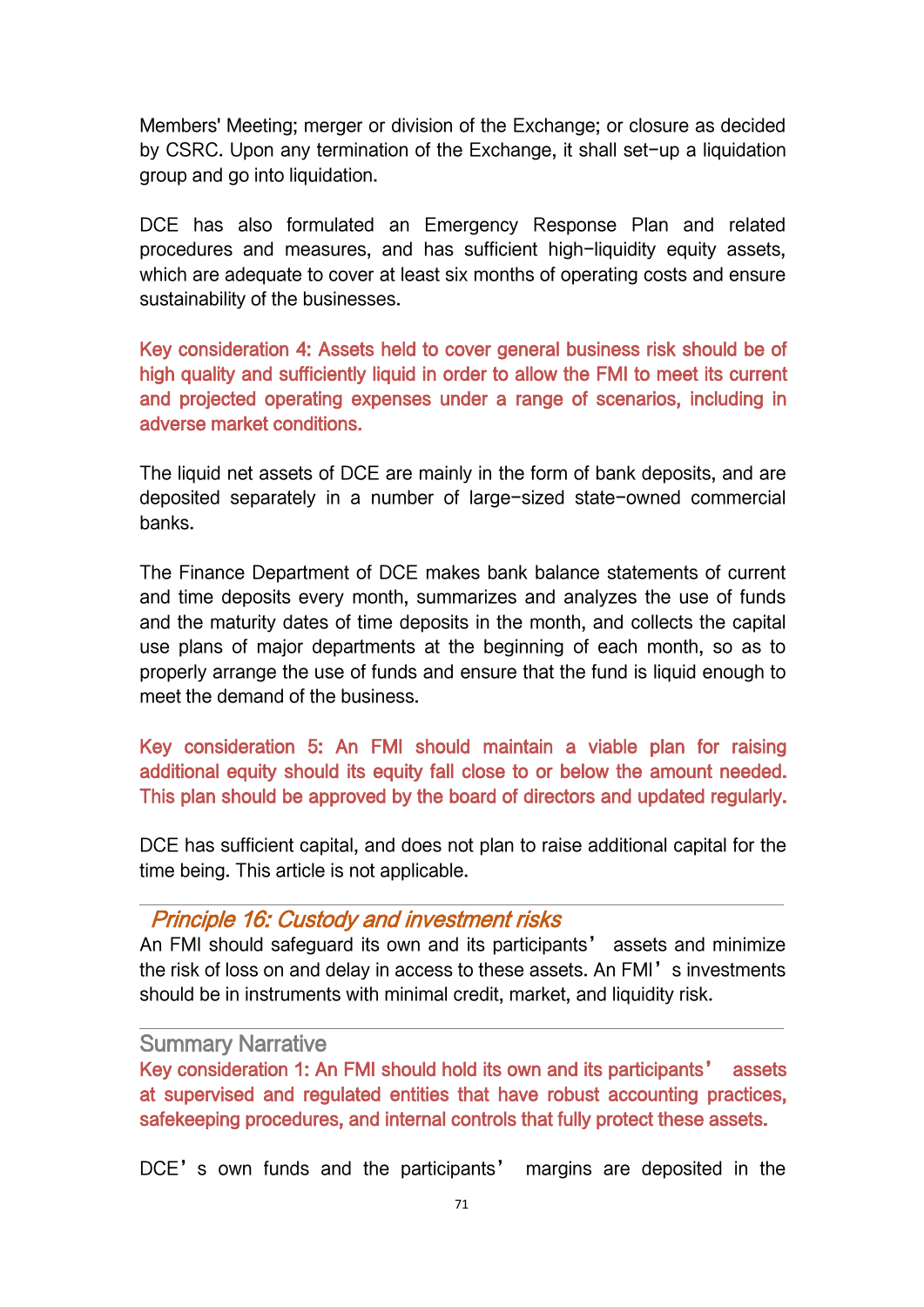designated depository banks as required. There are 16 DCE designated depository banks at present, all of which are banks established in China's mainland and are supervised and administrated by China Banking and Insurance Regulatory Commission.

According to the relevant requirements in the *Measures for Designated* Depository Banks Management of Dalian Commodity Exchange, DCE sets admittance standards for depository bank. (for details, please refer to the Chapters 2, 4 and 5 of the Measures for Designated Depository Banks Management of Dalian Commodity Exchange). Each year, DCE conducts annual qualification checks and business evaluation for the depository banks. They examine the qualifications for the depository bank, system operation and maintenance, staffing, business operations, risk control and other aspects, and coordinate the arrangements for the businesses of the depository banks and the cooperation projects between the two sides on the basis of the results of the annual assessment.

### Key consideration 2: An FMI should have prompt access to its assets and the assets provided by participants, when required.

DCE's own funds and the participants' margins are deposited in the designated depository banks in the form of current or short-term time deposits. According to the relevant provisions of the *Measures for Clearing Management* of Dalian Commodity Exchange and the depository agreements signed by DCE and the depository banks, DCE can directly issue instructions to the depository banks, and quickly obtain its own funds and the margins paid by the participants.

The depository agreements signed between DCE and the depository banks specify the rights and obligations of both parties. The agreements have legal effect and are protected by the Commercial Bank Law of the People's Republic of China and other relevant laws and regulations.

### Key consideration 3: An FMI should evaluate and understand its exposures to its custodian banks, taking into account the full scope of its relationships with each.

The margins submitted by DCE participants are currently deposited in 16 designated depository banks. DCE requires the members to open dedicated fund accounts with at least two depository banks for the purpose of diversifying risks. DCE conducts monitoring of the liquidity and concentration of the margins deposited in depository banks. In order to test the security of the deposited margins, DCE may transfer the margins across the depository banks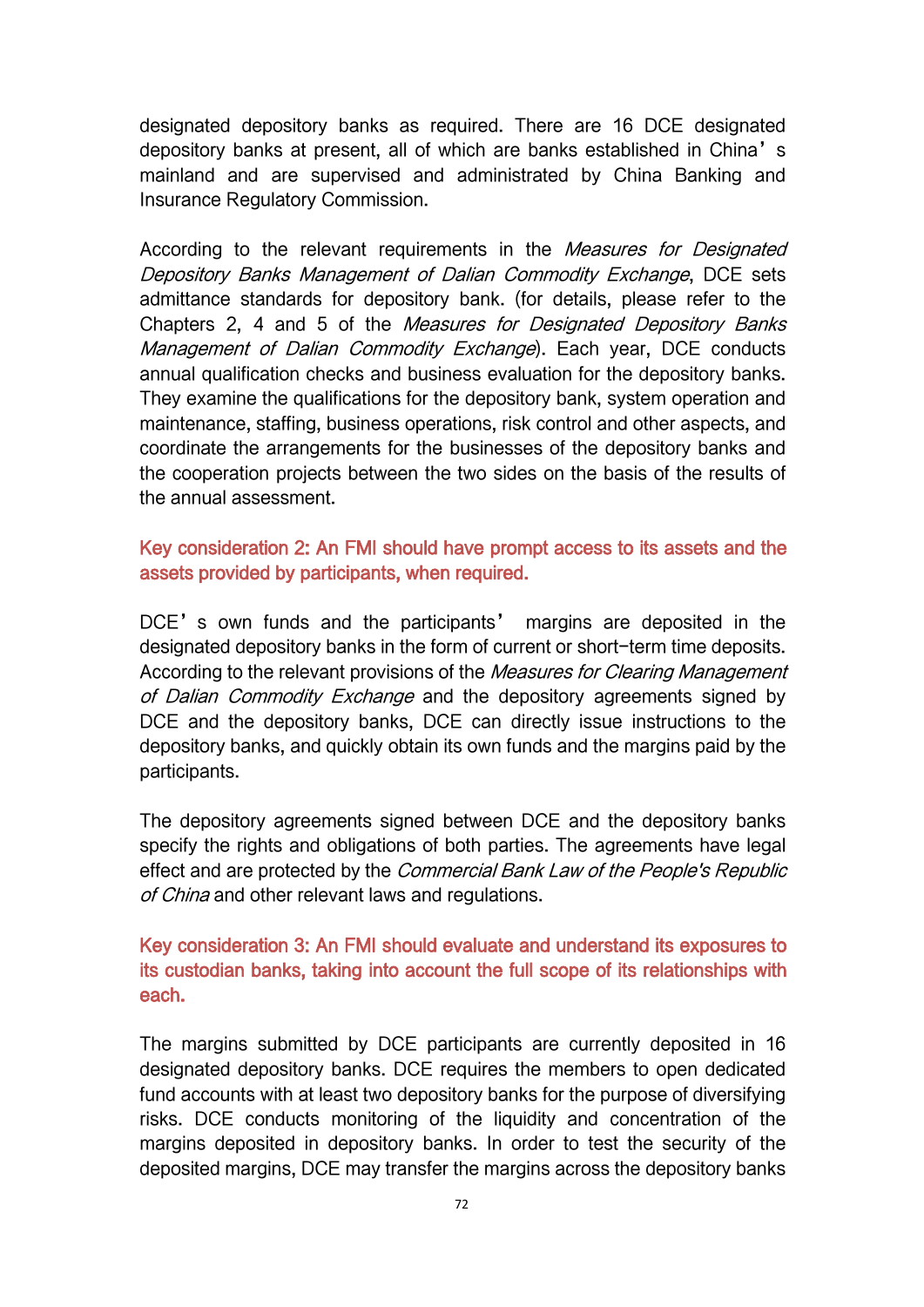at any time.

DCE's own funds are deposited in five state-owned designated depository banks. For its own funds, DCE has clearly set the proportion limit for the balance of deposits in a single bank. The Finance Department sums up the balance statements on the deposits in all banks every month, and evaluates the concentration of funds according to the proportions of the deposits in the total amount of funds, so as to generally manage the risk exposures of each bank and rationally arrange the deposit structure according to the capital budget plan. DCE carries out the annual qualification examination and business evaluation of the depository banks every year.

Key consideration 4: An FMI's investment strategy should be consistent with its overall risk-management strategy and fully disclosed to its participants, and investments should be secured by, or be claims on, high-quality obligors.<br>These investments should allow for quick liquidation with little, if any, adverse price effect.

DCE adopts a prudent investment strategy, which is consistent with its overall risk management strategy and is fully disclosed to participants. DCE's own funds are cash or short-term time deposits, which are deposited separately in five large-sized state-owned commercial banks to ensure the safety of the funds.

# Principle 17: Operational risk

An FMI should identify the plausible sources of operational risk, both internal and external, and mitigate their impact through the use of appropriate systems, policies, procedures, and controls. Systems should be designed to ensure a high degree of security and operational reliability and should have adequate, scalable capacity. Business continuity management should aim for timely recovery of operations and fulfilment of the FMI's obligations, including in the event of a wide-scale or major disruption.

### Summary Narrative

Key consideration 1: An FMI should establish a robust operational risk-management framework with appropriate systems, policies, procedures, and controls to identify, monitor, and manage operational risks.

DCE has established a robust operational risk-management framework with appropriate systems, policies, procedures and control to identify, monitor and manage operational risks.

The main operation risks currently identified by DCE include: technical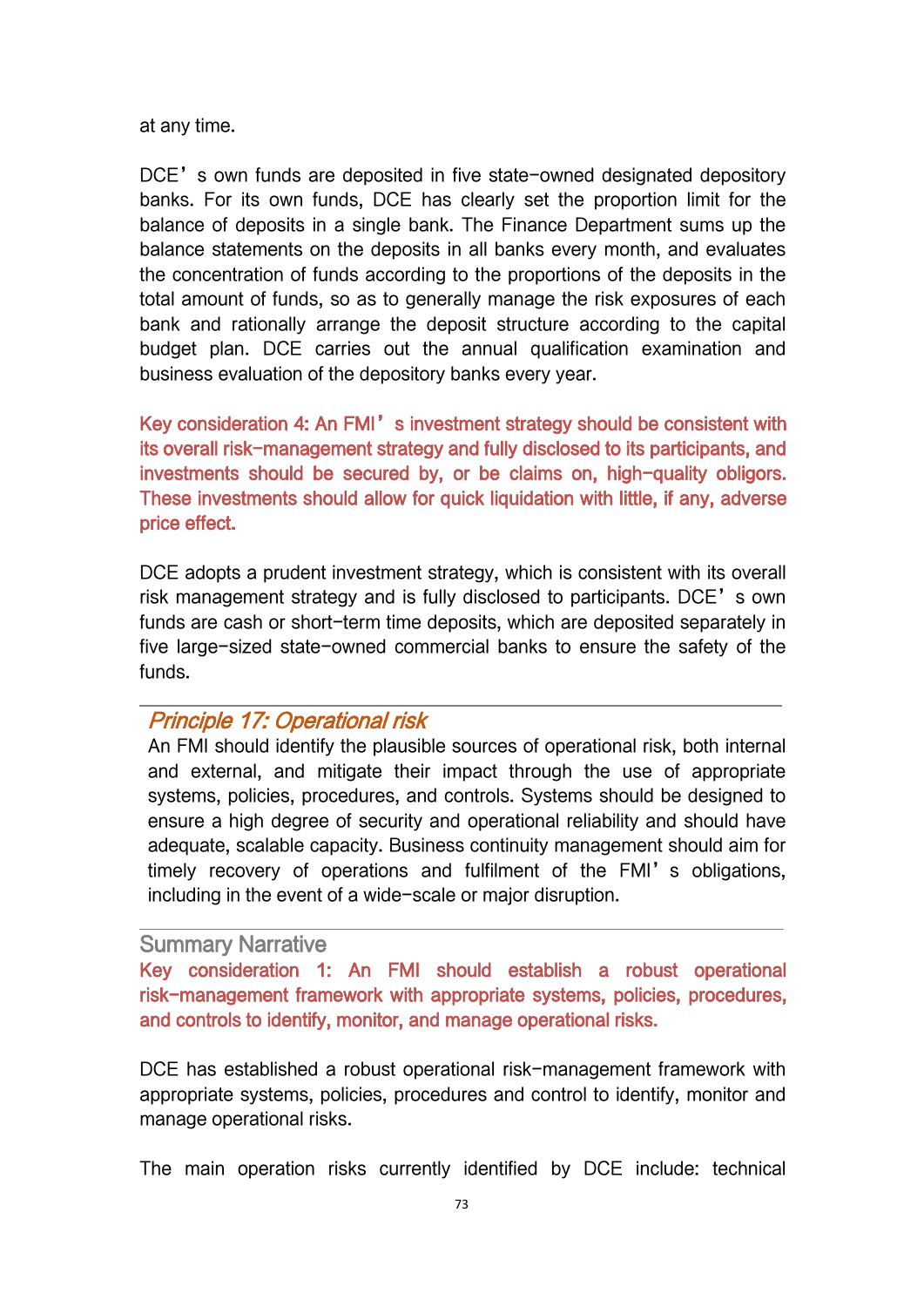operation risks (such as technical system collapse and network intrusion or destruction), risks caused by insufficient system capacity, personnel operation risks, human resource risks (such as the risks caused by insufficient manpower or the personnel lacking relevant skills), external third-party risks (such as communication and power interruption), and events of extensive influence (such as terrorist activities, epidemics, and natural disasters).

DCE has effectively identified and controlled operational risks by establishing procedures and control documents that are compatible with the international standard quality management systems and information security management systems. These international standards include, but are not limited to, the quality management system ISO9001, the IT operation service management process ISO20000, the business continuity management system ISO22301, and the information security management system ISO27001, etc.

With regard to the risks of the wide-reaching technical operation events, DCE manages the risks by setting up corresponding redundant system, data backup system and disaster recovery centers and other means, and has established relevant emergency systems and mechanisms. For personnel operation risks, DCE takes the measures such as organizing business simulation and making operational process manual and emergency response process in management, and conducts performance assessment on the basis of operational audit results. For human resource risks, DCE carries out the management through strict recruitment, meticulous training, signing confidentiality agreements, providing competitive remuneration packages and other measures.

After the outbreak of COVID-19 pandemic in early 2020, DCE initiated a work group to organize its own battle and make plans to help the industry fight against the pandemic. For example, DCE extended its market open day from January 31st to February 3rd. Considering the lack of one trading day, the exchange delayed its execution of the forced liquidation on clients' positions which had exceeded the predefined limit. Since quite a few future company members had encountered some difficulties in maintaining enough staff to support both daily and night trading operation due to the quarantine time, DCE suspended its night trading session from the evening of February 3 (resumed on May 6). At the beginning of the outbreak of the pandemic, the risk management demand of egg industry surged, especially in Hubei Province. In order to ensure the safety of all parties participating in the delivery of egg futures, DCE offered more support to the picking-up, set up factory warehouses and allowed FOB delivery in other areas. In order to reduce the cost of members' participation in futures trading and delivery, the exchange reduced the trading commissions of some products and temporarily exempted both the delivery fees and the collateral fees of using standard warehouse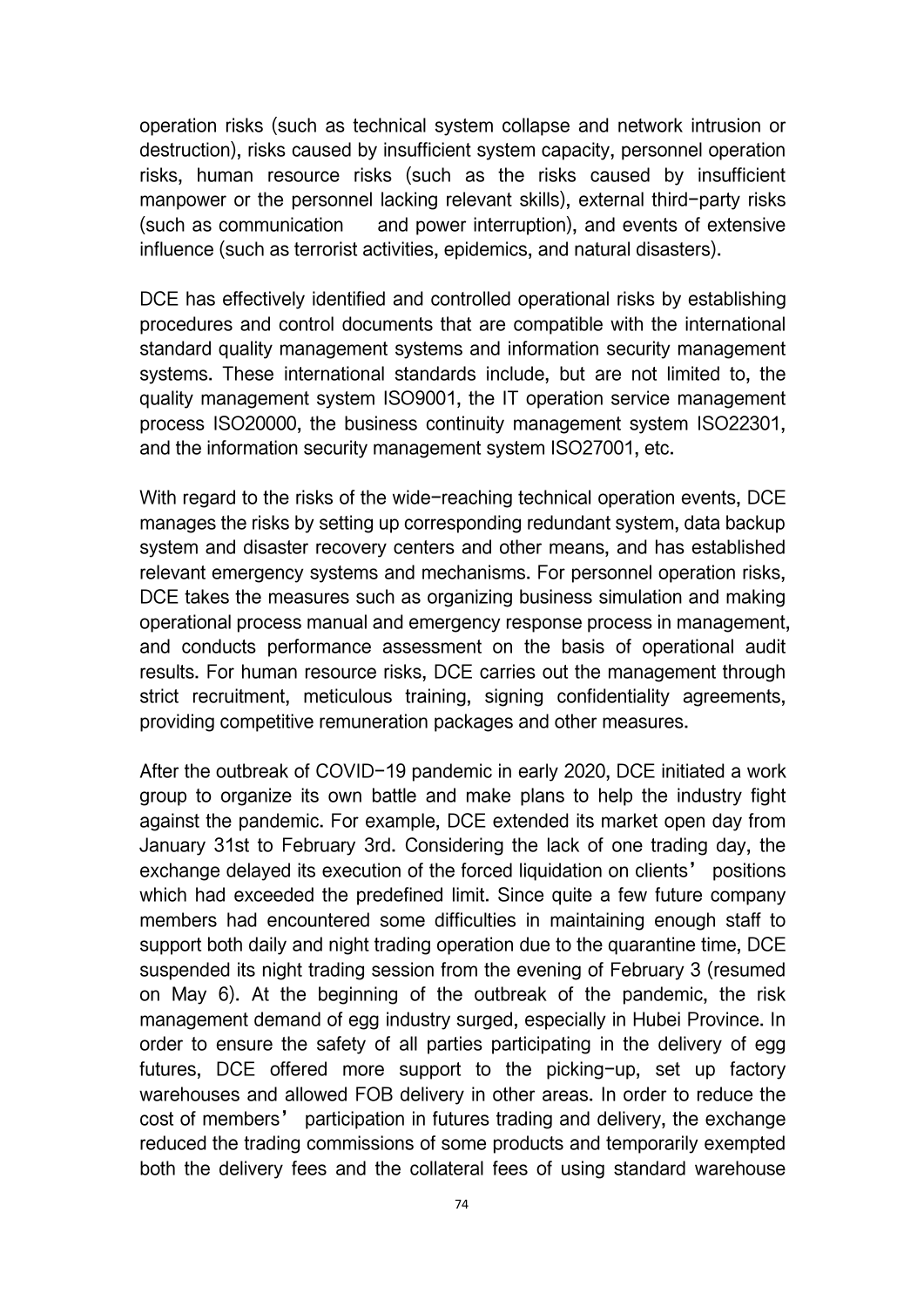receipts as margin. In 2020, the total amount of reduced commissions and fees reached 3.6 billion yuan.

To support Hubei province, DCE exempted the member's fee and the commission of members from Hubei. DCE also set up 5 "insurance and future" programmes and invested 5 million yuan to support it. In addition, DCE initiated an enterprise risk management plan to support over 50 projects of small enterprises. In order to support the medical treatment in Hubei province, DCE donated 9 million yuan to local charity group.

Combined with the actual situation of pandemic prevention and control, in order to effectively deal with any emergency when trading, settlement, delivery, exercise, fulfillment and other businesses cannot be normally carried out because of force majeure events or computer failure, DCE improved its abnormality handling rules and other emergency respons rules in September, 2020.

Key consideration 2: An FMI's board of directors should clearly define the roles and responsibilities for addressing operational risk and should endorse the FMI ' s operational risk-management framework. Systems, operational policies, procedures, and controls should be reviewed, audited, and tested periodically and after significant changes.

The technical committee under the board of governors of DCE provides opinions and suggestions for the board on the routine maintenance, renovation and transformation of DCE's trading system, the information system and network security, etc., in a bid to facilitate the safe and stable operation of the trading system.

The executive management of DCE is responsible for the authorization of daily operational risk management, with the specific duties performed respectively by the technology planning office, the technology operations and maintenance center and the Futures IT Co., Ltd., whose responsibilities and roles have been clearly defined.

The release and implementation of the designs of organizational structure, staffing, and procedure related to the operational risk management of DCE are subject to the approval of the executive management. The functional departments and the market risk control committee review the operational risk management system based on the changes in the businesses and market developments, and conduct necessary management of the operational risks. DCE evaluates and adjusts the framework from time to time based on market developments.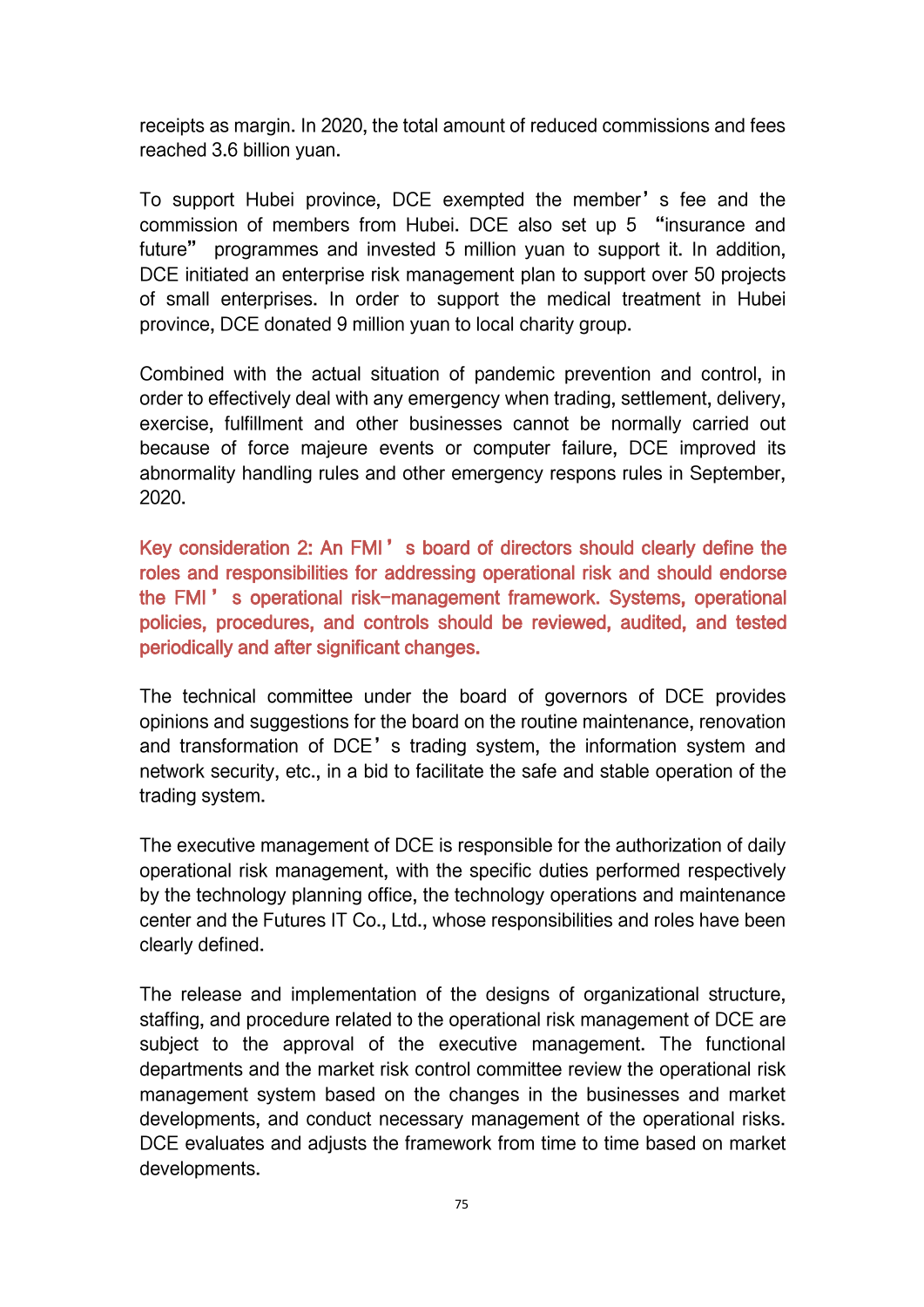Whenever major system changes occur or new systems and new businesses are launched, DCE will solicit the market participants' opinions by various means such as market research, rule design and specification, system development and testing, simulated trading, market-wide testing and application for business or system changes in accordance with business rules and technical standards. Only with the approval of CSRC and other relevant parties will DCE officially introduce the major system changes.

The DCE accepts the information security audit by the Securities Information Office of CSRC, the Network Security Detachment of Dalian Municipal Public Security Bureau and other authorities.

# Key consideration 3: An FMI should have clearly defined operational reliability objectives and should have policies in place that are designed to achieve those objectives.

The goal of operational reliability set by DCE is: No break in trading and no confusion in data. Safety and efficiency are set as key objectives. The steadiness and safe operation of the information system is the basis of market stability. Since the core system of DCE was launched, its availability has remained above 99.99%.

In order to achieve the above objectives, DCE has invested sufficient resources in technical system construction, infrastructure development, business optimization and innovation. The important systems, data and operational processes of DCE have multiple backups in the "three centers in two places".

In accordance with the principle of minimizing authorization, DCE has ensured the high stability of operation through proper authorization and approval processes, the mechanism of independent operation and review and other means. All key operations at DCE require dual-position operation, with the execution and review separated. The operations are conducted in a standardized way based on the operation manual, and the high-risk operations can only be implemented after effective evaluation. DCE also adopts technical means such as technical automation-based start-stop operation mechanism to improve stability.

Key consideration 4: An FMI should ensure that it has scalable capacity adequate to handle increasing stress volumes and to achieve its service-level objectives.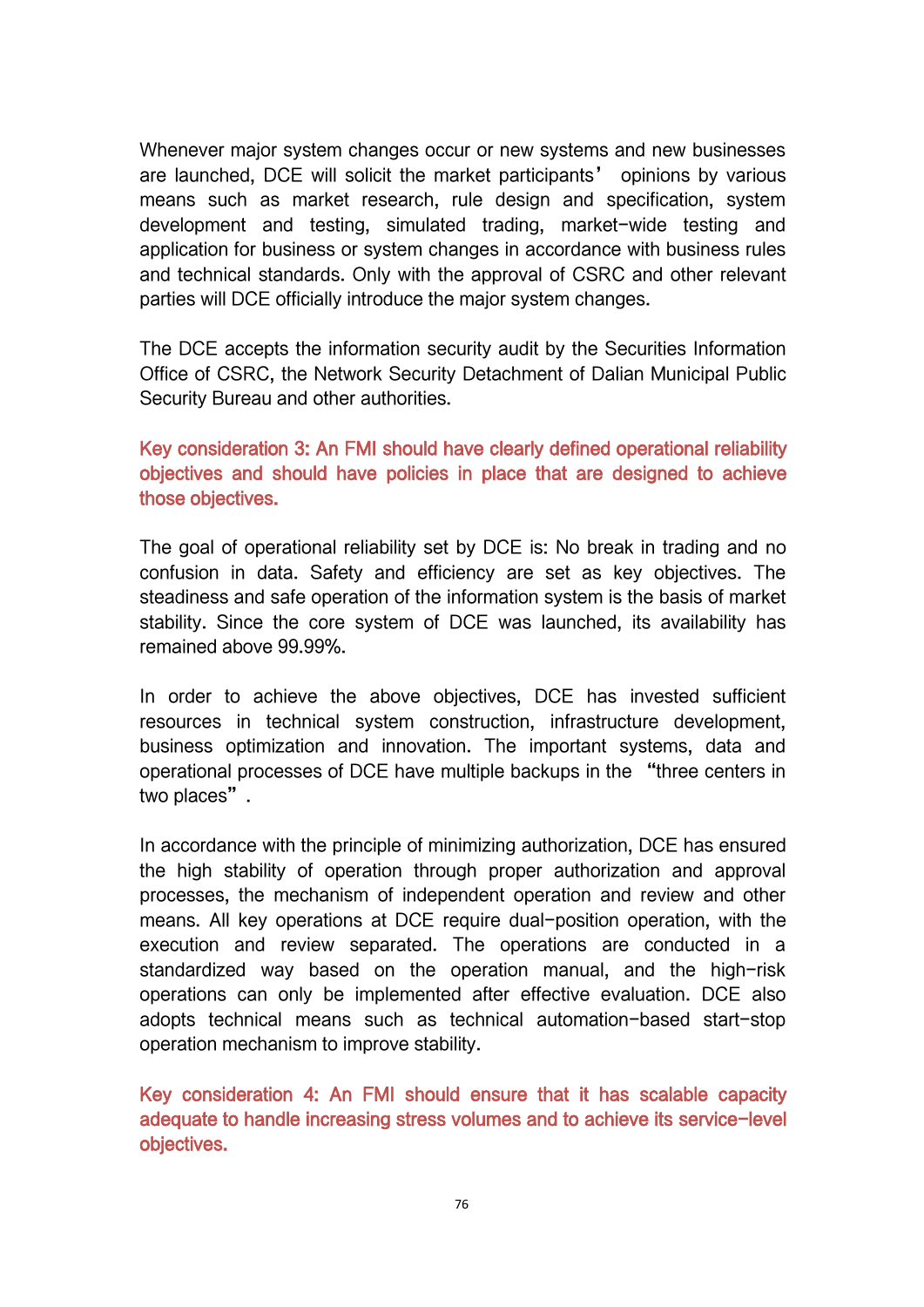When a system is built and major changes occur, the detailed monitoring data on the daily, weekly and monthly basis will be analyzed to generate corresponding evaluation reports. When the pressure and capacity exceed the predetermined threshold levels, the expansion can be started to ensure the expansibility and sufficiency of the system with the approval based on the management process. The expanded capacity shall be at least 3 times the historical peak.

DCE has detailed rules for the business interruptions or other emergency scenarios (including the circumstances that are close to or beyond the operational capability) of each system, and conducts regular drills, inspections and updates for the business continuity plans, disaster recovery plans and emergency plans.

# Key consideration 5: An FMI should have comprehensive physical and information security policies that address all potential vulnerabilities and threats.

DCE has established an information security management system to control and guarantee information security, including the physical security-related access control mechanism, which specifies physical threats at low to high-risk sites such as office space, control centers, and computer rooms.

All policies, procedures and control measures of DCE for physical security and information security comply with relevant national standards and industry standards, including but not limited to: *ISO/IEC 27001* (information security management system requirements), *GB/T 22239-2018* (basic requirements for hierarchical protection of information system security), JR/T 0060-2010 (basic requirements for hierarchical protection of information system security in the securities and futures industry). The technology center of DCE has obtained the certification of *ISO/IEC 27001* information security management system, and the information security assurance mechanism has been strictly implemented in accordance with the requirements of the control measures in the standards.

To deal with the risks of system changes, DCE has set up a complete management system, the Measures for Changes Management of Dalian Commodity Exchange, which can effectively control the risks of system changes.

For project management risks, DCE has established the information system project management mechanism and the mechanism for management of launching supporting system, which can effectively prevent the occurrence of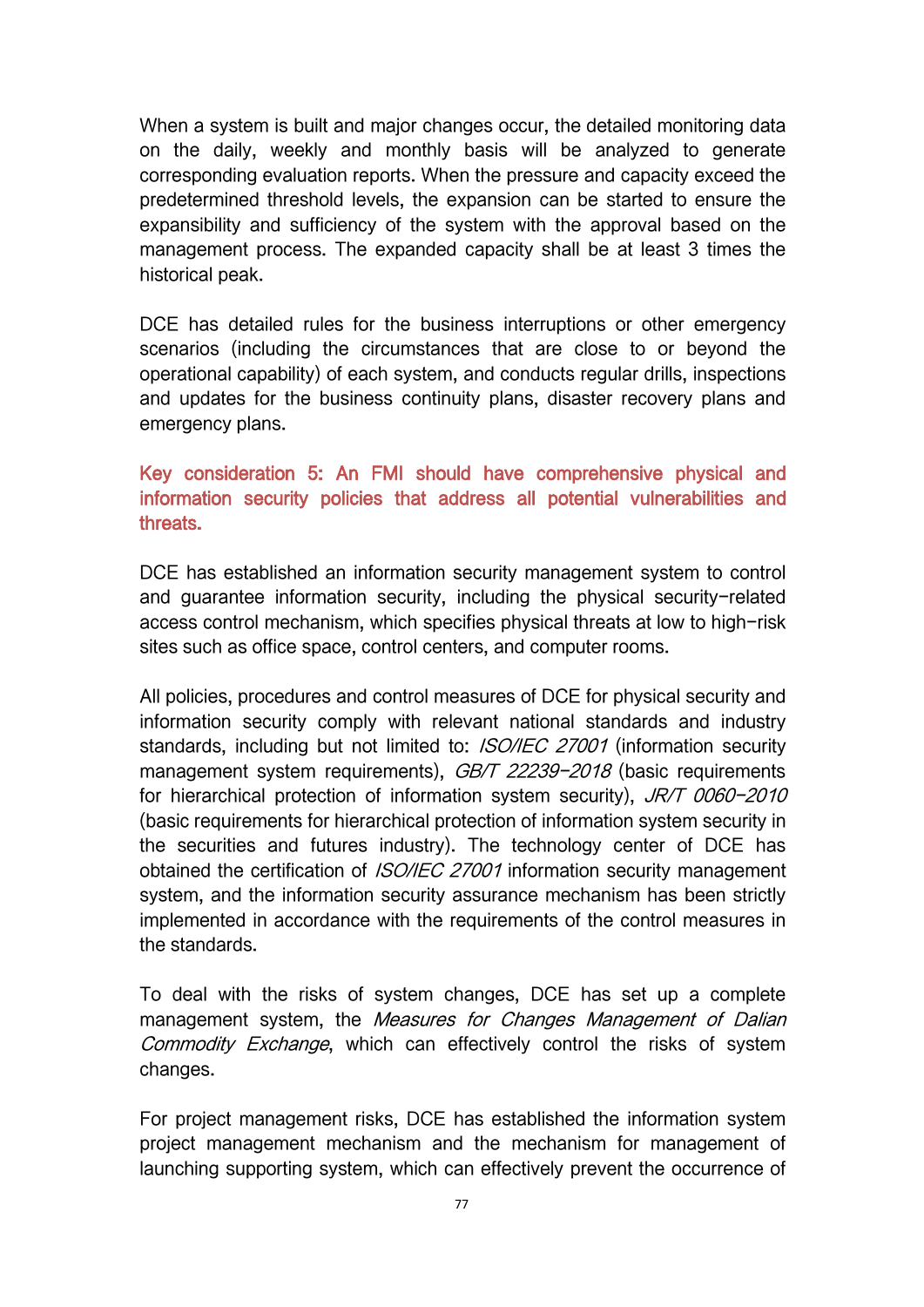project risks, guarantee project quality, and ensure the safe and effective operation of the systems. At the same time, the project development environment is strictly isolated from the system operating environment, so as to prevent risk transmission and ensure the normal operation of the online system.

For information system vulnerabilities, DCE conducts information security assessments on a regular basis and when major systems and changes are launched. DCE rectifies, reviews and archives the vulnerabilities in relevant procedures.

Key consideration 6: An FMI should have a business continuity plan that addresses events posing a significant risk of disrupting operations, including events that could cause a wide-scale or major disruption. The plan should incorporate the use of a secondary site and should be designed to ensure that critical information technology (IT) systems can resume operations within two hours following disruptive events. The plan should be designed to enable the FMI to complete settlement by the end of the day of the disruption, even in case of extreme circumstances. The FMI should regularly test these arrangements.

DCE has established a complete management process to ensure the continuous operation of important businesses, including strategy, organizational structure, methods, standards and procedures, which can effectively deal with interruptions. In the event of major technical failure, the operation of the core trading system can be restored within 15 minutes by the backup center.

DCE sets up its disaster recovery system in strict accordance with the application levels and recovery levels clearly defined in its business continuity plan, and guarantees the business operations through the established emergency plans. There are two emergency plans, namely, the Plan of Dalian Commodity Exchange for Information System Emergency Response and Disaster Recovery and the Emergency Plan of Dalian Commodity Exchange for Information Security Incidents, which establish emergency response mechanisms for all personnel, services and operation of businesses, as well as service providers and institutions.<br>DCE's emergency programs can store all transaction data and ensure

information integrity in a number of ways. The trading system of the DCE is characterized by real-time backup and review. Once data loss occurs, the trading system can recover by backup data.

In the Emergency Plan of Dalian Commodity Exchange for Information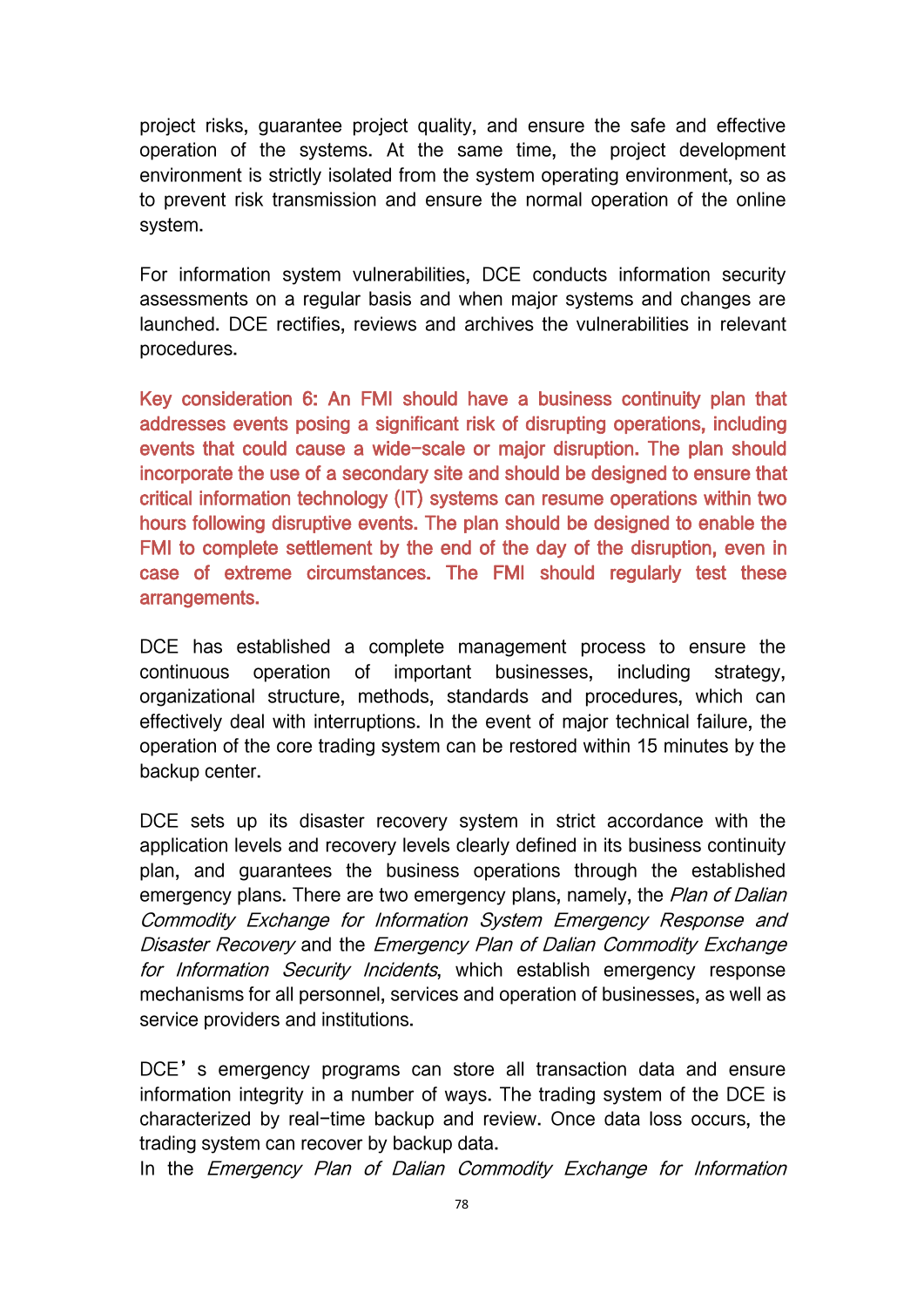Security Incidents, DCE clearly defines the procedures for effective internal communication and external notification, specifies explicit time, contents, measures and routes for notification according to the emergency organizational structure and the duties and roles, and details the process of summarizing and tackling the faults and the problems in the emergency response after the event.

Every year DCE regularly organizes at least 1 or 2 market-wide drills and more than 10 emergency tests, which cover all information systems, so as to test the integrity, operability and effectiveness of the business continuity plans, verify the availability of the business continuity resources, and improve the ability to cope with disaster events in a coordinated way. DCE analyzes and summarizes the tests and drills, and then reports to CSRC. According to the actual drills, DCE revises and improves the business continuity plans and emergency plans, and formulates the continuous improvement plans.

Currently DCE has completed the construction of the disaster recovery system of the "three centers in two places".

Key consideration 7: An FMI should identify, monitor, and manage the risks that key participants, other FMIs, and service and utility providers might pose to its operations. In addition, an FMI should identify, monitor, and manage the risks its operations might pose to other FMIs.

DCE currently identifies the following risks from third parties: the risk of communication line interruptions related to the communications operators, the risk of power outages, the risk of the errors of the software provided by software vendors due to changes and upgrades, and the risks caused by business interruptions of other core institutions.

DCE takes the following measures to manage the risks mentioned above: systematically monitoring the communication network and data transmission; using multiple network providers simultaneously, and establishing systems with redundancy; setting up disaster recovery centers; conducting adequate analysis and testing in installing new software and upgrading software; conducting real-time monitoring and analyzing of announcements or information from CSRC、other core institutions and public medias, meanwhile, reporting and dealing with the potential risks according to the industry rules.

The key services of DCE are not outsourced. Regarding other peripheral services such as hardware and communications, DCE has signed service guarantee agreements with providers to meet the requirements of reliability and emergency. DCE has no connections with other FMIs.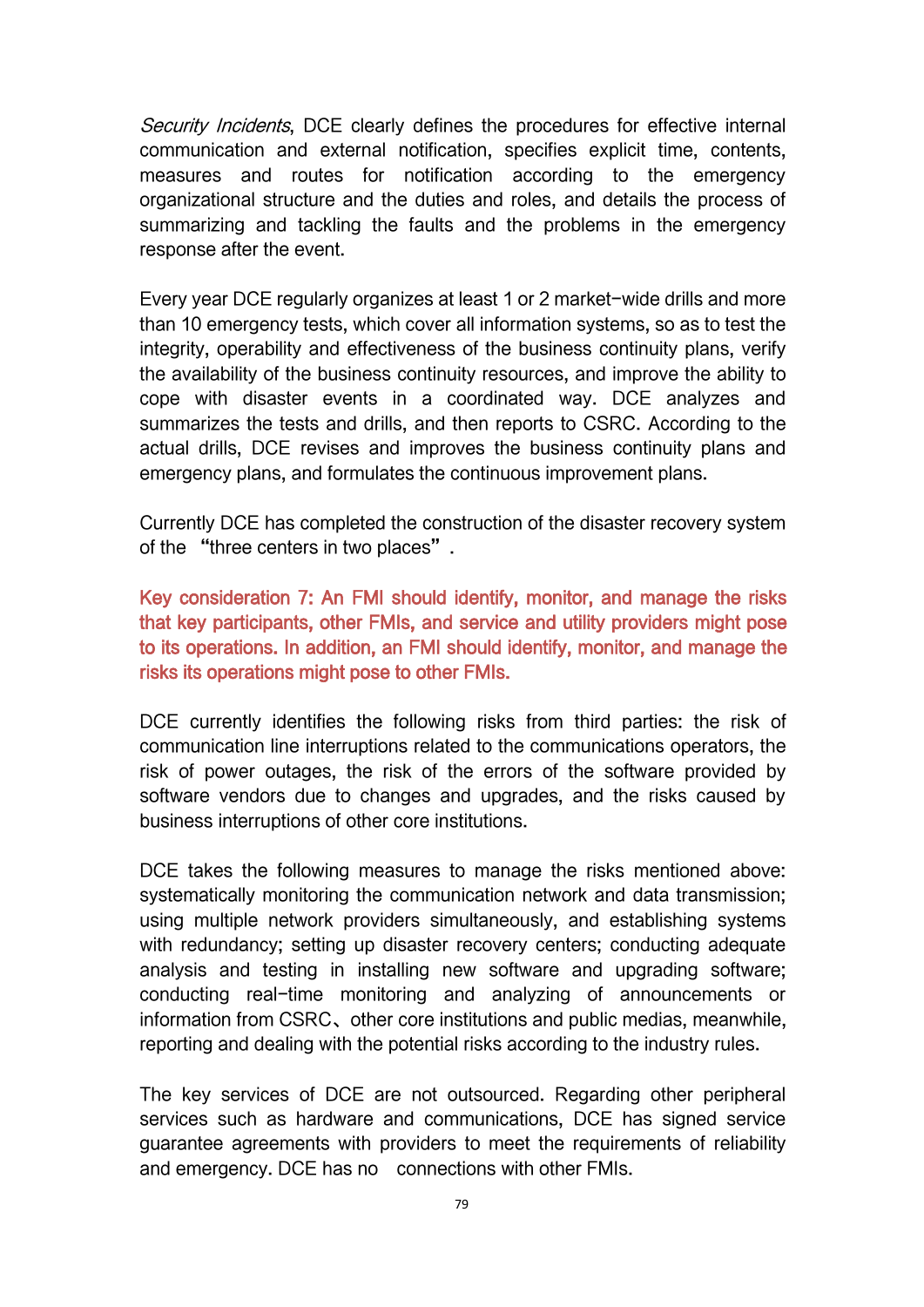# Principle 18: Access and participation requirements

An FMI should have objective, risk-based, and publicly disclosed criteria for participation, which permit fair and open access.

#### Summary Narrative

Key consideration 1: An FMI should allow for fair and open access to its services, including by direct and, where relevant, indirect participants and other FMIs, based on reasonable risk-related participation requirements.

In the context of the all-member clearing system, DCE has defined the access criteria and requirements for its members, and ensured that members and other market participants have access to the services fairly and openly.

First of all, in terms of access criteria and requirements for the members, there are two main types of direct participants in DCE, namely, futures company members and non-futures company members. Indirect participants include clients of futures company members, and overseas brokers and their clients.

In terms of admittance of futures company members and non-futures company members, DCE has established corresponding criteria and requirements for participation, including sufficient registered capital, good reputation and operating history, sound structure, adequate staffing, etc., which are respectively reflected in the Article 25 of the Regulation on the Administration of Futures Trading, Articles 5 and 10 of the Measures for Membership Management of Dalian Commodity Exchange, the Measures for Clearing Management of Dalian Commodity Exchange, the Measures for Risk Management of Dalian Commodity Exchange, the Measures for Administration of Abnormal Trading of Dalian Commodity Exchange (for Trial Implementation) and other rules.

According to Article 5 of the Measures for Administration of Futures Company Members Entrusted by Overseas Brokers with Futures Trading Business of Specified Domestic Futures Products, overseas brokers shall obtain the relevant qualifications granted by overseas regulatory agencies and meet the requirements for continuous operation, finance and technology, etc.

Secondly, in terms of members' rights, DCE has stipulated the rights of members, including attending the members' meeting, engaging in the prescribed trading, settlement, delivery, exercise, performance and other businesses on DCE, using the trading facilities provided by DCE, and obtaining information and services related to futures trading, etc. (For details, please refer to Article 21 of the *Bylaws of DCE*.) In addition, the operation norms,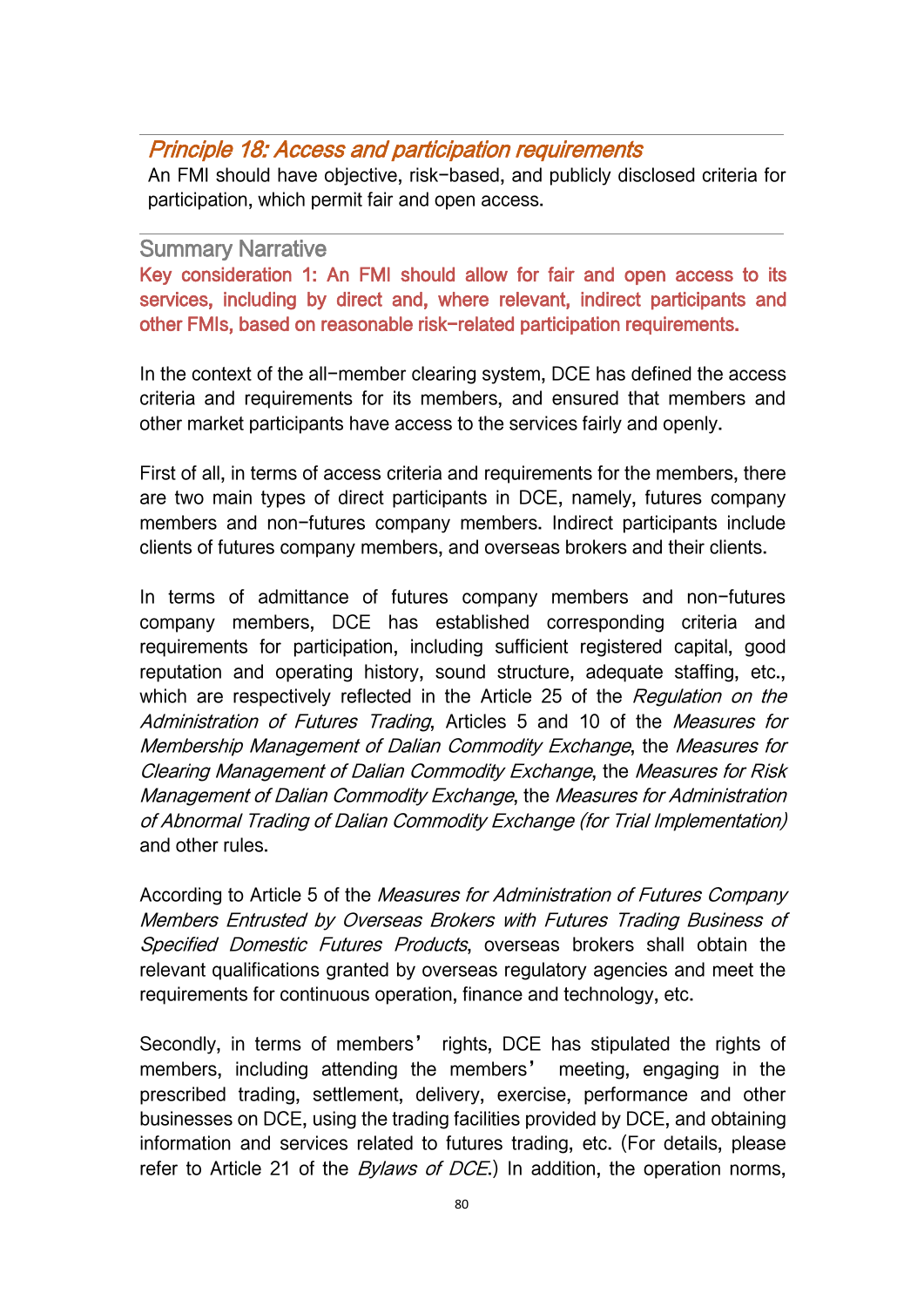rights and obligations of members in their daily operations have been stipulated in various detailed business rules of DCE.

Thirdly, the matters such as the participants' access and the rights held by the members have been clearly specified by DCE in the systems, rules and other forms at present, and have been disclosed to the market.

Key consideration 2: An FMI's participation requirements should be justified in terms of the safety and efficiency of the FMI and the markets it serves, be tailored to and commensurate with the FMI's specific risks, and be publicly disclosed. Subject to maintaining acceptable risk control standards, an FMI should endeavor to set requirements that have the least-restrictive impact on access that circumstances permit.

The requirements set by DCE for the access of the members are reasonable with view to the safety and efficiency of the futures market, and are relevant to the specific risks of the commodity futures market. Related requirements have been publicly released to the market.

In terms of safety, on the premise of meeting the general requirements of the Regulation on the Administration of Futures Trading and the Measures for the Supervision and Administration of Futures Companies, the rules of DCE such as the Bylaws of DCE and the Measures for Membership Management of Dalian Commodity Exchange state the access conditions for the members. In setting the access conditions, fully taken into consideration was the rationality, as well as the demands of the domestic market and DCE for risk management. Specifically, it is required that the minimum registered capital and the minimum balance of the clearing deposit of the futures company members should be greater than those of the non-futures company members, which demonstrates DCE's principle that the conditions for participation should be matched with the specific risks of the participants.

In terms of efficiency, the *Measures for Membership Management of Dalian* Commodity Exchange and other rules have clearly defined the specific conditions, materials and procedures for the application, so that applicants can understand the application requirements in advance and improve the efficiency of the process (see Articles 5, 6, 7, 8, 9, 10 and 11 of the Measures for Membership Management of Dalian Commodity Exchange for details).

The contents related to the requirements for the participants in the Measures for the Supervision and Administration of Futures Companies, the Measures for the Administration of Risk Supervision Indicators of Futures Companies and the Measures for the Administration of Futures Practitioners shall be reviewed and revised by CSRC. The Measures for Membership Management of Dalian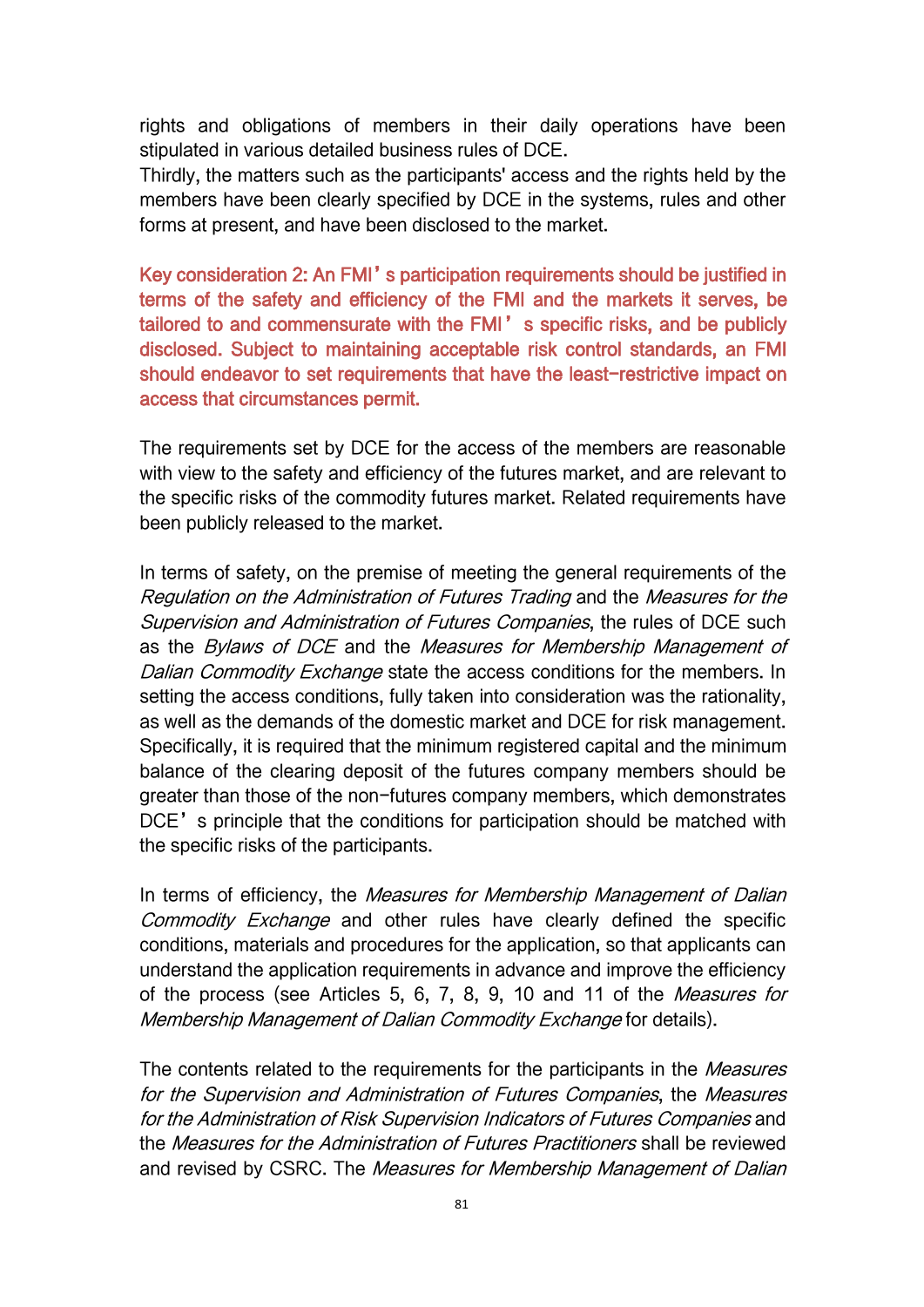Commodity Exchange shall be reviewed and revised annually by DCE as needed.

As noted above, the laws, regulations, rules and exchange bylaws, detailed business implementation rules, etc. are publicly available on the DCE website.

Key consideration 3: An FMI should monitor compliance with its participation requirements on an ongoing basis and have clearly defined and publicly disclosed procedures for facilitating the suspension and orderly exit of a participant that breaches, or no longer meets, the participation requirements.

At present, China's financial regulators have established a continuous monitoring mechanism for the members. DCE specifies its corresponding rights and measures that DCE can adopt under different violation circumstances according to relevant detailed implementation rules that have been publicly disclosed to the market.<br>First of all, the *Measures for the Administration of Risk Supervision Indicators* 

of Futures Companies issued by CSRC stipulates the standards for various risk supervision indicators such as the net capital, and calls for the futures companies to continue to meet the requirements of the standards (for details, please refer to Chapters 2 and 4 of the Measures for the Administration of Risk Supervision Indicators of Futures Companies).

Secondly, DCE has clearly defined the reporting obligation, supervision and administration of the members and other issues. If the members have major changes in business management and other aspects, they shall submit a written report to DCE within 10 working days (see Article 38 of the *Measures* for Membership Management of Dalian Commodity Exchange for details).

Thirdly, DCE has the obligation and right to track and verify the participants' complying with the relevant participation criteria. Article 41 of the Measures for Membership Management of Dalian Commodity Exchange stipulates that if a member suffers from poor financial management and operating conditions, long-term losses, significant decline in liquidity, or major problems found in annual inspections, DCE has the right to require them to make improvements within a given period of time. At the same time, the Measures against Rule Violations of Dalian Commodity Exchange clearly provides that DCE can exercise certain supervisory functions and powers on the members, including requiring the members to provide annual reports, conduct third-party audits, etc.; looking up and copying information and materials related to futures transactions; checking the members' futures margin accounts; examining the members' trading, settlement, financial and other technical systems. When a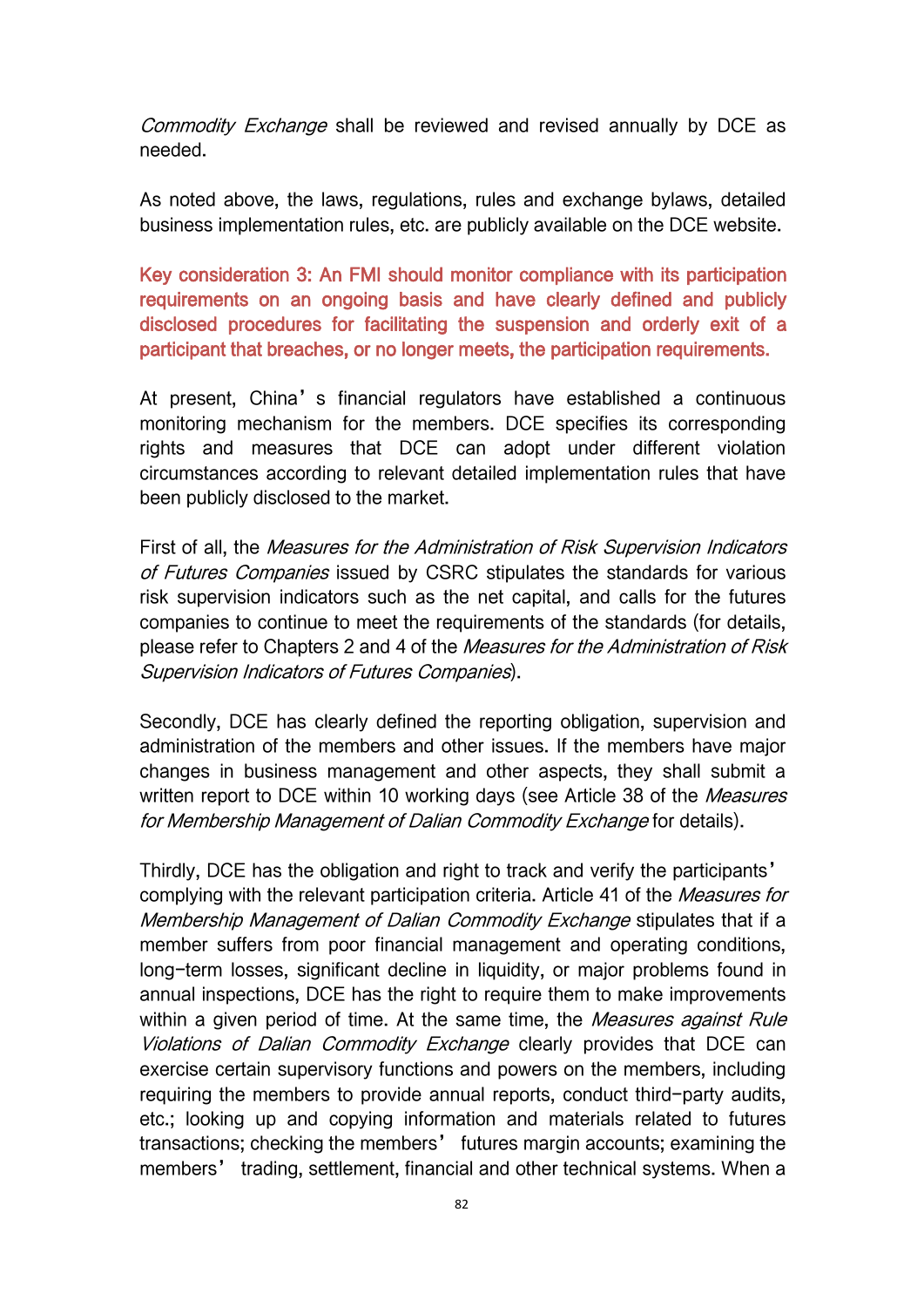member violates or no longer complies with the participation requirements, with the approval of the board of governors, DCE can cancel their membership, and make a penalty decision of declaring them as "market banned entrants" (see Articles 8 and 9, and Chapter 3 of the Measures against Rules Violations of Dalian Commodity Exchange for details.).

Each year, DCE also carries out sample or comprehensive inspections of the members' compliance with the business rules (see Article 40 of the Measures for Membership Management of Dalian Commodity Exchange for details).

### Principle 19: Tiered participation arrangements

An FMI should identify, monitor, and manage the material risks to the FMI arising from tiered participation arrangements.

### Summary Narrative

Key consideration 1: An FMI should ensure that its rules, procedures, and agreements allow it to gather basic information about indirect participation in order to identify, monitor, and manage any material risks to the FMI arising from such tiered participation arrangements.

Under the framework of the current laws and regulations, exchange rules and supporting detailed rules, DCE implements a multilevel participant arrangement for the all-member clearing system. Through the "see-through regulation" and related coding mechanisms and system designs, DCE can collect basic account information of indirect participants, thus identifying, monitoring and managing the substantial risks arising from the hierarchical participation arrangement.

DCE employs a multilevel participation system and all-member clearing, which includes direct participants and indirect participants. Direct participants are futures company members and non-futures company members. Indirect participants are the clients of futures companies and the overseas brokers. DCE settles with the members, the futures company members settle with their clients and overseas brokers, and the overseas brokers settle with their clients.

By linking with the data of the China Futures Margin Monitoring Center (the Futures Unified Account Opening System), DCE has access to the clients' basic information, including name, ID number, mailing address, and contact number, etc. Relevant information is updated in real time with the members' update.

DCE implements a hierarchical responsibility system in risk prevention. DCE guards against the risks of its members. The members take precautions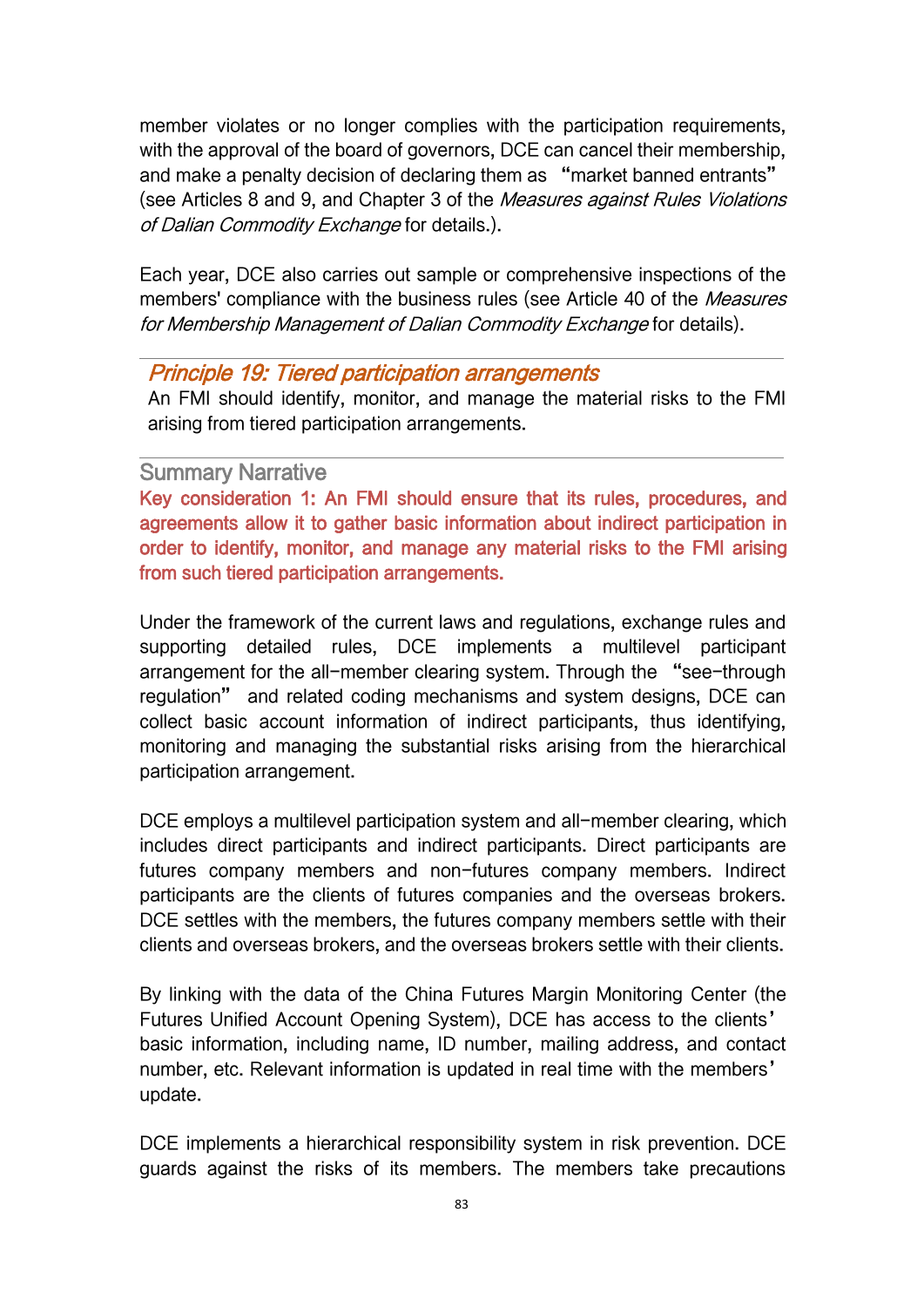against the risks of its clients and overseas brokers. The overseas brokers prevent the risks of their clients. Through trading codes, DCE can accurately identify the information of the members and the clients about transactions, positions, margins, profits and losses, etc.so as to evaluate the potential risks of the participants at all levels. There are two main risks identified by DCE that may be caused by the hierarchical participation arrangement: the first is the risk of potential default of clients or futures companies due to insufficient margins; the second is the risk caused by the trading behaviors violating rules.

In response to the risk of default, DCE has developed a comprehensive risk control system, including the position limit mechanism, the large position report mechanism, the price limit mechanism, the margin mechanism, and the risk warning mechanism.

To deal with the risk stems from rules violation that arise due to trading behaviors, DCE investigates, determines and penalizes the violations of the members, the clients and other market participants in accordance with the provisions of the Measures against Rule Violations of Dalian Commodity Exchange.

Key consideration 2: An FMI should identify material dependencies between direct and indirect participants that might affect the FMI.

DCE has the ability to identify the substantive dependencies between the direct and indirect participants that may have an impact on DCE.

With the "one code for one account" system, DCE has information about the positions and the trading orders of the members and their clients, thus mastering the substantive dependencies between direct and indirect participants, and conducting monitoring through the large position report mechanism and other means.

In addition, DCE and futures companies submit the clients' transaction and settlement data to China Futures Market Monitoring Center (CFMMC) on a daily basis. The CFMMC is responsible for monitoring the safe custody of the futures margin, and in case of problems, it will promptly send early warning to the regulatory authorities and DCE. DCE can also obtain the clients' equity data from CFMMC when necessary.

Key consideration 3: An FMI should identify indirect participants responsible for a significant proportion of transactions processed by the FMI and indirect participants whose transaction volumes or values are large relative to the capacity of the direct participants through which they access the FMI in order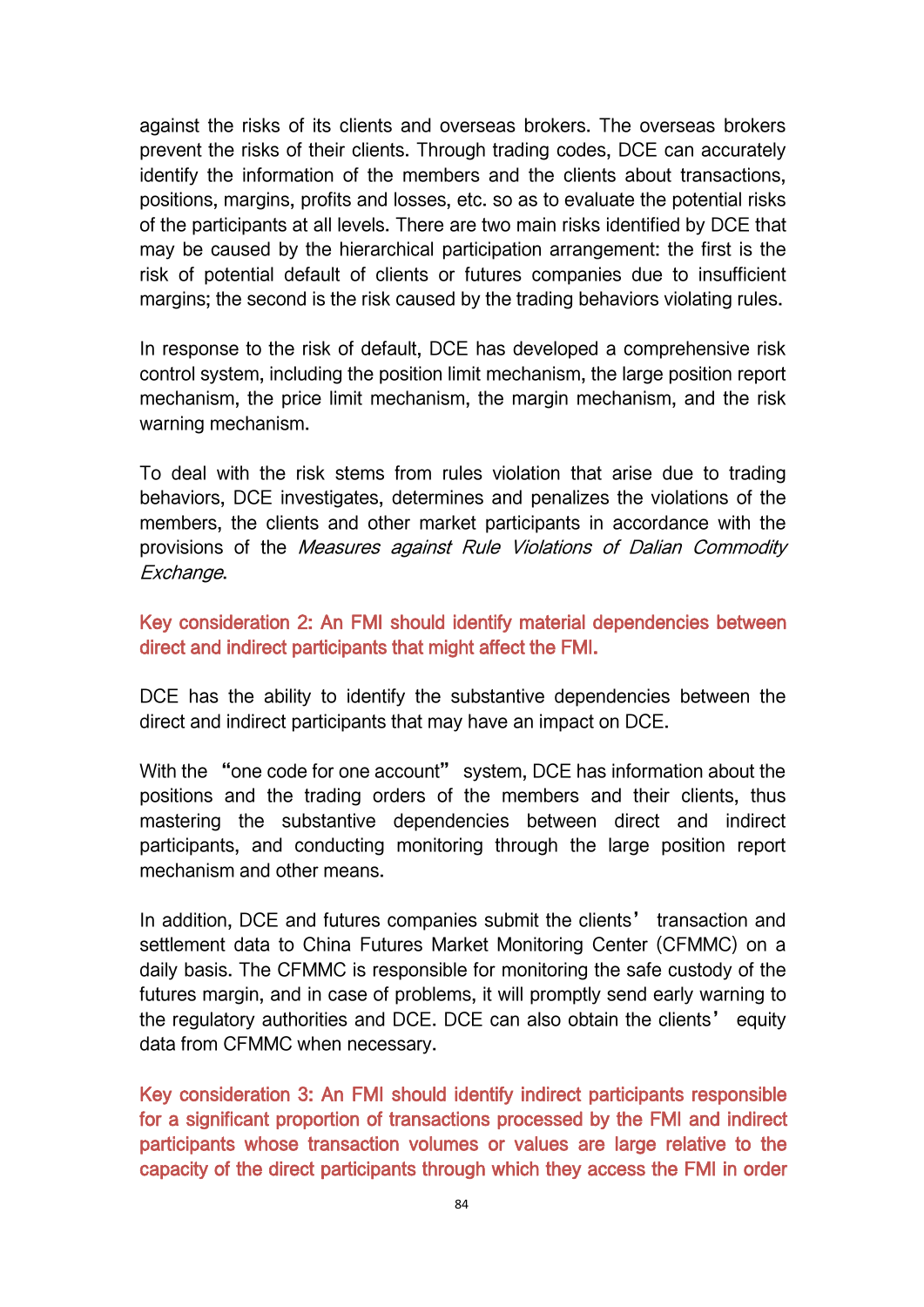### to manage the risks arising from these transactions.

DCE is able to identify the proportion of the activities carried out by a direct participant on behalf of indirect participants within the scope of direct participant 's capacity; a direct participant representing a large number of indirect participants to carry out activities; an indirect participant occupying a significant proportion of the system's turnover; an indirect participant whose trading volume or turnover is greater than that of the direct participant on whom they depend to access DCE, and DCE can manage the risks arising from those transactions.

DCE uses internal systems to record and monitor the transactions and positions of the members and clients, and conducts risk control on the transactions, including checks on position limits and minimum margin requirements. DCE manages risks by implementing the price limit mechanism, the margin mechanism, and the large position report mechanism, etc.

In addition to the risk controls mentioned above, DCE also adopts various measures such as members' inspections, risk management and violation warning publicity to prevent the risk caused by the trading volume or turnover exceeding the tolerance of the indirect participant.

# Key consideration 4: An FMI should regularly review risks arising from tiered participation arrangements and should take mitigating action when appropriate.

DCE always adheres to the principles of openness, fairness, impartiality, prevention of systemic risks, and protection of investors' interests to review the rules and procedures mentioned above. When making plans for formulating and revising rules for the next year at the end of each year, DCE will review the above contents, and when there are business needs or related opinions in the market, DCE will also initiate the review.

When a member's risk exposure is too large, DCE will manage and control risks by taking the measures such as increasing the member's margin, implementing the position limit on the relevant product with excessive positions, and imposing forced position liquidation, on the basis of the *Measures for Risk* Management of Dalian Commodity Exchange. The members are responsible for managing the risks of the clients.

# Principle 21: Efficiency and effectiveness

An FMI should be efficient and effective in meeting the requirements of its participants and the markets it serves.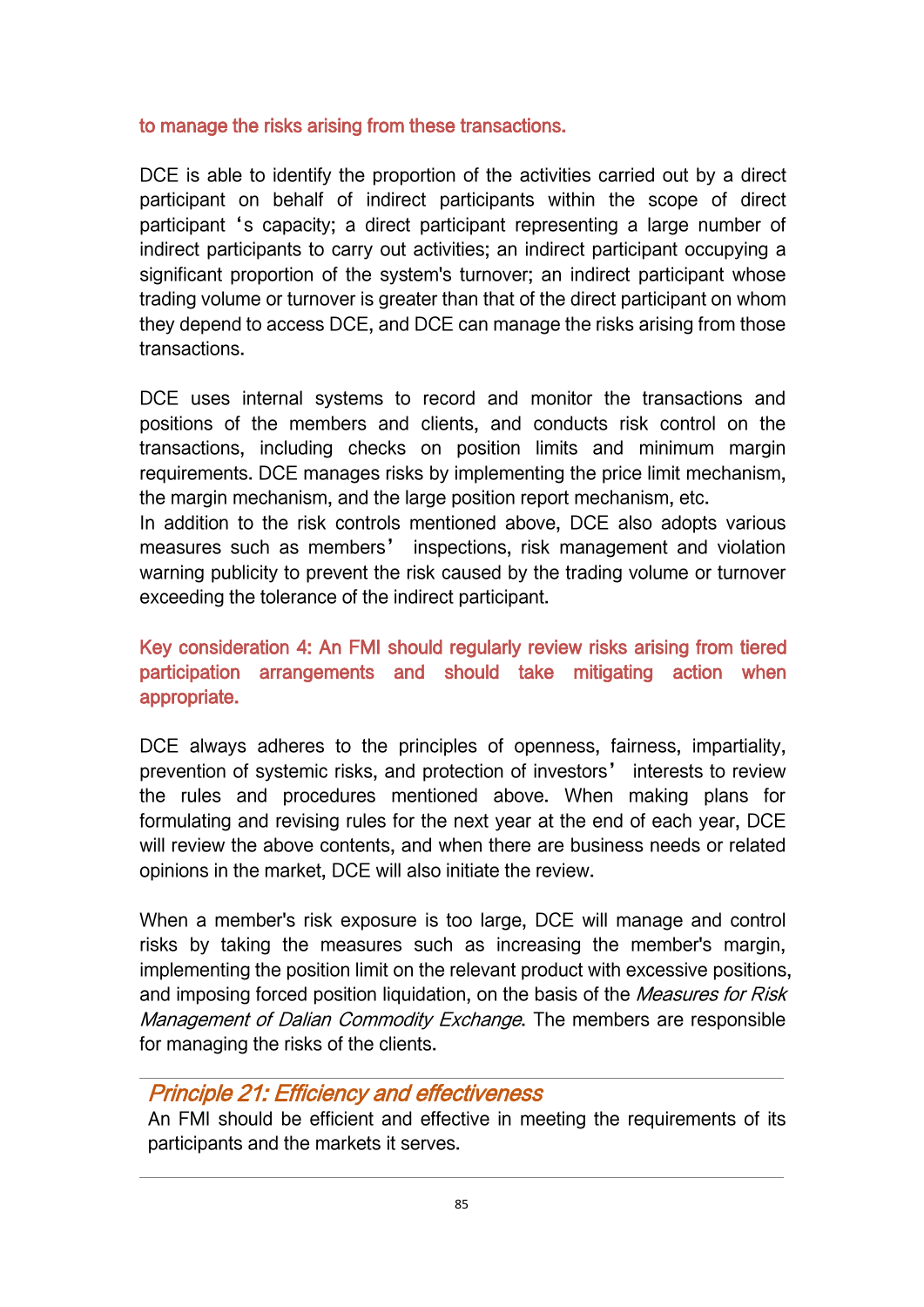#### Summary Narrative

Key consideration 1: An FMI should be designed to meet the needs of its participants and the markets it serves, in particular, with regard to choice of a clearing and settlement arrangement; operating structure; scope of products cleared, settled, or recorded; and use of technology and procedures.

DCE attaches great importance to the demands of the participants and related markets, and has been building and developing the futures market by focusing on serving the real economy. The specific measures include: researching and developing the traded products on the basis of the industry and market demands; making effective efforts in market services according to industry demands, and guiding and facilitating the enterprises' rational participation in the futures market; ensuring that the prices are reasonable and effective on the basis of the principle of "openness, fairness and impartiality"; giving play to the positive role of the futures market in advancing industrial upgrading to meet the demand for economic development.

In addition, DCE has vigorously participated in various global industry organizations such as WFE, so as to follow the changing trends and demands of the market worldwide. By referring to the advanced CCP business guidelines in the world, DCE has made improvements in selecting the arrangements for clearing and settlement, the use of technologies and other aspects.

DCE has listened to the opinions of the participants and the market players through public consultation, market seminars and other means, so as to ensure that the products and services launched can continuously meet the needs of the participants and related markets.

Key consideration 2: An FMI should have clearly defined goals and objectives that are measurable and achievable, such as in the areas of minimum service levels, risk-management expectations, and business priorities.

The goal of DCE is to "build itself into a world-class derivatives exchange with a complete series of derivatives instruments, a wide variety of products, functions brought into full play, and safe and efficient operation, and develop into an important center for risk management and pricing of commodities in the world".

In order to achieve the goals mentioned above, DCE has, in its strategic development plan, set clear and measurable short-term and medium-term goals in structure of products, structure of investors, levels of market, trading volume, risk management, information system construction and other aspects,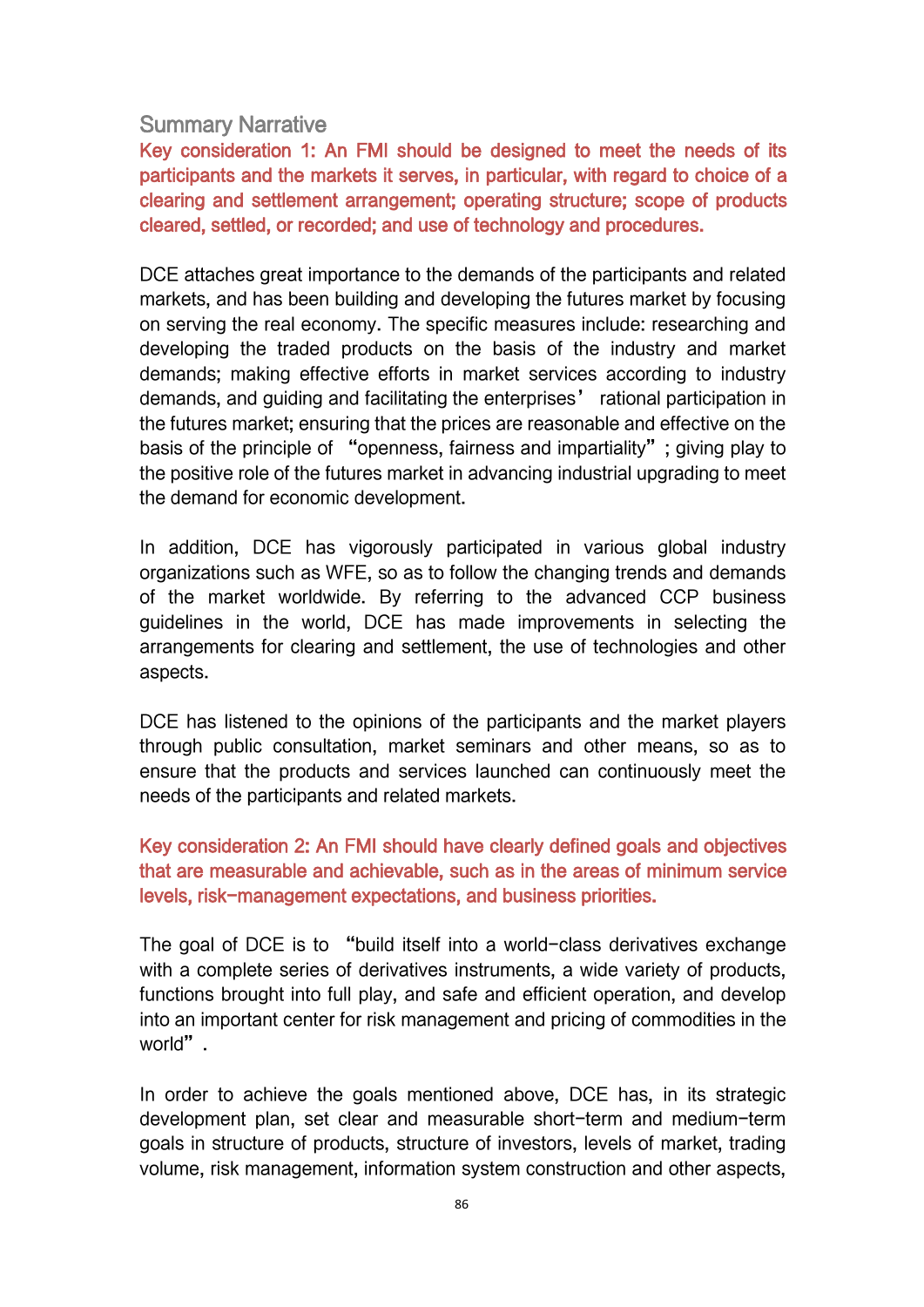and has provided corresponding guarantee for the key tasks.

DCE evaluates and confirms the completion of the goals through the analysis of the business indicators. The executive management assesses the work and tasks every six months and at the end of each year, and reports the results to the board of governors and CSRC; the board of supervisors evaluates the work of the executive management each year and reports the results to CSRC; the board of governors appraises the progress and effectiveness of implementing the long-term plans and goals.

# Key consideration 3: An FMI should have established mechanisms for the regular review of its efficiency and effectiveness.

The executive management of DCE holds executive meetings regularly every year to assess the completion of each target and adjust specific steps. The executive management meets every year to listen to and review the work reports of various departments and committees, and conduct year-end assessments of them.

# Principle 22: Communication procedures and standards

An FMI should use, or at a minimum accommodate, relevant internationally accepted communication procedures and standards in order to facilitate efficient payment, clearing, settlement, and recording.

# Summary Narrative

Key consideration 1: An FMI should use, or at a minimum accommodate, internationally accepted communication procedures and standards.

DCE is currently using the communication protocol FTD that meets the national industry standard (JR/T 0016-2004) to complete data exchange and communication, and can meet the demands of existing businesses effectively. If necessary, DCE can interface with the system that uses the internationally common communication program, or introduce the protocol conversion module for connection, while the conversion may be realized with low cost and high efficiency.

Principle 23: Disclosure of rules, key procedures, and market data An FMI should have clear and comprehensive rules and procedures and should provide sufficient information to enable participants to have an accurate understanding of the risks, fees, and other material costs they incur by participating in the FMI. All relevant rules and key procedures should be publicly disclosed.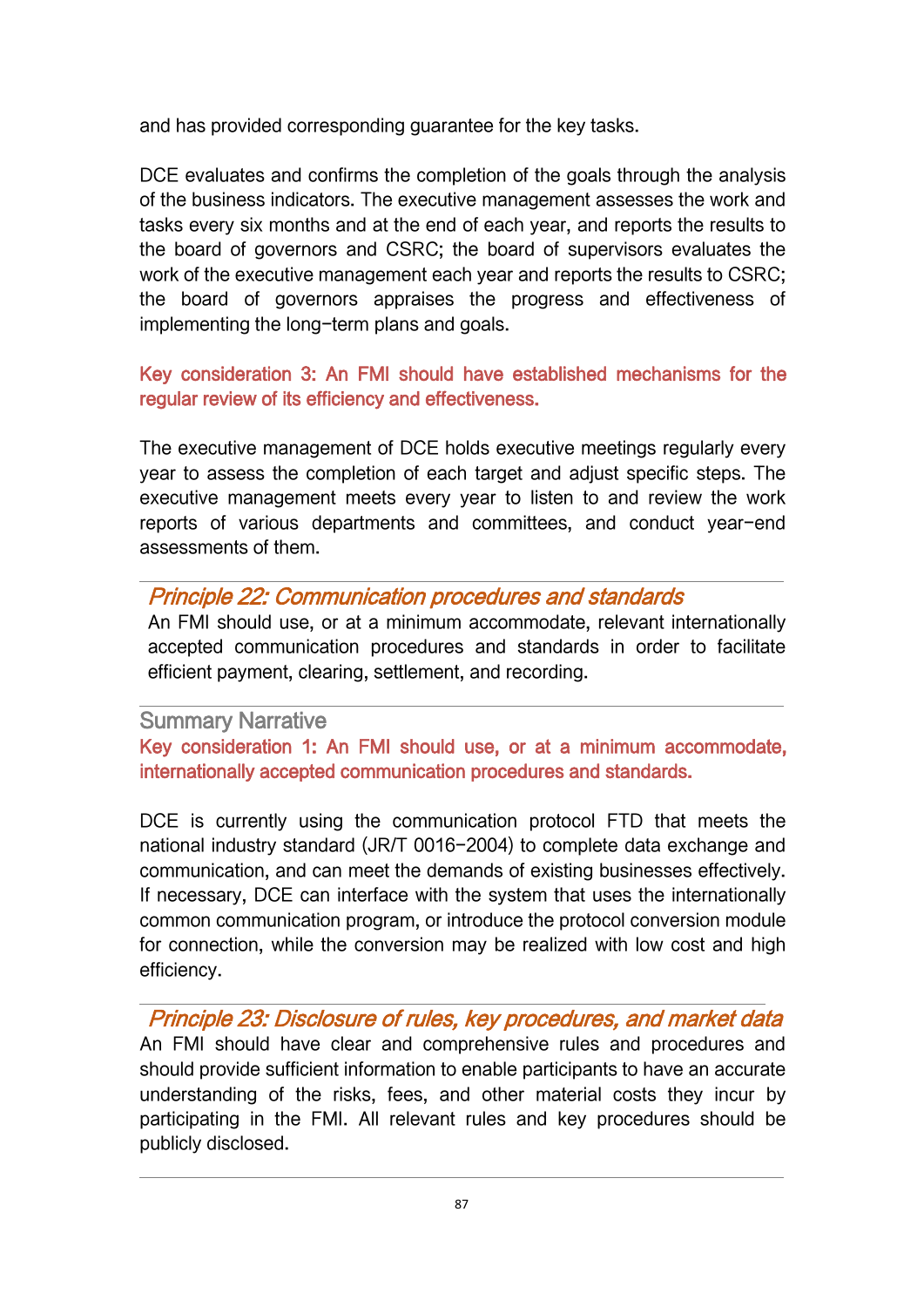#### Summary Narrative

Key consideration 1: An FMI should adopt clear and comprehensive rules and procedures that are fully disclosed to participants. Relevant rules and key procedures should also be publicly disclosed.

DCE has comprehensive and clear business rules and procedures and discloses them to the public on the DCE website. Notices on important issues such as revision of rules, changes of fees and system upgrades will also be released simultaneously on the member service system.

Through business presentations, contract rules symposiums, written questionnaires, etc., DCE solicits opinions on the explicitness and comprehensiveness of the rules and procedures in the market, and maintains close contacts with the industry participants.

The procedures for revising rules are laid down in the *Bylaws of DCE*. Specifically, the draft amendments to the bylaws and trading rules shall be drawn up by the board of governors and submitted to the members' meeting for deliberation and approval; the amendments to the detailed implementation rules of the trading rules and other measures shall be drafted by the CEO and submitted to the board of governors for deliberation and approval. According to the Measures for the Administration of Futures Exchanges, the revised bylaws and trading rules of DCE shall be approved by CSRC; DCE shall report to CSRC in advance before revising the detailed implementation rules of the trading rules.

The Measures for the Administration of Futures Exchange and the Trading Rules of Dalian Commodity Exchange stipulate how to define and deal with the irregularities.

Key consideration 2: An FMI should disclose clear descriptions of the system' s design and operations, as well as the FMI's and participants' rights and obligations, so that participants can assess the risks they would incur by participating in the FMI.

DCE has explicitly disclosed the design and operation of the system, as well as the rights and obligations of itself and the market participants.

DCE discloses key information about system operation to CSRC according to the rules, and provides market participants with information about system design, implementation, testing, deployment and operation on the DCE website and member service system.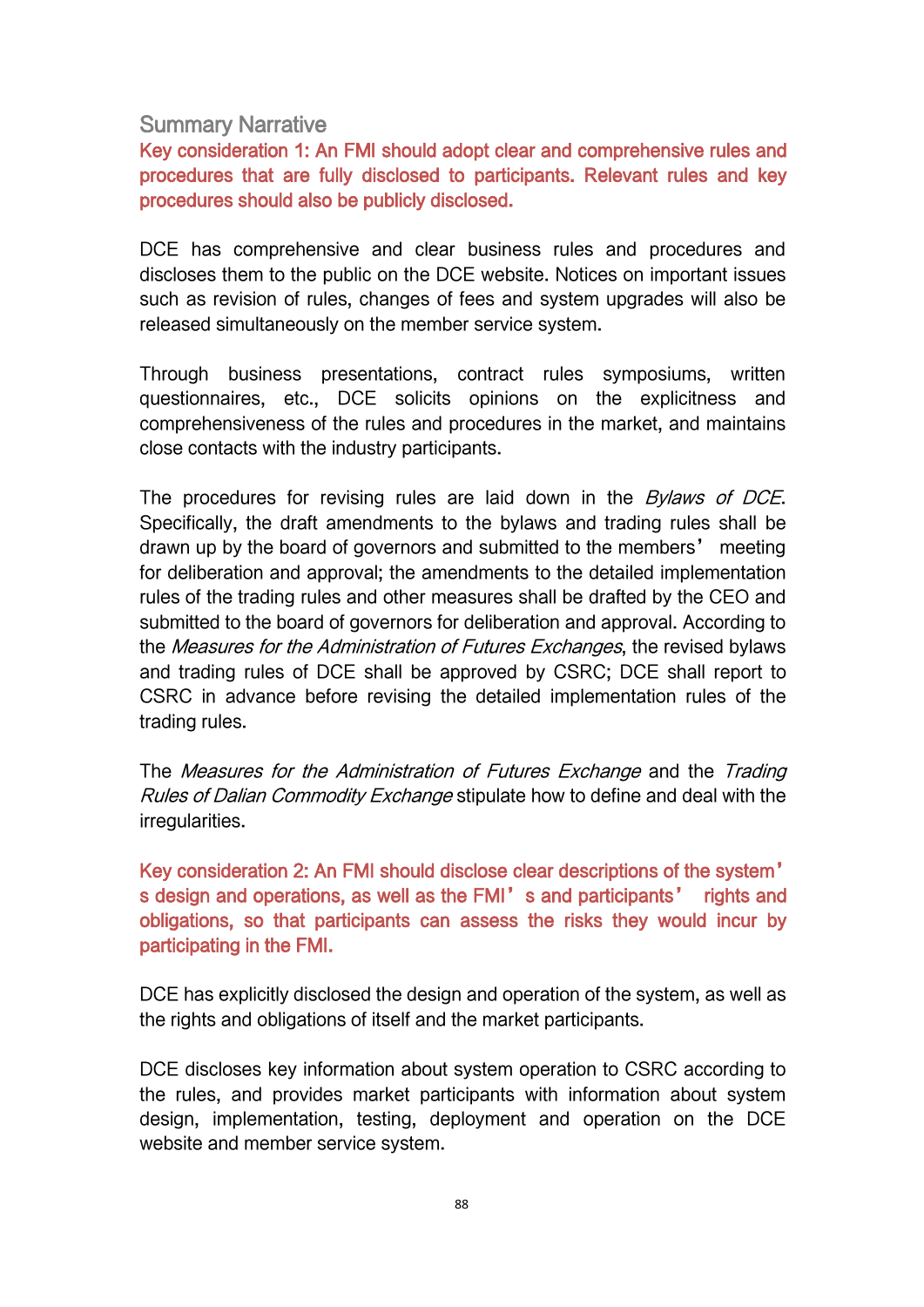The rights and obligations of DCE and the market participants are clearly defined in the rules disclosed to the public, such as Chapter 3 of the *Bylaws of* DCE and the Measures for Membership Management of Dalian Commodity Exchange. The members can also access the member service system by means of authorized encryption to obtain data and statements related to clearing or risk management.

Key consideration 3: An FMI should provide all necessary and appropriate documentation and training to facilitate participants'understanding of the FMI' s rules and procedures and the risks they face from participating in the FMI.

DCE has developed and revised rules and procedures using concise, understandable and clear statements. Based on the business developments and market research, DCE continues to improve the relevant systems of rules, and adjust and optimize the related business rules. Whenever old rules are revised or new rules are announced, various means such as video training and symposiums will be adopted to provide the relevant background, explanations of articles, risk warnings and precautions.

In terms of investor education, DCE has established various training and interactive platforms for different audiences in the aspects of promotion of knowledge to the investors, risk management and case-based warning education. 1. For industrial clients, practitioners and institutional clients, DCE holds symposiums in various regions in China every year to solicit opinions on revision of rules and answer questions raised by participants; 2. DCE has pushed forward the inclusion of the futures investor education in the national education system, and joined hands with the universities in China to implement the university projects; 3. DCE has offered distinctive arbitration training and CRO training. DCE has long produced the investor education products with the contents focusing on DCE's rules and regulatory cases, including but not limited to video, manuals, comics, books and WeChat H5.

If some participants are found to lack understanding of the rules, procedures and the risks of participation, DCE will explain to the participants through communication on telephone, written letters, face-to-face discussions and other means. If there are unclear and ambiguous contents in the rules, DCE will amend the relevant provisions in a timely manner. According to the feedback of the market, in the current communication modes, the participants can basically understand the rules, procedures and risks of participation. DCE has not experienced a risk event caused by the participants failing to understand the information mentioned above.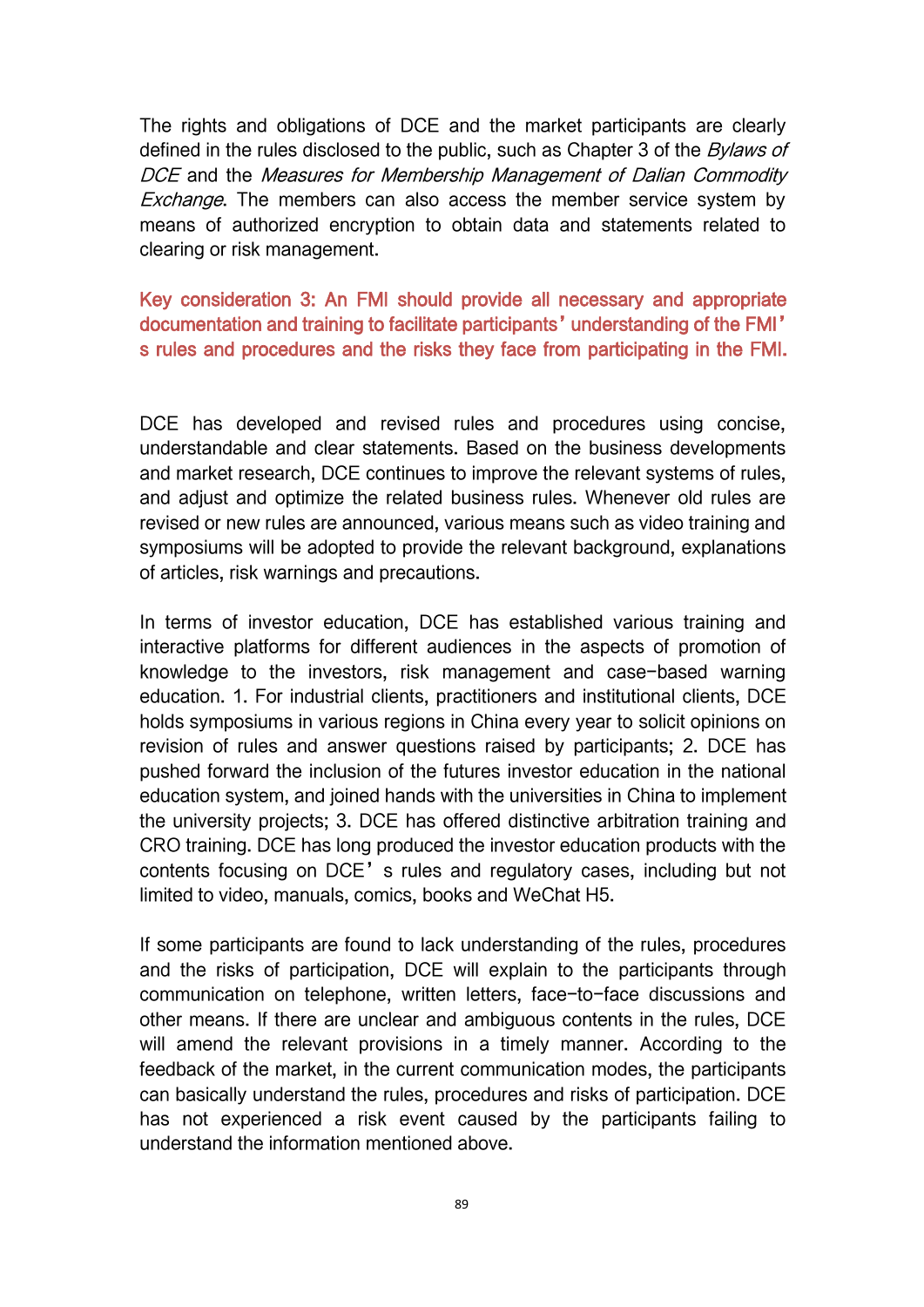Key consideration 4: An FMI should publicly disclose its fees at the level of individual services it offers as well as its policies on any available discounts. The FMI should provide clear descriptions of priced services for comparability purposes.

DCE releases the fees for all individual services and the existing discount policies on the DCE website and the customer service system, including membership fees, trading fees, storage fees, etc. When adjusting the service charge standards, DCE will release relevant notices and announcements to the market in advance.

DCE also discloses the requirements for systems, interfaces and dedicated access to the public for participants' comparison.

Key consideration 5: An FMI should complete regularly and disclose publicly responses to the CPSS-IOSCO Disclosure framework for financial market infrastructures. An FMI also should, at a minimum, disclose basic data on transaction volumes and values.

Since May 31<sup>st</sup> of 2019, DCE has updated the evaluation report on the PFMI every year and published it in Chinese and English on the DCE website. DCE also published its quantitative disclosure files every quarter according to the Public quantitative disclosure standards for central counterparties published by CPSS-IOSCO in 2015.

In addition, DCE has adopted both Chinese and English languages to release the information including exchange rules, systems, organizational structure, trading tips and investor education, etc. on the DCE website and the member service system.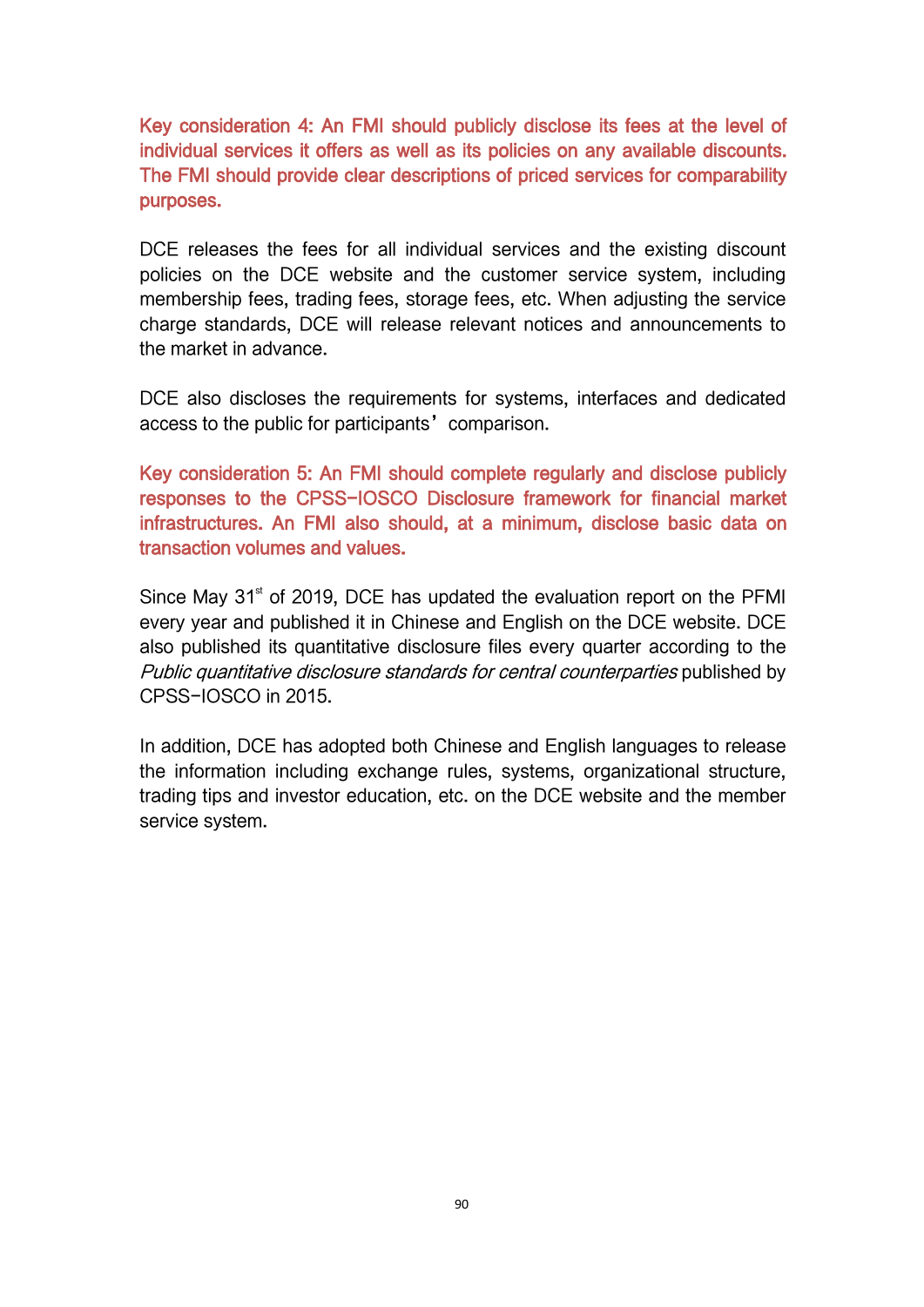V. Resources Available to Public

1. Civil Code of the People's Republic of China

[http://www.npc.gov.cn/englishnpc/c23934/202012/f627aa3a4651475db936899d69419d1](http://www.npc.gov.cn/englishnpc/c23934/202012/f627aa3a4651475db936899d69419d1e/files/47c16489e186437eab3244495cb47d66.pdf) e/files/47c16489e186437eab3244495cb47d66.pdf

2. Regulations on Administration of Futures Trading (2007 version)

[http://www.csrc.gov.cn/pub/csrc\\_en/laws/rfdm/statelaws/201212/t20121221\\_219506.html](http://www.csrc.gov.cn/pub/csrc_en/laws/rfdm/statelaws/201212/t20121221_219506.html) 3. Bylaws of DCE

[http://www.dce.com.cn/DCE/RulesRegulation/6146719/6146723/6146727/6147395/index.](http://www.dce.com.cn/DCE/RulesRegulation/6146719/6146723/6146727/6147395/index.html) html 4. Trading Rules of Dalian Commodity Exchange

[http://www.dce.com.cn/DCE/RulesRegulation/6146719/6146731/6146735/6147416/index.](http://www.dce.com.cn/DCE/RulesRegulation/6146719/6146731/6146735/6147416/index.html) html

5. Measures for Information Management of Dalian Commodity Exchange [http://www.dce.com.cn/DCE/RulesRegulation/6146719/6146731/6146739/6147666/index.](http://www.dce.com.cn/DCE/RulesRegulation/6146719/6146731/6146739/6147666/index.html) html

6. Measures against Rule Violations of Dalian Commodity Exchange [http://www.dce.com.cn/DCE/RulesRegulation/6146719/6146731/6146739/6147660/index.](http://www.dce.com.cn/DCE/RulesRegulation/6146719/6146731/6146739/6147660/index.html) html

7. Measures for Designated Depository Banks Management of Dalian Commodity Exchange

[http://www.dce.com.cn/DCE/RulesRegulation/6146719/6146731/6146739/6147654/index.](http://www.dce.com.cn/DCE/RulesRegulation/6146719/6146731/6146739/6147654/index.html) html

8. Management Measures of Dalian Commodity Exchange for Accounts Involving Actual Control Relationship

[http://www.dce.com.cn/DCE/RulesRegulation/6146719/6146731/6146739/6147647/index.](http://www.dce.com.cn/DCE/RulesRegulation/6146719/6146731/6146739/6147647/index.html) html

9. Regulatory Standards and Handling Procedures for the Measures for Administration of Abnormal Trading of Dalian Commodity Exchange (For Trial Implementation)

[http://www.dce.com.cn/DCE/RulesRegulation/6146719/6146731/6146739/6147641/index.](http://www.dce.com.cn/DCE/RulesRegulation/6146719/6146731/6146739/6147641/index.html) html

10. Measures for Administration of Abnormal Trading of Dalian Commodity Exchange (For Trial Implementation)

[http://www.dce.com.cn/DCE/RulesRegulation/6146719/6146731/6146739/6147635/index.](http://www.dce.com.cn/DCE/RulesRegulation/6146719/6146731/6146739/6147635/index.html) html

11. Measures for Hedging Management of Dalian Commodity Exchange [http://www.dce.com.cn/DCE/RulesRegulation/6146719/6146731/6146739/6147629/index.](http://www.dce.com.cn/DCE/RulesRegulation/6146719/6146731/6146739/6147629/index.html) html

12. Measures for Market Maker Management of Dalian Commodity Exchange [http://www.dce.com.cn/DCE/RulesRegulation/6146719/6146731/6146739/6147615/index.](http://www.dce.com.cn/DCE/RulesRegulation/6146719/6146731/6146739/6147615/index.html) html

13. Measures for Management of Options Trading of Dalian Commodity **Exchange** 

[http://www.dce.com.cn/DCE/RulesRegulation/6146719/6146731/6146739/6147609/index.](http://www.dce.com.cn/DCE/RulesRegulation/6146719/6146731/6146739/6147609/index.html)